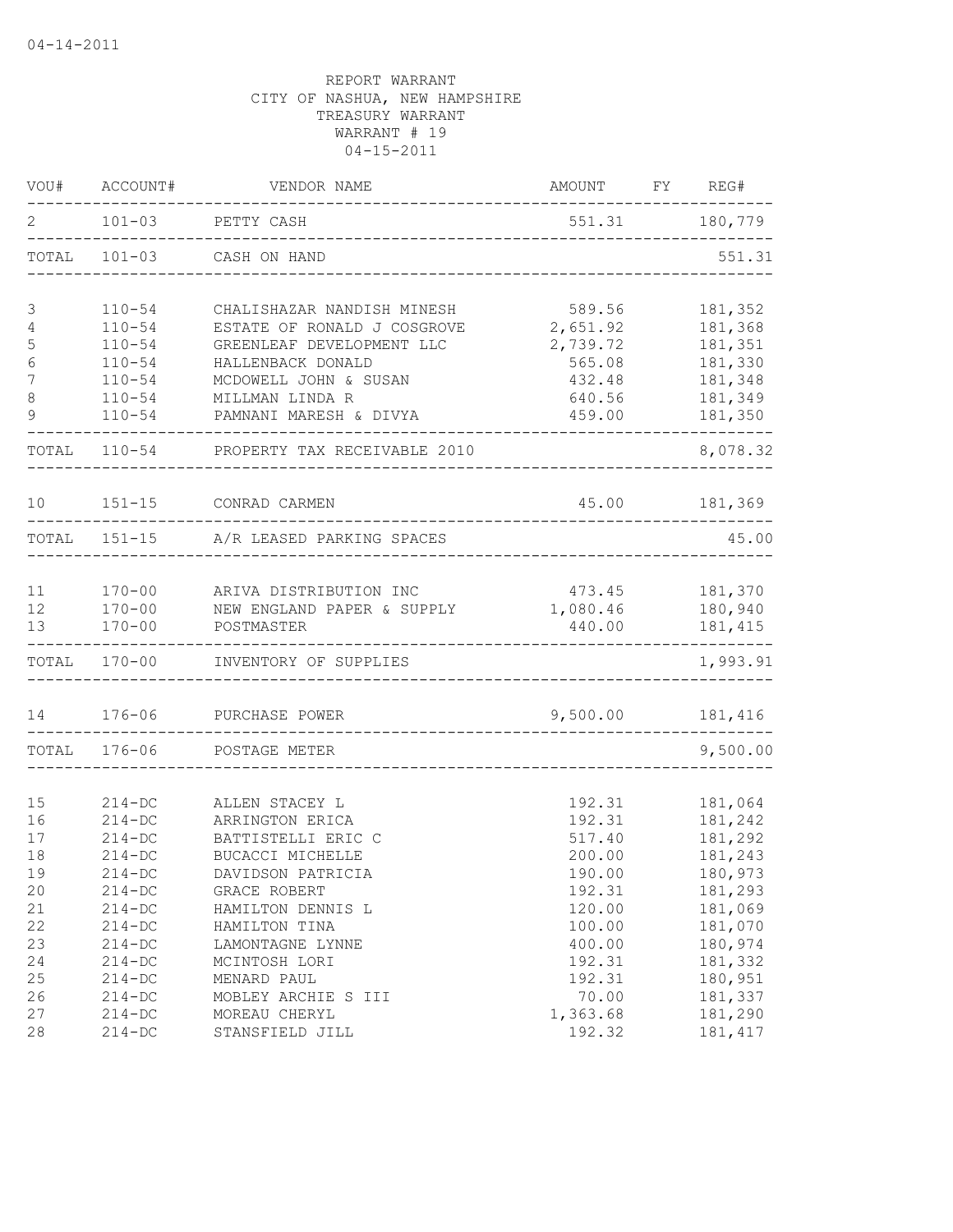|                                                          | VOU# ACCOUNT#                                                                                                                            | VENDOR NAME<br>________________                                                                                                                                                  | AMOUNT<br>__________________                                                                                                         | REG#<br>FY                                                                                       |
|----------------------------------------------------------|------------------------------------------------------------------------------------------------------------------------------------------|----------------------------------------------------------------------------------------------------------------------------------------------------------------------------------|--------------------------------------------------------------------------------------------------------------------------------------|--------------------------------------------------------------------------------------------------|
| TOTAL                                                    | $214 - DC$                                                                                                                               | DEPENDENT CARE DEDUCTION                                                                                                                                                         | _______________                                                                                                                      | 4, 114.95                                                                                        |
| 29                                                       | $214 - W$                                                                                                                                | BOSTON MUTUAL LIFE INSURANCE 15,860.68 12,526                                                                                                                                    |                                                                                                                                      |                                                                                                  |
| TOTAL                                                    | $214-W$                                                                                                                                  | WHOLE LIFE DEDUCTION                                                                                                                                                             |                                                                                                                                      | 15,860.68                                                                                        |
| 30<br>31<br>32<br>33<br>34<br>35<br>36<br>37<br>38<br>39 | $255 - 00$<br>$255 - 00$<br>$255 - 00$<br>$255 - 00$<br>$255 - 00$<br>$255 - 00$<br>$255 - 00$<br>$255 - 00$<br>$255 - 00$<br>$255 - 00$ | STATE OF NH-MV<br>STATE OF NH-MV<br>STATE OF NH-MV<br>STATE OF NH-MV<br>STATE OF NH-MV<br>STATE OF NH-MV<br>STATE OF NH-MV<br>STATE OF NH-MV<br>STATE OF NH-MV<br>STATE OF NH-MV | 34, 415.99<br>32,420.45<br>35,786.68<br>30, 953.48<br>28, 177. 16<br>27, 475.94<br>19,506.24<br>22,008.36<br>29,436.84<br>23, 958.41 | 12,515<br>12,518<br>12,519<br>12,525<br>12,528<br>12,529<br>12,531<br>12,532<br>12,533<br>12,535 |
| TOTAL                                                    | $255 - 00$                                                                                                                               | STATE MVR                                                                                                                                                                        |                                                                                                                                      | 284, 139.55                                                                                      |
| 40<br>41                                                 | $257 - 00$<br>$257 - 00$                                                                                                                 | CASTRILL DIEGO HINCAPIE<br>RECORD SCOTT                                                                                                                                          | 11.00<br>73.20                                                                                                                       | 181,354<br>181,355                                                                               |
| TOTAL                                                    | $257 - 00$                                                                                                                               | MV REFUND PENDING                                                                                                                                                                |                                                                                                                                      | 84.20                                                                                            |
| 42                                                       | $292 - 29$                                                                                                                               | SUNSHINE PAVING CORPORATION                                                                                                                                                      | 18,844.29                                                                                                                            | 181,308                                                                                          |
| TOTAL                                                    |                                                                                                                                          | 292-29 RETAINAGE PAYABLE-SUNSHINE PAV                                                                                                                                            |                                                                                                                                      | 18,844.29                                                                                        |
| 42                                                       | $292 - 30$                                                                                                                               | SUNSHINE PAVING CORPORATION                                                                                                                                                      | 74.01                                                                                                                                | 181,308                                                                                          |
| TOTAL                                                    | $292 - 30$                                                                                                                               | INTEREST PAYABLE-SUNSHINE PAV                                                                                                                                                    | ________________________________                                                                                                     | 74.01                                                                                            |
|                                                          |                                                                                                                                          |                                                                                                                                                                                  |                                                                                                                                      |                                                                                                  |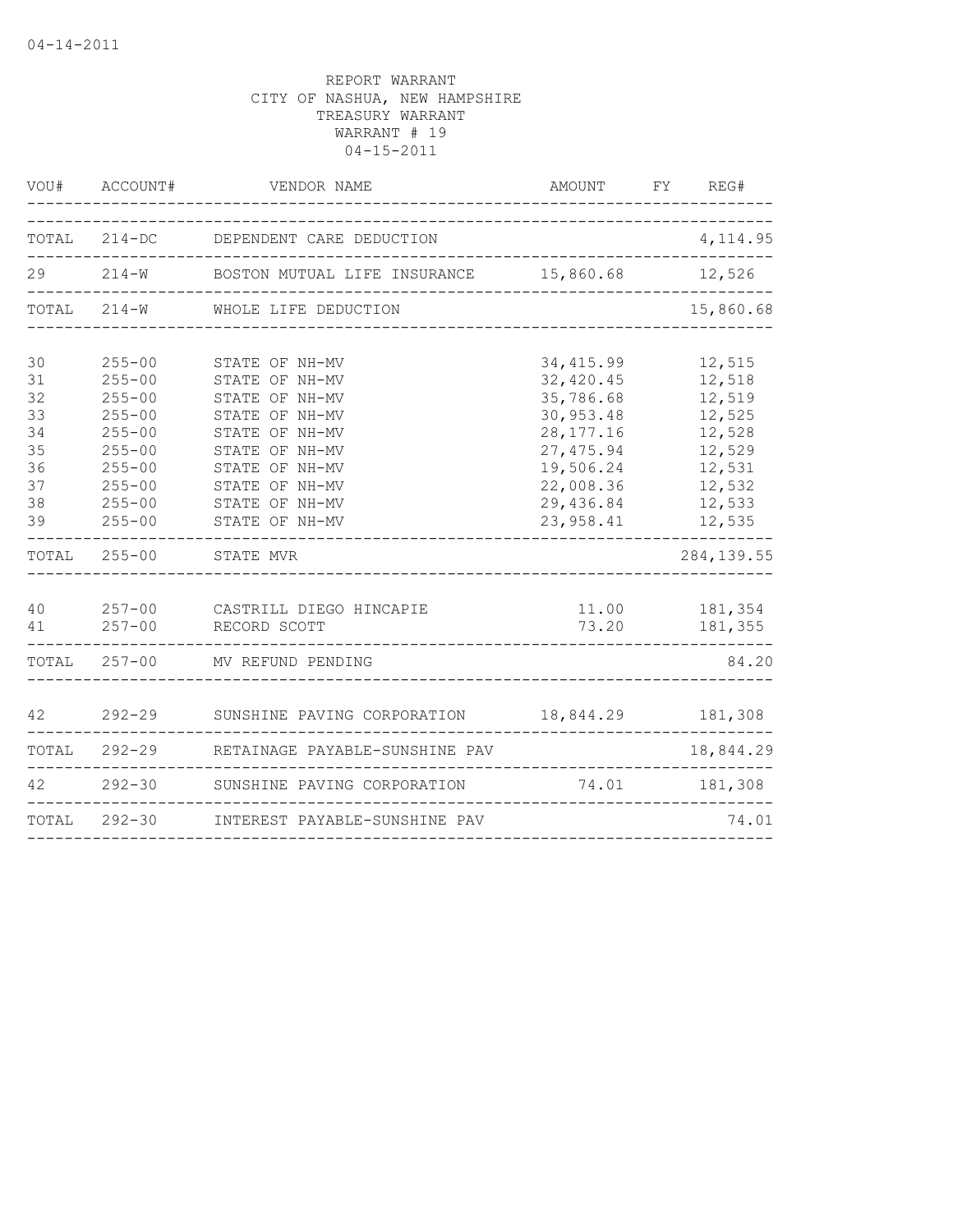| VOU#  | ACCOUNT#  | VENDOR NAME                    | AMOUNT     | FY. | REG#     |
|-------|-----------|--------------------------------|------------|-----|----------|
| 43    | 305-18061 | GRAHAM DONNA                   | 135.00     |     | 181,280  |
| 44    | 305-34015 | NATIONAL GRID                  | 4.17       |     | 181,503  |
| 45    | 305-59100 | JEYNES MIKE                    | 362.50     |     | 181,080  |
| 46    | 305-59100 | MCLEAN JIM                     | 350.00     |     | 180,956  |
| 47    | 305-59100 | NEXTEL COMMUNICATIONS          | 20.67      |     | 181, 477 |
| 48    | 305-59100 | O'NEIL TIM                     | 200.00     |     | 180,957  |
| 49    | 305-59100 | WALLENT FRANK J                | 412.50     |     | 180,854  |
| 50    | 305-59100 | WALLENT LOUISE                 | 62.50      |     | 181,071  |
| TOTAL | 305       | SRF - CIVIC & COMM ACTIVITIES  |            |     | 1,547.34 |
|       |           |                                |            |     |          |
| 51    | 308-31050 | NEXTEL COMMUNICATIONS          | 33.14      |     | 181, 477 |
| 52    | 308-41005 | STAPLES ADVANTAGE              | 146.52     |     | 181,058  |
| 53    | 308-83004 | VISION SERVICE PLAN            | 2,348.76   |     | 181,495  |
| 54    | 308-83010 | ANTHEM BLUE CROSS BLUE SHIELD  | 65,094.08  |     | 12,520   |
| 54    | 308-83011 | ANTHEM BLUE CROSS BLUE SHIELD  | 2,926.49   |     | 12,520   |
| 54    | 308-83012 | ANTHEM BLUE CROSS BLUE SHIELD  | 344,960.31 |     | 12,520   |
| 54    | 308-83013 | ANTHEM BLUE CROSS BLUE SHIELD  | 212,596.41 |     | 12,520   |
| 55    | 308-83016 | HARVARD PILGRIM HEALTH CARE    | 23, 432.48 |     | 12,522   |
| 55    | 308-83017 | HARVARD PILGRIM HEALTH CARE    | 82,079.34  |     | 12,522   |
| 56    | 308-83018 | ANTHEM BLUE CROSS BLUE SHIELD  | 49, 172.59 |     | 12,520   |
| 56    | 308-83019 | ANTHEM BLUE CROSS BLUE SHIELD  | 47,057.37  |     | 12,520   |
| 57    | 308-83020 | NORTHEAST DELTA                | 34,926.26  |     | 12,521   |
| 57    | 308-83021 | NORTHEAST DELTA                | 14,787.18  |     | 12,521   |
| 58    | 308-83022 | KATSOHIS CHARLES               | 829.26     |     | 181,090  |
| 59    | 308-83022 | NORTHEAST DELTA                | 173,797.42 |     | 12,521   |
| 60    | 308-83025 | FRED C CHURCH INSURANCE        | 12,126.00  |     | 12,534   |
| 61    | 308-83026 | NORTHERN NEW ENGLAND BENEFIT T | 38,931.20  |     | 12,523   |
| 62    | 308-83030 | ITT HARTFORD                   | 15,482.77  |     | 12,524   |
| 62    | 308-83031 | ITT HARTFORD                   | 17,704.46  |     | 12,524   |
| 63    | 308-83051 | STEPNEY THOMAS                 | 52,580.08  |     | 180,781  |
| 64    | 308-83053 | AMOSKEAG ANESTHESIA PLLC       | 300.00     |     | 181,306  |
| 65    | 308-83053 | APPLE NASHUA LLC               | 2,623.00   |     | 180,843  |
| 66    | 308-83053 | ASSOCIATED RADIOLOGISTS PA     | 29.00      |     | 180,979  |
| 67    | 308-83053 | CPTE-NASHUA                    | 1,190.00   |     | 180,826  |
| 68    | 308-83053 | DARTMOUTH-HITCHCOCK CLINIC     | 16,935.00  |     | 181,022  |
| 69    | 308-83053 | ELLIOT HOSPITAL                | 113.69     |     | 180,984  |
| 70    | 308-83053 | FOLLENSBEE WILLIAM             | 33.66      |     | 181,338  |
| 71    | 308-83053 | FOUNDATION MEDICAL PARTNERS    | 241.00     |     | 181,003  |
| 72    | 308-83053 | FOUR SEASONS ORTHOPAEDIC CTR P | 1,193.00   |     | 181,007  |
| 73    | 308-83053 | GRANITE STATE ANESTHESIOLOGIST | 400.00     |     | 180,821  |
| 74    | 308-83053 | HAND SURGICAL ASSOCIATES INC   | 3,412.50   |     | 180,999  |
| 75    | 308-83053 | INJURED WORKERS PHARMACY LLC   | 271.36     |     | 181,244  |
| 76    | 308-83053 | NASHUA RADIOLOGY PA            | 62.00      |     | 180,980  |
| 77    | 308-83053 | NEB RADIOLOGY PC<br>W/C        | 30.00      |     | 181,001  |
| 78    | 308-83053 | OCCUPATIONAL HEALTH CTRS SOUTH | 476.92     |     | 180,906  |
| 79    | 308-83053 | PERFORMANCE REHAB INC          | 2,765.00   |     | 180,861  |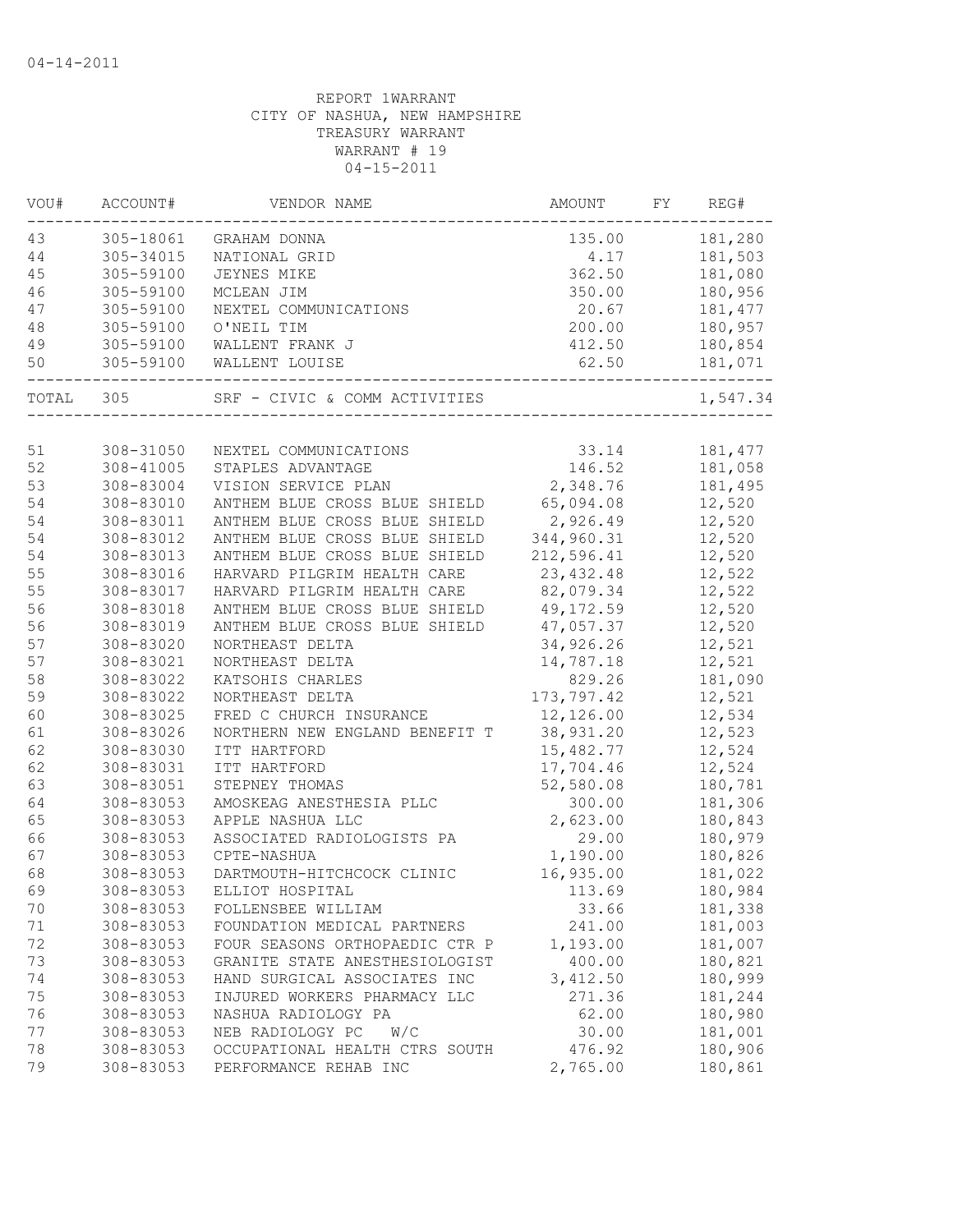| 180,989<br>308-83053<br>825.00<br>QUALITY PHYSICAL THERAPY/DANA<br>180,981<br>308-83053<br>SO NH REGIONAL MEDICAL CENTER<br>1,845.54<br>180,897<br>ST JOSEPH BUSINESS & HEALTH<br>185.00<br>308-83053<br>981.25<br>180,834<br>308-83053<br>ST JOSEPH'S HOSPITAL<br>66.19<br>180,905<br>308-83053<br>SURGI-CARE INC<br>308-83054<br>APPLE NASHUA LLC<br>2,341.00<br>180,843<br>181,296<br>308-83054<br>CH/DHC INC<br>233.00<br>10,189.00<br>308-83054<br>FOUR SEASONS ORTHOPAEDIC CTR P<br>181,007<br>180,996<br>308-83054<br>GREATER NASHUA EMERGENCY PHYS<br>301.00<br>308-83054<br>115.00<br>180,988<br>NASHUA EYE ASSOCIATES PA<br>W/C<br>180,881<br>308-83054<br>NEW ENGLAND BAPTIST HOSPITAL<br>117.00<br>OCCUPATIONAL HEALTH CTRS SOUTH<br>1,984.70<br>180,906<br>308-83054<br>3,832.00<br>308-83054<br>PINNACLE REHABILITATION NETWOR<br>181,329<br>308-83054<br>SJ PHYSICIAN SERVICES<br>175.00<br>180,788<br>180,897<br>94<br>308-83054<br>ST JOSEPH BUSINESS & HEALTH<br>123.00<br>95<br>180,834<br>308-83054<br>ST JOSEPH'S HOSPITAL<br>9,447.70<br>96<br>308-83054<br>68.59<br>181,000<br>STONERIVER PHARMACY SOLUTIONS<br>97<br>125.39<br>180,975<br>308-83054<br>TORTORELLO NARISA<br>98<br>308-83054<br>WALGREEN CO<br>74.72<br>180,987<br>99<br>507.00<br>180,985<br>308-83054<br>WOLF RALPH R MD<br>100<br>COVENTRY HEALTH CARE WORKERS C<br>93.40<br>180,978<br>308-83055<br>101<br>DEVINE MILLIMET & BRANCH PA<br>180,982<br>308-83055<br>3, 314.88<br>102<br>STANLEY CONVERGENT SECURITY SO<br>308-83056<br>169.38<br>181,509<br>103<br>308-83064<br>1,607.30<br>181,366<br>BRILEY BEVERLY<br>104<br>308-83064<br>383.41<br>180,864<br>COMCAST OF MASSACHUSETTS INC<br>105<br>2,509.78<br>308-83064<br>181,042<br>CULLENCOLLIMORE PLLC<br>106<br>1,012.30<br>180,904<br>308-83064<br>STATEWIDE COLLISION LLC<br>107<br>308-83070<br>TREASURER STATE OF NH<br>50.00<br>181,534<br>108<br>308-83199<br>3,885.87<br>181,282<br>STANLEY ELEVATOR COMPANY INC<br>109<br>308-91005<br>CHANDLER LINDA<br>59.18<br>181,418<br>$110$<br>308-91005<br>DUGAS ROSS<br>24.48<br>181,419<br>111<br>182.00<br>181,499<br>308-95010<br>THE TELEGRAPH<br>1,267,917.31<br>308<br>SRF - INSURANCE<br>227,074 3091-49085 COSTA FRUIT & PRODUCE CO INC<br>26.71<br>181,303<br>5,912.57<br>227,075 3091-49085 M SAUNDERS INC<br>181,159<br>TOTAL 309 FY11 FRESH FRUIT & VEG GRANT<br>5,939.28<br>21.94<br>227,076 3097-41015<br>181,154<br>GUSTIN KAREN<br>227,077 3097-43005<br>54.03<br>181,077<br>UNITED PARCEL SERVICE<br>227,078 3097-49075<br>6,630.18<br>181,146<br>CENTRAL PAPER<br>227,079 3097-49075<br>660.46<br>181,107<br>ECOLAB<br>227,080 3097-49085<br>4,289.83<br>181,258<br>BIMBO FOODS BAKERIES INC<br>227,081 3097-49085<br>4,017.50<br>181, 115<br>COCA-COLA BOTTLING COMPANY | VOU#  | ACCOUNT# | VENDOR NAME | AMOUNT | FY. | REG# |
|--------------------------------------------------------------------------------------------------------------------------------------------------------------------------------------------------------------------------------------------------------------------------------------------------------------------------------------------------------------------------------------------------------------------------------------------------------------------------------------------------------------------------------------------------------------------------------------------------------------------------------------------------------------------------------------------------------------------------------------------------------------------------------------------------------------------------------------------------------------------------------------------------------------------------------------------------------------------------------------------------------------------------------------------------------------------------------------------------------------------------------------------------------------------------------------------------------------------------------------------------------------------------------------------------------------------------------------------------------------------------------------------------------------------------------------------------------------------------------------------------------------------------------------------------------------------------------------------------------------------------------------------------------------------------------------------------------------------------------------------------------------------------------------------------------------------------------------------------------------------------------------------------------------------------------------------------------------------------------------------------------------------------------------------------------------------------------------------------------------------------------------------------------------------------------------------------------------------------------------------------------------------------------------------------------------------------------------------------------------------------------------------------------------------------------------------------------------------------------------------------------------------------------------------------------------------------------------------------------------------------------------------------------------------------------------------------------------------------------------------------------------------------------------------------|-------|----------|-------------|--------|-----|------|
|                                                                                                                                                                                                                                                                                                                                                                                                                                                                                                                                                                                                                                                                                                                                                                                                                                                                                                                                                                                                                                                                                                                                                                                                                                                                                                                                                                                                                                                                                                                                                                                                                                                                                                                                                                                                                                                                                                                                                                                                                                                                                                                                                                                                                                                                                                                                                                                                                                                                                                                                                                                                                                                                                                                                                                                                  | 80    |          |             |        |     |      |
|                                                                                                                                                                                                                                                                                                                                                                                                                                                                                                                                                                                                                                                                                                                                                                                                                                                                                                                                                                                                                                                                                                                                                                                                                                                                                                                                                                                                                                                                                                                                                                                                                                                                                                                                                                                                                                                                                                                                                                                                                                                                                                                                                                                                                                                                                                                                                                                                                                                                                                                                                                                                                                                                                                                                                                                                  | 81    |          |             |        |     |      |
|                                                                                                                                                                                                                                                                                                                                                                                                                                                                                                                                                                                                                                                                                                                                                                                                                                                                                                                                                                                                                                                                                                                                                                                                                                                                                                                                                                                                                                                                                                                                                                                                                                                                                                                                                                                                                                                                                                                                                                                                                                                                                                                                                                                                                                                                                                                                                                                                                                                                                                                                                                                                                                                                                                                                                                                                  | 82    |          |             |        |     |      |
|                                                                                                                                                                                                                                                                                                                                                                                                                                                                                                                                                                                                                                                                                                                                                                                                                                                                                                                                                                                                                                                                                                                                                                                                                                                                                                                                                                                                                                                                                                                                                                                                                                                                                                                                                                                                                                                                                                                                                                                                                                                                                                                                                                                                                                                                                                                                                                                                                                                                                                                                                                                                                                                                                                                                                                                                  | 83    |          |             |        |     |      |
|                                                                                                                                                                                                                                                                                                                                                                                                                                                                                                                                                                                                                                                                                                                                                                                                                                                                                                                                                                                                                                                                                                                                                                                                                                                                                                                                                                                                                                                                                                                                                                                                                                                                                                                                                                                                                                                                                                                                                                                                                                                                                                                                                                                                                                                                                                                                                                                                                                                                                                                                                                                                                                                                                                                                                                                                  | 84    |          |             |        |     |      |
|                                                                                                                                                                                                                                                                                                                                                                                                                                                                                                                                                                                                                                                                                                                                                                                                                                                                                                                                                                                                                                                                                                                                                                                                                                                                                                                                                                                                                                                                                                                                                                                                                                                                                                                                                                                                                                                                                                                                                                                                                                                                                                                                                                                                                                                                                                                                                                                                                                                                                                                                                                                                                                                                                                                                                                                                  | 85    |          |             |        |     |      |
|                                                                                                                                                                                                                                                                                                                                                                                                                                                                                                                                                                                                                                                                                                                                                                                                                                                                                                                                                                                                                                                                                                                                                                                                                                                                                                                                                                                                                                                                                                                                                                                                                                                                                                                                                                                                                                                                                                                                                                                                                                                                                                                                                                                                                                                                                                                                                                                                                                                                                                                                                                                                                                                                                                                                                                                                  | 86    |          |             |        |     |      |
|                                                                                                                                                                                                                                                                                                                                                                                                                                                                                                                                                                                                                                                                                                                                                                                                                                                                                                                                                                                                                                                                                                                                                                                                                                                                                                                                                                                                                                                                                                                                                                                                                                                                                                                                                                                                                                                                                                                                                                                                                                                                                                                                                                                                                                                                                                                                                                                                                                                                                                                                                                                                                                                                                                                                                                                                  | 87    |          |             |        |     |      |
|                                                                                                                                                                                                                                                                                                                                                                                                                                                                                                                                                                                                                                                                                                                                                                                                                                                                                                                                                                                                                                                                                                                                                                                                                                                                                                                                                                                                                                                                                                                                                                                                                                                                                                                                                                                                                                                                                                                                                                                                                                                                                                                                                                                                                                                                                                                                                                                                                                                                                                                                                                                                                                                                                                                                                                                                  | 88    |          |             |        |     |      |
|                                                                                                                                                                                                                                                                                                                                                                                                                                                                                                                                                                                                                                                                                                                                                                                                                                                                                                                                                                                                                                                                                                                                                                                                                                                                                                                                                                                                                                                                                                                                                                                                                                                                                                                                                                                                                                                                                                                                                                                                                                                                                                                                                                                                                                                                                                                                                                                                                                                                                                                                                                                                                                                                                                                                                                                                  | 89    |          |             |        |     |      |
|                                                                                                                                                                                                                                                                                                                                                                                                                                                                                                                                                                                                                                                                                                                                                                                                                                                                                                                                                                                                                                                                                                                                                                                                                                                                                                                                                                                                                                                                                                                                                                                                                                                                                                                                                                                                                                                                                                                                                                                                                                                                                                                                                                                                                                                                                                                                                                                                                                                                                                                                                                                                                                                                                                                                                                                                  | 90    |          |             |        |     |      |
|                                                                                                                                                                                                                                                                                                                                                                                                                                                                                                                                                                                                                                                                                                                                                                                                                                                                                                                                                                                                                                                                                                                                                                                                                                                                                                                                                                                                                                                                                                                                                                                                                                                                                                                                                                                                                                                                                                                                                                                                                                                                                                                                                                                                                                                                                                                                                                                                                                                                                                                                                                                                                                                                                                                                                                                                  | 91    |          |             |        |     |      |
|                                                                                                                                                                                                                                                                                                                                                                                                                                                                                                                                                                                                                                                                                                                                                                                                                                                                                                                                                                                                                                                                                                                                                                                                                                                                                                                                                                                                                                                                                                                                                                                                                                                                                                                                                                                                                                                                                                                                                                                                                                                                                                                                                                                                                                                                                                                                                                                                                                                                                                                                                                                                                                                                                                                                                                                                  | 92    |          |             |        |     |      |
|                                                                                                                                                                                                                                                                                                                                                                                                                                                                                                                                                                                                                                                                                                                                                                                                                                                                                                                                                                                                                                                                                                                                                                                                                                                                                                                                                                                                                                                                                                                                                                                                                                                                                                                                                                                                                                                                                                                                                                                                                                                                                                                                                                                                                                                                                                                                                                                                                                                                                                                                                                                                                                                                                                                                                                                                  | 93    |          |             |        |     |      |
|                                                                                                                                                                                                                                                                                                                                                                                                                                                                                                                                                                                                                                                                                                                                                                                                                                                                                                                                                                                                                                                                                                                                                                                                                                                                                                                                                                                                                                                                                                                                                                                                                                                                                                                                                                                                                                                                                                                                                                                                                                                                                                                                                                                                                                                                                                                                                                                                                                                                                                                                                                                                                                                                                                                                                                                                  |       |          |             |        |     |      |
|                                                                                                                                                                                                                                                                                                                                                                                                                                                                                                                                                                                                                                                                                                                                                                                                                                                                                                                                                                                                                                                                                                                                                                                                                                                                                                                                                                                                                                                                                                                                                                                                                                                                                                                                                                                                                                                                                                                                                                                                                                                                                                                                                                                                                                                                                                                                                                                                                                                                                                                                                                                                                                                                                                                                                                                                  |       |          |             |        |     |      |
|                                                                                                                                                                                                                                                                                                                                                                                                                                                                                                                                                                                                                                                                                                                                                                                                                                                                                                                                                                                                                                                                                                                                                                                                                                                                                                                                                                                                                                                                                                                                                                                                                                                                                                                                                                                                                                                                                                                                                                                                                                                                                                                                                                                                                                                                                                                                                                                                                                                                                                                                                                                                                                                                                                                                                                                                  |       |          |             |        |     |      |
|                                                                                                                                                                                                                                                                                                                                                                                                                                                                                                                                                                                                                                                                                                                                                                                                                                                                                                                                                                                                                                                                                                                                                                                                                                                                                                                                                                                                                                                                                                                                                                                                                                                                                                                                                                                                                                                                                                                                                                                                                                                                                                                                                                                                                                                                                                                                                                                                                                                                                                                                                                                                                                                                                                                                                                                                  |       |          |             |        |     |      |
|                                                                                                                                                                                                                                                                                                                                                                                                                                                                                                                                                                                                                                                                                                                                                                                                                                                                                                                                                                                                                                                                                                                                                                                                                                                                                                                                                                                                                                                                                                                                                                                                                                                                                                                                                                                                                                                                                                                                                                                                                                                                                                                                                                                                                                                                                                                                                                                                                                                                                                                                                                                                                                                                                                                                                                                                  |       |          |             |        |     |      |
|                                                                                                                                                                                                                                                                                                                                                                                                                                                                                                                                                                                                                                                                                                                                                                                                                                                                                                                                                                                                                                                                                                                                                                                                                                                                                                                                                                                                                                                                                                                                                                                                                                                                                                                                                                                                                                                                                                                                                                                                                                                                                                                                                                                                                                                                                                                                                                                                                                                                                                                                                                                                                                                                                                                                                                                                  |       |          |             |        |     |      |
|                                                                                                                                                                                                                                                                                                                                                                                                                                                                                                                                                                                                                                                                                                                                                                                                                                                                                                                                                                                                                                                                                                                                                                                                                                                                                                                                                                                                                                                                                                                                                                                                                                                                                                                                                                                                                                                                                                                                                                                                                                                                                                                                                                                                                                                                                                                                                                                                                                                                                                                                                                                                                                                                                                                                                                                                  |       |          |             |        |     |      |
|                                                                                                                                                                                                                                                                                                                                                                                                                                                                                                                                                                                                                                                                                                                                                                                                                                                                                                                                                                                                                                                                                                                                                                                                                                                                                                                                                                                                                                                                                                                                                                                                                                                                                                                                                                                                                                                                                                                                                                                                                                                                                                                                                                                                                                                                                                                                                                                                                                                                                                                                                                                                                                                                                                                                                                                                  |       |          |             |        |     |      |
|                                                                                                                                                                                                                                                                                                                                                                                                                                                                                                                                                                                                                                                                                                                                                                                                                                                                                                                                                                                                                                                                                                                                                                                                                                                                                                                                                                                                                                                                                                                                                                                                                                                                                                                                                                                                                                                                                                                                                                                                                                                                                                                                                                                                                                                                                                                                                                                                                                                                                                                                                                                                                                                                                                                                                                                                  |       |          |             |        |     |      |
|                                                                                                                                                                                                                                                                                                                                                                                                                                                                                                                                                                                                                                                                                                                                                                                                                                                                                                                                                                                                                                                                                                                                                                                                                                                                                                                                                                                                                                                                                                                                                                                                                                                                                                                                                                                                                                                                                                                                                                                                                                                                                                                                                                                                                                                                                                                                                                                                                                                                                                                                                                                                                                                                                                                                                                                                  |       |          |             |        |     |      |
|                                                                                                                                                                                                                                                                                                                                                                                                                                                                                                                                                                                                                                                                                                                                                                                                                                                                                                                                                                                                                                                                                                                                                                                                                                                                                                                                                                                                                                                                                                                                                                                                                                                                                                                                                                                                                                                                                                                                                                                                                                                                                                                                                                                                                                                                                                                                                                                                                                                                                                                                                                                                                                                                                                                                                                                                  |       |          |             |        |     |      |
|                                                                                                                                                                                                                                                                                                                                                                                                                                                                                                                                                                                                                                                                                                                                                                                                                                                                                                                                                                                                                                                                                                                                                                                                                                                                                                                                                                                                                                                                                                                                                                                                                                                                                                                                                                                                                                                                                                                                                                                                                                                                                                                                                                                                                                                                                                                                                                                                                                                                                                                                                                                                                                                                                                                                                                                                  |       |          |             |        |     |      |
|                                                                                                                                                                                                                                                                                                                                                                                                                                                                                                                                                                                                                                                                                                                                                                                                                                                                                                                                                                                                                                                                                                                                                                                                                                                                                                                                                                                                                                                                                                                                                                                                                                                                                                                                                                                                                                                                                                                                                                                                                                                                                                                                                                                                                                                                                                                                                                                                                                                                                                                                                                                                                                                                                                                                                                                                  |       |          |             |        |     |      |
|                                                                                                                                                                                                                                                                                                                                                                                                                                                                                                                                                                                                                                                                                                                                                                                                                                                                                                                                                                                                                                                                                                                                                                                                                                                                                                                                                                                                                                                                                                                                                                                                                                                                                                                                                                                                                                                                                                                                                                                                                                                                                                                                                                                                                                                                                                                                                                                                                                                                                                                                                                                                                                                                                                                                                                                                  |       |          |             |        |     |      |
|                                                                                                                                                                                                                                                                                                                                                                                                                                                                                                                                                                                                                                                                                                                                                                                                                                                                                                                                                                                                                                                                                                                                                                                                                                                                                                                                                                                                                                                                                                                                                                                                                                                                                                                                                                                                                                                                                                                                                                                                                                                                                                                                                                                                                                                                                                                                                                                                                                                                                                                                                                                                                                                                                                                                                                                                  |       |          |             |        |     |      |
|                                                                                                                                                                                                                                                                                                                                                                                                                                                                                                                                                                                                                                                                                                                                                                                                                                                                                                                                                                                                                                                                                                                                                                                                                                                                                                                                                                                                                                                                                                                                                                                                                                                                                                                                                                                                                                                                                                                                                                                                                                                                                                                                                                                                                                                                                                                                                                                                                                                                                                                                                                                                                                                                                                                                                                                                  |       |          |             |        |     |      |
|                                                                                                                                                                                                                                                                                                                                                                                                                                                                                                                                                                                                                                                                                                                                                                                                                                                                                                                                                                                                                                                                                                                                                                                                                                                                                                                                                                                                                                                                                                                                                                                                                                                                                                                                                                                                                                                                                                                                                                                                                                                                                                                                                                                                                                                                                                                                                                                                                                                                                                                                                                                                                                                                                                                                                                                                  |       |          |             |        |     |      |
|                                                                                                                                                                                                                                                                                                                                                                                                                                                                                                                                                                                                                                                                                                                                                                                                                                                                                                                                                                                                                                                                                                                                                                                                                                                                                                                                                                                                                                                                                                                                                                                                                                                                                                                                                                                                                                                                                                                                                                                                                                                                                                                                                                                                                                                                                                                                                                                                                                                                                                                                                                                                                                                                                                                                                                                                  |       |          |             |        |     |      |
|                                                                                                                                                                                                                                                                                                                                                                                                                                                                                                                                                                                                                                                                                                                                                                                                                                                                                                                                                                                                                                                                                                                                                                                                                                                                                                                                                                                                                                                                                                                                                                                                                                                                                                                                                                                                                                                                                                                                                                                                                                                                                                                                                                                                                                                                                                                                                                                                                                                                                                                                                                                                                                                                                                                                                                                                  |       |          |             |        |     |      |
|                                                                                                                                                                                                                                                                                                                                                                                                                                                                                                                                                                                                                                                                                                                                                                                                                                                                                                                                                                                                                                                                                                                                                                                                                                                                                                                                                                                                                                                                                                                                                                                                                                                                                                                                                                                                                                                                                                                                                                                                                                                                                                                                                                                                                                                                                                                                                                                                                                                                                                                                                                                                                                                                                                                                                                                                  | TOTAL |          |             |        |     |      |
|                                                                                                                                                                                                                                                                                                                                                                                                                                                                                                                                                                                                                                                                                                                                                                                                                                                                                                                                                                                                                                                                                                                                                                                                                                                                                                                                                                                                                                                                                                                                                                                                                                                                                                                                                                                                                                                                                                                                                                                                                                                                                                                                                                                                                                                                                                                                                                                                                                                                                                                                                                                                                                                                                                                                                                                                  |       |          |             |        |     |      |
|                                                                                                                                                                                                                                                                                                                                                                                                                                                                                                                                                                                                                                                                                                                                                                                                                                                                                                                                                                                                                                                                                                                                                                                                                                                                                                                                                                                                                                                                                                                                                                                                                                                                                                                                                                                                                                                                                                                                                                                                                                                                                                                                                                                                                                                                                                                                                                                                                                                                                                                                                                                                                                                                                                                                                                                                  |       |          |             |        |     |      |
|                                                                                                                                                                                                                                                                                                                                                                                                                                                                                                                                                                                                                                                                                                                                                                                                                                                                                                                                                                                                                                                                                                                                                                                                                                                                                                                                                                                                                                                                                                                                                                                                                                                                                                                                                                                                                                                                                                                                                                                                                                                                                                                                                                                                                                                                                                                                                                                                                                                                                                                                                                                                                                                                                                                                                                                                  |       |          |             |        |     |      |
|                                                                                                                                                                                                                                                                                                                                                                                                                                                                                                                                                                                                                                                                                                                                                                                                                                                                                                                                                                                                                                                                                                                                                                                                                                                                                                                                                                                                                                                                                                                                                                                                                                                                                                                                                                                                                                                                                                                                                                                                                                                                                                                                                                                                                                                                                                                                                                                                                                                                                                                                                                                                                                                                                                                                                                                                  |       |          |             |        |     |      |
|                                                                                                                                                                                                                                                                                                                                                                                                                                                                                                                                                                                                                                                                                                                                                                                                                                                                                                                                                                                                                                                                                                                                                                                                                                                                                                                                                                                                                                                                                                                                                                                                                                                                                                                                                                                                                                                                                                                                                                                                                                                                                                                                                                                                                                                                                                                                                                                                                                                                                                                                                                                                                                                                                                                                                                                                  |       |          |             |        |     |      |
|                                                                                                                                                                                                                                                                                                                                                                                                                                                                                                                                                                                                                                                                                                                                                                                                                                                                                                                                                                                                                                                                                                                                                                                                                                                                                                                                                                                                                                                                                                                                                                                                                                                                                                                                                                                                                                                                                                                                                                                                                                                                                                                                                                                                                                                                                                                                                                                                                                                                                                                                                                                                                                                                                                                                                                                                  |       |          |             |        |     |      |
|                                                                                                                                                                                                                                                                                                                                                                                                                                                                                                                                                                                                                                                                                                                                                                                                                                                                                                                                                                                                                                                                                                                                                                                                                                                                                                                                                                                                                                                                                                                                                                                                                                                                                                                                                                                                                                                                                                                                                                                                                                                                                                                                                                                                                                                                                                                                                                                                                                                                                                                                                                                                                                                                                                                                                                                                  |       |          |             |        |     |      |
|                                                                                                                                                                                                                                                                                                                                                                                                                                                                                                                                                                                                                                                                                                                                                                                                                                                                                                                                                                                                                                                                                                                                                                                                                                                                                                                                                                                                                                                                                                                                                                                                                                                                                                                                                                                                                                                                                                                                                                                                                                                                                                                                                                                                                                                                                                                                                                                                                                                                                                                                                                                                                                                                                                                                                                                                  |       |          |             |        |     |      |
|                                                                                                                                                                                                                                                                                                                                                                                                                                                                                                                                                                                                                                                                                                                                                                                                                                                                                                                                                                                                                                                                                                                                                                                                                                                                                                                                                                                                                                                                                                                                                                                                                                                                                                                                                                                                                                                                                                                                                                                                                                                                                                                                                                                                                                                                                                                                                                                                                                                                                                                                                                                                                                                                                                                                                                                                  |       |          |             |        |     |      |
|                                                                                                                                                                                                                                                                                                                                                                                                                                                                                                                                                                                                                                                                                                                                                                                                                                                                                                                                                                                                                                                                                                                                                                                                                                                                                                                                                                                                                                                                                                                                                                                                                                                                                                                                                                                                                                                                                                                                                                                                                                                                                                                                                                                                                                                                                                                                                                                                                                                                                                                                                                                                                                                                                                                                                                                                  |       |          |             |        |     |      |
|                                                                                                                                                                                                                                                                                                                                                                                                                                                                                                                                                                                                                                                                                                                                                                                                                                                                                                                                                                                                                                                                                                                                                                                                                                                                                                                                                                                                                                                                                                                                                                                                                                                                                                                                                                                                                                                                                                                                                                                                                                                                                                                                                                                                                                                                                                                                                                                                                                                                                                                                                                                                                                                                                                                                                                                                  |       |          |             |        |     |      |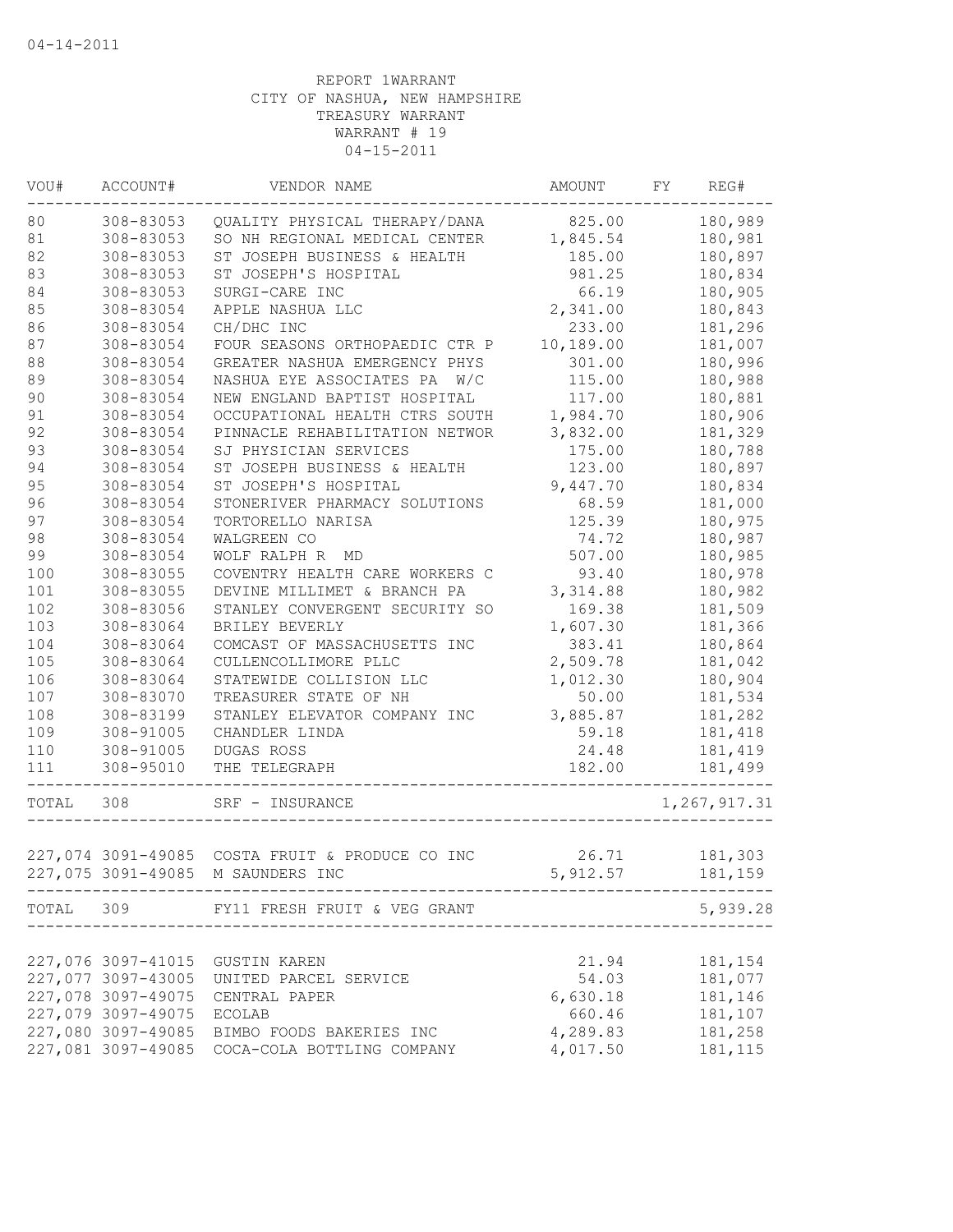| VOU#      | ACCOUNT#           | VENDOR NAME                                | AMOUNT         | FY | REG#       |
|-----------|--------------------|--------------------------------------------|----------------|----|------------|
|           | 227,082 3097-49085 | COSTA FRUIT & PRODUCE CO INC               | 48,725.22      |    | 181,303    |
|           | 227,083 3097-49085 | GARELICK FARMS LLC                         | 28,075.96      |    | 180,971    |
|           | 227,084 3097-49085 | GILL'S PIZZA CO.                           | 2,838.65       |    | 181,171    |
|           | 227,085 3097-49085 | GOOD HARBOR FILLET CO LLC                  | 5,596.50       |    | 181,397    |
|           | 227,086 3097-49085 | GREAT STATE BEVERAGES INC                  | 985.03         |    | 181,147    |
|           | 227,087 3097-49085 | M SAUNDERS INC                             | 1,576.25       |    | 181,159    |
|           | 227,087 3097-49085 | M SAUNDERS INC                             | 6,561.83       |    | 181,160    |
|           | 227,088 3097-49085 | MCKEE FOODS CORP                           | 595.20         |    | 180,910    |
|           | 227,089 3097-49085 | NEW ENGLAND ICE CREAM                      | 1,279.54       |    | 181,181    |
|           | 227,090 3097-49085 | NUTRITION PLUS VENDING                     | 129.09         |    | 181,378    |
|           | 227,091 3097-49085 | SURPLUS DISTRIBUTION SECTION               | 2,054.25       |    | 180,959    |
|           | 227,092 3097-707   | IANNAZZO STACEY                            | 9.85           |    | 180,789    |
|           | 227,093 3097-91005 | <b>GUSTIN KAREN</b>                        | 64.77          |    | 181,154    |
|           | 227,094 3097-91005 | KIMBELL JEANETTE                           | 109.65         |    | 181, 117   |
|           | 227,095 3097-94005 | BLOUIN KATHLEEN                            | 75.00          |    | 181,151    |
|           | 227,096 3097-94005 | DEANE SUSAN                                | 75.00          |    | 181, 413   |
|           | 227,097 3097-94005 | FABIAN MARIANNE                            | 75.00          |    | 181,126    |
|           | 227,098 3097-94005 | KEHOE DEANA                                | 75.00          |    | 181,200    |
|           | 227,099 3097-94005 | LANCTOT SANDRA M                           | 75.00          |    | 181,172    |
|           | 227,100 3097-94005 | RALPH PAULE                                | 75.00          |    | 181,086    |
|           | 227,101 3097-94005 | RIOUX CLAIRE                               | 75.00          |    | 181,152    |
|           | 227,102 3097-94005 | SWANSON ELAINE                             | 75.00          |    | 181,164    |
|           | 227,103 3097-94005 | SWINDELL JOAN                              | 75.00          |    | 181,192    |
| TOTAL     | 309                | SRF - FOOD SERVICES                        |                |    | 114,950.73 |
|           |                    | 227,104 3098-49075 M SAUNDERS INC          | 359.70 181,160 |    |            |
| TOTAL 309 |                    | FRESH FRUIT & VEGETABLE GRANT              |                |    | 359.70     |
|           |                    |                                            |                |    |            |
|           |                    | 227,105 3117-78007 MACMULKIN CHEVROLET INC | 34.95          |    | 180,899    |
|           |                    | 227,106 3117-91040 DUBOIS WILLIAM          | 105.00         |    | 181,122    |
| TOTAL 311 |                    | DRIVER'S EDUCATION                         |                |    | 139.95     |
|           |                    |                                            |                |    |            |
| 113       | 312-43005          | PRINTGRAPHICS OF MAINE                     | 800.00         |    | 12,530     |
| 112       | 312-43005          | PRINTGRAPHICS OF MAINE                     | 58.31          |    | 180,856    |
| 114       | 312-59100          | CINTAS DOCUMENT MANAGEMENT                 | 35.00          |    | 181,185    |
| 115       | 312-59182          | PRINTGRAPHICS OF MAINE                     | 140.98         |    | 180,856    |
| 116       | $312 - 705$        | ANDERSON DAVID J                           | 10.00          |    | 180,969    |
| 117       | $312 - 705$        | D & R TOWING INC                           | 725.00         |    | 181,253    |
| 118       | $312 - 705$        | HICKS ANGELA                               | 35.00          |    | 181,343    |
| 119       | $312 - 705$        | JASPER ANDREW                              | 35.00          |    | 181,353    |
| 120       | 312-78007          | SULLIVAN TIRE INC                          | 570.92         |    | 180,818    |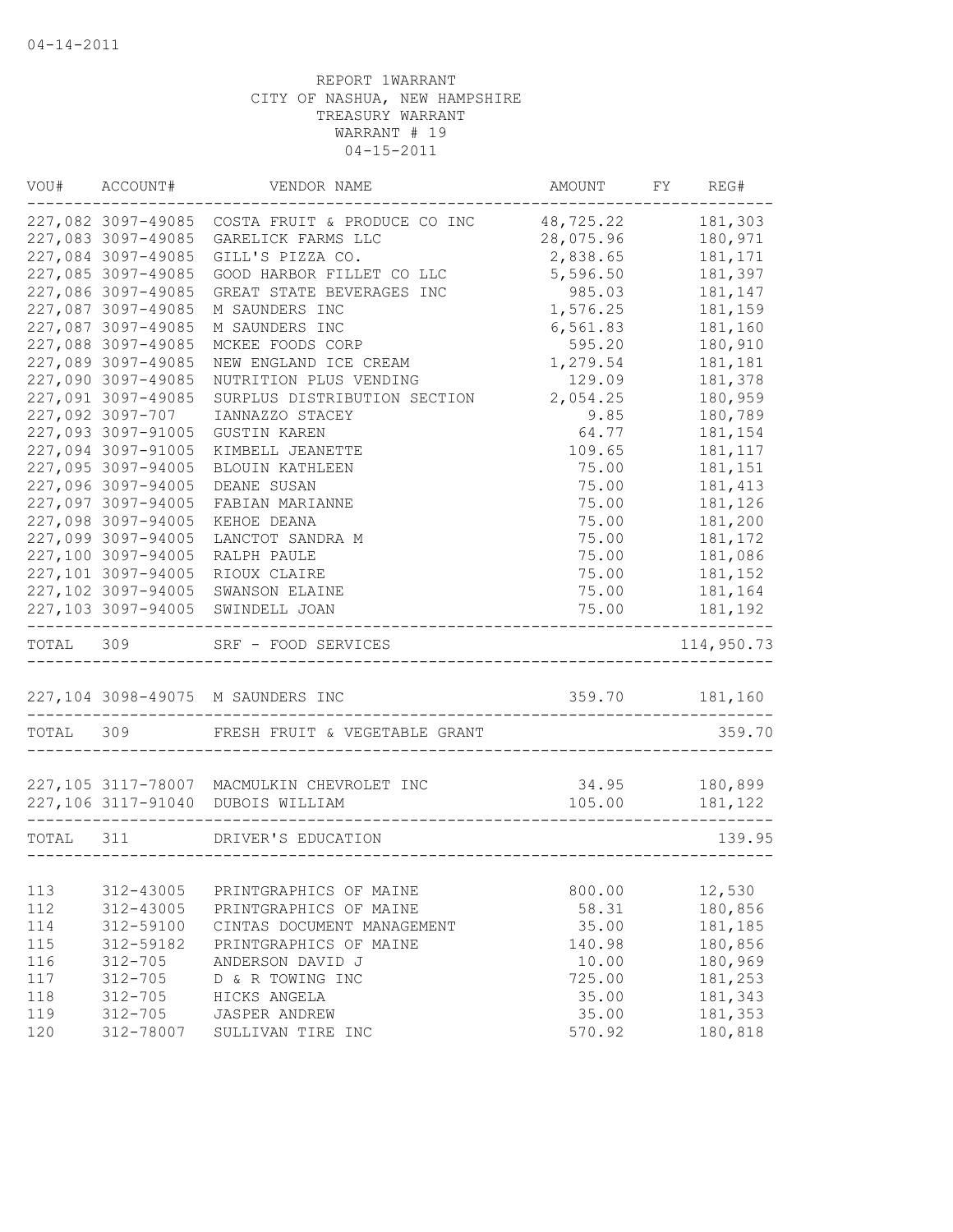|            | VOU# ACCOUNT#                              | VENDOR NAME                                                 | AMOUNT<br>------------------------ | FY REG#            |
|------------|--------------------------------------------|-------------------------------------------------------------|------------------------------------|--------------------|
| TOTAL 312  |                                            | SRF - FINANCIAL SERVICES                                    |                                    | 2,410.21           |
|            |                                            |                                                             |                                    |                    |
|            | 227,107 3122-49050                         | DESCHENES SARAH                                             | 173.15                             | 181,209            |
|            | 227,108 3122-49050<br>227,109 3122-49050   | NASHUA HIGH SCHOOL NORTH<br>ROBINSON ATHANASIA              | 1,125.00<br>12.45                  | 181,420<br>181,393 |
|            | 227,110 3122-49050                         | VEIT TARA                                                   | 499.00                             | 181,227            |
|            | 227, 111 3122-49075                        | WALMART COMMUNITY                                           | 236.56                             | 181,061            |
|            | 227, 112 3122-54009                        | THE TELEGRAPH                                               | 1,250.00                           | 181,499            |
|            | 227, 113 3122-91040                        | PAPANICOLAU MICHELLE                                        | 358.23                             | 181,190            |
| TOTAL      | 312                                        | ADULT ED/CONTINUING ED                                      |                                    | 3,654.39           |
|            |                                            |                                                             |                                    |                    |
|            | 227, 114 3247-46040<br>227, 115 3247-49075 | PREP GEAR<br>ATLANTIC SPORTSWEAR                            | 358.00<br>3,106.46                 | 181,233<br>180,809 |
|            | 227, 116 3247-49075                        | BERTRAND KEITH                                              | 299.70                             | 181,404            |
|            | 227, 117 3247-64192                        | PRO TUFF DECALS INC                                         | 299.70                             | 181, 414           |
|            | 3247-705                                   | NASHUA SCHOOL DISTRICT #42                                  | 200.00                             | 12,527             |
| TOTAL 324  |                                            | ---------------------------------<br>ATHLETICS REVENUE FUND |                                    | 4,263.86           |
|            |                                            |                                                             |                                    |                    |
| 122        | 331-01500                                  | LAW REALTY CO INC                                           | 416.67                             | 181,532            |
| 123        | 331-01500                                  | RAPID REAL ESTATE LLC                                       | 1,650.00                           | 181,490            |
| 124        | 331-46030                                  | RILEY'S SPORT SHOP INC                                      | 1,205.90                           | 180,796            |
| 125        | 331-59100                                  | LEXISNEXIS RISK DATA MGMT INC                               | 50.00                              | 181,507            |
| 126        | 331-59100                                  | THE BODE TECHNOLOGY GROUP INC                               | 7,000.00                           | 181,360            |
| 127        | 331-64192                                  | RESCUE PHONE INC                                            | 4,995.00                           | 181,361            |
| 128        | 331-78007                                  | FISHER AUTO PARTS                                           | 128.14                             | 181,333            |
| 129<br>130 | 331-78007<br>331-94005                     | MAYNARD & LESIEUR INCORPORATED<br>ALBERT JOSHUA             | $-334.92$<br>500.00                | 181,265<br>181,421 |
| TOTAL 331  |                                            |                                                             |                                    |                    |
|            |                                            | SRF - POLICE DEPARTMENT                                     |                                    | 15,610.79          |
|            |                                            | 227,118 3361-49075 SCHOLASTIC INCORPORATED                  | 326.95                             | 181,278            |
|            |                                            | TOTAL 336 TITLE I SINI DR CRISP                             |                                    | 326.95             |
|            |                                            |                                                             |                                    |                    |
| 131        | 341-01963                                  | SOUTHERN NH HIV/AIDS TASK FORC                              | 6,649.00                           | 180,961            |
| 131        | 341-01969                                  | SOUTHERN NH HIV/AIDS TASK FORC                              | 465.00                             | 180,961            |
| 132        | 341-31045                                  | NEXTEL COMMUNICATIONS                                       | 142.26                             | 181, 477           |
| 132        | 341-31050                                  | NEXTEL COMMUNICATIONS                                       | 79.98                              | 181, 477           |
| 133        | 341-54035                                  | WAL-MART STORE #01-1796                                     | 350.00                             | 181,132            |
| 134        | 341-91025                                  | DEMBKOSKI CORINN                                            | 133.51                             | 181,422            |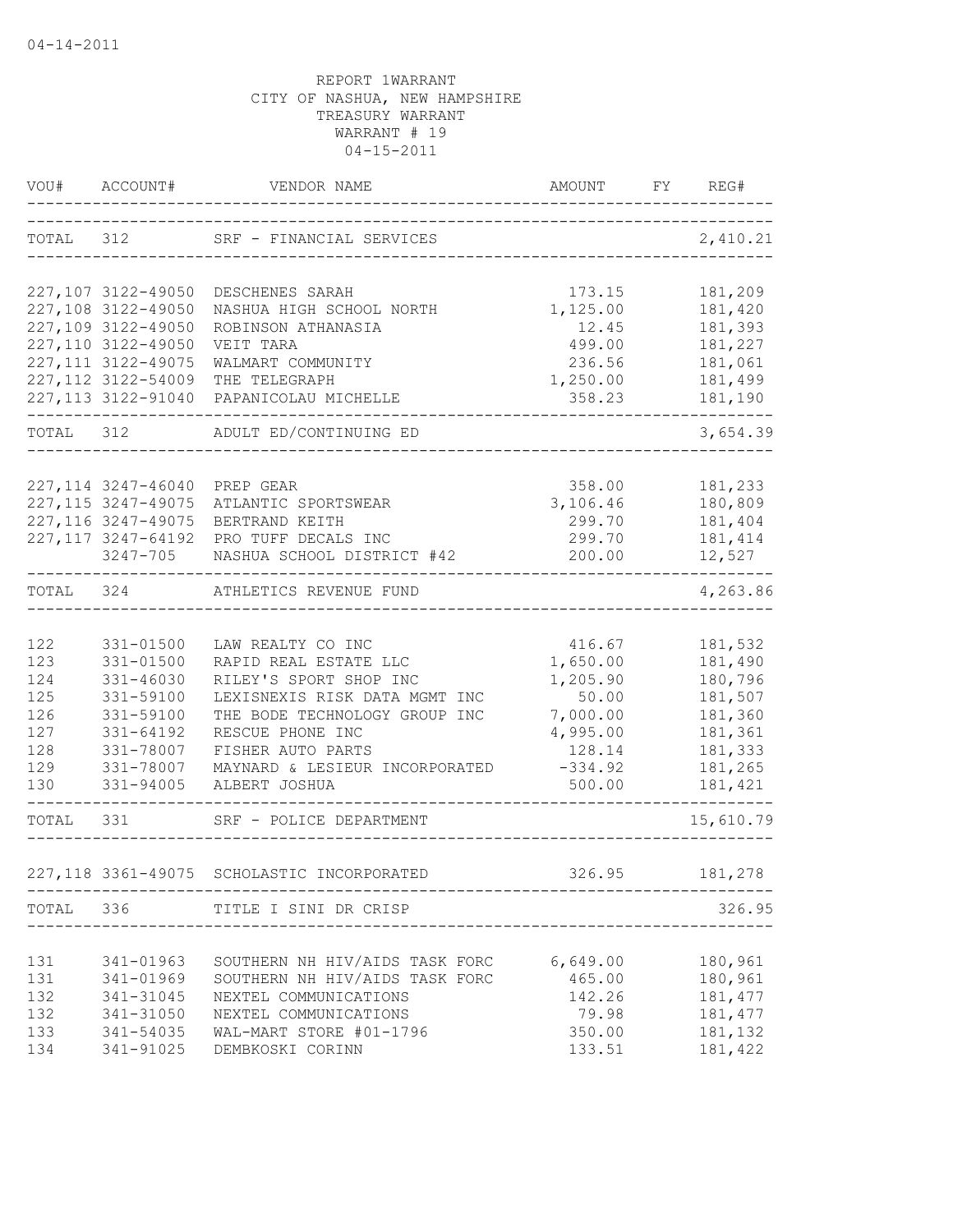|           | VOU# ACCOUNT#                              |                                                                                                            |                                      | FY FY | REG#                        |
|-----------|--------------------------------------------|------------------------------------------------------------------------------------------------------------|--------------------------------------|-------|-----------------------------|
|           |                                            | TOTAL 341 SRF - COMMUNITY SERVICES                                                                         | _________________________________    |       | 7,819.75                    |
| 135       | 342-41015                                  | STAPLES ADVANTAGE                                                                                          | 43.94                                |       | 181,058                     |
| 136       | 342-59133                                  | STERICYCLE INC                                                                                             | 51.16                                |       | 180,787                     |
| 137       | 342-91025                                  | BISSELL NANCY                                                                                              | 29.48                                |       | 181,033                     |
| 138       | 342-91025                                  | CALOPE-YAKLIN THERESA                                                                                      | 122.73                               |       | 181,299                     |
| 139       | 342-91025                                  | PORRES LUIS                                                                                                | 335.12                               |       | 180,934                     |
| 140       | 342-91025                                  | WENDT BETTY                                                                                                | 27.74<br>--------------------------- |       | 181,035                     |
|           |                                            | TOTAL 342 SRF - COMMUNITY HEALTH                                                                           |                                      |       | 610.17                      |
|           |                                            | 227,119 3440-49075 GARELICK FARMS LLC                                                                      | 92.12                                |       | 180,972                     |
|           |                                            | 227,120 3440-53103 BIG BROTHERS BIG SISTERS                                                                | 1,000.00                             |       | 180,908                     |
| TOTAL 344 |                                            | AFTER SCHOOL PROGRAM                                                                                       |                                      |       | --------<br>1,092.12        |
|           |                                            |                                                                                                            |                                      |       |                             |
|           |                                            | 227,121 3451-49075 AC MOORE INC                                                                            | 132.88                               |       | 181,145                     |
|           | 227, 122 3451-49075                        | DONNELLY CHERYL                                                                                            | 21.17                                |       | 181,193                     |
|           | 227, 123 3451-49075                        | GARELICK FARMS LLC                                                                                         | 200.06                               |       | 180,972                     |
|           | 227, 124 3451-49075                        | JACK'S PIZZA                                                                                               | 77.00                                |       | 181,023                     |
|           | 227, 125 3451-49075                        | LEWANDOWSKI RITA                                                                                           | 216.27                               |       | 181,211                     |
|           | 227, 126 3451-49075<br>227, 127 3451-49075 | MARKET BASKET<br>NEW ENGLAND ICE CREAM                                                                     | 246.76<br>107.65                     |       | 180,931<br>181,181          |
|           | 227, 128 3451-49075                        | STAPLES BUSINESS ADVANTAGE                                                                                 | 35.59                                |       | 180,997                     |
|           | 227, 129 3451-49075                        | WALMART COMMUNITY                                                                                          | 347.50                               |       | 181,061                     |
|           | TOTAL 345                                  | TITLE IV 21ST CENT ELEM                                                                                    | -------------------                  |       | 1,384.88                    |
|           |                                            |                                                                                                            |                                      |       |                             |
|           |                                            | 227,130 3461-49075 AC MOORE INC                                                                            | 1.00                                 |       | 181,145                     |
|           | 227, 131 3461-49075                        | GARELICK FARMS LLC                                                                                         | 84.20                                |       | 180,972                     |
|           | 227, 132 3461-49075                        | M SAUNDERS INC                                                                                             | 49.90                                |       | 181,160                     |
|           | 227, 133 3461-49075                        | MARKET BASKET                                                                                              | 266.54                               |       | 180,931                     |
|           |                                            | 227,134 3461-49075 NEW ENGLAND ICE CREAM                                                                   | 170.30                               |       | 181,181                     |
|           |                                            | 227,135 3461-49075 SOLANO CHRISTINE                                                                        | 23.06                                |       | 180,883                     |
|           |                                            | 227,136 3461-49075 WALMART COMMUNITY                                                                       |                                      |       | 108.61 181,061              |
|           |                                            | 227,137 3461-53103 BOYS & GIRLS CLUB OF GREATER N 1,000.00 180,828<br>227,138 3461-55020 FIRST STUDENT INC | 2,654.10 181,130                     |       |                             |
|           |                                            | 227,139 3461-91040 ALMEIDA SUSAN                                                                           |                                      |       | 247.54 181,142              |
|           |                                            | TOTAL 346 TITLE IV 21ST CENT MIDDLE                                                                        |                                      |       | ---------------<br>4,605.25 |
|           |                                            |                                                                                                            | ------------------------------------ |       |                             |
|           |                                            | 227,140 3468-91040 HOLMES KELLY                                                                            | 49.40                                |       | 181,406                     |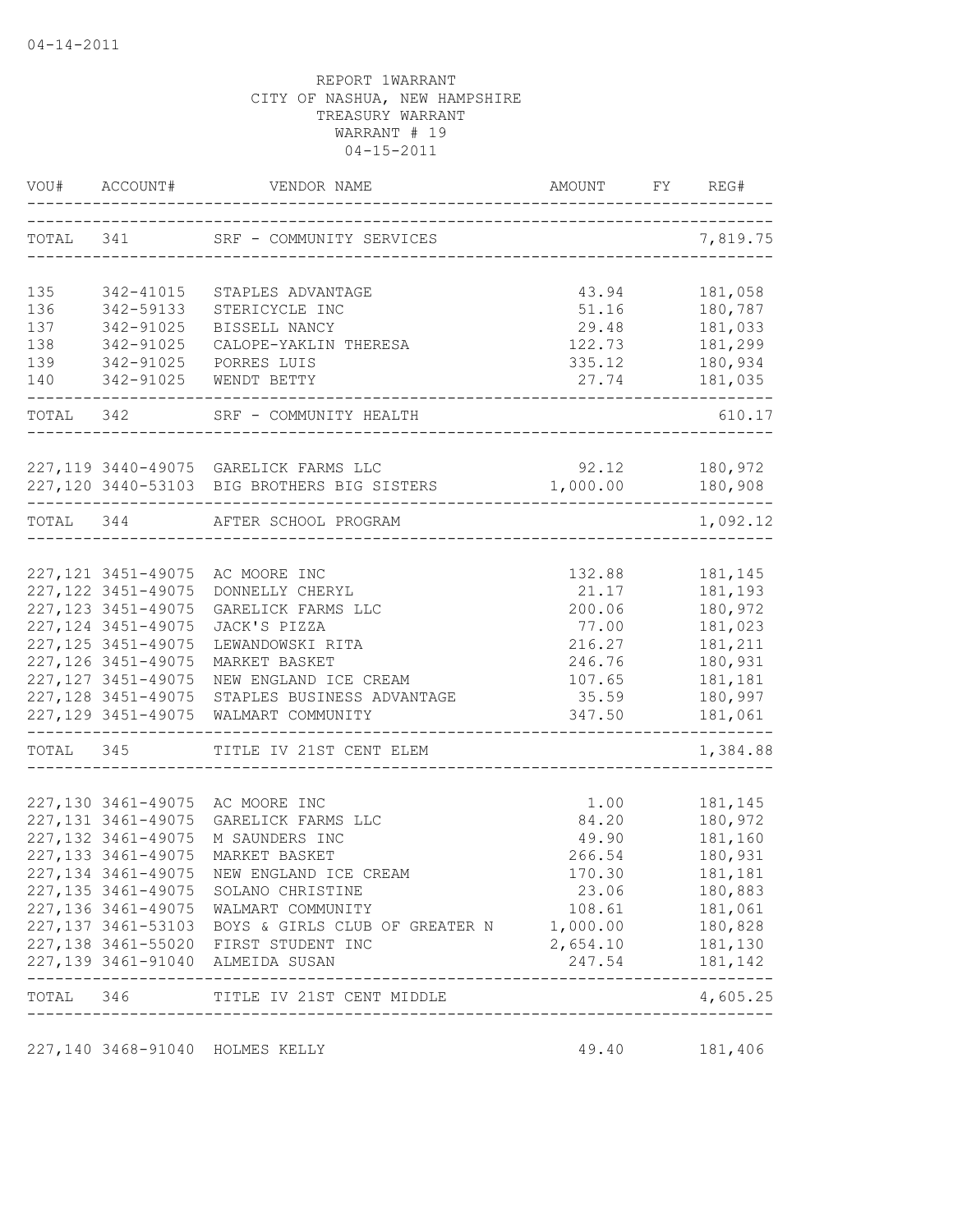|            | VOU# ACCOUNT#          | VENDOR NAME                                                                                    | AMOUNT             | FY REG#                       |
|------------|------------------------|------------------------------------------------------------------------------------------------|--------------------|-------------------------------|
|            | 227,141 3468-91040     | MARSHALL LISA                                                                                  | 343.47             | 181,092                       |
|            | 227,142 3468-91040     | NHAEOP                                                                                         | 90.00              | 181,547                       |
|            | 227, 143 3468-91040    | SAUNDERS CHRISTOPHER                                                                           | 136.99             | 181,383                       |
| TOTAL 346  |                        | SMALLER LEARNING COMMUNITY                                                                     |                    | 619.86                        |
|            |                        | 227,144 3500-91040 ROMAINE RACHEL                                                              | 93.24              | 181,138                       |
| TOTAL      | 350                    | TITLE IIA HQT                                                                                  |                    | 93.24                         |
| 141        | 352-45290              | LACROSSE UNLIMITED TEAM SALES 820.00                                                           |                    | 181,237                       |
| 142        |                        | 352-687 VALAITIS SUSAN                                                                         | 60.00              | 181,367                       |
| TOTAL      | 352                    | SRF - PARKS AND RECREATION                                                                     |                    | 880.00                        |
|            |                        |                                                                                                |                    |                               |
|            |                        | 227,145 3601-49050 YOUTH COUNCIL (THE)<br>227,146 3601-53100 ADULT LEARNING CENTER             | 120.00<br>175.00   | 181,150<br>181,030            |
| TOTAL 360  |                        | DROPOUT PREVENTION ADULT ED                                                                    |                    | 295.00                        |
| 143        |                        | 371-53100 GZA GEOENVIRONMENTAL INC                                                             | 1,049.50           | 181,125                       |
| TOTAL      | 371                    | SRF - COMMUNITY DEVELOPMENT                                                                    |                    | 1,049.50                      |
| 144        | 373-53075              | CHISHOLM DEBORA A                                                                              | 5,006.25           | 180,890                       |
| TOTAL      | 373                    | SRF - ECONOMIC DEVELOPMENT                                                                     |                    | 5,006.25                      |
|            |                        |                                                                                                |                    |                               |
| 145        | 374-07255              | LAMPREY HEALTH CARE, INC                                                                       | 9,500.00           | 181,502                       |
| 146<br>147 | 374-07262<br>374-07296 | NEW HAMPSHIRE COMMUNITY LOAN F<br>GATE CITY FENCE CO INC                                       | 3,600.00<br>750.00 | 181,483<br>180,894            |
| 148        | 374-07340              | HILLSBOROUGH COUNTY TREASURER                                                                  | 16.00              | 181,273                       |
| 149        |                        | 374-07340 PETTY CASH                                                                           | 30.60              | 180,780                       |
|            |                        | 150 374-08042 ADT SECURITY SERVICES INC 19,617.84 181,020                                      |                    |                               |
| 151        |                        | 374-703 STATE OF NH                                                                            |                    | 82.50 181,480                 |
|            |                        | _______________________<br>---------------------------------<br>TOTAL 374 SRF - URBAN PROGRAMS |                    | ----------------<br>33,596.94 |
| 152        |                        | 375-45050 UNIQUE MANAGEMENT SERVICES INC 2,031.65                                              |                    | 180,877                       |
| 153        |                        | 375-45903 WORLD BOOK SCHOOL & LIBRARY                                                          | 1,075.20           | 181,025                       |
| 154        |                        | 375-57010 MV COMMUNICATIONS INC                                                                | 141.00             | 180,803                       |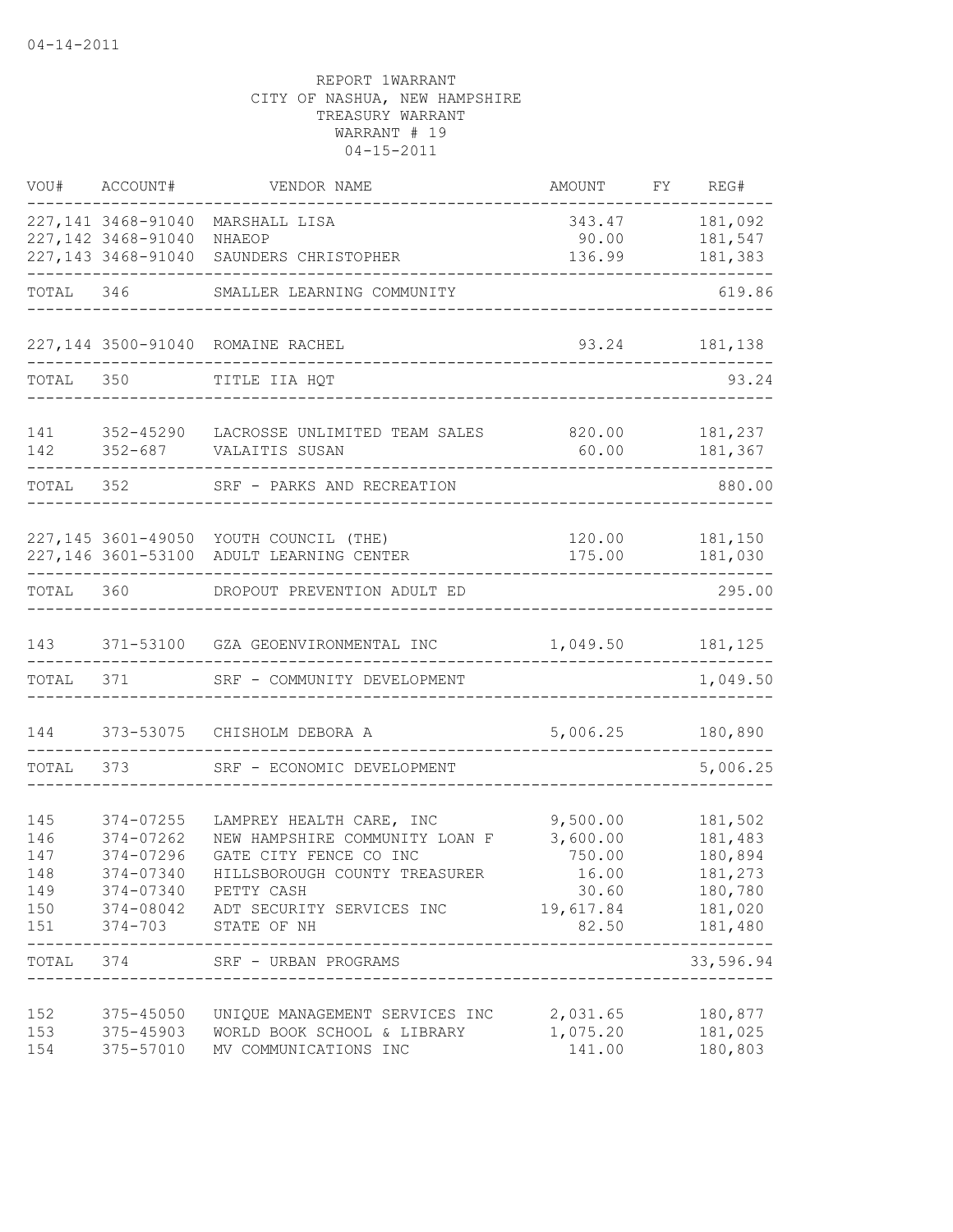|           | VOU# ACCOUNT#       | VENDOR NAME                                           | AMOUNT FY REG#   |                            |
|-----------|---------------------|-------------------------------------------------------|------------------|----------------------------|
|           |                     | 155 375-57010 TEAMSOFTWARE SOLUTIONS INC 4.45 180,841 |                  |                            |
|           |                     | TOTAL 375 SRF - PUBLIC LIBRARIES                      |                  | 3,252.30                   |
|           |                     | 227,147 3751-49035 DELTA EDUCATION                    | 532.00           | 181,128                    |
|           | 227, 148 3751-49035 | HEINEMANN-RAINTREE                                    | 492.22           | 181,374                    |
|           | 227, 149 3751-49035 | HM RECEIVABLES CO LLC                                 | 452.76           | 181,231                    |
|           | 227,150 3751-49050  | SCHOOL SPECIALTY INC                                  | 297.19           | 181,112                    |
|           | 227, 151 3751-49075 | ACE PRINTING COMPANY                                  | 792.75           | 181,004                    |
|           | 227, 152 3751-49075 | GAGNON SHARON                                         | 78.40            | 181,188                    |
|           | 227, 153 3751-49075 | WALMART COMMUNITY                                     | 93.51            | 181,061                    |
|           | 227, 154 3751-53101 | PALLOTTA JERRY                                        | 1,800.00         | 181,395                    |
|           | 227, 155 3751-53101 | SHEA DENISE                                           | 1,050.00         | 181,106                    |
|           |                     | 227,156 3751-64045 COMPUTER HUT OF N E INC            | 4,649.85         | 181,279                    |
|           |                     | 227,157 3751-64045 PRO AV SYSTEMS INC                 | 8,301.00 181,187 |                            |
|           |                     | TOTAL 375 ARRA TITLE I                                |                  | 18,539.68                  |
|           |                     |                                                       |                  |                            |
|           |                     | 227,158 3761-43005 POSTMASTER                         | 220.00           | 181,423                    |
|           | 227, 159 3761-49035 | HEINEMANN                                             | 598.40           | 181,114                    |
|           | 227,160 3761-49035  | LOVING GUIDANCE INC                                   | 44.19            | 181,403                    |
|           | 227,161 3761-49050  | BURNS PATRICIA                                        | 65.28            | 181,084                    |
|           | 227,162 3761-49050  | CHISHOLM JUNE                                         | 178.54           | 181,088                    |
|           | 227,163 3761-49050  | KEANE THERESA                                         | 431.75           | 181,129                    |
|           | 227,164 3761-49050  | MICHAUD CYNTHIA                                       | 504.53           | 181,089                    |
|           | 227,165 3761-49050  | PEARSON EDUCATION INC                                 | 1,983.30         | 181,167                    |
|           | 227,166 3761-49050  | REALLY GOOD STUFF INC                                 | 585.95           | 181,093                    |
|           | 227,167 3761-49050  | SCHOOL SPECIALTY INC                                  | 1,046.94         | 181,112                    |
|           | 227,168 3761-49050  | STAPLES BUSINESS ADVANTAGE                            | 42.87            | 180,997                    |
|           | 227,168 3761-49075  | STAPLES BUSINESS ADVANTAGE                            | 448.47           | 180,997                    |
|           | 227,169 3761-53101  | ABACUS IN-HOME TUTORING INC                           | 520.00           | 181,392                    |
|           | 227,170 3761-53101  | ACES                                                  | 8,417.50         | 181,229                    |
|           | 227, 171 3761-53101 | ALPHA ACADEMIC SERVICES INC                           | 12,833.75        | 181,376                    |
|           | 227, 172 3761-53101 | BLUNT STEVE                                           | 400.00           | 181,143                    |
|           | 227, 173 3761-53101 | EDWARDS EDUCATIONAL SERVICES, 3,216.92                |                  | 181,214                    |
|           | 227,174 3761-53101  | GOETHEL ELLEN D                                       | 364.00           | 180,792                    |
|           | 227, 175 3761-53101 | OXFORD LEARNING                                       | 2,660.00         | 181,379                    |
|           | 227,176 3761-94030  | ASBELL PAUL                                           | 477.19           | 181,162                    |
|           | 227,177 3761-94030  | BURNS PATRICIA                                        | 45.90            | 181,084                    |
|           | 227, 178 3761-94030 | DROLET KATHLEEN                                       | 384.27           | 181,101                    |
|           | 227,179 3761-94030  | MANGANELLO WALSH LYNDA                                | 411.27           | 180,801                    |
|           | 227,180 3761-94030  | SDE INC                                               | 1,025.00         | 181,139                    |
| TOTAL 376 |                     | --------------------------------<br>TITLE IA          |                  | -------------<br>36,906.02 |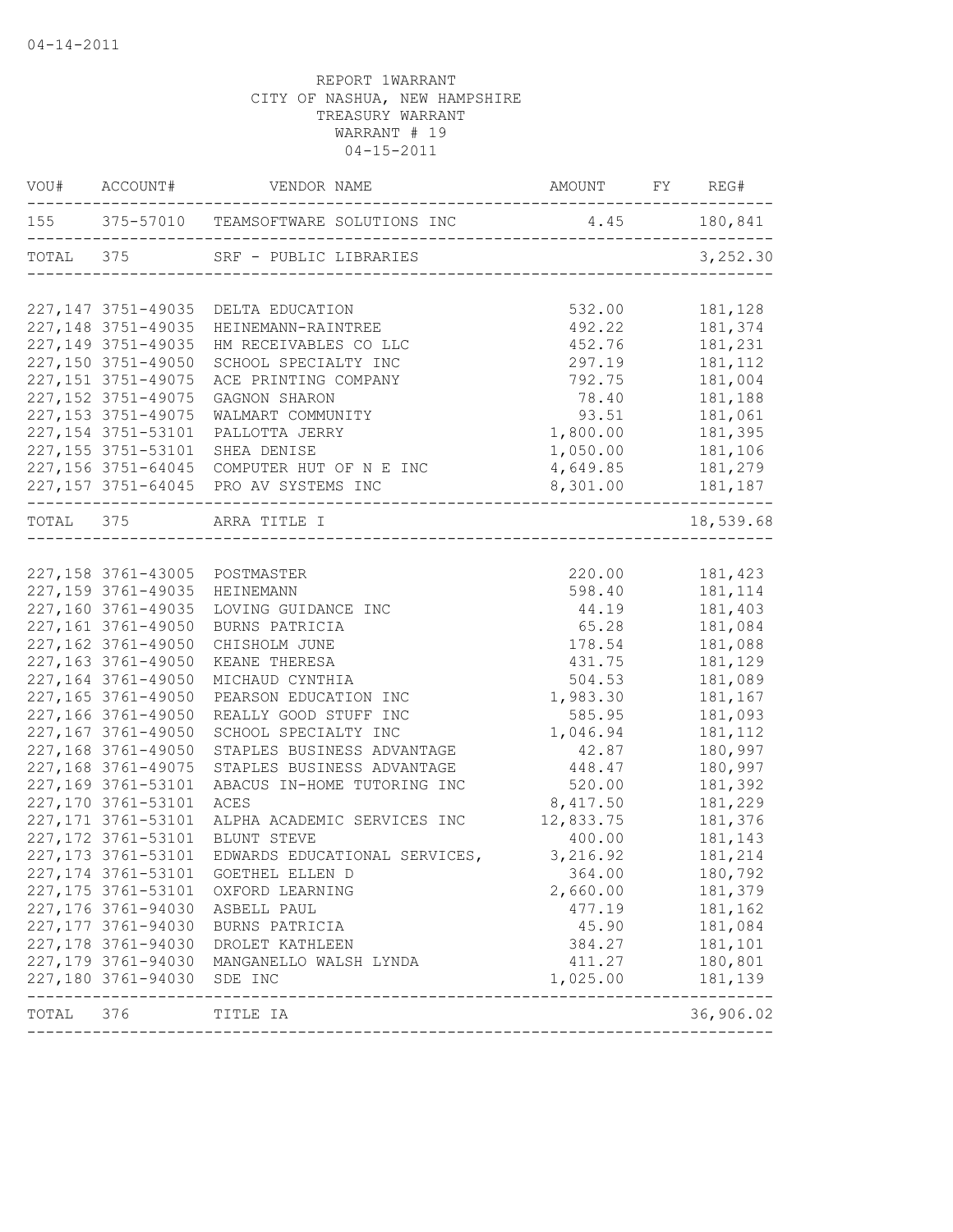| VOU#<br>---------- | ACCOUNT#           | VENDOR NAME                              | AMOUNT   | FY | REG#          |
|--------------------|--------------------|------------------------------------------|----------|----|---------------|
| 156                | 378-09031          | LOOMIS                                   | 157.91   |    | 181,327       |
| 157                | 378-09061          | FEDEX                                    | 30.14    |    | 181,472       |
| 158                | 378-09061          | NEXTEL COMMUNICATIONS                    | 546.21   |    | 181, 477      |
| 159                | 378-09071          | CITY OF NASHUA/TAX COLLECTOR'S           | 172.26   |    | 181,424       |
| 160                | 378-09081          | MICHELIN NORTH AMERICA INC               | 2,122.88 |    | 180,822       |
| 161                | 378-09081          | SULLIVAN TIRE INC                        | 848.06   |    | 180,818       |
| 162                | 378-09091          | BALDWIN FILTERS                          | 166.68   |    | 180,868       |
| 163                | 378-09091          | CENTRAL PAPER PRODUCTS CO                | 146.54   |    | 181,047       |
| 164                | 378-09091          | CUMMINS NORTHEAST INC                    | 23.01    |    | 181,027       |
| 165                | 378-09091          | FASTENAL COMPANY                         | 84.36    |    | 180,967       |
| 166                | 378-09091          | GILLIG LLC                               | 950.96   |    | 180,986       |
| 167                | 378-09091          | HOME DEPOT CREDIT SERVICES               | 27.97    |    | 181,479       |
| 168                | 378-09091          | NAPA AUTO PARTS                          | 2,155.39 |    | 181,011       |
| 169                | 378-09091          | RYDER FLEET PRODUCTS.COM INC             | 191.03   |    | 181,014       |
| 170                | 378-09091          | STAPLES ADVANTAGE                        | 34.65    |    | 181,058       |
| 171                | 378-09101          | PSNH                                     | 1,321.51 |    | 181,526       |
| 171                | 378-09104          | PSNH                                     | 379.37   |    | 181,526       |
| 172                | 378-09112          | NATIONAL GRID                            | 15.42    |    | 181,503       |
| 172                | 378-09114          | NATIONAL GRID                            | 111.11   |    | 181,503       |
| 172                | 378-09115          | NATIONAL GRID                            | 282.11   |    | 181,503       |
| 173                | 378-09133          | FAIRPOINT COMMUNICATIONS                 | 153.45   |    | 181,512       |
| 174                | 378-09133          | NEXTEL COMMUNICATIONS                    | 181.42   |    | 181,477       |
| 175                | 378-09230          | FIRST TRANSIT INC                        | 3,579.97 |    | 181,475       |
| 176                | 378-09233          | WOODWORTH LOUISE                         | 45.85    |    | 180,884       |
| 177                |                    | 378-09261 IZZO JOSEPH                    | 40.92    |    | 181,372       |
| 178                |                    | 378-09261 PURE WATERS OF NEW ENGLAND LLC | 31.50    |    | 180,970       |
| TOTAL              | 378                | TRANSPORTATION                           |          |    | 13,800.68     |
|                    |                    |                                          |          |    |               |
|                    | 227,181 3901-53102 | DARWISH HARRY                            | 225.00   |    | 181,236       |
|                    | 227,182 3901-53102 | LEUCI ROBERT                             | 150.00   |    | 181,410       |
|                    | 227,183 3901-53102 | LINDQUIST ERIC                           | 175.00   |    | 181,380       |
|                    | 227,184 3901-53102 | PROULX MARK L                            | 225.00   |    | 181,322       |
|                    | 227,185 3901-53102 | SELLECK BENJAMIN                         | 75.00    |    | 181,394       |
|                    | 227,186 3901-53102 | UMENHOFER JOANNA                         | 75.00    |    | 181,398       |
|                    | 227,187 3901-55035 | FIRST STUDENT INC                        | 462.39   |    | 181,130       |
|                    | 227,188 3901-64040 | DIGITAL RIVER EDUCATION SRVS I           | 6,652.70 |    | 181,402       |
|                    |                    | 227,189 3901-91040 OUELLETTE MARCIE      |          |    | 94.66 181,230 |
|                    |                    | TOTAL 390 PERKINS VOCATIONAL ED          |          |    | 8,134.75      |
|                    |                    |                                          |          |    |               |
|                    |                    | 227,190 3927-49050 A & E ROASTERY        | 173.20   |    | 181,387       |
|                    | 227,191 3927-49050 | CENTRAL PAPER PRODUCTS CO                | 207.70   |    | 181,276       |
|                    | 227,192 3927-49050 | GENERAL LINEN SERVICE INC                | 20.00    |    | 181,235       |
|                    | 227,193 3927-49050 | HANNAFORD                                | 133.44   |    | 181,040       |
|                    | 227,194 3927-49050 | NORTHCENTER FOODSERVICES LLC             | 2,022.22 |    | 181,134       |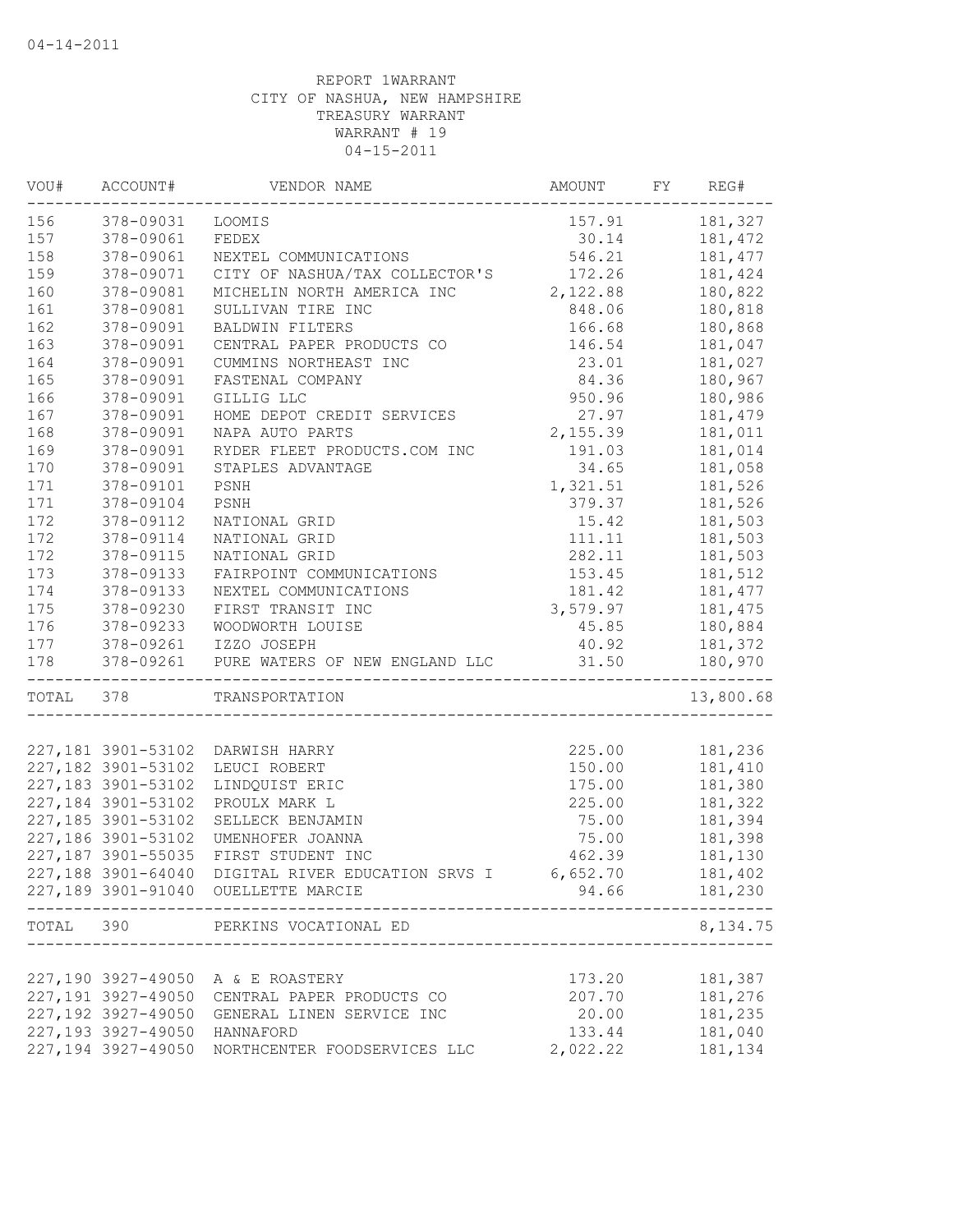| VOU# ACCOUNT#       | VENDOR NAME                                       | AMOUNT FY REG# |          |
|---------------------|---------------------------------------------------|----------------|----------|
|                     |                                                   |                |          |
|                     | TOTAL 392 CULINARY ARTS                           |                | 2,556.56 |
|                     |                                                   |                |          |
| 227,195 3940-49035  | LINGUISYSTEMS INC                                 | 567.90         | 181,108  |
| 227,196 3940-49035  | MULTI-HEALTH SYSTEMS INC                          | 1,414.00       | 180,802  |
| 227,197 3940-49035  | NCS PEARSON INC                                   | 1,333.50       | 181,133  |
| 227,198 3940-49075  | DISCOUNT SCHOOL SUPPLY                            | 1,704.84       | 181,095  |
| 227,199 3940-49075  | DON JOHNSTON                                      | 100.99         | 181,140  |
| 227,200 3940-53109  | BOLICK TERESA DBA BOLICK TERES 1,400.00           |                | 181,082  |
| 227,201 3940-64040  | CAMBIUM LEARNING INC                              | 708.00         | 181,179  |
| 227,202 3940-91040  | UNH INSTITUTE ON DISABILITY                       | 75.00          | 181,184  |
|                     | TOTAL 394 ARRA IDEA SPEC ED                       |                | 7,304.23 |
|                     |                                                   |                |          |
| 227,203 3951-53109  | BEAULIEU LAURA                                    | 200.00         | 181,408  |
| 227, 204 3951-53109 | BOLICK TERESA DBA BOLICK TERES                    | 3,300.00       | 181,082  |
|                     | 227,205 3951-53109 CLARK ASSOCIATES/DEBRA P CLARK | 66.88          | 180,837  |
| 227,206 3951-53109  | INTERIM HEALTHCARE OF THE NORT                    | 3,406.00       | 180,965  |
|                     | TOTAL 395 IDEA B SPECIAL EDUCATION                |                | 6,972.88 |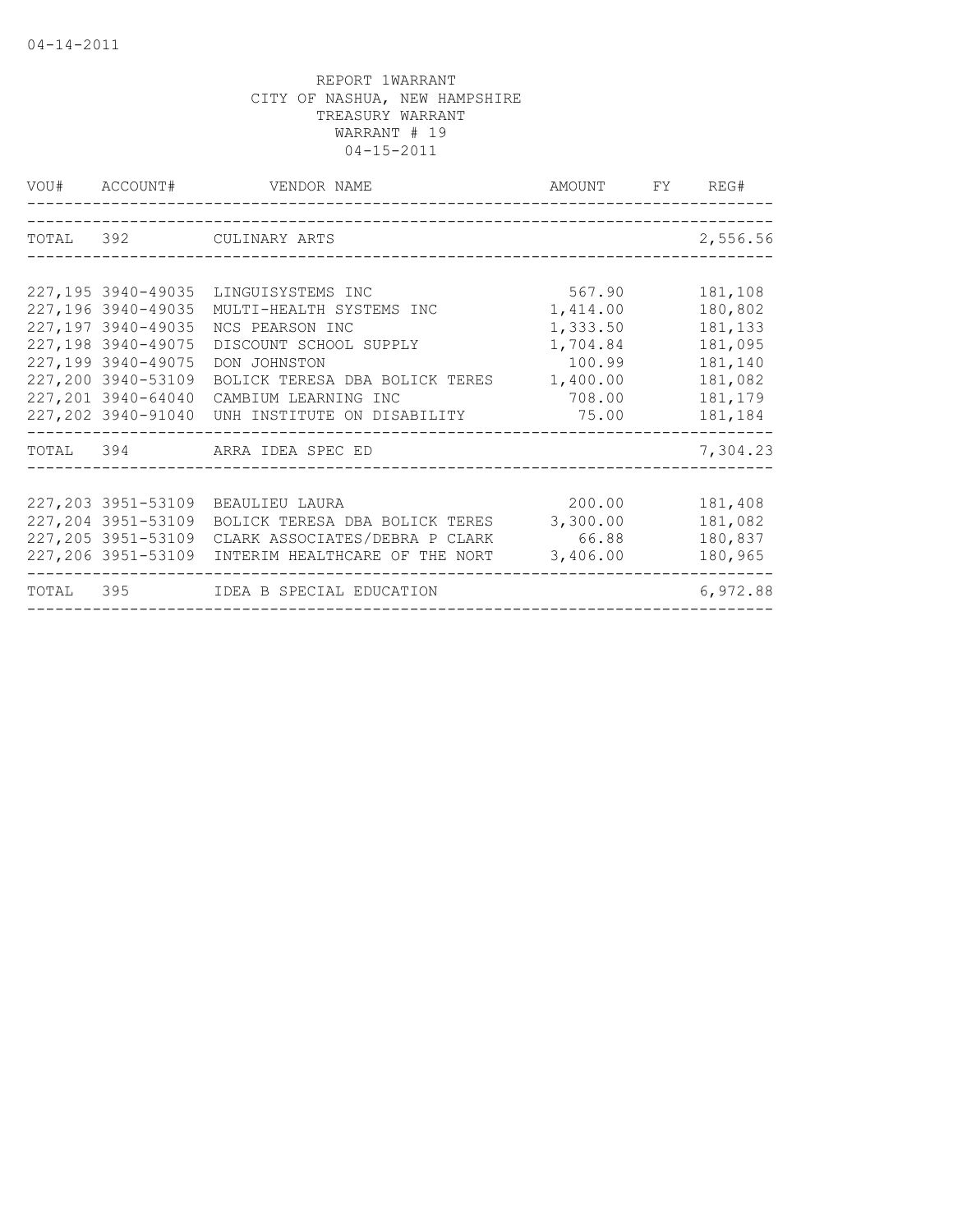| VOU#                     | ACCOUNT#              | VENDOR NAME                                                                                 | AMOUNT FY REG#          |                                                |
|--------------------------|-----------------------|---------------------------------------------------------------------------------------------|-------------------------|------------------------------------------------|
| 179<br>180<br>181<br>182 |                       | 412-180 BRAR HARJEET<br>412-180 BYRNE APRIL<br>412-180 LAFAVE MARY<br>412-180 SCIBILIA MARY | 83.00<br>37.00<br>61.00 | 181,358<br>78.00 181,356<br>181,357<br>181,359 |
|                          |                       | TOTAL 412-18 FINANCIAL SERVICES<br>AUTO PERMITS                                             |                         | 259.00                                         |
|                          |                       | 183 416-599 ARIVA DISTRIBUTION INC                                                          | $-4.68$ 181,370         |                                                |
|                          |                       | TOTAL 416-59 PURCHASING DEPARTMENT<br>MISCELLANEOUS REVENUE                                 |                         | $-4.68$                                        |
|                          |                       | 184   431-314   NASHUA POLICE DEPARTMENT                                                    | $9.96$ 181,425          |                                                |
|                          |                       | TOTAL 431-31 POLICE DEPARTMENT<br>SALE OF PHOTOCOPIES                                       |                         | 9.96                                           |
|                          |                       | 185  472-223  ST PIERRE JOSEPH & COLLETTE  975.03  180,782                                  |                         |                                                |
|                          | TOTAL 472-22 PLANNING | SUBDIV & SITE PLAN FEES                                                                     |                         | 975.03                                         |
|                          |                       |                                                                                             |                         |                                                |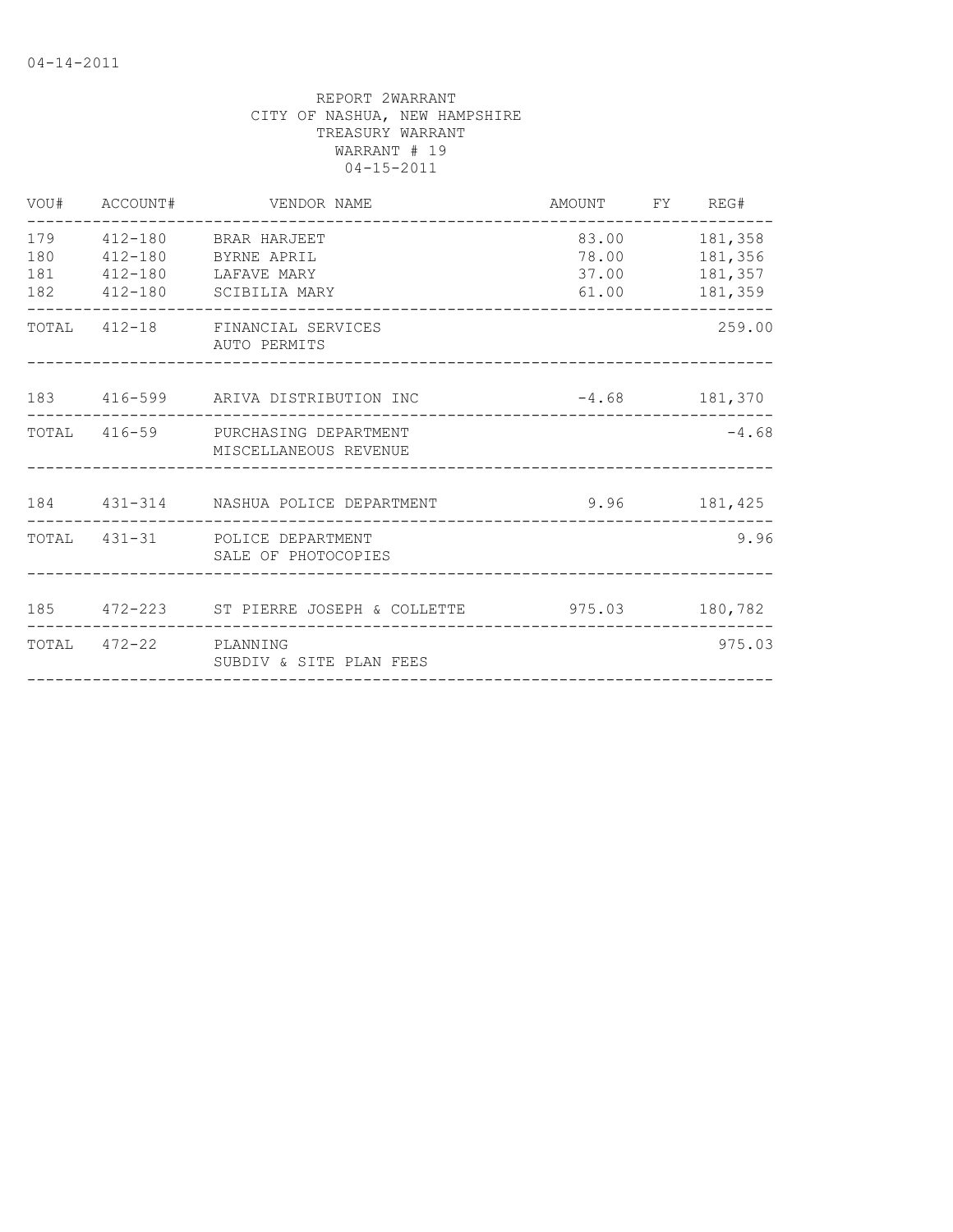| VOU#                                                               | ACCOUNT#                                                                                                                       | VENDOR NAME                                                                                                                                                                                                                                                                                           | AMOUNT                                                                                                            | FY REG#                                                                                                    |
|--------------------------------------------------------------------|--------------------------------------------------------------------------------------------------------------------------------|-------------------------------------------------------------------------------------------------------------------------------------------------------------------------------------------------------------------------------------------------------------------------------------------------------|-------------------------------------------------------------------------------------------------------------------|------------------------------------------------------------------------------------------------------------|
| 186<br>187                                                         | 501-41015                                                                                                                      | 501-53166 ALUKONIS DAVID J<br>STAPLES ADVANTAGE                                                                                                                                                                                                                                                       | 3,500.00 181,074<br>92.88                                                                                         | 181,058                                                                                                    |
| TOTAL                                                              | 501                                                                                                                            | MAYOR'S OFFICE                                                                                                                                                                                                                                                                                        |                                                                                                                   | 3,592.88                                                                                                   |
| 188                                                                |                                                                                                                                | 502-91015 PETTY CASH                                                                                                                                                                                                                                                                                  | 119.24                                                                                                            | 180,780                                                                                                    |
| TOTAL                                                              | 502                                                                                                                            | LEGAL DEPARTMENT                                                                                                                                                                                                                                                                                      |                                                                                                                   | 119.24                                                                                                     |
| 189<br>190<br>191<br>192<br>193<br>194<br>195<br>196<br>197<br>197 | 505-81120<br>505-81004<br>505-81020<br>505-81024<br>505-81039<br>505-81123<br>505-81061<br>505-81078<br>505-81067<br>505-81068 | BOYS & GIRLS CLUB OF GREATER N<br>GATEWAYS COMMUNITY SERVICES<br>GREATER NASHUA MENTAL HEALTH C<br>HOME HEALTH & HOSPICE CARE<br>HUMANE SOCIETY OF NEW ENGLAND<br>NASHUA CENTER FOR THE<br>NASHUA REGIONAL PLANNING COMMI<br>ST JOSEPH COMMUNITY SERVICES I<br>THE YOUTH COUNCIL<br>THE YOUTH COUNCIL | 3,750.00<br>750.00<br>5,000.00<br>5,750.00<br>8,256.75<br>625.00<br>16,366.50<br>2,584.08<br>8,968.00<br>3,375.00 | 180,828<br>181,052<br>181,241<br>180,882<br>180,886<br>181,008<br>181,287<br>181,270<br>180,814<br>180,814 |
| 198                                                                | 505-81129                                                                                                                      | TOLLES STREET MISSION                                                                                                                                                                                                                                                                                 | 1,875.00                                                                                                          | 180,777                                                                                                    |
| TOTAL                                                              | 505                                                                                                                            | CIVIC & COMM. ACTIVITIES                                                                                                                                                                                                                                                                              |                                                                                                                   | 57,300.33                                                                                                  |
| 199<br>200<br>201<br>202<br>203<br>204<br>205                      | 506-31005<br>506-31005<br>506-31005<br>506-31005<br>506-31005<br>506-31005<br>506-31005                                        | BAYRING COMMUNICATIONS<br>COMPUTER CABLE COMPANY INC<br>FAIRPOINT COMMUNICATIONS<br>LOVERING SUE<br>NEXTEL COMMUNICATIONS<br>PAETEC COMMUNICATIONS INC<br>VERIZON WIRELESS                                                                                                                            | 2,280.00<br>3,150.00<br>69.99<br>33.00<br>6.99<br>600.00<br>60.07                                                 | 181,508<br>181,328<br>181,512<br>181,426<br>181, 477<br>181, 471<br>181,496                                |
| TOTAL                                                              | 506                                                                                                                            | TELECOMMUNICATIONS                                                                                                                                                                                                                                                                                    |                                                                                                                   | 6, 200.05                                                                                                  |
| 206<br>206                                                         | 508-83100                                                                                                                      | STATE OF NH UC<br>508-83101 STATE OF NH UC                                                                                                                                                                                                                                                            | 3,420.97<br>9,989.20                                                                                              | 181,538<br>181,538                                                                                         |
| TOTAL                                                              | 508                                                                                                                            | INSURANCE-EMPLOYEE BENEFITS                                                                                                                                                                                                                                                                           |                                                                                                                   | 13,410.17<br>________.                                                                                     |
| 207<br>208<br>209<br>210<br>212                                    | 512-59095<br>512-94005<br>512-66025<br>512-43005<br>512-43005                                                                  | DOCULYNX INC<br>NHGFOA<br>OFFICE EOUIPMENT FINANCE SERVI<br>POSTMASTER<br>PRINTGRAPHICS OF MAINE                                                                                                                                                                                                      | 483.67<br>640.00<br>79.65<br>140.00<br>800.00                                                                     | 181,316<br>181,478<br>181,511<br>180,778<br>12,530                                                         |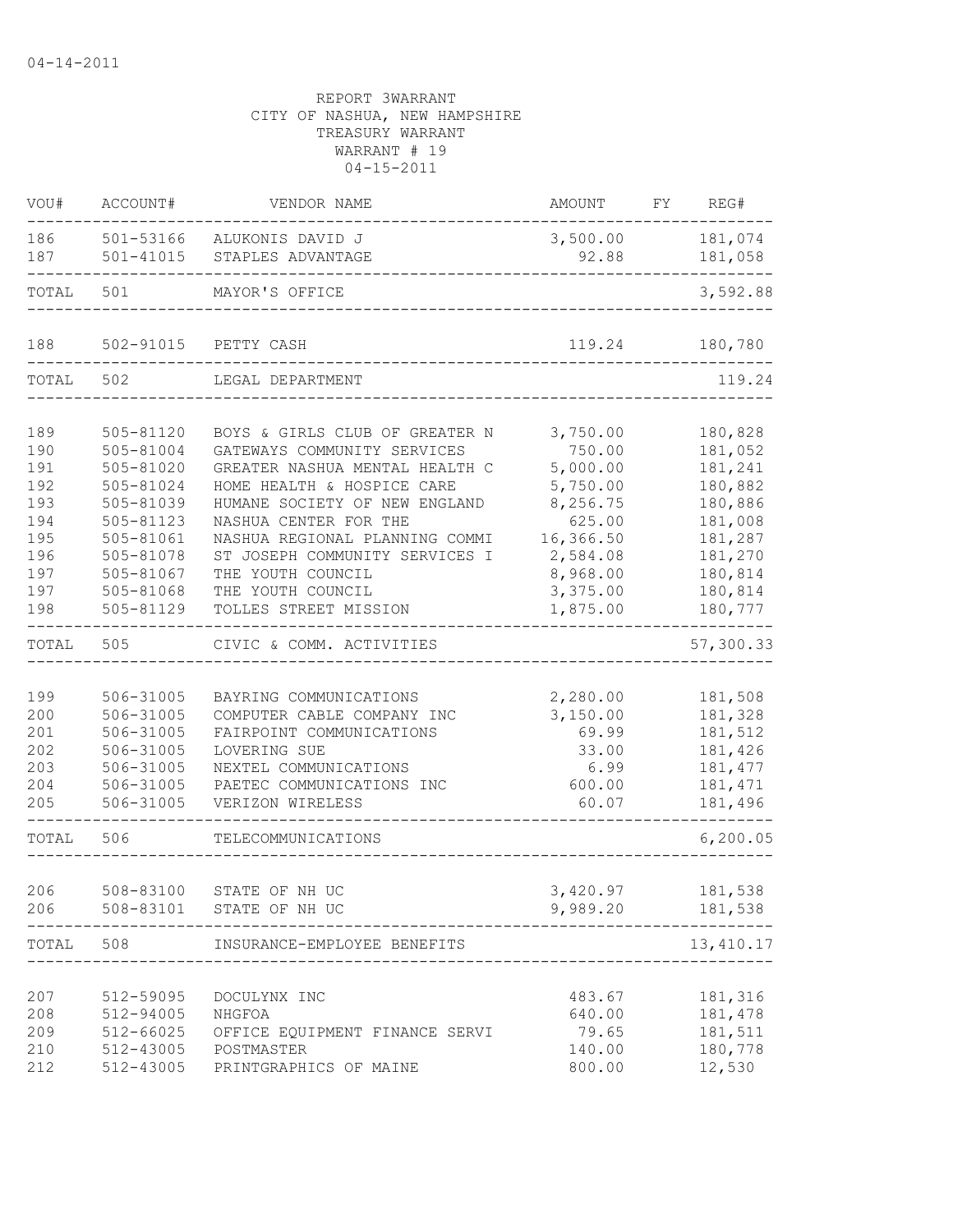| VOU#       | ACCOUNT#               | VENDOR NAME                                    | <b>AMOUNT</b>     | FΥ | REG#               |
|------------|------------------------|------------------------------------------------|-------------------|----|--------------------|
| 211        | 512-43005              | PRINTGRAPHICS OF MAINE                         | 58.31             |    | 180,856            |
| 213        | 512-59182              | PRINTGRAPHICS OF MAINE                         | 798.91            |    | 180,856            |
| 214        | 512-41015              | STAPLES ADVANTAGE                              | 42.80             |    | 181,058            |
| 215        | 512-59100              | TOTAL NOTICE LLC                               | 750.00            |    | 181,522            |
| TOTAL      | 512                    | FINANCIAL SERVICES                             |                   |    | 3,793.34           |
| 216        | 513-94005              | $\rm NHCTCA$                                   | 40.00             |    | 181,510            |
| 217        | 513-98035              | PETTY CASH                                     | 45.00             |    | 180,780            |
| 218        | 513-91005              | PIECUCH PATRICIA                               | 384.88            |    | 181,427            |
| TOTAL      | 513                    | CITY CLERK'S OFFICE                            |                   |    | 469.88             |
| 219        |                        | IDEAL BUSINESS MACHINES INC                    | 68.00             |    | 181,281            |
| 220        | 516-72010<br>516-66025 | OFFICE EQUIPMENT FINANCE SERVI                 | 376.75            |    | 181,511            |
| 221        | 516-54016              | UNION LEADER CORPORATION                       | 1,698.71          |    | 181,476            |
| TOTAL      | 516                    | PURCHASING DEPARTMENT                          |                   |    | 2,143.46           |
|            |                        |                                                |                   |    |                    |
| 222        | 517-75130              | HANSEN-FOX COMPANY INC                         | 959.78            |    | 180,912            |
| 223        | 517-34015              | NATIONAL GRID                                  | 1,443.25          |    | 181,503            |
| 224        | 517-31050              | NEXTEL COMMUNICATIONS                          | 69.51             |    | 181, 477           |
| 225        | 517-49075              | PETTY CASH                                     | 10.79             |    | 180,780            |
| 226        | 517-32005              | PSNH                                           | 1,528.53          |    | 181,526            |
| 227        | 517-75023              | YOUNGS                                         | 198.50            |    | 181,100            |
| TOTAL      | 517                    | BUILDING MAINT - CITY ADMIN                    |                   |    | 4,210.36           |
|            |                        |                                                |                   |    |                    |
| 228<br>229 | 519-91005<br>519-45125 | DAME DOUGLAS<br>LEXISNEXIS RISK DATA MANAGEMEN | 32.64             |    | 180,844<br>181,519 |
| 230        | 519-95005              | <b>NNEREN</b>                                  | 1,560.00<br>54.00 |    | 181,514            |
| 231        | 519-41005              | STAPLES ADVANTAGE                              | 188.57            |    | 181,058            |
| 231        | 519-41010              | STAPLES ADVANTAGE                              | 278.21            |    | 181,058            |
| 231        | 519-41015              | STAPLES ADVANTAGE                              | 272.42            |    | 181,058            |
| 232        | 519-95010              | THE TELEGRAPH                                  | 156.00            |    | 181,499            |
| 233        | 519-91005              | TURGISS GARY                                   | 191.76            |    | 180,873            |
| 234        | 519-91005              | TURGISS GREG                                   | 44.88             |    | 180,798            |
| TOTAL      | 519                    | ASSESSORS                                      |                   |    | ------<br>2,778.48 |
| 235        | 520-34015              | NATIONAL GRID                                  | 341.88            |    | 181,503            |
| 236        | 520-32005              | PSNH                                           | 429.54            |    | 181,526            |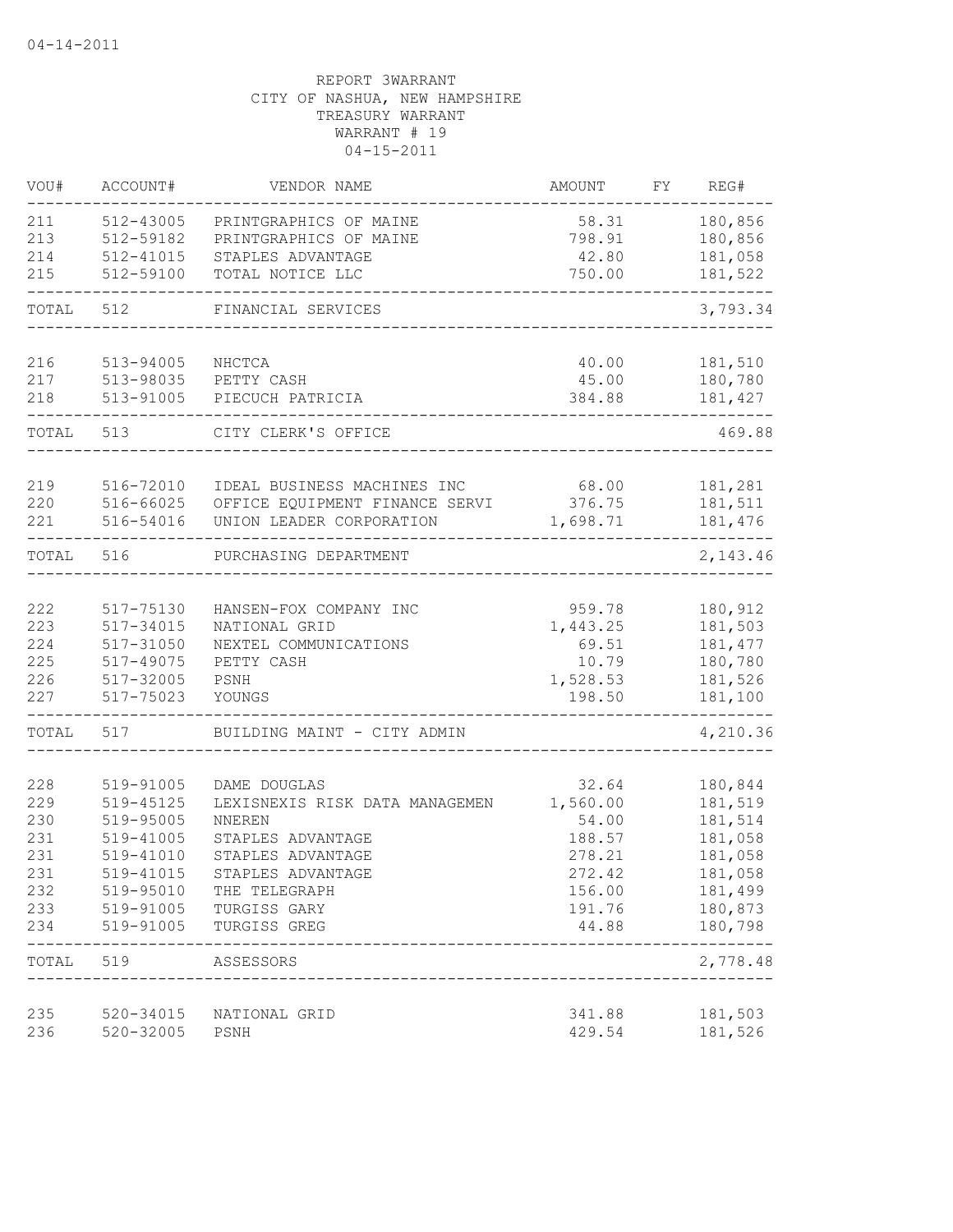|                                 |                                                               | VOU# ACCOUNT# VENDOR NAME                                                                                                              | AMOUNT                                        | FY | REG#                                                |
|---------------------------------|---------------------------------------------------------------|----------------------------------------------------------------------------------------------------------------------------------------|-----------------------------------------------|----|-----------------------------------------------------|
| TOTAL 520                       |                                                               | HUNT BUILDING                                                                                                                          |                                               |    | 771.42                                              |
|                                 |                                                               | 237 522-31050 NEXTEL COMMUNICATIONS<br>238 522-91015 PETTY CASH                                                                        | 125.62                                        |    | 181, 477                                            |
|                                 |                                                               | TOTAL 522 INFORMATION TECHNOLOGY                                                                                                       |                                               |    | 145.62                                              |
|                                 |                                                               | 239 523-53025 MARINO ANGELO<br>--------------------------------                                                                        | 466.80 181,428                                |    |                                                     |
| TOTAL 523                       |                                                               | GIS<br>_________________________                                                                                                       |                                               |    | 466.80                                              |
|                                 |                                                               | 240 524-64045 DELL MARKETING LP                                                                                                        | 842.54 180,869                                |    |                                                     |
|                                 | TOTAL 524                                                     | COMPUTERS - CITYWIDE                                                                                                                   |                                               |    | 842.54                                              |
| 241<br>242<br>243<br>244<br>245 | 531-53056<br>531-78007<br>531-75130<br>531-46040<br>531-59100 | AAA CREDIT SCREENING SERV LLC 150.00<br>ADAMSON INDUSTRIES CORP<br>AIREX FILTER CORPORATION<br>ALEC'S SHOE STORE INC<br>BAER ALEXANDRA | 69.90<br>396.00<br>1,545.00<br>263.33         |    | 180,806<br>180,952<br>180,858<br>180,907<br>180,938 |
| 246<br>246<br>247<br>247        | 531-42000<br>531-78007<br>531-46030<br>$531 - 46040$          | BELLETETES INC<br>BELLETETES INC<br>BEN'S UNIFORMS<br>BEN'S UNIFORMS                                                                   | 114.46<br>2.80<br>256.00<br>1,141.99          |    | 180,915<br>180,915<br>181,284<br>181,284            |
| 248<br>249<br>250<br>251<br>252 | 531-78007<br>531-47010<br>531-59100<br>531-78007<br>531-42000 | BEST FORD<br>BOUND TREE MEDICAL LLC<br>CANAL ART & FRAMING/SAMANTHA T<br>CARPARTS OF NASHUA<br>CENTRAL PAPER PRODUCTS CO               | 798.61<br>392.13<br>776.00<br>98.39<br>343.46 |    | 180,808<br>180,955<br>181,174<br>180,807<br>181,047 |
| 253<br>254<br>255<br>256        | 531-31025<br>531-91025<br>531-31025<br>531-78075              | CINFO PETER<br>COLANGELO JOHN<br>COMCAST<br>DAVE ILLG'S COLLISION REPAIR C                                                             | 45.96<br>40.80<br>224.59<br>430.65            |    | 181,430<br>181,440<br>181,494<br>181,298            |
| 257<br>258<br>259<br>260        | 531-91025<br>531-42000<br>531-31025<br>531-78007              | DUNN ROBERT<br>F W WEBB COMPANY<br>FAIRPOINT COMMUNICATIONS<br>FISHER AUTO PARTS                                                       | 40.80<br>54.80<br>87.29<br>138.69             |    | 181,429<br>180,859<br>181,512<br>181,333            |
| 261<br>262<br>263<br>264<br>265 | 531-98035<br>531-78075<br>531-41015<br>531-46040<br>531-91025 | GOOD MORNING SALES INC<br>GRANITE STATE GLASS<br>GRANITE STATE STAMPS INC<br>HALL MATTHEW<br>HALLAM STEVEN                             | 118.25<br>250.00<br>4.09<br>100.00<br>40.80   |    | 181,056<br>180,976<br>181,026<br>181,437<br>181,441 |
| 266                             | 531-42000                                                     | HOME DEPOT CREDIT SERVICES                                                                                                             | 99.09                                         |    | 181,497                                             |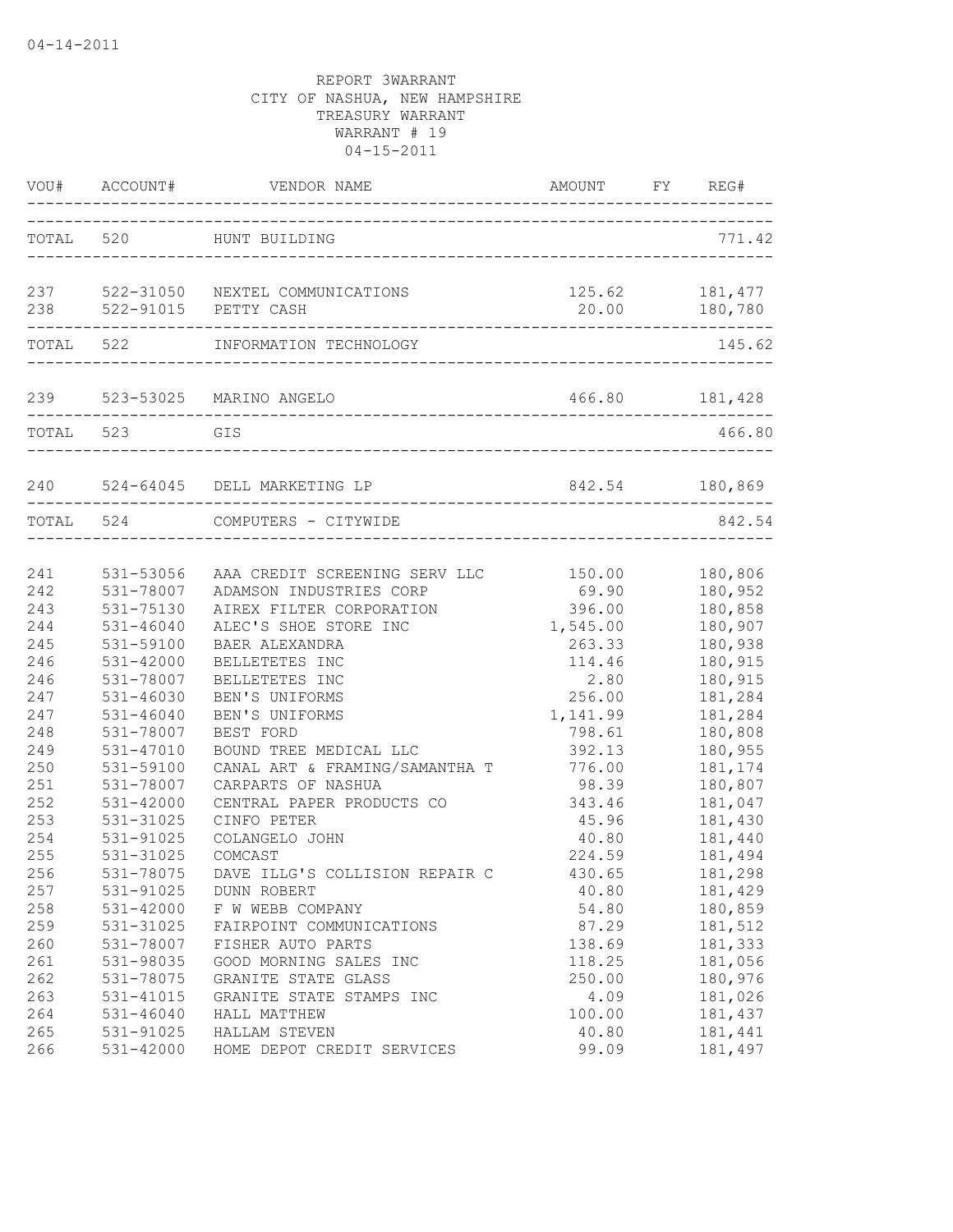| VOU#  | ACCOUNT#      | VENDOR NAME                                 | AMOUNT   | FY | REG#      |
|-------|---------------|---------------------------------------------|----------|----|-----------|
| 266   |               | 531-69025 HOME DEPOT CREDIT SERVICES        | 199.00   |    | 181,497   |
| 267   |               | 531-46040 LIMA JAMES                        |          |    |           |
| 268   | 531-78007     | MAC MULKIN CHEVROLET INC                    | 19.26    |    | 181,255   |
| 268   | 531-78100     | MAC MULKIN CHEVROLET INC                    | 169.91   |    | 181,255   |
| 269   | 531-46040     | MARQUIS JACLYN                              | 317.66   |    | 181,439   |
| 269   | 531-91025     | MARQUIS JACLYN                              | 40.80    |    | 181,439   |
| 270   | $531 - 46040$ | MOUSHEGIAN MICHAEL                          | 54.99    |    | 181,434   |
| 271   | 531-59100     | NASHUA MILLYARD ASSOCIATES, IN              | 750.00   |    | 181,301   |
| 272   | 531-75023     | NASHUA WALLPAPER & PAINT CO                 | 143.96   |    | 180,930   |
| 273   | 531-34015     | NATIONAL GRID                               | 1,738.66 |    | 181,503   |
| 274   | 531-64080     | OPTICSPLANET, INC                           | 436.98   |    | 181,304   |
| 275   | 531-91025     | PETTY CASH                                  | 2.25     |    | 181,431   |
| 275   | 531-98035     | PETTY CASH                                  | 75.81    |    | 181,431   |
| 276   | 531-91070     | PETTY CASH                                  | 140.00   |    | 181,432   |
| 276   | 531-98035     | PETTY CASH                                  | 13.50    |    | 181,432   |
| 277   | 531-41015     | PETTY CASH                                  | 33.81    |    | 181,433   |
| 277   | 531-43005     | PETTY CASH                                  | 20.46    |    | 181,433   |
| 277   | 531-53065     | PETTY CASH                                  | 72.00    |    | 181,433   |
| 277   | 531-91070     | PETTY CASH                                  | 105.19   |    | 181,433   |
| 277   | 531-94005     | PETTY CASH                                  | 30.00    |    | 181,433   |
| 278   | 531-32035     | PSNH                                        | 181.69   |    | 181,526   |
| 279   | 531-78007     | QUIRK GM PARTS DEPOT                        | 35.61    |    | 180,968   |
| 280   | 531-45005     | RILEY'S SPORT SHOP INC                      | 1,372.50 |    | 180,796   |
| 280   |               | 531-45220 RILEY'S SPORT SHOP INC            | 168.45   |    | 180,796   |
| 280   | 531-46030     | RILEY'S SPORT SHOP INC                      | 1,205.90 |    | 180,796   |
| 281   | $531 - 42000$ | SAM'S CLUB DIRECT                           | 8.98     |    | 181,489   |
| 281   | 531-98025     | SAM'S CLUB DIRECT                           | 242.32   |    | 181,489   |
| 282   | 531-91025     | SEERO STEVEN                                | 40.80    |    | 181,438   |
| 283   | 531-34015     | SHATTUCK MALONE OIL CO                      | 978.47   |    | 181,467   |
| 284   | 531-53045     | ST JOSEPH BUSINESS & HEALTH                 | 448.70   |    | 180,897   |
| 285   | 531-94005     | ST JOSEPH HOSPITAL                          | 35.00    |    | 181,500   |
| 286   | 531-31025     | ST ONGE JOSHUA                              | 45.96    |    | 181,435   |
| 287   | 531-41005     | STAPLES ADVANTAGE                           | 527.04   |    | 181,058   |
| 287   | $531 - 41015$ | STAPLES ADVANTAGE                           | 282.67   |    | 181,058   |
| 288   | 531-42000     | THE DURKIN CO INC                           | 217.96   |    | 180,945   |
| 289   | 531-75023     | THE METRO GROUP INC                         | 165.00   |    | 180,964   |
| 290   | 531-46040     | THERIAULT PETER                             | 87.95    |    | 181,443   |
| 291   | 531-78007     | TOWERS MOTOR PARTS CORP                     | 32.83    |    | 181,017   |
| 292   | 531-95000     | TREASURER STATE OF NH                       | 75.00    |    | 181,525   |
| 293   | 531-91025     | TREFRY JOSHUA                               | 40.80    |    | 181,436   |
| 294   | 531-31025     | VERIZON WIRELESS                            | 992.65   |    | 181,496   |
| TOTAL | 531           | POLICE DEPARTMENT<br>______________________ |          |    | 19,619.40 |
|       |               |                                             |          |    |           |
| 295   | 532-75130     | AE MECHANICAL INC                           | 840.86   |    | 181,224   |
| 296   | 532-46045     | ALLISON JEFFREY                             | 233.85   |    | 180,793   |
| 297   | 532-46040     | ARMSTRONG NATHAN                            | 208.76   |    | 181,362   |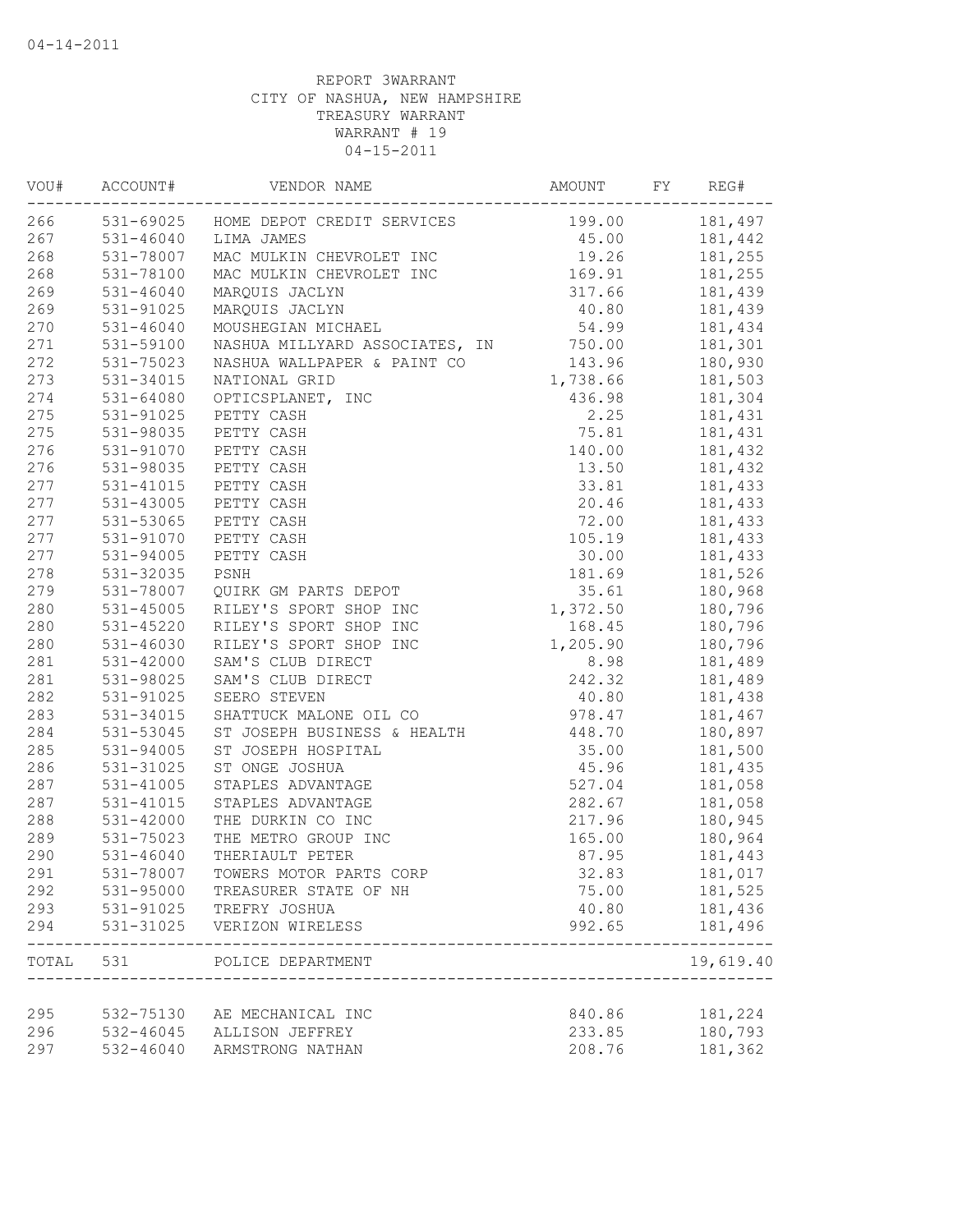| VOU#      | ACCOUNT#      | VENDOR NAME                      | AMOUNT   | FY | REG#       |
|-----------|---------------|----------------------------------|----------|----|------------|
| 298       |               | 532-78100 BATTERIES PLUS         | 115.68   |    | 181,036    |
| 299       | 532-78100     | BELLETETES INC                   | 8.99     |    | 180,915    |
| 300       | 532-46030     | BERGERON PROTECTIVE CLOTHING     | 1,293.44 |    | 181,049    |
| 300       | 532-64080     | BERGERON PROTECTIVE CLOTHING     | 5,523.55 |    | 181,049    |
| 301       | 532-78020     | CHELMSFORD AUTO ELECTRIC         | 450.95   |    | 181,010    |
| 302       | $532 - 46040$ | DESJADON DARREN                  | 173.30   |    | 180,983    |
| 303       | 532-75023     | DOHERTY ED                       | 200.00   |    | 181,319    |
| 304       | 532-75100     | FIMBEL PAUNET CORPORATION        | 1,120.00 |    | 181,024    |
| 305       | 532-45165     | FIRE TECH & SAFETY OF NEW ENGL   | 3,170.00 |    | 181,021    |
| 305       | 532-64094     | FIRE TECH & SAFETY OF NEW ENGL   | 745.00   |    | 181,021    |
| 306       | 532-94005     | GALIPEAU STEVEN                  | 197.94   |    | 181,002    |
| 307       | 532-94005     | GERHARD KARL                     | 236.36   |    | 180,835    |
| 308       | 532-78075     | GREENFIELD INDUSTRIES INC        | 59.00    |    | 180,833    |
| 309       | 532-75023     | HOME DEPOT CREDIT SERVICES       | 112.58   |    | 181,479    |
| 309       | 532-79045     | HOME DEPOT CREDIT SERVICES       | 58.85    |    | 181,479    |
| 310       | 532-95005     | IAAI                             | 75.00    |    | 181,488    |
| 311       | 532-64192     | MARSARS WATER RESCUE SYSTEMS I   | 614.02   |    | 181,335    |
| 312       | 532-78065     | MAYNARD & LESIEUR INCORPORATED   | 1,354.80 |    | 181,265    |
| 313       | 532-78110     | MINUTEMAN TRUCKS INC             | 472.63   |    | 180,954    |
| 314       | 532-53025     | NATIONAL ENGINEERING & TESTING   | 2,985.00 |    | 181,043    |
| 315       | 532-34015     | NATIONAL GRID                    | 1,347.10 |    | 181,503    |
| 316       | 532-74092     | NEW ENGLAND BACKFLOW INC         | 466.20   |    | 181,041    |
| 317       | 532-31040     | NEXTEL COMMUNICATIONS            | 291.21   |    | 181, 477   |
| 318       | 532-94005     | NFPA REGISTRATION                | 585.00   |    | 181,517    |
| 319       | $532 - 46040$ | PERAULT MATTHEW                  | 235.75   |    | 181,057    |
| 320       | 532-43005     | PETTY CASH                       | 13.37    |    | 181,444    |
| 320       | 532-44005     | PETTY CASH                       | 8.23     |    | 181,444    |
| 320       | 532-75023     | PETTY CASH                       | 13.10    |    | 181,444    |
| 320       | 532-98020     | PETTY CASH                       | 32.68    |    | 181,444    |
| 320       | 532-98029     | PETTY CASH                       | 11.30    |    | 181,444    |
| 321       | 532-79045     | POWER & TEL                      | 44.82    |    | 181,245    |
| 322       | 532-32005     | PSNH                             | 6,876.67 |    | 181,526    |
| 323       | 532-79045     | RADIO SHACK                      | 20.97    |    | 181,250    |
| 324       | 532-79045     | REXEL CLS                        | 18.34    |    | 181,198    |
| 325       | 532-53065     | ROCKHURST COLLEGE CONTINUING     | 299.00   |    | 181,097    |
| 326       | 532-69025     | SANEL AUTO PARTS CO              | 893.76   |    | 180,921    |
| 326       | 532-78007     | SANEL AUTO PARTS CO              | 268.32   |    | 180,921    |
| 327       |               | 532-75023 SCHOOL FURNISHINGS INC | 4,893.60 |    | 181,099    |
| 328       | 532-41005     | STAPLES ADVANTAGE                | 251.42   |    | 181,058    |
| 328       | 532-41015     | STAPLES ADVANTAGE                | 111.30   |    | 181,058    |
| 329       | 532-59100     | TRUE BLUE CLEANERS               | 208.40   |    | 180,953    |
| 330       | 532-64192     | W S DARLEY & CO                  | 323.10   |    | 181,016    |
| 331       | 532-78080     | YANKEE TRUCKS                    | 808.73   |    | 180,819    |
| TOTAL 532 |               | FIRE DEPARTMENT                  |          |    | 38, 272.93 |
| 332       | 534-32020     | PSNH                             | 292.90   |    | 181,526    |
|           |               |                                  |          |    |            |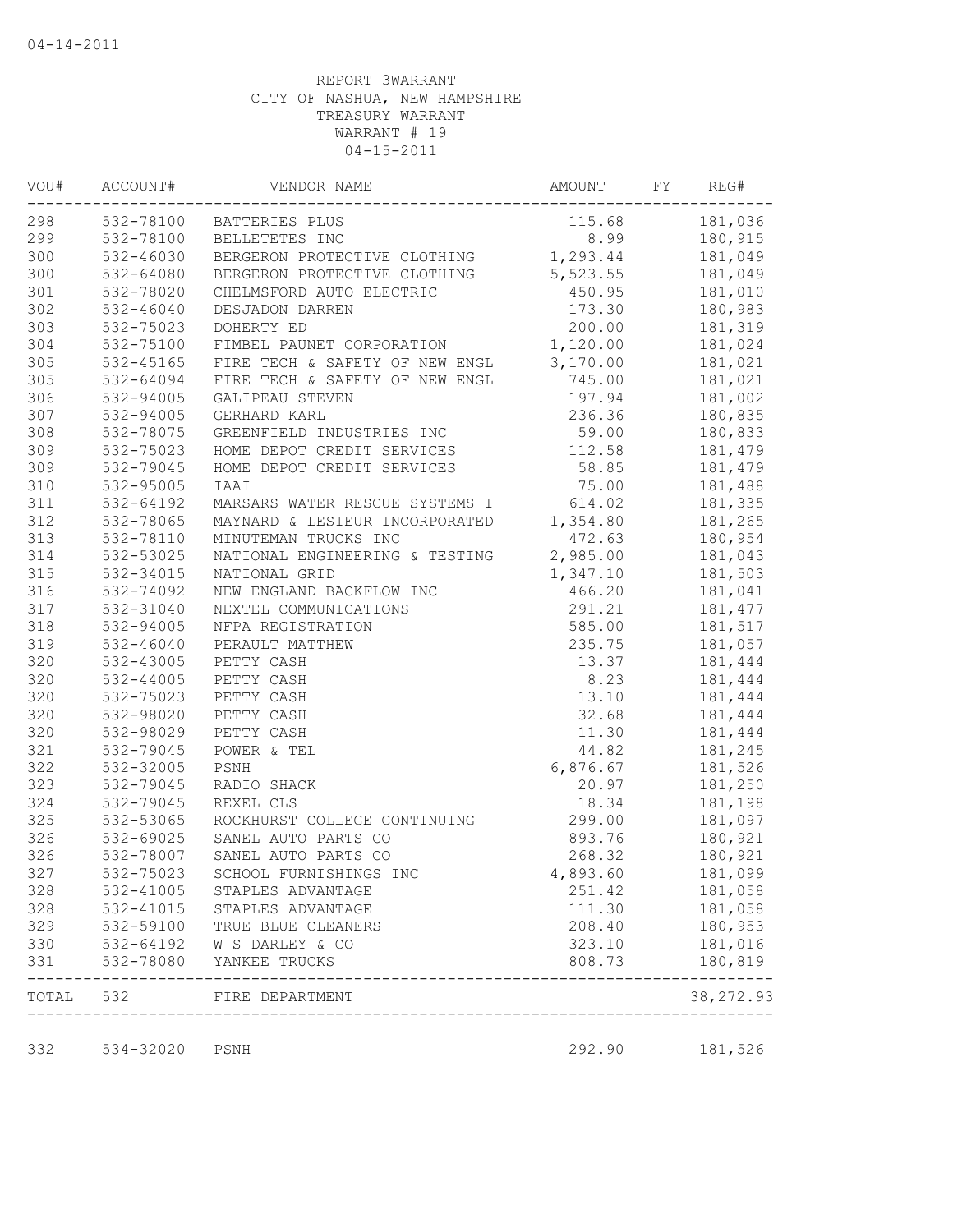| VOU#      | ACCOUNT#  | VENDOR NAME                                                | AMOUNT   | FY | REG#          |
|-----------|-----------|------------------------------------------------------------|----------|----|---------------|
| 333       |           | 534-32020 PUBLIC SERVICE OF NEW HAMPSHIR 49,989.34 181,540 |          |    |               |
| TOTAL     | 534       | STREET LIGHTING                                            |          |    | 50,282.24     |
| 334       | 536-53025 | 2-WAY COMMUNICATIONS SERVICES,                             | 450.00   |    | 181,223       |
| 334       | 536-74150 | 2-WAY COMMUNICATIONS SERVICES,                             | 65.00    |    | 181,223       |
| 335       | 536-74150 | DELMMAR COMMUNICATIONS                                     | 40.10    |    | 181,314       |
| 336       | 536-32035 | PSNH                                                       | 387.83   |    | 181,526       |
| 337       | 536-43005 | UNITED PARCEL SERVICE                                      | 17.62    |    | 181,543       |
| TOTAL     | 536       | CITYWIDE COMMUNICATIONS                                    |          |    | 960.55        |
| 338       | 541-54025 | ACCURATE PRINTING INCORPORATED                             | 230.00   |    | 181,271       |
| 339       | 541-53165 | LANGUAGE LINE SERVICES INC                                 | 93.00    |    | 180,862       |
| 340       | 541-49050 | POSITIVE PROMOTIONS INC                                    | 283.40   |    | 180,838       |
| 341       | 541-34005 | SHATTUCK MALONE OIL CO                                     | 2,597.41 |    | 181,467       |
| TOTAL     | 541       | COMMUNITY SERVICES DIVISION                                |          |    | 3,203.81      |
| 342       | 542-49050 | AMERICAN NURSES ASSN                                       | 129.70   |    | 181,537       |
| 343       | 542-91005 | BAGLEY BOBBIE                                              | 177.40   |    | 180,929       |
| 344       | 542-91005 | CARON CHRISTINE                                            | 50.74    |    | 180,901       |
| 344       | 542-95005 | CARON CHRISTINE                                            | 75.00    |    | 180,901       |
| 345       | 542-31050 | NEXTEL COMMUNICATIONS                                      | 103.27   |    | 181, 477      |
| 346       | 542-91005 | PORRES LUIS                                                | 53.91    |    | 180,934       |
| 347       | 542-91005 | WENDT BETTY                                                | 12.24    |    | 181,035       |
| TOTAL     | 542       | COMMUNITY HEALTH                                           |          |    | 602.26        |
| 348       | 543-64140 | COLE-PARMER INSTRUMENT COMPANY                             | 464.00   |    | 180,891       |
| 349       | 543-94005 | NEFDOA                                                     | 150.00   |    | 181,523       |
| 350       | 543-31050 | NEXTEL COMMUNICATIONS                                      | 12.68    |    | 181, 477      |
| 351       | 543-49075 | STAPLES ADVANTAGE                                          |          |    | 181,058       |
| TOTAL 543 |           | ENVIRONMENTAL HEALTH DEPT.                                 |          |    | 626.68        |
|           |           | 351 544-41015 STAPLES ADVANTAGE                            |          |    | 77.67 181,058 |
| TOTAL     | 544       | WELFARE ADMINISTRATION                                     |          |    | 77.67         |
| 352       |           | 545-97020 188 CONCORD ST LLC DBA LILLIAN                   | 756.00   |    | 180,977       |
| 353       |           | 545-97020 243 MAIN STREET, LLC                             | 550.00   |    | 181,324       |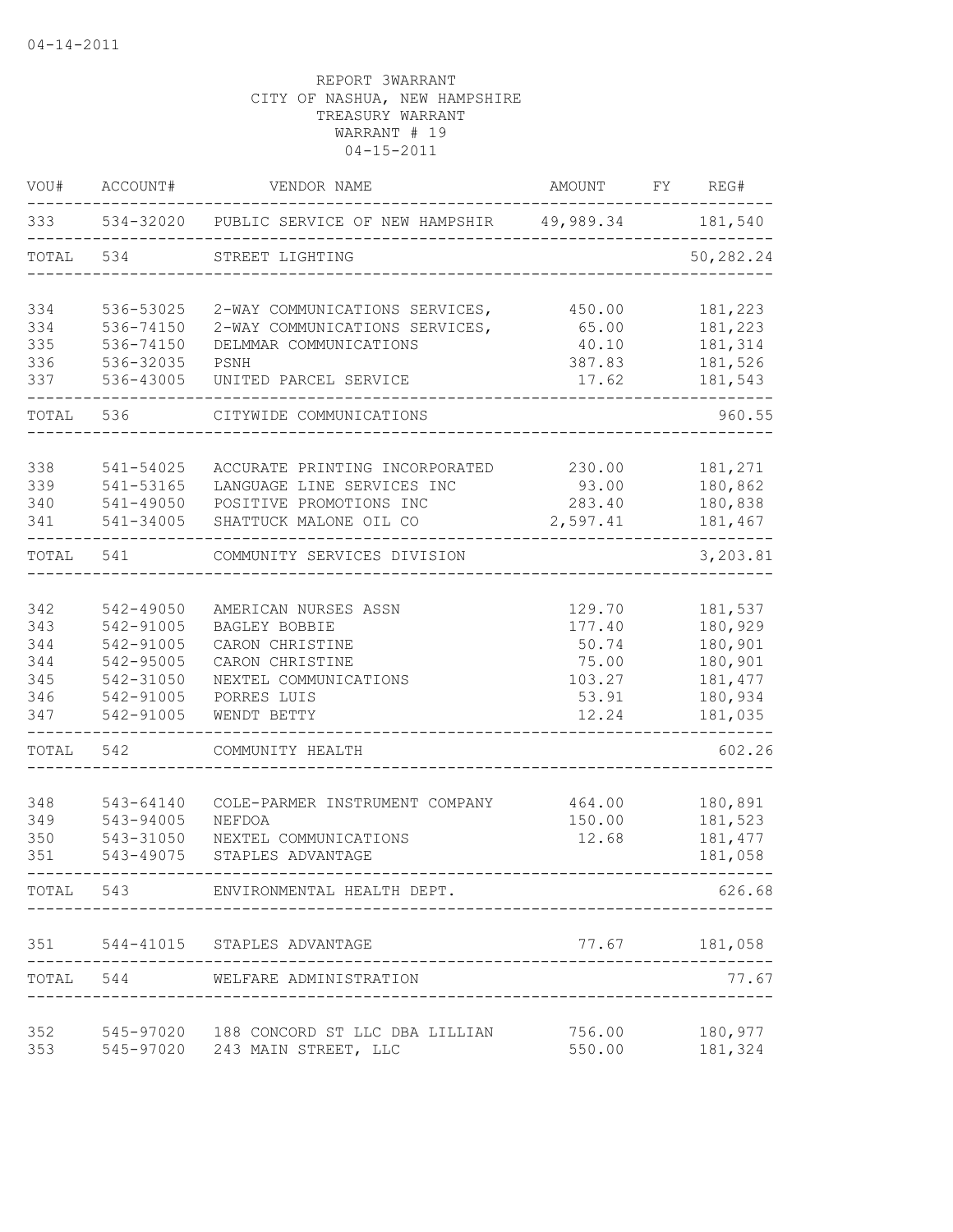| VOU#      | ACCOUNT#      | VENDOR NAME                    | AMOUNT   | FY | REG#      |
|-----------|---------------|--------------------------------|----------|----|-----------|
| 354       | 545-97020     | BIRON RUDOLPH                  | 330.00   |    | 180,810   |
| 355       | 545-97020     | <b>BODMER PAUL</b>             | 390.04   |    | 180,839   |
| 356       | 545-97020     | CASIMIR PLACE LP               | 850.00   |    | 180,932   |
| 357       | 545-97020     | COUNTRY BARN MOTEL             | 326.00   |    | 180,917   |
| 358       | 545-97020     | CRE MANANGEMENT LLC            | 740.00   |    | 181,065   |
| 359       | 545-97020     | DAKIN TERRY                    | 350.00   |    | 180,998   |
| 360       | 545-97020     | DIONNE JASON                   | 286.59   |    | 181,039   |
| 361       | 545-97020     | DOWNTOWNER NELSON/DAVID A GREG | 690.00   |    | 180,816   |
| 362       | 545-97020     | <b>DUQUE FELIPE</b>            | 570.00   |    | 181,038   |
| 363       | 545-97020     | ENGLISH PAUL                   | 900.00   |    | 181,053   |
| 364       | 545-97020     | FAHEY DAVID                    | 340.00   |    | 180,865   |
| 365       | 545-97020     | GAUTHIER REALTY/CONNIE GAUTHIE | 2,000.00 |    | 181,045   |
| 366       | 545-97020     | J P MANAGEMENT INC             | 420.00   |    | 180,812   |
| 367       | 545-97020     | JENSENS'S INC                  | 406.00   |    | 180,903   |
| 368       | 545-97020     | KEROUAC ROBERT E               | 575.00   |    | 180,943   |
| 369       | 545-97020     | LAI REBECCA                    | 675.00   |    | 181,066   |
| 370       | 545-97020     | LAMERAND ENTERPRISES/KYLE LAME | 880.48   |    | 181,013   |
| 371       | 545-97020     | LAVOIE LEO M                   | 700.00   |    | 181,009   |
| 372       | 545-97020     | LTA INVESTMENTS LLC            | 520.00   |    | 180,963   |
| 373       | 545-97020     | MARMONTI JOHN                  | 950.00   |    | 181,063   |
| 374       | 545-97020     | MOTEL 6                        | 2,341.41 |    | 181,015   |
| 375       | 545-97020     | NADEAU BEN                     | 750.00   |    | 181,067   |
| 376       | 545-97020     | NASHUA PASTORAL CARE           | 350.00   |    | 180,918   |
| 377       | 545-97020     | NBS PROPERTIES/RENE SIMONEAU   | 832.32   |    | 181,048   |
| 378       | 545-97020     | NEIGHBORHOOD HOUSING SERVICES  | 56.00    |    | 180,851   |
| 379       | 545-97020     | OTD REALTY LLC                 | 900.00   |    | 180,840   |
| 380       | 545-97020     | PSALEDAKIS WILLIAM             | 739.50   |    | 180,823   |
| 381       | 545-97015     | PSNH                           | 697.92   |    | 181,531   |
| 382       | 545-97020     | RODRIGUEZ RAFAEL               | 300.00   |    | 180,842   |
| 383       | 545-97020     | ROSA JUSSARA                   | 870.00   |    | 180,922   |
| 384       | 545-97020     | RTN LLC                        | 769.11   |    | 180,962   |
| 385       | 545-97020     | WEST HOLLIS TRUST              | 800.00   |    | 180,992   |
| 386       | 545-97015     | WINGATE'S PHARMACY INC         | 6,878.39 |    | 181,469   |
| 387       | 545-97020     | ZHAO CHANG                     | 400.00   |    | 180,846   |
| TOTAL 545 |               | WELFARE COSTS                  |          |    | 30,889.76 |
|           |               |                                |          |    |           |
| 388       | 551-75023     | ASAP FIRE & SAFETY             | 192.25   |    | 180,878   |
| 389       | 551-59100     | BELLETETES INC                 | 37.51    |    | 180,915   |
| 390       | 551-59100     | JACKSON DAWN                   | 90.00    |    | 181,325   |
| 391       | 551-59100     | JAN-PRO CLEANING SYSTEMS NORTH | 435.00   |    | 181,295   |
| 391       | 551-75023     | JAN-PRO CLEANING SYSTEMS NORTH | 150.00   |    | 181,295   |
| 392       | 551-34015     | NATIONAL GRID                  | 15.00    |    | 181,503   |
| 393       | 551-31050     | NEXTEL COMMUNICATIONS          | 267.74   |    | 181, 477  |
| 394       | 551-43005     | PETTY CASH                     | 13.32    |    | 180,780   |
| 394       | 551-91010     | PETTY CASH                     | 3.50     |    | 180,780   |
| 395       | $551 - 41015$ | STAPLES ADVANTAGE              | 55.50    |    | 181,058   |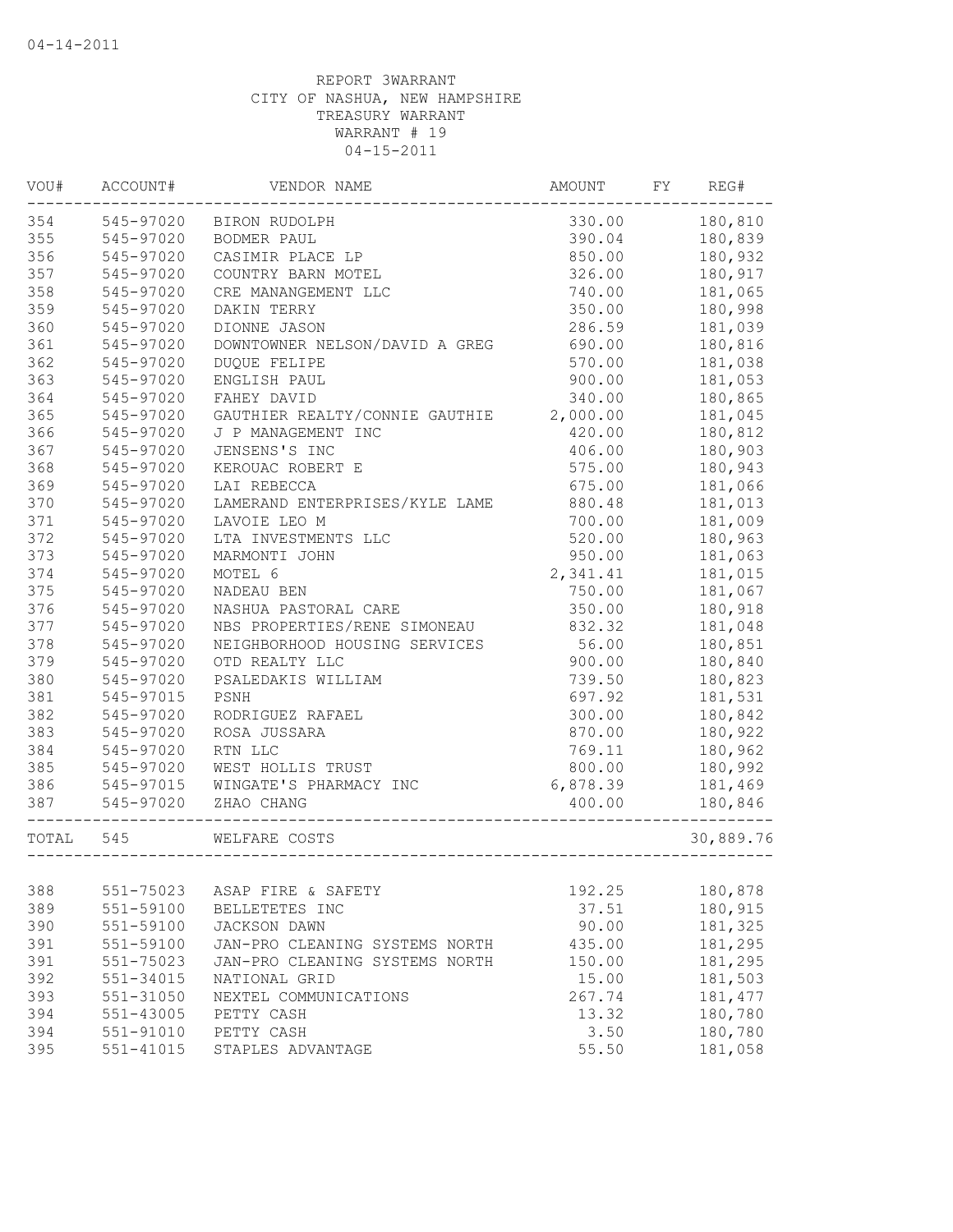| VOU#  | ACCOUNT#      | VENDOR NAME                                                   | AMOUNT   | FY | REG#     |
|-------|---------------|---------------------------------------------------------------|----------|----|----------|
| 396   |               | 551-91005 WOODS MARY                                          | 25.50    |    | 180,845  |
| 397   |               | 551-72010 XEROX CORPORATION<br>------------------------------ | 561.00   |    | 180,925  |
| TOTAL | 551           | PUBLIC WORKS DIV & ENGINEERING                                |          |    | 1,846.32 |
|       |               |                                                               |          |    |          |
| 398   | 552-42010     | BANNER SYSTEMS OF MASSACHUSETT                                | 436.38   |    | 181,247  |
| 398   | 552-75040     | BANNER SYSTEMS OF MASSACHUSETT                                | 218.19   |    | 181,247  |
| 399   | 552-91005     | CAGGIANO NICHOLAS                                             | 116.10   |    | 181,446  |
| 400   | 552-78007     | CARPARTS OF NASHUA                                            | $-35.63$ |    | 180,807  |
| 401   | 552-48015     | DENNIS K BURKE INC                                            | 2,849.04 |    | 181,544  |
| 402   | 552-75135     | ERICKSON CLEANING SERVICES LLC                                | 1,040.00 |    | 180,895  |
| 403   | 552-75040     | FRANKLIN PAINT CO INC                                         | 859.00   |    | 181,131  |
| 404   | 552-75021     | GATE CITY FENCE CO INC                                        | 55.50    |    | 180,894  |
| 405   | 552-45200     | HARRIS TROPHY                                                 | 5,543.70 |    | 180,898  |
| 406   | 552-69035     | HOME DEPOT CREDIT SERVICES                                    | 18.12    |    | 181,479  |
| 406   | 552-75021     | HOME DEPOT CREDIT SERVICES                                    | 163.75   |    | 181,479  |
| 406   | 552-75022     | HOME DEPOT CREDIT SERVICES                                    | 202.28   |    | 181,479  |
| 406   | 552-75040     | HOME DEPOT CREDIT SERVICES                                    | 109.17   |    | 181,479  |
| 406   | 552-75135     | HOME DEPOT CREDIT SERVICES                                    | 511.32   |    | 181,479  |
| 407   | 552-46030     | HUDSON SMALL ENGINE                                           | 157.00   |    | 180,909  |
| 407   | 552-74092     | HUDSON SMALL ENGINE                                           | 128.00   |    | 180,909  |
| 408   | 552-75022     | JAN-PRO CLEANING SYSTEMS NORTH                                | 300.00   |    | 181,295  |
| 409   | 552-75021     | JOHNSON'S ELECTRIC INC                                        | 216.87   |    | 180,863  |
| 410   | $552 - 46045$ | LAVOIE ROGER                                                  | 69.00    |    | 181,445  |
| 411   | 552-75021     | LOWE'S                                                        | 148.80   |    | 181,498  |
| 412   | 552-75021     | M & M ELECTRICAL SUPPLY CO INC                                | 88.65    |    | 181,248  |
| 412   | 552-75022     | M & M ELECTRICAL SUPPLY CO INC                                | 58.44    |    | 181,248  |
| 413   | 552-46045     | M & N SPORTS LLC                                              | 1,267.50 |    | 180,920  |
| 414   | 552-59050     | MANSOR DAVE                                                   | 587.00   |    | 181,144  |
| 415   | 552-45285     | MARSHALL SIGNS INC                                            | 45.00    |    | 181,286  |
| 416   | 552-45290     | MARTIN SALES INC                                              | 963.85   |    | 180,914  |
| 417   | 552-78007     | MAYNARD & LESIEUR INCORPORATED                                | 96.85    |    | 181,265  |
| 418   | 552-78007     | NAPA AUTO PARTS                                               | 228.07   |    | 181,011  |
| 418   | 552-78100     | NAPA AUTO PARTS                                               | 14.49    |    | 181,011  |
| 419   | 552-81045     | NASHUA VETERANS PARADE COMMITT                                | 4,000.00 |    | 181,541  |
| 420   | 552-75135     | NASHUA WALLPAPER & PAINT CO                                   | 390.30   |    | 180,930  |
| 421   | 552-34015     | NATIONAL GRID                                                 | 479.51   |    | 181,503  |
| 421   | 552-34045     | NATIONAL GRID                                                 | 344.75   |    | 181,503  |
| 422   | 552-31050     | NEXTEL COMMUNICATIONS                                         | 112.10   |    | 181, 477 |
| 423   | 552-78007     | <b>NITCO</b>                                                  | 1,186.90 |    | 181,364  |
| 424   | 552-75022     | PEABODY SUPPLY COMPANY                                        | 24.71    |    | 181,313  |
| 425   | 552-75135     | PHILIP J LYNCH CO INC                                         | 402.31   |    | 180,933  |
| 426   | 552-59180     | PIONEER TREE SERVICE LLC                                      | 700.00   |    | 181,124  |
| 427   | 552-32005     | PSNH                                                          | 406.15   |    | 181,526  |
| 427   | 552-32005     | PSNH                                                          | 3,775.45 |    | 181,527  |
| 427   | 552-32030     | PSNH                                                          | 13.29    |    | 181,526  |
| 427   | 552-32030     | $_{\rm{PSNH}}$                                                | 223.17   |    | 181,527  |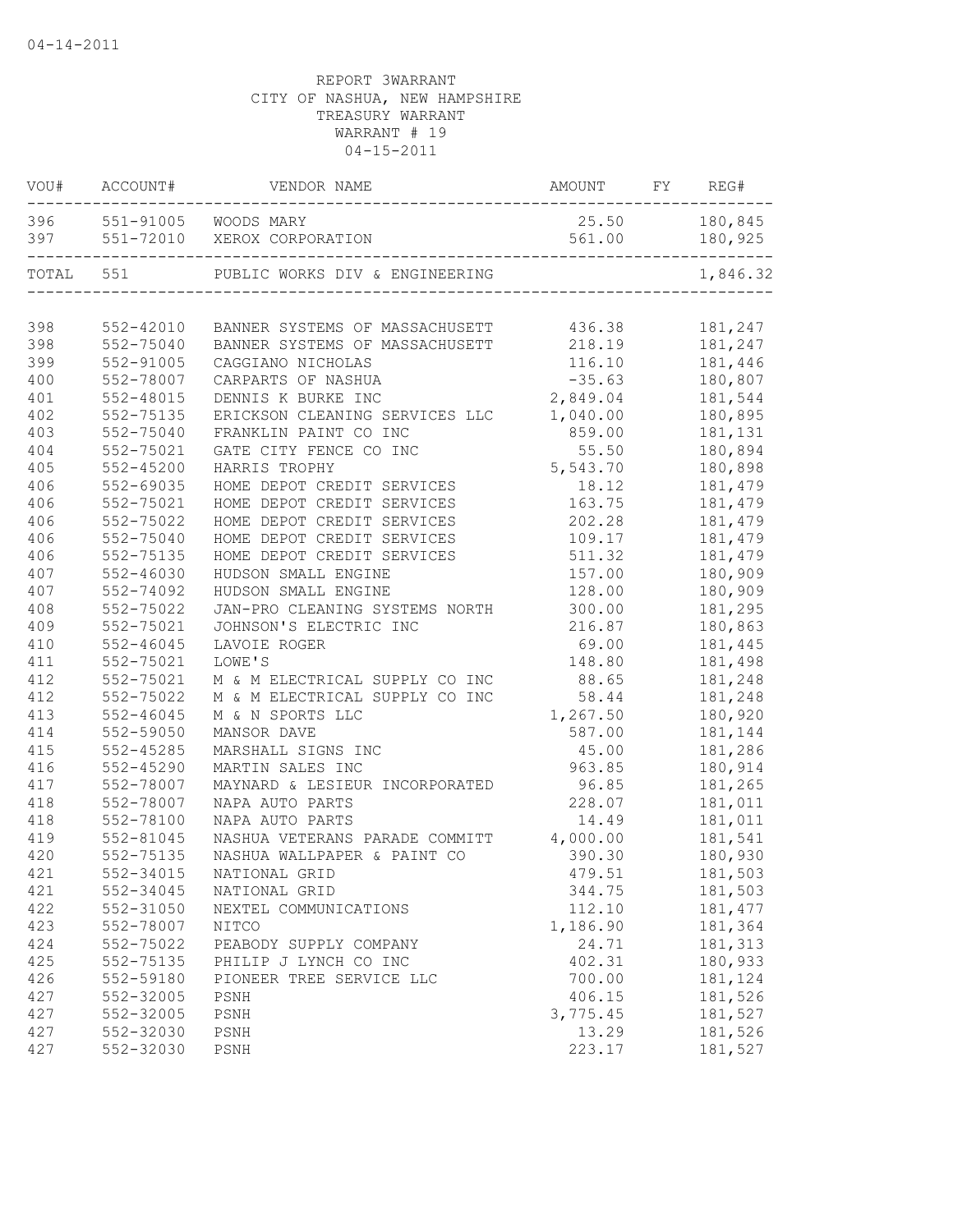| VOU#      | ACCOUNT#<br>------------ | VENDOR NAME                                     | AMOUNT        | FY | REG#           |
|-----------|--------------------------|-------------------------------------------------|---------------|----|----------------|
|           |                          | 428 552-59050 SAIA FRANK                        | 85.00 180,848 |    |                |
| 429       | 552-78007                | SANEL AUTO PARTS CO                             | 32.77 180,921 |    |                |
| 430       | $552 - 45250$            | SPORT SUPPLY GROUP INC                          |               |    | 397.47 181,148 |
| 430       | $552 - 45290$            | SPORT SUPPLY GROUP INC                          | 26.82 181,148 |    |                |
| 430       | 552-75021                | SPORT SUPPLY GROUP INC                          | 464.75        |    | 181,148        |
| 430       | 552-75040                | SPORT SUPPLY GROUP INC                          | 70.64         |    | 181,148        |
| 431       |                          | 552-78100 TURF PRODUCTS CORP                    | 535.07        |    | 181,060        |
| 432       | --------------------     | 552-46045 UNIFIRST CORPORATION<br>_____________ | 59.90         |    | 181,029        |
| TOTAL 552 |                          | PARKS AND RECREATION                            |               |    | 30,187.50      |
|           |                          |                                                 |               |    |                |
| 433       |                          | 553-45175 ABCO WELDING & INDUSTRIAL SUPP        | 41.65         |    | 181,312        |
| 433       | 553-46045                | ABCO WELDING & INDUSTRIAL SUPP                  | 63.67         |    | 181,312        |
| 433       | 553-49075                | ABCO WELDING & INDUSTRIAL SUPP                  | 152.70        |    | 181,312        |
| 433       | 553-69025                | ABCO WELDING & INDUSTRIAL SUPP                  | 110.05        |    | 181,312        |
| 434       | 553-45175                | ARCSOURCE INC                                   | 219.79        |    | 180,923        |
| 435       | 553-42010                | BANNER SYSTEMS OF MASSACHUSETT                  | 593.80        |    | 181,247        |
| 436       | 553-45060                | BELLETETES INC                                  | 30.10         |    | 180,915        |
| 436       | 553-49075                | BELLETETES INC                                  | 7.72          |    | 180,915        |
| 436       | 553-69025                | BELLETETES INC                                  | 26.08         |    | 180,915        |
| 436       | 553-75023                | BELLETETES INC                                  | 180.95        |    | 180,915        |
| 437       | 553-98021                | BOB'S PIZZA                                     | 394.31        |    | 181,468        |
| 438       | 553-78100                | BOND AUTO PARTS                                 | 308.70        |    | 181,309        |
| 439       | 553-46045                | CCP INDUSTRIES INC                              | 490.30        |    | 180,926        |
| 440       | 553-69025                | CORNWELL TOOLS                                  | 532.40        |    | 181,032        |
| 441       | 553-45060                | CORRIVEAU ROUTHIER INC                          | 92.84         |    | 181,252        |
| 442       | 553-78100                | CREATIVE SIGNS LLC                              | 340.00        |    | 180,990        |
| 443       | 553-59160                | CRISP CONTRACTING LLC                           | 215.25        |    | 181,485        |
| 444       | 553-48015                | DENNIS K BURKE INC                              | 20,677.54     |    | 181,544        |
| 445       | 553-59100                | DICK RAYMOND INC                                | 149.90        |    | 181,272        |
| 446       | 553-78100                | DONOVAN SPRING COMPANY INC                      | 1,613.11      |    | 180,829        |
| 447       | 553-59160                | DUMAIS KENT                                     | 201.25        |    | 181,504        |
| 448       | 553-77020                | EASTERN NE HYDRAULICS INC                       | 4,720.00      |    | 181,051        |
| 449       | 553-49075                | FASTENAL COMPANY                                | 62.13         |    | 180,967        |
| 450       | 553-49075                | FISHER AUTO PARTS                               | 30.18         |    | 181,333        |
| 451       | 553-78100                | FREIGHTLINER OF NH INC                          | 89.29         |    | 181,028        |
| 452       | 553-59100                | GMS HYDRAULICS INC                              | 304.75        |    | 181,291        |
| 453       | 553-69025                | GRAINGER                                        | 134.37        |    | 180,870        |
| 454       | 553-69025                | HOME DEPOT CREDIT SERVICES                      | 149.00        |    | 181,479        |
| 455       | 553-59105                | JAN-PRO CLEANING SYSTEMS NORTH                  | 620.00        |    | 181,295        |
| 456       | 553-59160                | KERRY'S POOL & SPA                              | 261.38        |    | 181,486        |
| 457       | 553-59160                | LAKEVIEW LANDSCAPE & MATERIALS                  | 554.63        |    | 181,515        |
| 458       | 553-49075                | LIBERTY INTN'L TRUCKS OF NH LL                  | 19.21         |    | 181,262        |
| 458       | 553-78100                | LIBERTY INTN'L TRUCKS OF NH LL                  | 449.40        |    | 181,262        |
| 459       | 553-78100                | MAC MULKIN CHEVROLET INC                        | 244.34        |    | 181,255        |
| 460       | 553-59160                | MANN RONALD                                     | 199.88        |    | 181,521        |
| 461       | 553-59160                | MARINO JOHN                                     | 186.88        |    | 181,484        |
|           |                          |                                                 |               |    |                |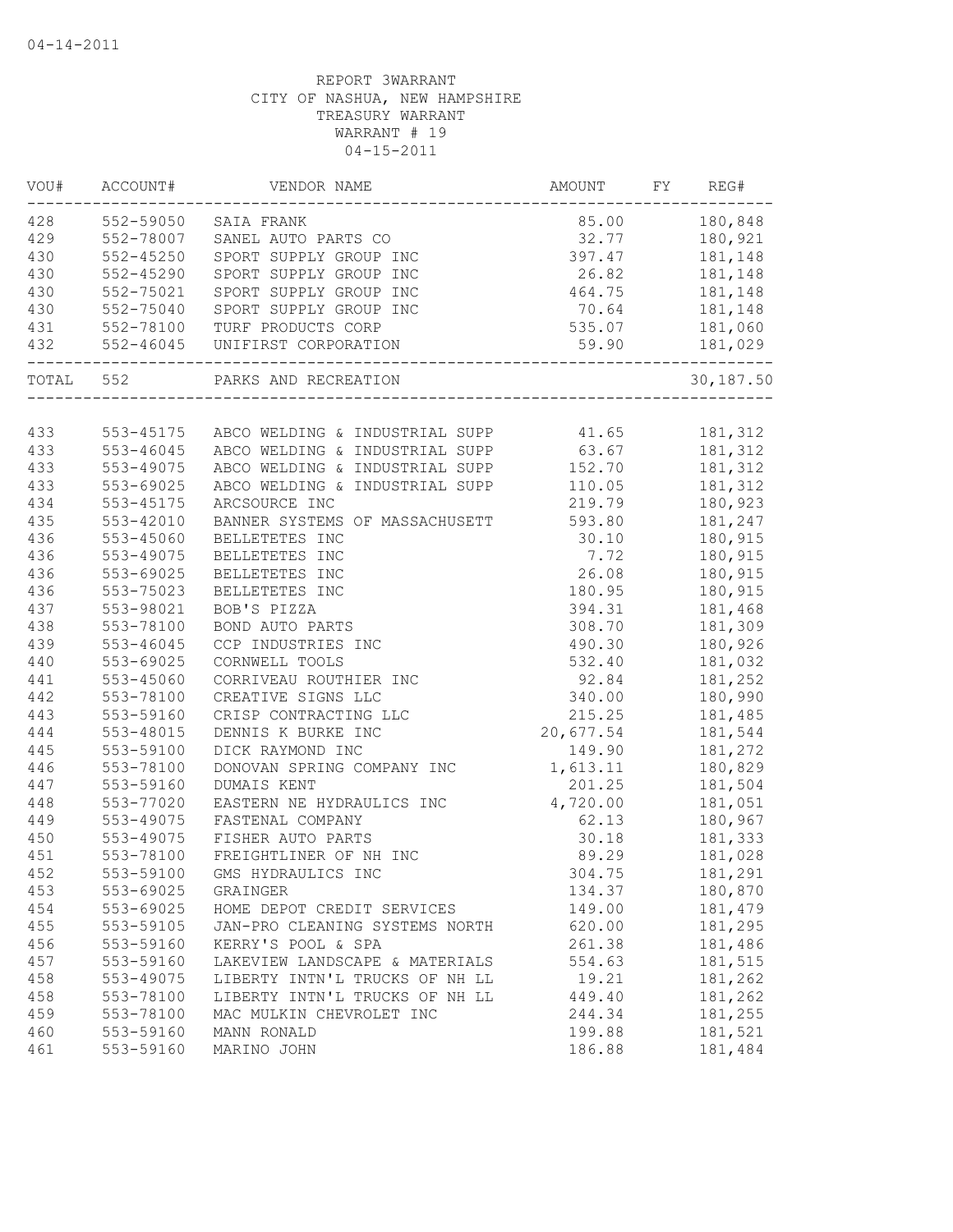| WOU#      | ACCOUNT#  | VENDOR NAME                              | AMOUNT    | FY | REG#      |
|-----------|-----------|------------------------------------------|-----------|----|-----------|
| 462       | 553-69025 | MATCO TOOLS                              | 118.75    |    | 180,795   |
| 463       | 553-78065 | MAYNARD & LESIEUR INCORPORATED 1,612.96  |           |    | 181,265   |
| 463       | 553-78100 | MAYNARD & LESIEUR INCORPORATED           | 176.60    |    | 181,265   |
| 464       | 553-69025 | MSC INDUSTRIAL SUPPLY CO INC             | 65.34     |    | 181,119   |
| 465       | 553-49075 | NAPA AUTO PARTS                          | 67.04     |    | 181,011   |
| 465       | 553-49075 | NAPA AUTO PARTS                          | 11.82     |    | 181,012   |
| 465       | 553-69025 | NAPA AUTO PARTS                          | 4.69      |    | 181,011   |
| 465       | 553-69025 | NAPA AUTO PARTS                          | 513.00    |    | 181,012   |
| 465       | 553-78035 | NAPA AUTO PARTS                          | 107.88    |    | 181,011   |
| 465       | 553-78100 | NAPA AUTO PARTS                          | 327.63    |    | 181,011   |
| 465       | 553-78100 | NAPA AUTO PARTS                          | 966.77    |    | 181,012   |
| 466       | 553-34015 | NATIONAL GRID                            | 2,008.30  |    | 181,503   |
| 467       | 553-78035 | NEW G.H. BERLIN OIL COMPANY              | 4,900.63  |    | 180,946   |
| 468       | 553-31050 | NEXTEL COMMUNICATIONS                    | 268.54    |    | 181, 477  |
| 469       | 553-31050 | NORTHEAST PAGING/UCOM                    | 333.40    |    | 181,315   |
| 470       | 553-49075 | PERMA-LINE CORP OF NEW ENGLAND           | 881.40    |    | 180,817   |
| 471       | 553-91005 | PETTY CASH                               | 10.00     |    | 180,780   |
| 472       | 553-49075 | PINE MOTOR PARTS                         | 9.19      |    | 181,266   |
| 473       | 553-69030 | R WHITE EQUIPMENT CENTER INC             | 1,145.98  |    | 181,267   |
| 474       | 553-59160 | RWC ENTERPRISES/CHAMPAGNE ROBE           | 287.50    |    | 181,505   |
| 475       | 553-49075 | SANEL AUTO PARTS CO                      | 294.59    |    | 180,921   |
| 475       | 553-78100 | SANEL AUTO PARTS CO                      | 351.31    |    | 180,921   |
| 476       | 553-48005 | SHATTUCK MALONE OIL CO                   | 28,484.03 |    | 181,467   |
| 477       | 553-69025 | SNAP ON TOOLS                            | 72.30     |    | 180,830   |
| 478       | 553-69030 | SUNBELT RENTALS                          | 180.00    |    | 180,949   |
| 479       | 553-59160 | THERIAULT & SONS                         | 650.25    |    | 181,520   |
| 480       | 553-59160 | U.T.S.                                   | 215.25    |    | 181,506   |
| 481       | 553-46045 | UNIFIRST CORPORATION                     | 2,365.75  |    | 181,029   |
| 482       | 553-59100 | UNITED SITE SERVICES NORTHEAST           | 60.97     |    | 181,513   |
| 483       | 553-75100 | UNLIMITED DOOR SERVICE/STEVEN            | 235.00    |    | 181,285   |
| 484       | 553-49075 | USP OF NEW ENGLAND                       | 713.95    |    | 181,005   |
| 485       | 553-59160 | WAYE JASON                               | 244.38    |    | 181,493   |
| 486       | 553-78100 | WILLARDS AUTO RADIATOR SHOP              | 2,330.00  |    | 181,283   |
|           |           | ______________                           |           |    |           |
| TOTAL 553 |           | STREET DEPARTMENT                        |           |    | 84,482.75 |
| 487       |           | 555-42010 BANNER SYSTEMS OF MASSACHUSETT | 136.83    |    | 181,247   |
| 488       | 555-78140 | DICK RAYMOND INC                         | 84.95     |    | 181,272   |
| 489       | 555-78140 | DONOVAN EQUIPMENT CO INC                 | 192.74    |    | 180,827   |
| 490       | 555-78140 | MAC MULKIN CHEVROLET INC                 | 112.84    |    | 181,255   |
| 491       | 555-78140 | NAPA AUTO PARTS                          | 651.00    |    | 181,012   |
| 492       | 555-31050 | NEXTEL COMMUNICATIONS                    | 216.60    |    | 181, 477  |
| 493       | 555-32025 | PSNH                                     | 578.97    |    | 181,527   |
| 493       | 555-32025 | PSNH                                     | 1,956.93  |    | 181,528   |
| 493       | 555-32025 | PSNH                                     | 1,947.26  |    | 181,529   |
|           |           |                                          |           |    |           |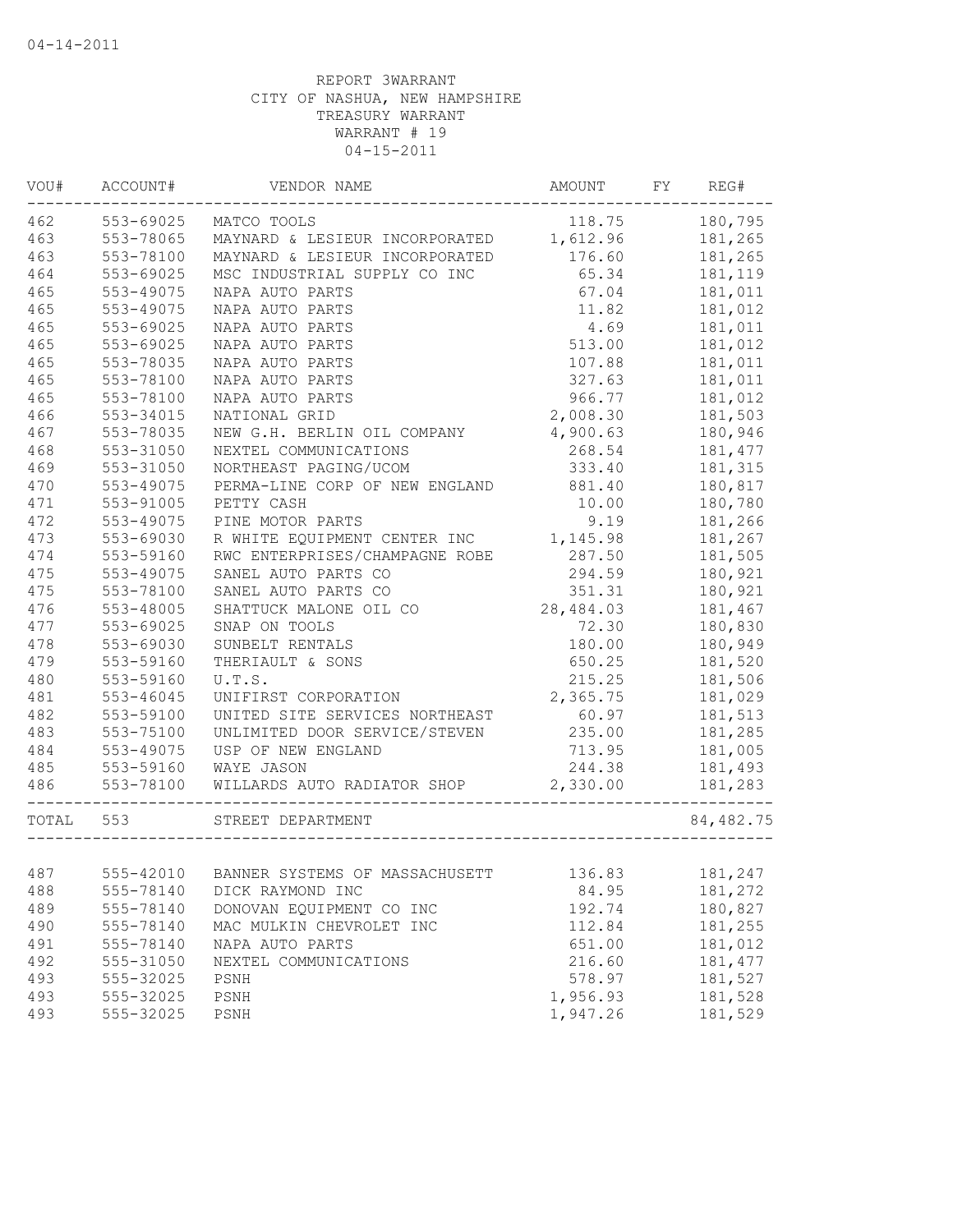| VOU#       | ACCOUNT#               | VENDOR NAME                    | AMOUNT          | FY | REG#               |
|------------|------------------------|--------------------------------|-----------------|----|--------------------|
| TOTAL      | 555                    | TRAFFIC DEPARTMENT             |                 |    | 5,878.12           |
| 494        | 557-59100              | LOOMIS                         | 43.27           |    | 181,327            |
| 495        | 557-59178              | NEXTEL COMMUNICATIONS          | 6.99            |    | 181, 477           |
| 496        | 557-49075              | POM INCORPORATED               | 200.70          |    | 181,317            |
| 497        | 557-75023              | PROGRESSIVE ALARM SERVICES, IN | 230.00          |    | 181,173            |
| 498        | 557-59100              | STANSFIELD JILL                | 46.31           |    | 181,447            |
| TOTAL      | 557                    | PARKING LOTS                   |                 |    | 527.27             |
| 499        | 561-34015              | BOT-L-GAS INCORPORATED         | 398.58          |    | 181,268            |
| 500        | 561-75023              | GATE CITY MONUMENT INC         | 337.50          |    | 181,481            |
| 501        | $561 - 45195$          | GRIFFIN GREENHOUSE SUPPLIES IN | 113.97          |    | 180,994            |
| 502        | 561-74085              | NASHUA OUTDOOR POWER EQUIPMENT | 20.58           |    | 180,927            |
| 503        | $561 - 45195$          | PETTY CASH                     | 90.00           |    | 180,780            |
| 504        | 561-32005              | PSNH                           | 141.52          |    | 181,529            |
| TOTAL      | 561                    | EDGEWOOD CEMETERY              |                 |    | 1,102.15           |
|            |                        |                                |                 |    |                    |
| 505        | 563-75023              | HOME DEPOT CREDIT SERVICES     | 98.86           |    | 181,479            |
| 506        | 563-74092              | MAYNARD & LESIEUR INCORPORATED | 548.50          |    | 181,265            |
| 507        | 563-94010              | NHCA                           | 90.00           |    | 181,487            |
| 508        | 563-32005              | PSNH                           | 641.74          |    | 181,530            |
| 509        | 563-78007              | SANEL AUTO PARTS CO            | 7.12            |    | 180,921            |
| TOTAL      | 563                    | WOODLAWN CEMETERY              |                 |    | 1,386.22           |
|            |                        |                                |                 |    |                    |
| 510<br>511 | 571-41015              | STAPLES ADVANTAGE              | 282.17          |    | 181,058            |
|            | 571-59100              | UNITED PARCEL SERVICE          | 28.55           |    | 181,543            |
| TOTAL      | 571                    | COMMUNITY DEVELOPMENT          |                 |    | 310.72             |
|            |                        |                                |                 |    |                    |
| 512        | 572-91005              | FALK CARTER                    | 100.47          |    | 181,448            |
| 512        | 572-94005              | FALK CARTER                    | 578.88          |    | 181,448            |
| 513        | 572-44005              | GAYLORD BROS INC               | 813.39          |    | 181,275            |
| 514        | 572-95010              | GREAT EASTERN TECHNOLOGY, INC  | 195.00          |    | 181,307            |
| 515        | 572-94005              | HOUSTON ROGER                  | 569.92          |    | 181,449            |
| 516        | 572-49025              | LEXIS NEXIS MATTHEW BENDER     | 113.46          |    | 181, 474           |
| 517        | 572-91005<br>572-98029 | PETTY CASH<br>PETTY CASH       | 209.61          |    | 180,780            |
| 517<br>518 | 572-94005              | ST JOHN LUCY                   | 48.52<br>555.92 |    | 180,780<br>181,451 |
| 519        | 572-94005              | TAYLOR MATTHEW                 | 577.92          |    | 181,450            |
|            |                        |                                |                 |    |                    |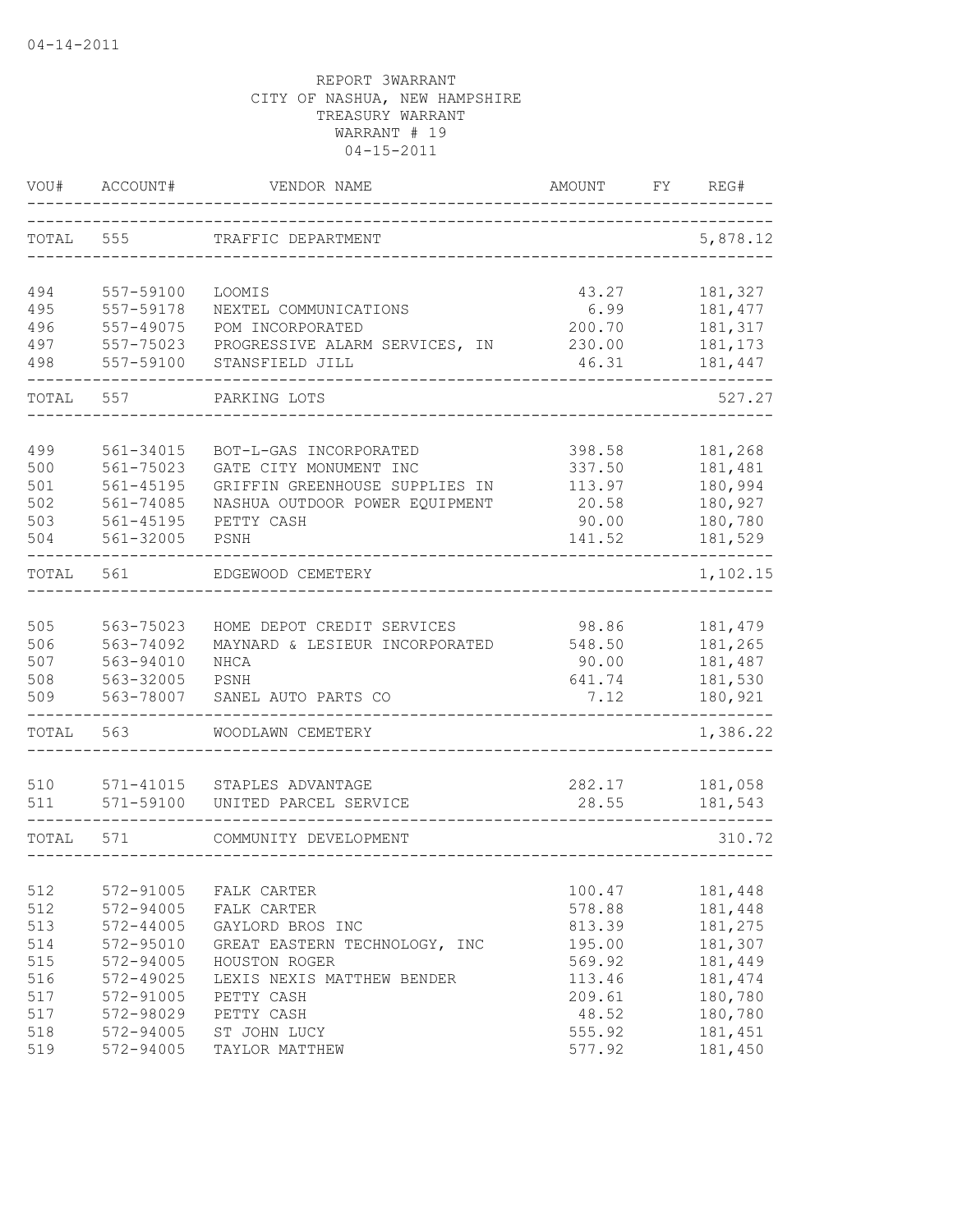| VOU#      | ACCOUNT#      | VENDOR NAME                                              | AMOUNT<br>--------------------------------- | FΥ | REG#     |
|-----------|---------------|----------------------------------------------------------|---------------------------------------------|----|----------|
| TOTAL 572 |               | PLANNING DEPARTMENT                                      |                                             |    | 3,763.09 |
|           |               |                                                          |                                             |    |          |
| 520       | 575-45090     | AC MOORE INC                                             | 76.51                                       |    | 180,941  |
| 520       | 575-45150     | AC MOORE INC                                             | 217.33                                      |    | 180,941  |
| 521       | 575-41015     | ALPHAGRAPHICS                                            | 48.60                                       |    | 180,924  |
| 522       | 575-45050     | BAKER & TAYLOR                                           | 111.85                                      |    | 180,855  |
| 523       | 575-45085     | BAKER & TAYLOR ENTERTAINMENT                             | 136.03                                      |    | 180,849  |
| 523       | 575-45315     | BAKER & TAYLOR ENTERTAINMENT                             | 747.57                                      |    | 180,849  |
| 524       | 575-78100     | BRIDGE ST AUTO/ MICHAEL SIGNOR                           | 30.00                                       |    | 180,892  |
| 525       | 575-95005     | CANTERBURY SHAKER VILLAGE INC                            | 100.00                                      |    | 181,524  |
| 526       | 575-72060     | COCCI COMPUTER SERVICES INC                              | 104.00                                      |    | 180,919  |
| 527       | 575-78100     | FISHER AUTO PARTS                                        | 48.66                                       |    | 181,333  |
| 528       | 575-45150     | GUILDCRAFT INC                                           | 172.63                                      |    | 181,269  |
| 529       | 575-75105     | JOHNSON'S ELECTRIC INC                                   | 162.50                                      |    | 180,863  |
| 530       | 575-45050     | MATTHEW BENDER & CO INC                                  | 102.56                                      |    | 181,542  |
| 531       | 575-45085     | MICROMARKETING LLC                                       | 160.13                                      |    | 180,913  |
| 532       | 575-45315     | MULTICULTURAL BOOKS & VIDEOS                             | 107.75                                      |    | 180,936  |
| 533       | 575-34015     | NATIONAL GRID                                            | 787.75                                      |    | 181,503  |
| 534       | 575-95005     | NEW ENGLAND LIBRARY ASSN                                 | 160.00                                      |    | 181,545  |
| 535       | 575-42005     | NEW ENGLAND PAPER & SUPPLY                               | 95.40                                       |    | 180,940  |
| 535       | 575-42020     | NEW ENGLAND PAPER & SUPPLY                               | 379.50                                      |    | 180,940  |
| 536       | 575-31040     | NEXTEL COMMUNICATIONS                                    | 12.68                                       |    | 181, 477 |
| 537       | 575-32005     | PUBLIC SERVICE OF NEW HAMPSHIR                           | 2,563.15                                    |    | 181,540  |
| 538       | 575-45085     | RANDOM HOUSE INC                                         | 372.75                                      |    | 181,062  |
| 539       | 575-45085     | RECORDED BOOKS LLC                                       | 41.70                                       |    | 181,031  |
| 540       | 575-45150     | REPTILES ON THE MOVE / MARIE L                           | 438.00                                      |    | 181,371  |
| 541       | 575-45050     | SCHOLASTIC INCORPORATED                                  | 27.30                                       |    | 181,278  |
| 542       | 575-45050     | SIMON & SCHUSTER                                         | 30.14                                       |    | 180,850  |
| 543       | 575-41015     | STAPLES ADVANTAGE                                        | 287.64                                      |    | 181,058  |
| 544       | 575-45050     | SUPERMEDIA LLC                                           | 71.60                                       |    | 181,516  |
| 545       | 575-57010     | TEAMSOFTWARE SOLUTIONS INC                               | 120.55                                      |    | 180,841  |
| 546       | 575-45050     | TOWER PUBLISHING                                         | 92.00                                       |    | 180,797  |
| 547       | 575-41005     | WB MASON COMPANY INC                                     | 693.42                                      |    | 180,824  |
| TOTAL 575 | ------------- | _____________.<br>PUBLIC LIBRARIES<br>------------------ |                                             |    | 8,499.70 |
|           |               |                                                          |                                             |    |          |
| 548       | 576-91005     | COLLINS MARK                                             | 55.59                                       |    | 181,453  |
| 549       | 576-91005     | PETTY CASH                                               | 41.76                                       |    | 180,780  |
| 550       | 576-94005     | SIMARD MARK                                              | 190.00                                      |    | 181,452  |
| 551       | 576-49075     | STAPLES ADVANTAGE                                        | 107.37                                      |    | 181,058  |
| TOTAL     | 576           | BUILDING DEPARTMENT                                      |                                             |    | 394.72   |
| 552       | 577-94010     | JOHN E REID & ASSOCIATES INC                             | 595.00                                      |    | 181,492  |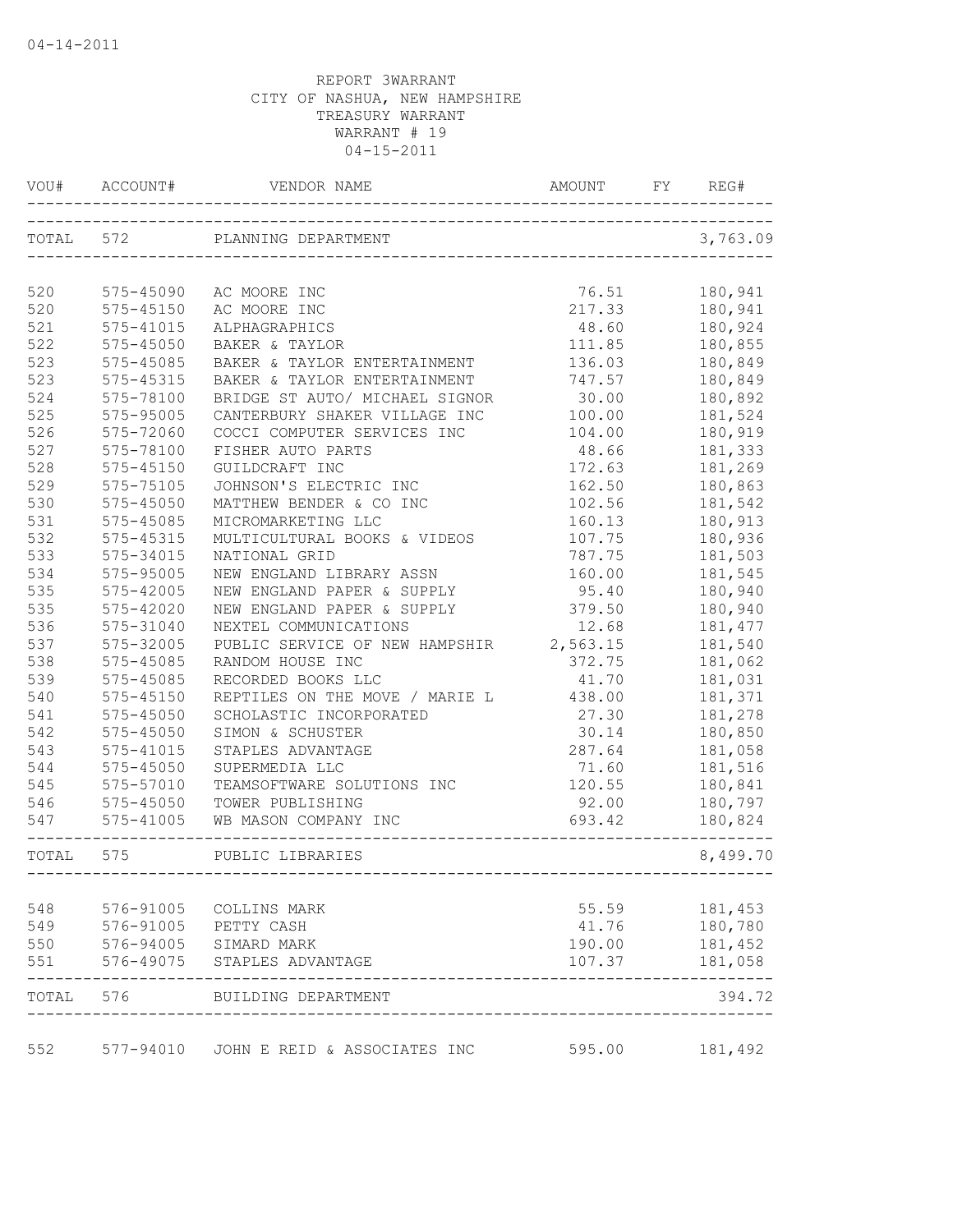| VOU#      | ACCOUNT#           | VENDOR NAME                                              | AMOUNT        | FY | REG#    |
|-----------|--------------------|----------------------------------------------------------|---------------|----|---------|
|           |                    | 552 577-95005 JOHN E REID & ASSOCIATES INC 75.00 181,492 |               |    |         |
| 553       |                    | 577-31050 NEXTEL COMMUNICATIONS                          | 47.16 181,477 |    |         |
| 553       | 577-31065          | NEXTEL COMMUNICATIONS                                    | 79.98 181,477 |    |         |
| TOTAL 577 |                    | CODE ENFORCEMENT                                         |               |    | 797.14  |
|           |                    |                                                          |               |    |         |
|           | 227,207 581-49050  | AC MOORE INC                                             | 27.66         |    | 180,879 |
|           | 227,208 581-53101  | ADULT LEARNING CENTER                                    | 26,500.00     |    | 181,030 |
|           | 227,208 581-84030  | ADULT LEARNING CENTER                                    | 26,325.00     |    | 181,030 |
|           | 227,209 581-46040  | ALEC'S SHOE STORE INC                                    | 100.00        |    | 180,907 |
|           | 227, 210 581-74092 | ALLARD SERVICE AND SALES INC 1,271.40                    |               |    | 181,199 |
|           | 227, 211 581-42110 | ALLIED ELECTRONICS INC                                   | 66.52         |    | 181,289 |
|           | 227, 212 581-72065 | ALTERNATIVE COMMUNICATIONS SER                           | 350.00        |    | 181,006 |
|           | 227, 213 581-91005 | ALVES ARELINDA                                           | 33.41         |    | 181,204 |
|           | 227, 214 581-53100 | AMERICAN SECURITY & FIRE PROTE                           | 170.00        |    | 180,791 |
|           | 227, 215 581-91005 | ANASTAS ROBERT                                           | 19.64         |    | 181,264 |
|           | 227, 216 581-64045 | APPLE COMPUTER INC                                       | 499.00        |    | 181,135 |
|           | 227, 217 581-42110 | APS LIGHTING-SOUND-A/V                                   | 392.40        |    | 181,207 |
|           | 227, 218 581-49050 | ARANEO GABE                                              | 57.99         |    | 181,127 |
|           | 227, 219 581-91040 | ARRIA THOMAS                                             | 235.62        |    | 181,396 |
|           | 227, 220 581-95005 | ASCD                                                     | 89.00         |    | 181,546 |
|           | 227, 221 581-59130 | AYERS BRADFORD                                           | 240.00        |    | 181,208 |
|           | 227, 222 581-75023 | B & S LOCKSMITH INC                                      | 410.50        |    | 180,960 |
|           | 227, 223 581-91005 | BAGLEY MARCIA                                            | 75.74         |    | 181,210 |
|           | 227, 224 581-74092 | BAILEY DAVID                                             | 155.00        |    | 180,847 |
|           | 227, 225 581-49030 | BARNES & NOBLE INC                                       | 175.82        |    | 180,785 |
|           | 227, 225 581-49035 | BARNES & NOBLE INC                                       | 205.60        |    | 180,785 |
|           | 227, 225 581-49050 | BARNES & NOBLE INC                                       | 408.33        |    | 180,785 |
|           | 227, 226 581-42110 | BATTERY SPECIALISTS OF NH LLC                            | 154.99        |    | 181,215 |
|           | 227, 227 581-31005 | BAYRING COMMUNICATIONS                                   | 2,233.98      |    | 181,552 |
|           | 227, 228 581-49050 | BELLETETES INC                                           | 167.15        |    | 180,915 |
|           | 227, 228 581-49050 | BELLETETES INC                                           | 170.77        |    | 180,916 |
|           | 227, 228 581-75023 | BELLETETES INC                                           | 518.29        |    | 180,915 |
|           | 227, 228 581-75023 | BELLETETES INC                                           | 122.91        |    | 180,916 |
|           | 227, 229 581-49050 | BENCHMARK EDUCATION CO                                   | 281.60        |    | 181,161 |
|           | 227, 230 581-75015 | <b>BLAKE GROUP</b>                                       | 1,275.00      |    | 180,893 |
|           | 227, 231 581-49050 | BLICK ART MATERIALS                                      | 275.55        |    | 181,195 |
|           | 227, 232 581-49050 | BRODART COMPANY                                          | 36.27         |    | 181,260 |
|           | 227, 233 581-55010 | BUDGET CAR & TRUCK RENTAL                                | 152.25        |    | 181,141 |
|           | 227, 234 581-91005 | BURKE CHRISTINE                                          | 12.24         |    | 181,212 |
|           | 227, 235 581-91005 | CALLAN KIMBERLY                                          | 261.89        |    | 181,221 |
|           | 227, 236 581-47010 | CALLOWAY HOUSE INC                                       | 95.94         |    | 180,825 |
|           | 227, 237 581-55015 | CANFIELD BRAD                                            | 1,173.00      |    | 181,155 |
|           | 227, 238 581-55015 | CANTARA DEBORAH                                          | 244.80        |    | 180,874 |
|           | 227, 239 581-42130 | CAPP INC                                                 | 3,901.00      |    | 181,068 |
|           | 227,240 581-55018  | CARING HANDS TRANSPORTATION LL                           | 10,000.00     |    | 181,202 |
|           | 227, 241 581-49035 | CAROLINA BIOLOGICAL SUPPLY CO                            | 523.55        |    | 181,274 |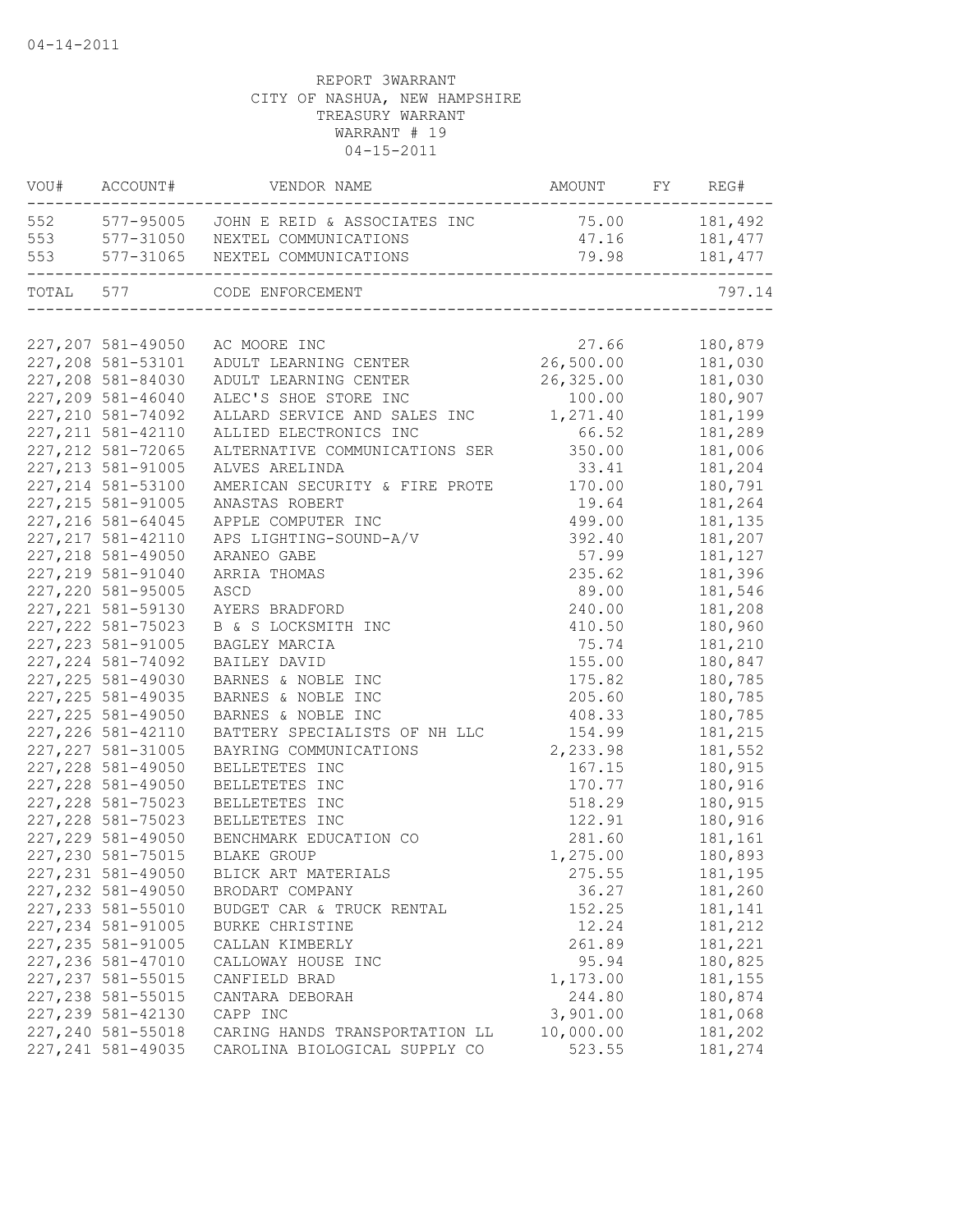| VOU# | ACCOUNT#           | VENDOR NAME                    | AMOUNT    | FY | REG#    |
|------|--------------------|--------------------------------|-----------|----|---------|
|      | 227,242 581-49050  | CARPARTS OF NASHUA             | 44.69     |    | 181,249 |
|      | 227, 243 581-49050 | CARTRIDGE WORLD NASHUA         | 1,074.92  |    | 181,183 |
|      | 227, 244 581-49050 | CASEY'S WOOD PRODUCTS INC      | 236.07    |    | 181,226 |
|      | 227, 245 581-84030 | CEDARCREST INC                 | 2,575.63  |    | 180,799 |
|      | 227, 246 581-42010 | CENTRAL PAPER PRODUCTS CO      | 307.68    |    | 181,276 |
|      | 227, 246 581-42020 | CENTRAL PAPER PRODUCTS CO      | 2,698.84  |    | 181,276 |
|      | 227, 246 581-49050 | CENTRAL PAPER PRODUCTS CO      | 116.08    |    | 181,276 |
|      | 227, 246 581-49910 | CENTRAL PAPER PRODUCTS CO      | $-104.65$ |    | 181,276 |
|      | 227, 247 581-78007 | CHAPPELL TRACTOR SALES INC     | 10.58     |    | 180,832 |
|      | 227, 248 581-53103 | CLARK ASSOCIATES/DEBRA P CLARK | 29,730.00 |    | 180,837 |
|      | 227, 249 581-43005 | CMRS-POC                       | 2,000.00  |    | 181,548 |
|      | 227, 250 581-91005 | COCHRANE DONALD                | 101.49    |    | 181,217 |
|      | 227, 251 581-49075 | COFFEE PAUSE                   | 55.00     |    | 181,238 |
|      | 227, 252 581-49050 | COMPUTER HUT OF N E INC        | 225.00    |    | 181,279 |
|      | 227, 252 581-64045 | COMPUTER HUT OF N E INC        | 829.00    |    | 181,279 |
|      | 227, 253 581-49050 | CONNECTICUT VALLEY BIOLOGICAL  | 83.02     |    | 181,261 |
|      | 227, 254 581-49075 | CONRAD MARK                    | 30.64     |    | 181,096 |
|      | 227, 254 581-91005 | CONRAD MARK                    | 380.33    |    | 181,096 |
|      | 227, 255 581-42130 | CONTROL TECHNOLOGIES INC       | 315.41    |    | 181,072 |
|      | 227, 256 581-44005 | COPY SHOP                      | 80.00     |    | 180,887 |
|      | 227, 257 581-91005 | COVART VIRGINIA L              | 14.79     |    | 181,225 |
|      | 227, 258 581-95005 | CPI INC                        | 125.00    |    | 181,153 |
|      | 227, 259 581-55015 | CRATEAU SALLY                  | 617.31    |    | 181,373 |
|      | 227,260 581-84030  | CROTCHED MOUNTAIN REHAB CTR    | 8,163.80  |    | 181,087 |
|      | 227, 261 581-49050 | CRYSTAL ROCK BOTTLED WATER     | 112.62    |    | 181,203 |
|      | 227, 262 581-95005 | CUSTER GARY                    | 90.00     |    | 181,219 |
|      | 227, 263 581-91040 | DANEAU PAULA                   | 75.00     |    | 181,137 |
|      | 227, 264 581-55015 | DASKOSKI II RAYMOND            | 71.00     |    | 181,411 |
|      | 227, 265 581-49050 | DEMCO INC                      | 299.84    |    | 180,853 |
|      | 227, 266 581-91005 | DICHARD ALLAN                  | 135.54    |    | 180,937 |
|      | 227, 267 581-49050 | DIDAX INC                      | 43.35     |    | 180,804 |
|      | 227, 268 581-91005 | DILIDDO KATHRYN M              | 153.52    |    | 181,386 |
|      | 227,269 581-94010  | DITOLLA MARIE                  | 1,000.00  |    | 181,382 |
| 554  |                    | DOCULYNX INC                   |           |    |         |
|      | 581-53100          |                                | 114.88    |    | 181,316 |
|      | 227, 270 581-74092 | DONALDSON COMPANY INC          | 184.94    |    | 181,305 |
|      | 227, 271 581-91005 | DONOVAN DANIEL                 | 24.74     |    | 181,377 |
|      | 227, 272 581-74092 | <b>DUNBAR ANDREW</b>           | 101.00    |    | 181,401 |
|      | 227, 273 581-91005 | DUSTIN MARIANNE                | 91.52     |    | 181,098 |
|      | 227, 274 581-55018 | EASTER SEALS OF NH INC         | 1,060.00  |    | 181,034 |
|      | 227, 274 581-84055 | EASTER SEALS OF NH INC         | 8,271.46  |    | 181,034 |
|      | 227, 275 581-49050 | EGAN JESSICA                   | 41.62     |    | 181,222 |
|      | 227, 276 581-91005 | ESSON VIRGINIA                 | 8.98      |    | 181,109 |
|      | 227, 277 581-42130 | F W WEBB COMPANY               | 275.97    |    | 180,859 |
|      | 227, 277 581-49050 | F W WEBB COMPANY               | 186.71    |    | 180,859 |
|      | 227, 278 581-31005 | FAIR POINT COMMUNICATIONS INC  | 52.29     |    | 181,550 |
|      | 227, 279 581-55015 | FAIRCHILD ERYK                 | 461.25    |    | 181,389 |
|      | 227,280 581-31005  | FAIRPOINT COMMUNICATIONS INC   | 28.56     |    | 181,549 |
|      | 227, 281 581-91005 | FARRENKOPF RICHARD             | 90.32     |    | 181,169 |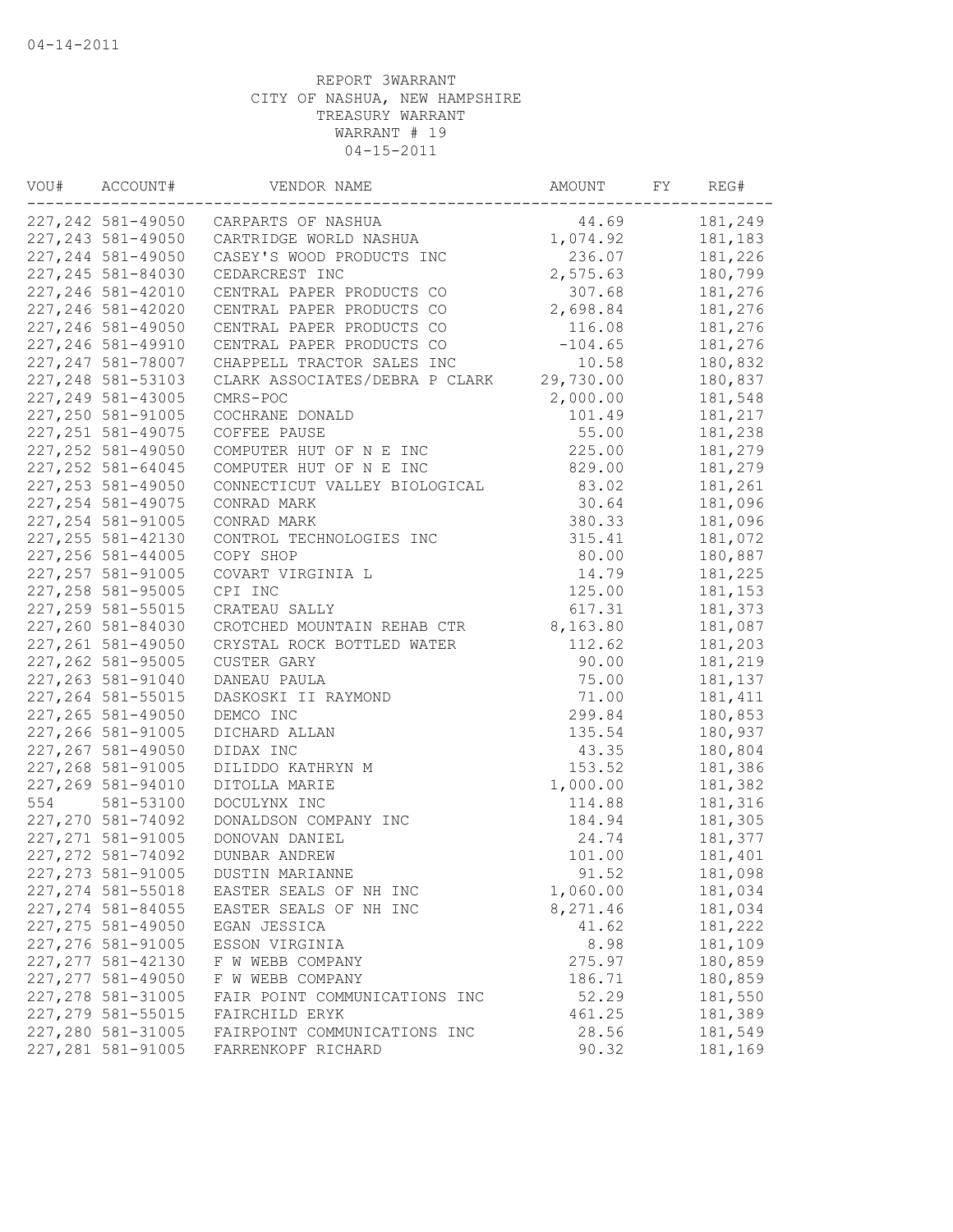| WOU# | ACCOUNT#           | VENDOR NAME                    | AMOUNT     | FY | REG#     |
|------|--------------------|--------------------------------|------------|----|----------|
|      | 227, 282 581-49075 | FASTENAL COMPANY               | 102.68     |    | 180,967  |
|      | 227, 283 581-84030 | FIELDING STEPHANIE             | 150.00     |    | 181,407  |
|      | 227, 284 581-55005 | FIRST STUDENT INC              | 576.64     |    | 181,130  |
|      | 227,284 581-55010  | FIRST STUDENT INC              | $-154.72$  |    | 181,130  |
|      | 227, 284 581-55015 | FIRST STUDENT INC              | 144,456.80 |    | 181,130  |
|      | 227, 284 581-55018 | FIRST STUDENT INC              | 1,956.35   |    | 181,130  |
|      | 227, 284 581-55025 | FIRST STUDENT INC              | 213,086.55 |    | 181,130  |
|      | 227, 284 581-55035 | FIRST STUDENT INC              | 2,531.62   |    | 181,130  |
|      | 227, 285 581-59130 | FOLEY RONALD                   | 60.00      |    | 181,218  |
|      | 227,286 581-45910  | FOLLETT LIBRARY RESOURCES      | 91.75      |    | 180,815  |
|      | 227,286 581-49030  | FOLLETT LIBRARY RESOURCES      | 1,588.45   |    | 180,815  |
|      | 227,286 581-49055  | FOLLETT LIBRARY RESOURCES      | 300.00     |    | 180,815  |
|      | 227, 287 581-49910 | FRANKLIN PAINT CO INC          | 4,142.50   |    | 181, 131 |
|      | 227, 288 581-77005 | G H PHILBRICK SONS INC         | 2,600.00   |    | 180,939  |
|      | 227,289 581-55015  | GEFFRARD JEAN                  | 123.64     |    | 181,390  |
|      | 227,290 581-49050  | GLOBAL TRADEQUEST INC          | 159.00     |    | 181,388  |
|      | 227, 291 581-42130 | GRAINGER                       | 1,735.09   |    | 180,870  |
|      | 227, 292 581-53100 | GRANITE STATE SHUTTLE SERVICE  | 176.00     |    | 181,234  |
|      | 227, 293 581-91005 | GUAL WENDY                     | 41.57      |    | 181,158  |
|      | 227, 294 581-55018 | HAMPTON SCHOOL DISTRICT        | 643.87     |    | 181,391  |
|      | 227, 295 581-94010 | HARPER BALA LIZ                | 612.00     |    | 181,409  |
|      | 227,296 581-74092  | HARRIS EQUIPMENT REPAIR SERVIC | 1,712.88   |    | 181,263  |
|      | 227, 297 581-49050 | HART MARGARET                  | 217.92     |    | 181,405  |
|      | 227, 298 581-42130 | HEATING SPECIALTIES OF NH INC  | 6,119.00   |    | 181,254  |
|      | 227,299 581-78007  | HEAVY DUTY TRUCK & DIESEL SERV | 2,922.24   |    | 181,256  |
|      | 227,300 581-49035  | HEINEMANN                      | 258.54     |    | 181,114  |
|      | 227,301 581-53100  | HEWLETT PACKARD COMPANY        | 1,043.00   |    | 180,872  |
|      | 227,302 581-74092  | HOBART SERVICE                 | 329.20     |    | 180,820  |
|      | 227,303 581-84055  | HOLLIS BROOKLINE COOPERATIVE   | 999.97     |    | 181,213  |
|      | 227,304 581-49075  | HOME DEPOT CREDIT SERVICES     | 435.87     |    | 181,120  |
|      | 227,305 581-49050  | HOME DEPOT CREDIT SERVICES     | 375.80     |    | 181,149  |
|      | 227,306 581-49050  | HOME DEPOT CREDIT SERVICES     | 134.28     |    | 181,176  |
|      | 227,307 581-49050  | HUDSON TRUE VALUE HARDWARE INC | 200.00     |    | 180,993  |
|      | 227,308 581-84030  | INSTITUTE OF PROFESSIONAL PRAC | 1,298.76   |    | 181,189  |
|      | 227,309 581-74092  | J SALLESE & SONS INC           | 340.50     |    | 181,156  |
|      | 227,310 581-49050  | J W PEPPER & SON INC           | 1,689.87   |    | 180,875  |
|      | 227, 311 581-49910 | JOHN DEERE LANDSCAPES INC      | 2,257.40   |    | 180,857  |
|      | 227,312 581-44005  | JOSTENS INC                    | 1,665.63   |    | 181,111  |
|      | 227, 313 581-64192 | K-LOG INC                      | 539.00     |    | 181,123  |
|      | 227,314 581-91040  | KAYO GERALD                    | 162.77     |    | 181,232  |
|      | 227,315 581-91040  | KRYCKI CORRINE                 | 152.00     |    | 181,220  |
|      | 227,316 581-53102  | KUZIO PATRICIA                 | 2,800.00   |    | 181,399  |
|      | 227,317 581-49050  | LAKESHORE LEARNING MATERIALS   | 283.53     |    | 180,880  |
|      | 227,318 581-49910  | LARCHMONT ENGINEERING & IRRIGA | 717.46     |    | 180,896  |
|      | 227,319 581-45910  | LIBRARY SPARKS MAGAZINE        | 59.95      |    | 181,375  |
|      | 227,320 581-91005  | LOFTUS JUDITH                  | 52.90      |    | 181,110  |
|      | 227,321 581-84030  | LUTHERAN SOCIAL SERVICES OF NE | 378.06     |    | 181,091  |
|      | 227,322 581-42110  | M & M ELECTRICAL SUPPLY CO INC | 3,722.24   |    | 181,248  |
|      |                    |                                |            |    |          |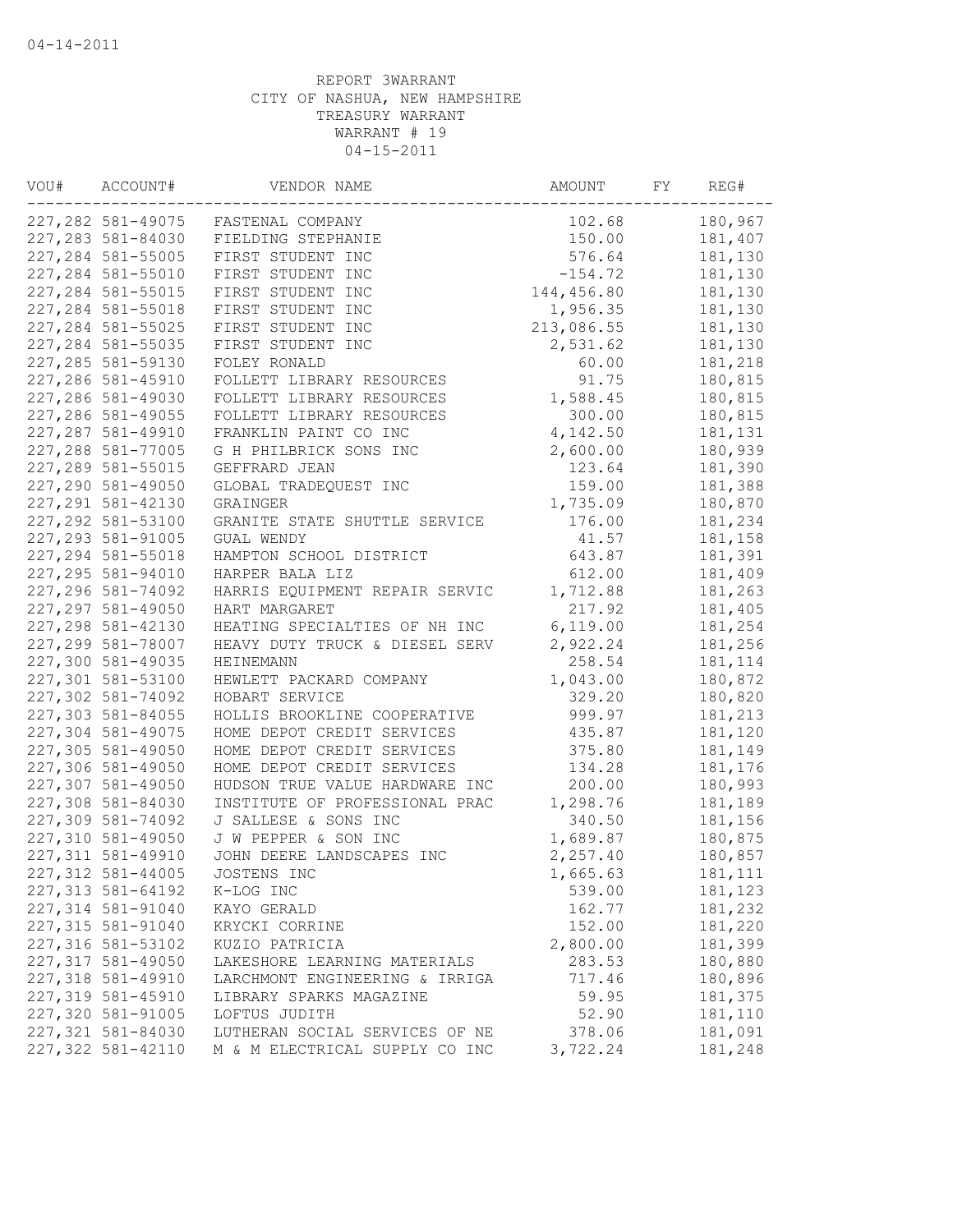| VOU# | ACCOUNT#           | VENDOR NAME                    | AMOUNT     | FY | REG#     |
|------|--------------------|--------------------------------|------------|----|----------|
|      | 227,322 581-49050  | M & M ELECTRICAL SUPPLY CO INC | 983.12     |    | 181,248  |
|      | 227,323 581-49050  | MAINE OXY-ACETYLENE SUPPLY CO  | 9.92       |    | 180,786  |
|      | 227,324 581-49050  | MARI INC                       | 155.87     |    | 181,105  |
|      | 227,325 581-49050  | MARKET BASKET                  | 442.07     |    | 180,931  |
|      | 227,326 581-75090  | MARVELL PLATE GLASS INC        | 35.70      |    | 180,811  |
|      | 227,327 581-78007  | MAYNARD & LESIEUR INCORPORATED | 813.55     |    | 181,265  |
|      | 227,328 581-53103  | MCCARTNEY AMY                  | 7,599.75   |    | 181,205  |
|      | 227,329 581-49050  | MCGRAW HILL COMPANIES          | 6,133.91   |    | 180,900  |
|      | 227,330 581-53103  | MEDLYN MONUMENT CO             | 250.00     |    | 181,400  |
|      | 227,331 581-49050  | MIDWEST TECHNOLOGY PRODUCTS    | 289.75     |    | 180,783  |
|      | 227,332 581-78007  | MILL METALS CORP               | 215.00     |    | 180,995  |
|      | 227,333 581-84055  | MOUNT PROSPECT ACADEMY         | 6,062.28   |    | 181,166  |
|      | 227,334 581-49050  | MSC INDUSTRIAL SUPPLY CO INC   | 652.69     |    | 181,119  |
|      | 227,335 581-53100  | MULTI-STATE BILLING SERVICES L | 2,494.98   |    | 181,206  |
|      | 227,336 581-49050  | MUSIC & ART CENTERS            | 109.00     |    | 181,239  |
|      | 227,337 581-49050  | NASCO                          | 92.65      |    | 181,277  |
|      | 227,338 581-84030  | NASHOBA LEARNING GROUP INC     | 9,585.62   |    | 181,178  |
|      | 227,339 581-84030  | NASHUA CHILDREN'S HOME         | 15,994.96  |    | 181,116  |
|      | 227,340 581-49910  | NASHUA OUTDOOR POWER EQUIPMENT | 35.96      |    | 180,927  |
| 555  | 581-45295          | NASHUA SCHOOL DISTRICT #42     | 1,732.00   |    | 12,527   |
|      | 227,341 581-34015  | NATIONAL GRID                  | 2,039.25   |    | 181,553  |
|      | 227,342 581-42010  | NATIONWIDE SALES & SERVICE     | 375.29     |    | 181,102  |
|      | 227,343 581-49050  | NCTM                           | 104.00     |    | 180,889  |
|      | 227,344 581-95005  | NESDEC                         | 3,810.00   |    | 181,076  |
|      | 227, 345 581-31005 | NEXTEL COMMUNICATIONS          | 2,473.83   |    | 181,470  |
|      | 227,346 581-84030  | NFI NORTH INC                  | 2,128.48   |    | 181,073  |
|      | 227,347 581-94030  | NHSAA                          | 125.00     |    | 181,170  |
|      | 227,348 581-49050  | NIXON CO INC                   | 2,456.00   |    | 180,935  |
|      | 227,349 581-49050  | NORTHCENTER FOODSERVICES LLC   | 489.96     |    | 181,134  |
|      | 227,350 581-42110  | NORTHEAST ELECTRICAL DISTRIBUT | 124.88     |    | 181,257  |
|      | 227,351 581-91005  | PAPANICOLAOU PAULA             | 62.22      |    | 181,118  |
|      | 227,352 581-49075  | PASEK CORP                     | 843.49     |    | 181,075  |
|      | 227,353 581-42120  | PEABODY SUPPLY CO INC          | 813.99     |    | 181,384  |
|      | 227,354 581-49050  | PEAP                           | 64.50      |    | 181,381  |
|      | 227,355 581-49050  | PEARSON EDUCATION INC          | 82.59      |    | 181,168  |
|      | 227,356 581-33005  | PENNICHUCK WATER WORKS INC     | 2,148.85   |    | 181, 473 |
|      | 227,357 581-53100  | PERFORMANCE REHAB INC.         | 5,266.40   |    | 181,165  |
|      | 227,358 581-43005  | PETTY CASH                     | 11.08      |    | 181,454  |
|      | 227,359 581-47010  | PETTY CASH                     | 21.44      |    | 181,456  |
|      | 227,360 581-84055  | PINE HAVEN BOYS CENTER         | 12,096.92  |    | 181,079  |
|      | 227,361 581-49050  | PINEY MOUNTAIN PRESS INC       | 208.65     |    | 180,902  |
|      | 227,362 581-49050  | PLANK ROAD PUBLISHING INC      | 154.96     |    | 181,297  |
|      | 227,363 581-64045  | PRO AV SYSTEMS INC             | 4,999.00   |    | 181,187  |
|      | 227,364 581-49050  | PRO-ED INC                     | 129.80     |    | 180,871  |
|      | 227,365 581-55015  | PROVIDER ENTERPRISES INC (THE) | 1,116.00   |    | 181,121  |
|      | 227,365 581-55018  | PROVIDER ENTERPRISES INC (THE) | 30,194.26  |    | 181,121  |
|      | 227,366 581-32005  | PSNH                           | 1,740.54   |    | 181,535  |
|      | 227,367 581-32005  | PUBLIC SERVICE OF NH           | 37, 159.99 |    | 181,533  |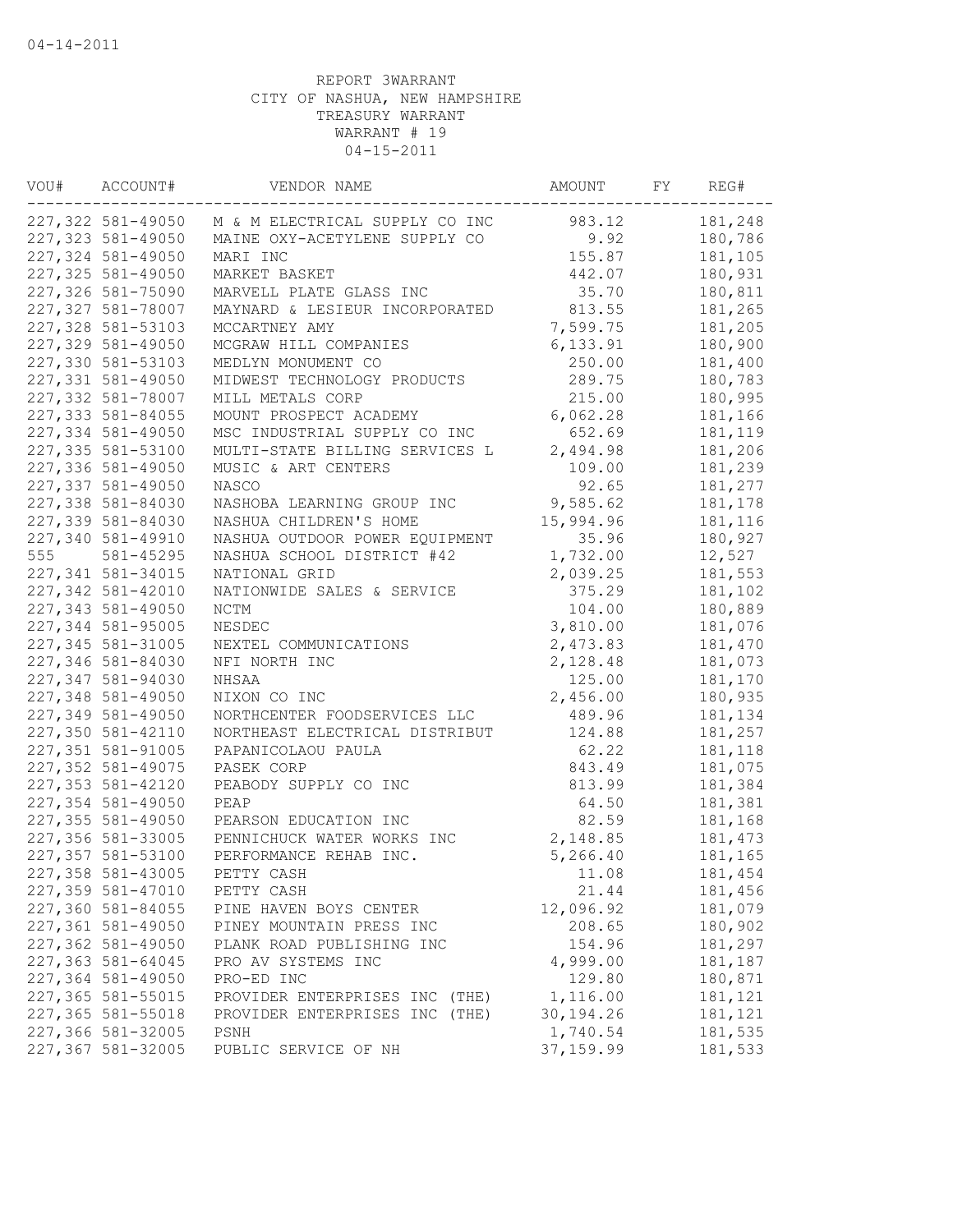| VOU# | ACCOUNT#          | VENDOR NAME                             | AMOUNT    | FY | REG#     |
|------|-------------------|-----------------------------------------|-----------|----|----------|
|      | 227,368 581-53085 | QUIMBY EYE CARE INC                     | 257.50    |    | 181,078  |
|      | 227,369 581-49910 | R WHITE EQUIPMENT CENTER INC            | 237.00    |    | 181,267  |
|      | 227,370 581-53103 | READYNURSE STAFFING SERVICES            | 1,120.46  |    | 180,867  |
|      | 227,371 581-49050 | REALLY GOOD STUFF INC                   | 90.69     |    | 181,093  |
|      | 227,372 581-84030 | REGIONAL SERVICES & EDUCATION           | 11,685.00 |    | 180,805  |
|      | 227,373 581-42110 | REXEL CLS                               | 44.37     |    | 181,198  |
|      | 227,374 581-59130 | ROBICHAUD GERARD                        | 120.00    |    | 181,182  |
|      | 227,375 581-59130 | ROBICHAUD ROGER                         | 180.00    |    | 181,018  |
|      | 227,376 581-95005 | RONDEAU-JONES MARCIA                    | 98.00     |    | 181,191  |
|      | 227,377 581-91005 | RYAN DAVID                              | 124.64    |    | 181,201  |
|      | 227,378 581-64192 | SAFETY KLEEN INC                        | $-231.31$ |    | 180,947  |
|      | 227,378 581-74092 | SAFETY KLEEN INC                        | 286.14    |    | 180,947  |
|      | 227,379 581-78007 | SANEL AUTO PARTS CO                     | 89.72     |    | 180,921  |
|      | 227,380 581-49050 | SCHOLASTIC INCORPORATED                 | 39.22     |    | 181,278  |
|      | 227,381 581-47010 | SCHOOL HEALTH CORP                      | 602.41    |    | 180,813  |
|      | 227,381 581-49050 | SCHOOL HEALTH CORP                      | 232.20    |    | 180,813  |
|      | 227,382 581-47010 | SCHOOL NURSE SUPPLY INC                 | 300.32    |    | 181,081  |
|      | 227,382 581-49050 | SCHOOL NURSE SUPPLY INC                 | 88.75     |    | 181,081  |
|      | 227,383 581-41015 | SCHOOL SPECIALTY INC                    | 170.09    |    | 181,112  |
|      | 227,383 581-49050 | SCHOOL SPECIALTY INC                    | 3,603.46  |    | 181, 112 |
|      | 227,383 581-49050 | SCHOOL SPECIALTY INC                    | 3,308.61  |    | 181, 113 |
|      | 227,384 581-49050 | SCHOOL-TECH INC                         | 356.58    |    | 181,259  |
|      | 227,385 581-49050 | SCHWARZ RENEE                           | 140.83    |    | 181,136  |
|      | 227,386 581-94030 | SHAPIRO-DEDOUSIS BARBARA                | 180.00    |    | 181,186  |
|      | 227,387 581-91005 | SILVA AMANDA                            | 36.21     |    | 181,216  |
|      | 227,388 581-74092 | SIROIS & SON APPLIANCE REPAIRS          | 85.00     |    | 181,288  |
|      | 227,389 581-94010 | SIX STACEY                              | 1,094.40  |    | 181, 412 |
|      | 227,390 581-31005 | SPRINT                                  | 13.20     |    | 181,551  |
|      | 227,391 581-84030 | ST ANN'S HOME INC                       | 5,891.22  |    | 180,860  |
|      | 227,392 581-41015 | STAPLES BUSINESS ADVANTAGE              | 844.61    |    | 180,997  |
|      | 227,392 581-41045 | STAPLES BUSINESS ADVANTAGE              | 23.34     |    | 180,997  |
|      | 227,392 581-47010 | STAPLES BUSINESS ADVANTAGE              | 204.89    |    | 180,997  |
|      | 227,392 581-49050 | STAPLES BUSINESS ADVANTAGE              | 3,835.71  |    | 180,997  |
|      | 227,393 581-53100 | STATE OF NH CRIMINAL RECORDS            | 568.25    |    | 181,458  |
|      | 227,394 581-49075 | SULLIVAN ARLYNE                         | 94.98     |    | 181,083  |
|      | 227,395 581-49050 | TEACHER DIRECT                          | 100.26    |    | 181,197  |
|      | 227,396 581-53100 | TERMINIX PROCESSING CENTER              | 185.00    |    | 181,180  |
|      | 227,397 581-42120 | TOTAL AIR SUPPLY INC                    | 90.53     |    | 180,991  |
|      | 227,398 581-78007 | TOWERS MOTOR PARTS CORP                 | 38.35     |    | 181,017  |
|      | 227,399 581-84055 |                                         | 3,405.00  |    | 181,104  |
|      | 227,400 581-91005 | TREASURER STATE OF NH<br>TURIEL JEFFREY | 10.20     |    | 181,094  |
|      | 227,401 581-43005 |                                         | 376.00    |    | 181,455  |
|      | 227,402 581-43005 | U S POSTAL SERVICES                     |           |    |          |
|      |                   | U S POSTAL SERVICES                     | 295.00    |    | 181,457  |
|      | 227,403 581-43005 | UNITED PARCEL SERVICE                   | 11.39     |    | 181,077  |
|      | 227,404 581-41015 | UNIVERSITY OF OREGON                    | 8.71      |    | 181,228  |
|      | 227,404 581-49050 | UNIVERSITY OF OREGON                    | 76.29     |    | 181,228  |
|      | 227,405 581-91005 | VAUGHN JAMI                             | 42.82     |    | 181,085  |
|      | 227,406 581-31005 | VERIZON BUSINESS                        | 4,412.68  |    | 180,784  |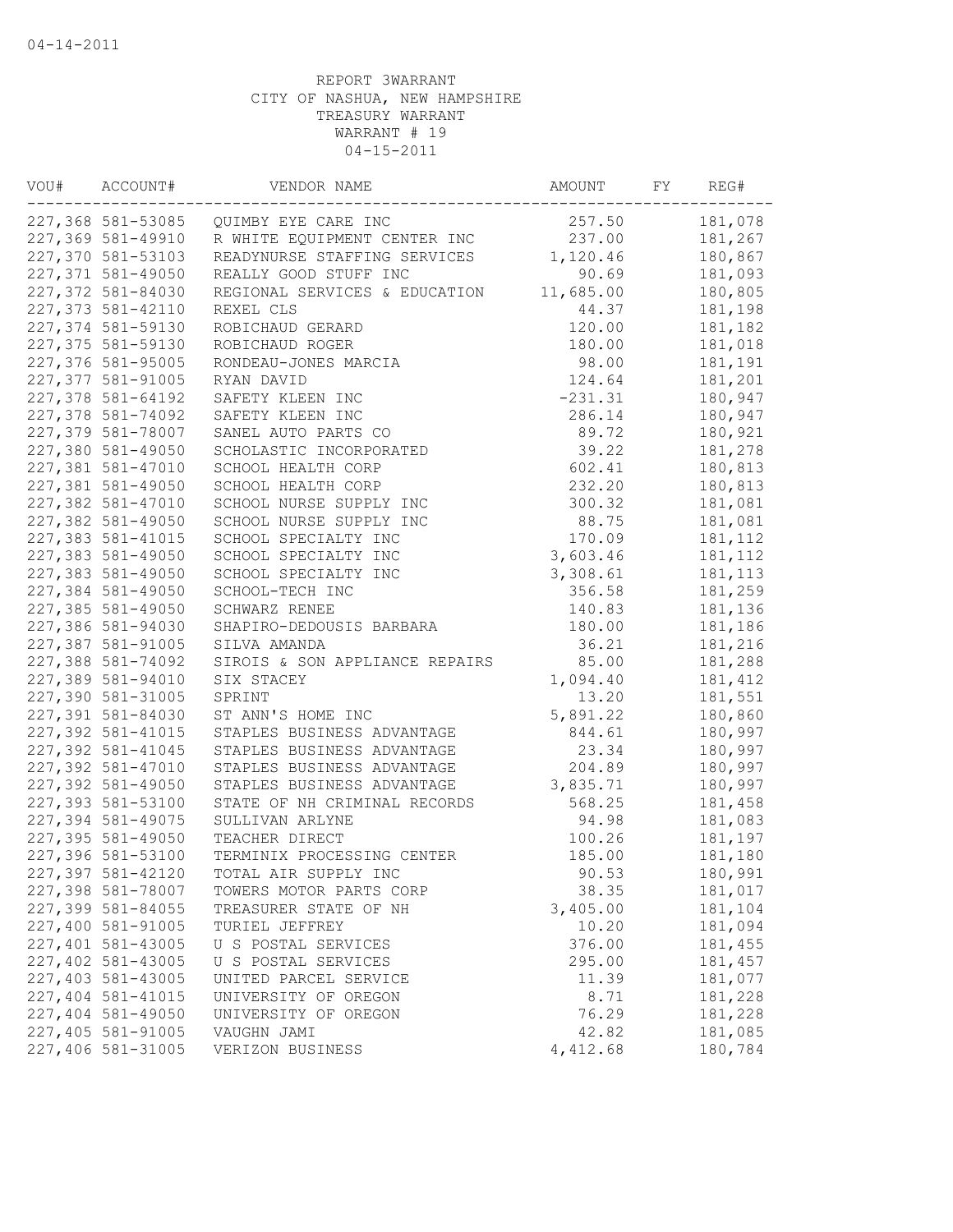| VOU#      | ACCOUNT#           | VENDOR NAME                                | AMOUNT     | FY. | REG#       |
|-----------|--------------------|--------------------------------------------|------------|-----|------------|
|           | 227,407 581-59130  | WALLACE RICHARD                            | 120.00     |     | 181,196    |
|           | 227,408 581-49050  | WALMART COMMUNITY                          | 292.34     |     | 181,061    |
|           | 227,409 581-55018  | WALTHAM CENTRAL SCHOOL                     | 875.00     |     | 181,251    |
|           | 227,410 581-41045  | WB MASON COMPANY INC                       | 6,787.56   |     | 180,824    |
|           | 227,410 581-49050  | WB MASON COMPANY INC                       | 329.76     |     | 180,824    |
|           | 227, 411 581-91005 | WEBB KATHRYN                               | 62.99      |     | 181,385    |
|           | 227, 412 581-91005 | WERNER HEATHER                             | 59.16      |     | 181,177    |
|           | 227, 413 581-47010 | WILLIAM V. MACGILL & COMPANY               | 178.77     |     | 180,885    |
|           | 227, 414 581-42110 | WILLIAMS COMMUNICATIONS SERVIC             | 1,219.00   |     | 181,157    |
|           | 227, 415 581-53100 | X2 DEVELOPMENT                             | 400.00     |     | 181,194    |
| TOTAL 581 |                    | SCHOOL DEPARTMENT                          |            |     | 768,067.56 |
|           |                    |                                            |            |     |            |
| 556       |                    | 592-85010 US BANK NA (091000022) 32,577.00 |            |     | 12,517     |
| 556       | 592-85015          | US BANK NA (091000022)                     | 105,905.50 |     | 12,517     |
| TOTAL     | 592                | BONDED DEBT SERVICE                        |            |     | 138,482.50 |
|           |                    |                                            |            |     |            |
| 557       | 595-22015          | CHALISHAZAR NANDISH MINESH                 | 10.60      |     | 181,352    |
| 558       | 595-22015          | GREENLEAF DEVELOPMENT LLC                  | 52.20      |     | 181,351    |
| 559       | 595-22015          | HALLENBACK DONALD                          | 11.43      |     | 181,330    |
| 560       | 595-22015          | MCDOWELL JOHN & SUSAN                      | 8.82       |     | 181,348    |
| 561       | 595-22015          | MILLMAN LINDA R                            | 13.75      |     | 181,349    |
| 562       | 595-22015          | PAMNANI MARESH & DIVYA                     | 10.08      |     | 181,350    |
| 563       | 595-22015          | TRIANGLE CREDIT UNION                      | 442.80     |     | 181,347    |
| 563       | 595-22020          | TRIANGLE CREDIT UNION                      | 5,450.50   |     | 181,347    |
| TOTAL     | 595                | OVERLAY                                    |            |     | 6,000.18   |
| 564       | 599-64045          | CDW GOVERNMENT INC                         | 203.66     |     | 181,103    |
| TOTAL     | 599                | "CERF" - EOUIPMENT PURCHASES               |            |     | 203.66     |
|           |                    |                                            |            |     |            |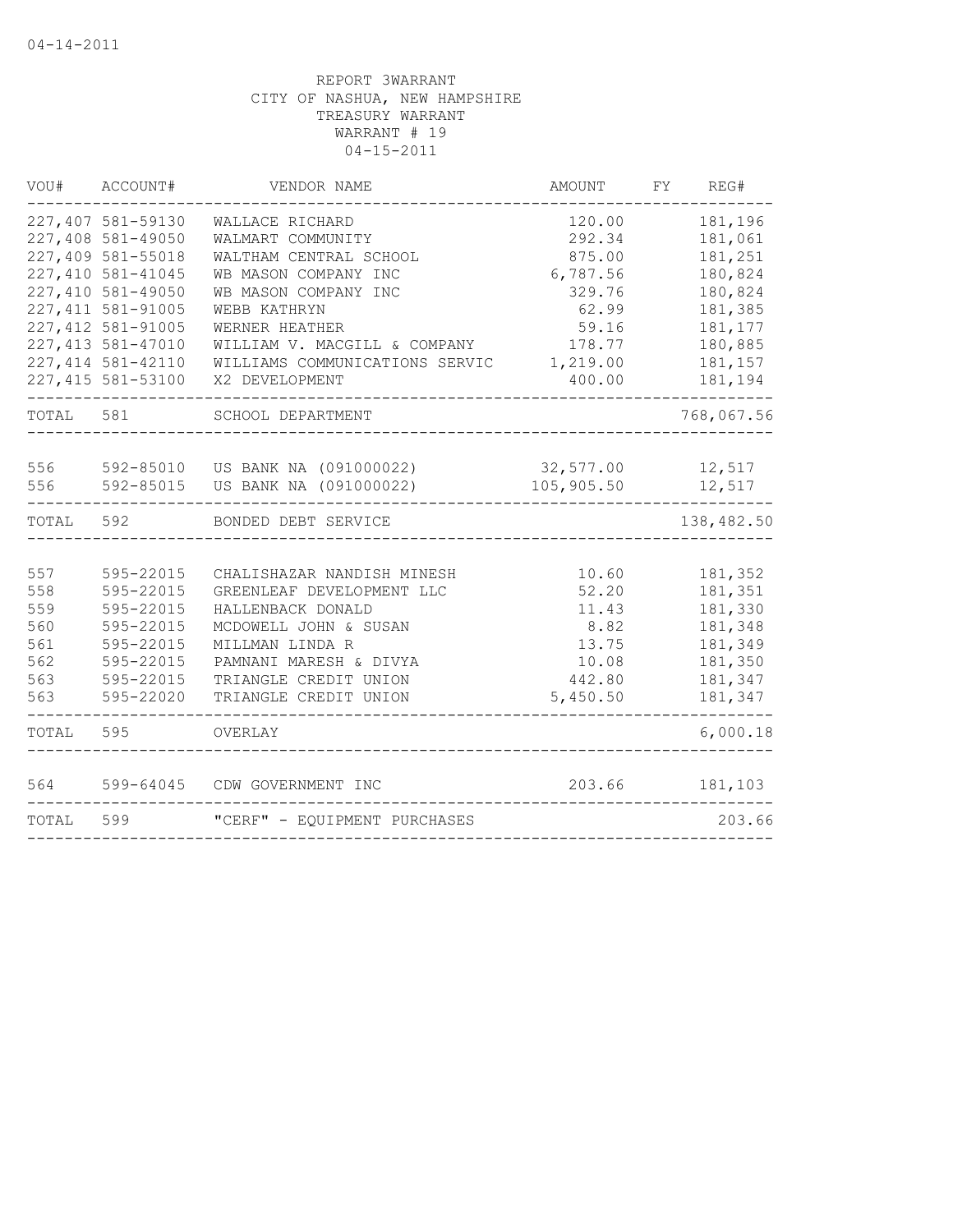|       | VOU# ACCOUNT# | VENDOR NAME | AMOUNT | <b>FY</b> | REG# |
|-------|---------------|-------------|--------|-----------|------|
|       |               |             |        |           |      |
| TOTAL |               |             |        |           |      |
|       |               |             |        |           |      |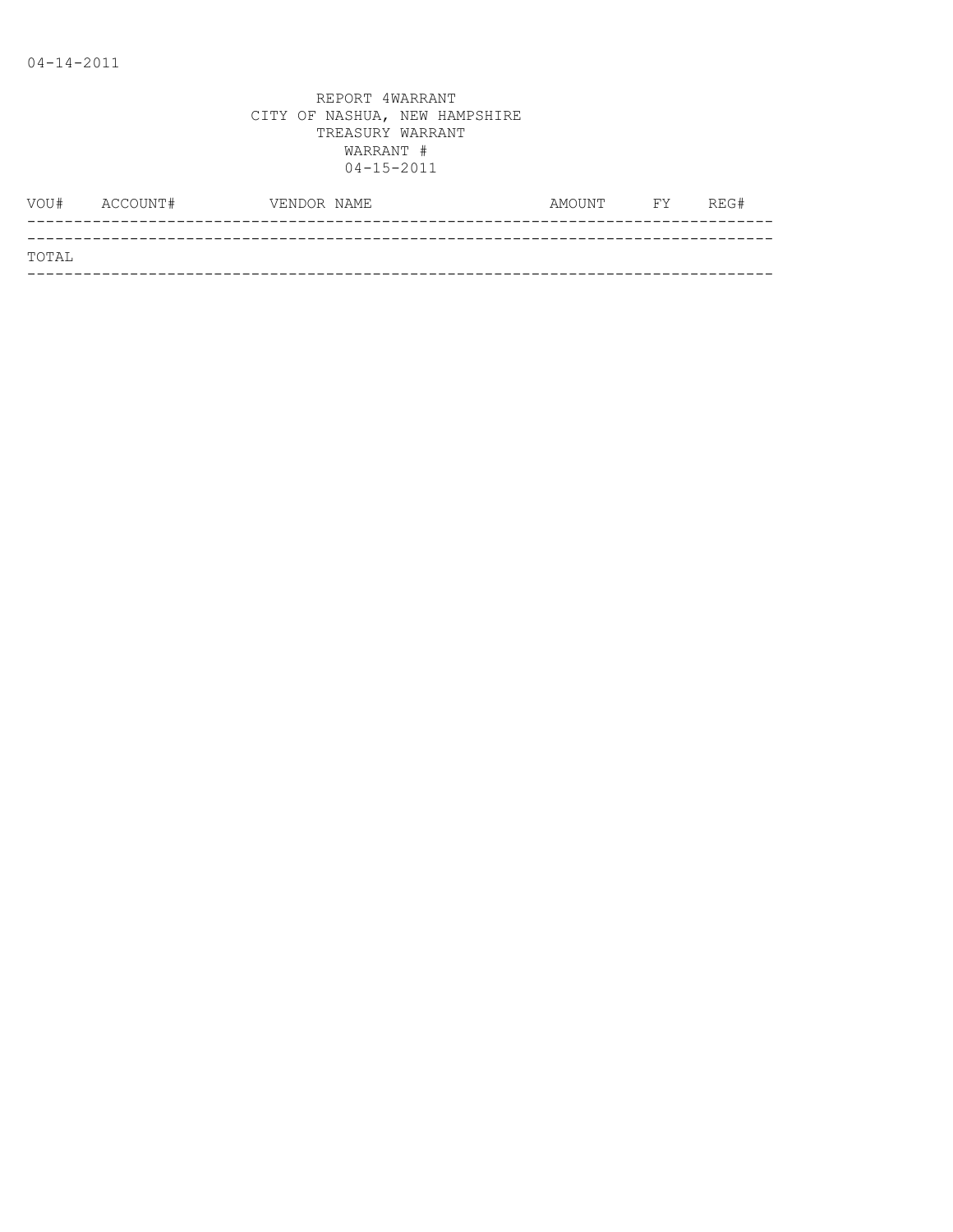| WOU#       | ACCOUNT#                            | PROGRAM<br>VENDOR NAME                                        | AMOUNT               | FY REG#                  |
|------------|-------------------------------------|---------------------------------------------------------------|----------------------|--------------------------|
| 565        | 701-91080<br>---------------------- | 3753 PETTY CASH                                               | 45.00                | 180,780<br>_____________ |
| TOTAL      | 701                                 | CPF-MAYOR'S OFFICE                                            | 45.00                |                          |
| 566        | 717-01310                           | 3732 TJ PAINTING & CO LLC                                     | 5,575.00             | 181,336                  |
| TOTAL      | 717                                 | CPF-GENERAL GOV'T BUILDINGS                                   | 5,575.00             |                          |
| 567        | 722-53025                           | 3735 ADKINS CONSULTING GROUP LLC DB                           | 3,450.00             | 181,344                  |
| 568        | 722-53029                           | 3735 AFFILIATED COMPUTER SERVICES I                           | 13,584.00            | 181,334                  |
| 569        | 722-53036                           | 3735 COURTYARD BY MARRIOTT                                    | 688.00               | 181,326                  |
| 570        |                                     | 3735 CROWNE PLAZA NASHUA                                      |                      | 181,536                  |
|            | 722-53036<br>722-53036              | 3735 VELOCITY TECHNOLOGY SOLUTIONS                            | 534.00<br>5, 314.16  | 181,323                  |
| 571<br>572 | 722-53140                           | 3735 BERRY DUNN MCNEIL & PARKER                               | 16,708.00            | 181,163                  |
| 573        |                                     | 3735 CAREER CONNECTIONS                                       |                      | 180,888                  |
|            | 722-53140                           |                                                               | 805.35               |                          |
| 574        | 722-64040                           | 3735 DLT SOLUTIONS INC                                        | 8,478.75             | 181,491                  |
| 575        | 722-91025                           | 3735 BEAULIEU DOREEN                                          | 50.80                | 181,459                  |
| 576        | 722-91025                           | 3735 EVANS ROSEMARIE                                          | 170.86               | 181,461                  |
| 577        | 722-91025                           | 3735 MORIN MATTHEW                                            | 70.29                | 181,464                  |
| 578        | 722-91075                           | 3735 MOLONY JAMES                                             | 77.69                | 181,462                  |
| 579<br>580 | 722-91075<br>722-91075              | 3735 ROGOWSKY MARCIA<br>3735 ROY MICHAEL                      | 53.35<br>198.25      | 181,463<br>181,460       |
| TOTAL      | 722                                 | CPF-INFORMATION TECHNOLOGY                                    | 50,183.50            |                          |
|            |                                     |                                                               |                      |                          |
| 581        | 753-31050                           | 3740 NEXTEL COMMUNICATIONS                                    | 33.14                | 181, 477                 |
| 582        |                                     | 753-49075 3740 PETTY CASH<br>3740 VANASSE HANGEN BRUSTLIN INC | 13.00                | 180,780<br>180,790       |
| 583<br>584 | 753-53075<br>753-59100              | 3740 LOWE'S                                                   | 1,130.84<br>2,660.88 | 181,498                  |
| TOTAL      | 753                                 | CPF-STREET DEPT                                               | 3,837.86             |                          |
|            |                                     |                                                               |                      |                          |
| 585        | $792 - 53$                          | 3749 KINSMEN CORPORATION                                      | 22, 454.91           | 181,320                  |
| 586        |                                     | 792-53030 3747 WOODARD & CURRAN                               | 18,929.65            | 181,310                  |
| 587        | 792-53075                           | 3749 HAZEN & SAWYER, PC                                       | 5,828.52             | 181,054                  |
| 588        | $792 - 54$                          | 3749 KINSMEN CORPORATION                                      | 30.54                | 181,320                  |
| 589        | 792-59100                           | 3748 UNION LEADER CORPORATION                                 | 1,137.70             | 181,476                  |
| TOTAL      | 792                                 | CPF-WASTEWATER USER FUND                                      | 48, 381.32           |                          |
|            |                                     |                                                               |                      |                          |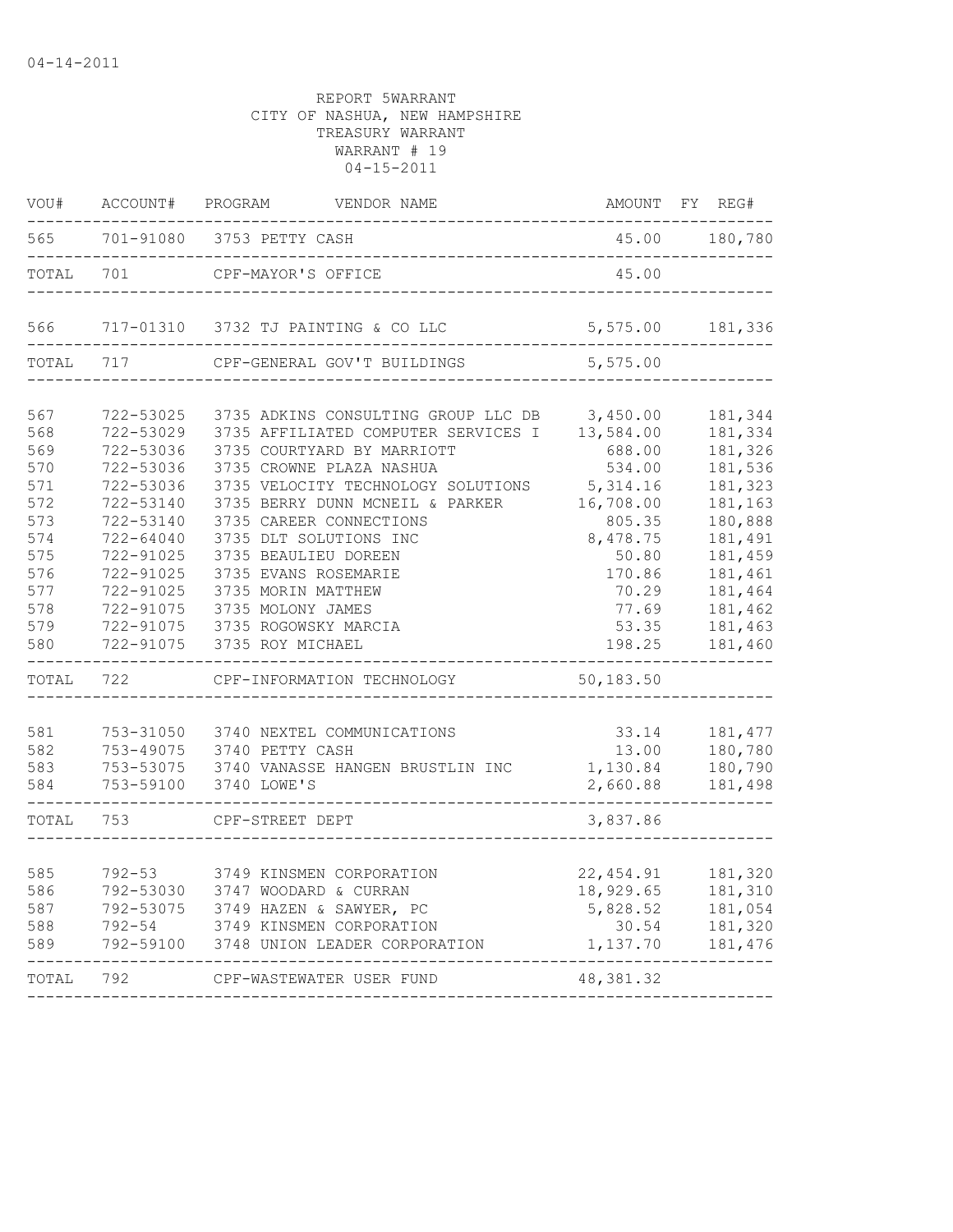| VOU#  | ACCOUNT#         | VENDOR NAME                         | AMOUNT       | FY. | REG#        |
|-------|------------------|-------------------------------------|--------------|-----|-------------|
| 590   | 801-31050        | NEXTEL COMMUNICATIONS               | 104.92       |     | 181,477     |
| 591   | 801-41015        | STAPLES ADVANTAGE                   | 51.75        |     | 181,058     |
| 592   | 801-48005        | SHATTUCK MALONE OIL CO              | 1,322.91     |     | 181,467     |
| 592   | 801-48005        | SHATTUCK MALONE OIL CO              | 1,521.32     |     | 181,467     |
| 592   | 801-48005        | SHATTUCK MALONE OIL CO              | 463.01       |     | 181,467     |
| 593   | 801-49040        | LAB SAFETY SUPPLY INC               | 98.49        |     | 180,944     |
| 594   | 801-53075        | USDA APHIS                          | 5,441.67     |     | 181,482     |
| 595   | 801-54020        | UNION LEADER CORPORATION            | 656.87       |     | 181,476     |
| 596   | 801-59100        | AMHERST APPLIANCE REPAIR/STEVE      | 1,470.00     |     | 180,950     |
| 597   | 801-59100        | NORTHEAST SCALE CO INC              | 1,447.00     |     | 180,794     |
| 598   | 801-59105        | BILL'S WORLD CLASS CLEANING IN      | 780.00       |     | 181,240     |
| 599   | 801-59238        | DOCULYNX INC                        | 46.30        |     | 181,316     |
| 600   | 801-59245        | D & R TOWING INC                    | 165.00       |     | 181,253     |
| 601   | 801-75023        | B & S LOCKSMITH INC                 | 17.00        |     | 180,960     |
| 602   | 801-75023        | BELLETETES INC                      | 31.28        |     | 180,916     |
| 603   | 801-75023        | OFFICE ALTERNATIVES LLC             | 1,733.00     |     | 181,363     |
| 604   | 801-77020        | CN WOOD CO INC                      | 565.23       |     | 181,175     |
| 605   | 801-77020        | EASTERN NE HYDRAULICS INC           | 1,195.00     |     | 181,051     |
| 606   | 801-77020        | LIBERTY INTN'L TRUCKS OF NH LL      | 283.75       |     | 181,262     |
| 606   | 801-77020        | LIBERTY INTN'L TRUCKS OF NH LL      | 433.44       |     | 181,262     |
| 607   | 801-77020        | MAYNARD & LESIEUR INCORPORATED      | 155.00       |     | 181,265     |
| 608   | 801-77020        | MCDEVITT TRUCKS INC                 | 222.04       |     | 181,037     |
| 608   | 801-77020        | MCDEVITT TRUCKS INC                 | 819.66       |     | 181,037     |
| 609   | 801-77020        | NEW HAMPSHIRE PETERBILT INC         | 2,665.54     |     | 181,501     |
| 610   | 801-78065        | MAYNARD & LESIEUR INCORPORATED      | 620.00       |     | 181,265     |
| 610   | 801-78065        | MAYNARD & LESIEUR INCORPORATED      | 655.88       |     | 181,265     |
| 611   | 801-78100        | DONOVAN SPRING COMPANY INC          | 2,927.41     |     | 180,829     |
| 612   | 801-78100        | <b>DUNN BATTERY</b>                 | 297.90       |     | 180,876     |
| 613   | 801-78100        | FREIGHTLINER OF NH INC              | $-88.08$     |     | 181,028     |
| 613   | 801-78100        | FREIGHTLINER OF NH INC              | 50.38        |     | 181,028     |
| 614   | 801-78100        | NAPA AUTO PARTS                     | 3,422.54     |     | 181,012     |
| 615   | 801-78100        | SANEL AUTO PARTS CO                 | 82.58        |     | 180,921     |
| 615   | 801-78100        | SANEL AUTO PARTS CO                 | 28.81        |     | 180,921     |
| 616   | 801-85060        | TREASURER STATE OF NH               | 439, 453.11  |     | 12,516      |
| 616   | 801-85065        | TREASURER STATE OF NH               | 192, 199. 21 |     | 12,516      |
| TOTAL | 801              | ___________<br>SOLID WASTE DISPOSAL |              |     | 661, 339.92 |
|       |                  |                                     |              |     |             |
| 617   | $802 - 215 - 00$ | BODU ANDREA & WAITAY                | 39.65        |     | 181,345     |
| 618   | $802 - 215 - 00$ | JNT RAL ESTATE SERVICES LLC         | 223.55       |     | 181,346     |
| 619   | $802 - 215 - 00$ | LECLERC DAVID R                     | 48.90        |     | 181,341     |
| 620   | $802 - 215 - 00$ | MULLANEY MICHAEL & SHARON           | 157.28       |     | 180,776     |
| 621   | $802 - 215 - 00$ | OCWEN LOAN SERVICING LLC            | 179.30       |     | 181,342     |
| 622   | $802 - 215 - 00$ | SCHOOLCRAFT MATTHEW                 | 47.35        |     | 181,340     |
| 623   | $802 - 215 - 00$ | STEWART RICHARD & MARY              | 53.55        |     | 181,339     |
| 624   | $802 - 215 - 00$ | STREAMLINE SETTLEMENT SERVICES      | 24.48        |     | 180,948     |
| 625   | $802 - 215 - 00$ | SUMMIT TITLE SERVICES               | 318.15       |     | 181,294     |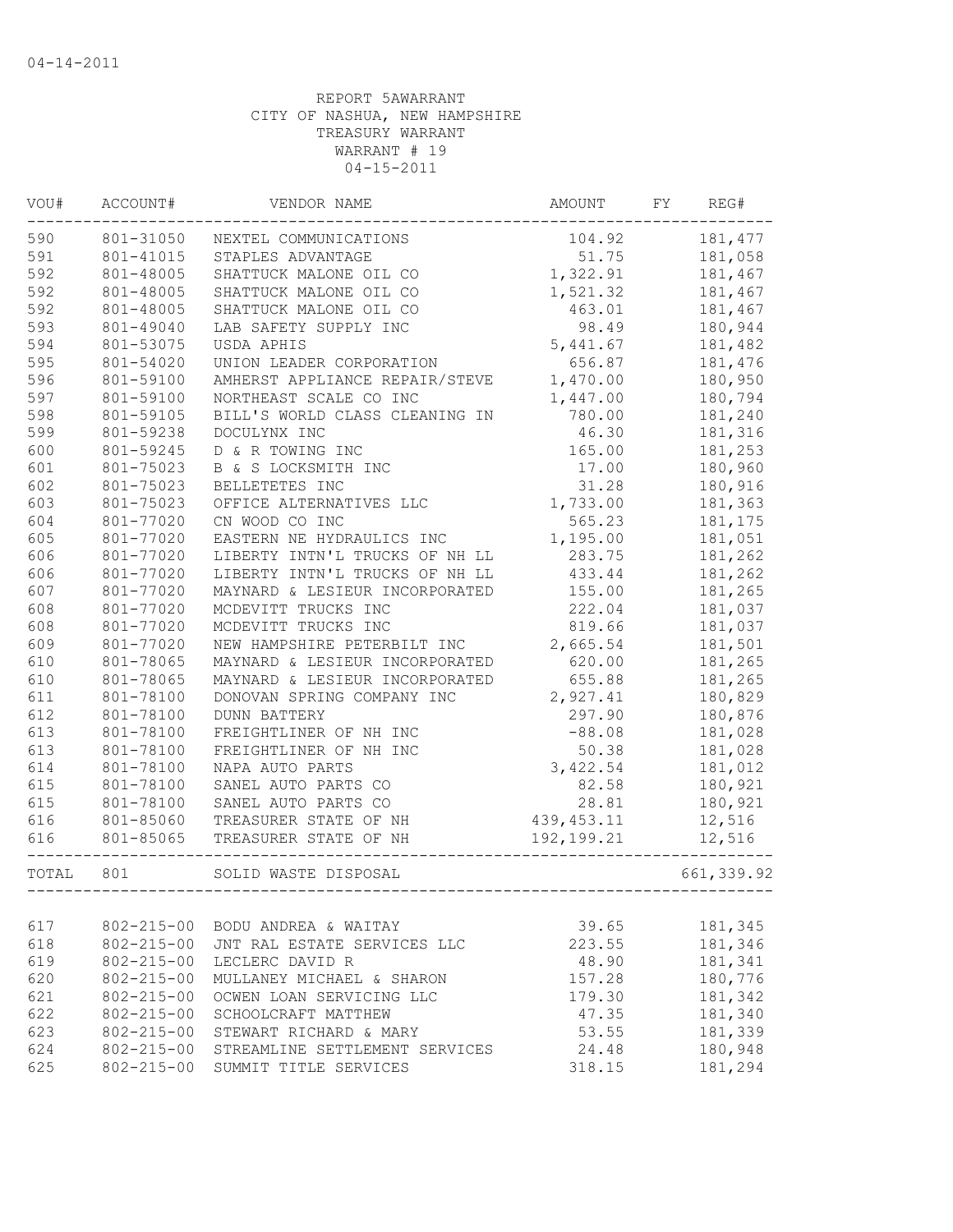| VOU# | ACCOUNT#    | VENDOR NAME                        | AMOUNT         | FY | REG#     |
|------|-------------|------------------------------------|----------------|----|----------|
| 626  |             | 802-31005 BAYRING COMMUNICATIONS   | 60.42          |    | 181,508  |
| 627  |             | 802-31005 FAIRPOINT COMMUNICATIONS | 63.06          |    | 181,512  |
| 628  | 802-31005   | NEXTEL COMMUNICATIONS              | 84.61          |    | 181, 477 |
| 628  | 802-31005   | NEXTEL COMMUNICATIONS              | 128.12         |    | 181,477  |
| 629  | 802-32005   | PSNH                               | 2,358.92       |    | 181,530  |
| 630  | 802-34015   | NATIONAL GRID                      | 3,612.39       |    | 181,503  |
| 631  | 802-41015   | PETTY CASH                         | 20.00          |    | 180,780  |
| 631  | 802-43005   | PETTY CASH                         | 12.30          |    | 180,780  |
| 632  | 802-45103   | JCI JONES                          | 3,150.85       |    | 181,318  |
| 633  | 802-45175   | ARCSOURCE INC                      | 248.00         |    | 180,923  |
| 634  | 802-46045   | UNIFIRST CORPORATION               | 421.14         |    | 181,029  |
| 634  | 802-46045   | UNIFIRST CORPORATION               | 167.57         |    | 181,029  |
| 635  | $802 - 467$ | HILLSBOROUGH COUNTY TREASURER      | 126.81         |    | 181,273  |
| 636  | 802-49070   | LAB SAFETY SUPPY INC               | 45.10          |    | 181,055  |
| 637  | 802-49070   | VWR INTERNATIONAL INC              | 654.08         |    | 181,059  |
| 638  | 802-49075   | BAHR SALES INC                     | 818.68         |    | 181,302  |
| 639  | 802-59100   | ACE NEW ENGLAND FIRE PROTECTIO     | 325.00         |    | 181,331  |
| 640  | 802-59100   | ANSWERING SERVICES OF NH LLC       | 86.50          |    | 180,958  |
| 641  | 802-59105   | GREENLEAF WILLIAM                  | 680.00         |    | 180,966  |
| 642  | 802-59220   | PRINTGRAPHICS OF MAINE             | 152.78         |    | 180,856  |
| 643  | 802-59225   | RESOURCE MANAGEMENT INC            | 46,479.54      |    | 181,300  |
| 644  | 802-59230   | BROX INDUSTRIES INC                | 657.03         |    | 180,831  |
| 645  | 802-59230   | CHICK BEAULIEU, INC                | 94.00          |    | 181,050  |
| 646  | 802-59238   | DOCULYNX INC                       | 48.75          |    | 181,316  |
| 647  | 802-59275   | PENNICHUCK WATER                   | 8,250.56       |    | 180,942  |
| 648  | 802-59320   | CN WOOD CO INC                     | 1,051.30       |    | 181,175  |
| 649  | 802-59320   | FASTENAL COMPANY                   | 28.88          |    | 180,967  |
| 650  | 802-64095   | NH BRAGG & SONS INC                | 235.49         |    | 180,800  |
| 651  | 802-64192   | GRAINGER                           | 380.16         |    | 180,870  |
| 652  | 802-64192   | HACH COMPANY                       | 816.95         |    | 181,019  |
| 653  | 802-64192   | HOME DEPOT CREDIT SERVICES         | 34.95          |    | 181,479  |
| 654  | 802-64192   | LAB SAFETY SUPPY INC               | 437.49         |    | 181,055  |
| 655  | 802-64192   | NH BRAGG & SONS INC                | 272.64         |    | 180,800  |
| 656  | 802-64192   | PEABODY SUPPLY COMPANY             | 159.96         |    | 181,313  |
|      |             | PINE MOTOR PARTS                   |                |    |          |
| 657  | 802-64192   |                                    | 55.96<br>14.60 |    | 181,266  |
| 658  | 802-77050   | BELLETETES INC                     |                |    | 180,916  |
| 659  | 802-77050   | EASTERN INDUSTRIAL AUTOMATION      | 139.62         |    | 181,321  |
| 660  | 802-77050   | FASTENAL COMPANY                   | 36.25          |    | 180,967  |
| 660  | 802-77050   | FASTENAL COMPANY                   | 207.38         |    | 180,967  |
| 661  | 802-77050   | HIGHLAND POWER                     | 2,809.00       |    | 181,044  |
| 662  | 802-77050   | MCMASTER-CARR SUPPLY CO            | 344.15         |    | 180,911  |
| 663  | 802-77050   | PEABODY SUPPLY COMPANY             | 89.91          |    | 181,313  |
| 664  | 802-77050   | SEACOAST SUPPLY                    | 315.95         |    | 181,246  |
| 665  | 802-77050   | YEOMANS CHICAGO CORPORATION        | 462.60         |    | 180,836  |
| 666  | 802-77065   | EASTERN INDUSTRIAL AUTOMATION      | 3,949.08       |    | 181,321  |
| 667  | 802-77065   | GRAINGER                           | 141.94         |    | 180,870  |
| 668  | 802-77066   | FASTENAL COMPANY                   | 50.33          |    | 180,967  |
| 669  | 802-77067   | EASTERN INDUSTRIAL AUTOMATION      | 1,131.00       |    | 181,321  |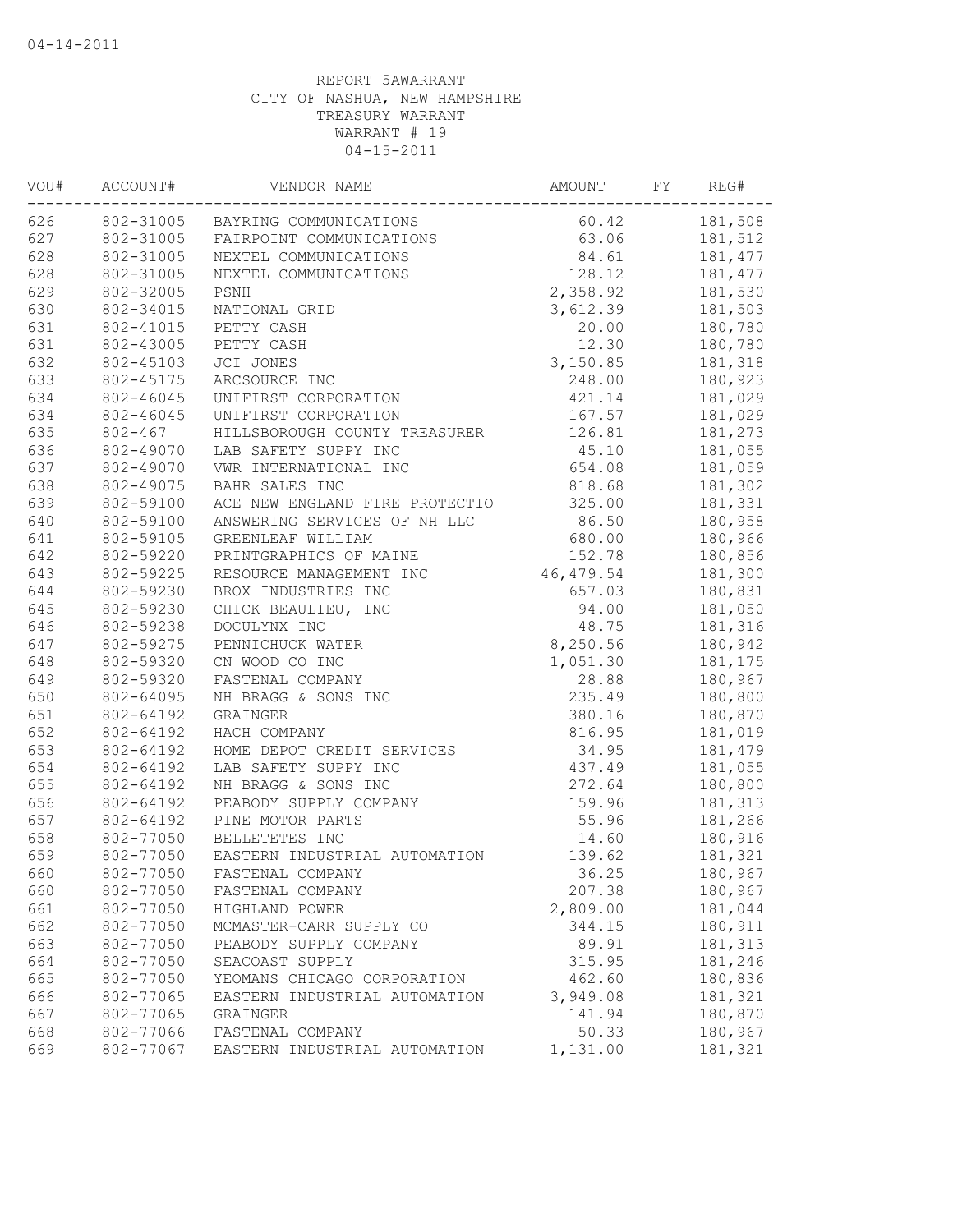|       |                    | VOU# ACCOUNT# VENDOR NAME               | AMOUNT FY     | REG#           |
|-------|--------------------|-----------------------------------------|---------------|----------------|
| 670   |                    | 802-77067 FASTENAL COMPANY              |               | 588.04 180,967 |
| 671   | 802-77067 GRAINGER |                                         | 49.14 180,870 |                |
| 672   | 802-77067          | PEABODY SUPPLY COMPANY                  | 124.97        | 181,313        |
| 673   | 802-77069          | GRAINGER                                | 544.05        | 180,870        |
| 674   | 802-77069          | HEATING SPECIALTIES OF NH INC           | 141.73        | 181,254        |
| 675   | 802-77069          | MCMASTER-CARR SUPPLY CO                 | 277.71        | 180,911        |
| 676   | 802-77069          | PETTY CASH                              | 9.98          | 180,780        |
| 677   | 802-77069          | PROGRESSIVE ELECTRICAL SERVICE 9,956.75 |               | 181,365        |
| 678   | 802-77070          | PINE MOTOR PARTS                        | 92.13         | 181,266        |
| 679   | 802-77070          | WINDWARD PETROLEUM                      | 900.59        | 180,852        |
| 680   | 802-77072          | EASTERN INDUSTRIAL AUTOMATION           | 103.43        | 181,321        |
| 681   | 802-77072          | F W WEBB COMPANY                        | 401.34        | 180,859        |
| 682   | 802-77072          | GRAINGER                                | 93.53         | 180,870        |
| 683   | 802-77072          | PINE MOTOR PARTS                        | 4.94          | 181,266        |
| 684   | 802-94005          | CIARDELLI GERALDINE                     | 74.46         | 181,465        |
| 685   | 802-94005          | LECLERC MARIO C                         | 145.60        | 181,466        |
| 686   | 802-94005          | NHWPCA                                  | 30.00         | 181,518        |
| 686   | 802-94005          | NHWPCA                                  | 90.00         | 181,518        |
| 687   | 802-94005          | PETTY CASH                              | 37.50         | 180,780        |
| 688   | 802-95010          | THE TELEGRAPH                           | 202.00        | 181,499        |
| 689   | 802-95075          | NEWEA                                   | 35.00         | 181,539        |
| 690   | 802-96004          | DELL MARKETING LP                       | 2,061.55      | 180,869        |
| TOTAL |                    | 802 SEWERAGE DISPOSAL SYSTEM            |               | 98,968.45      |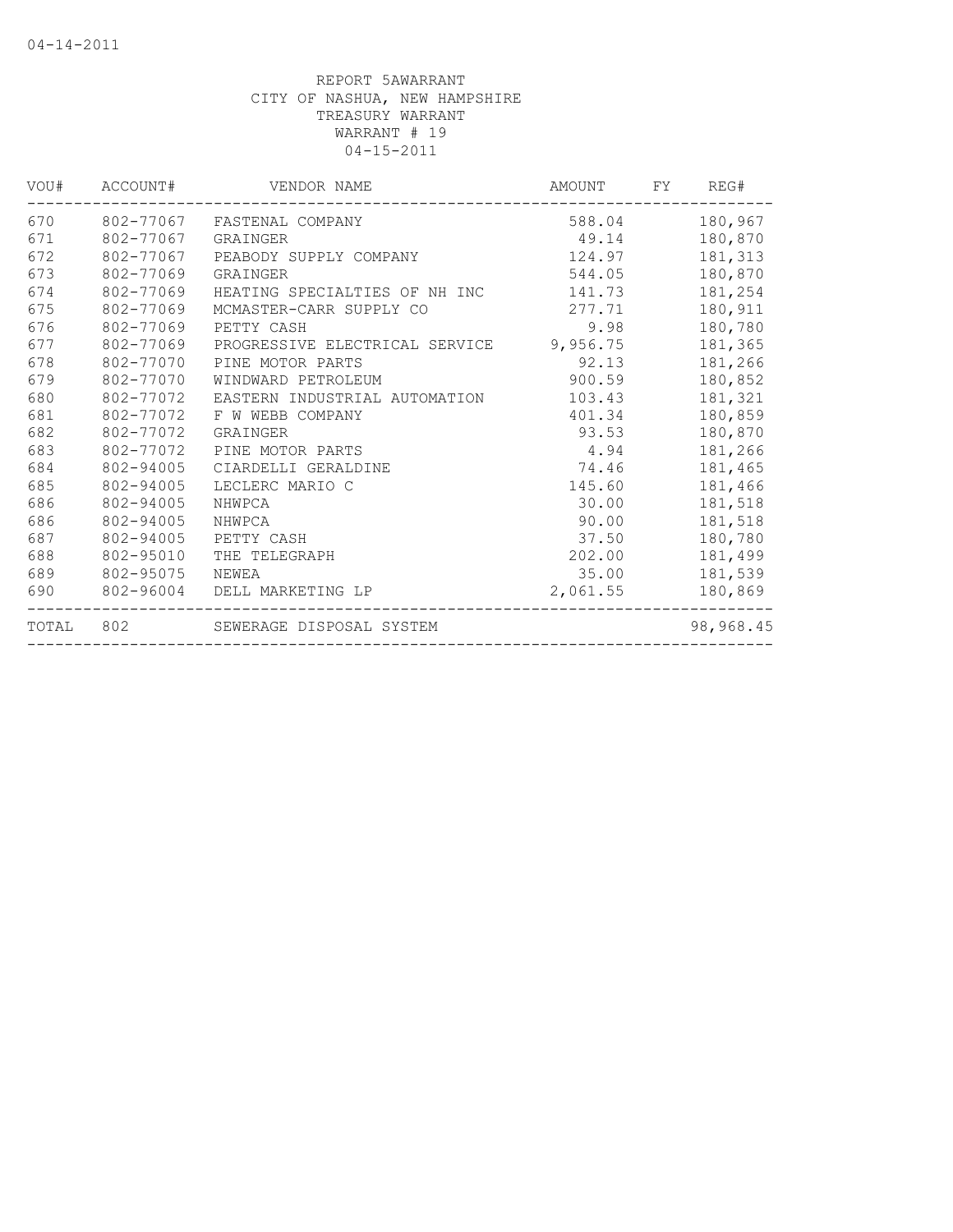| WOU#                                   | ACCOUNT#                                                                           | VENDOR NAME                                                                                                                                          | AMOUNT                                                      | FY | REG#                                                           |
|----------------------------------------|------------------------------------------------------------------------------------|------------------------------------------------------------------------------------------------------------------------------------------------------|-------------------------------------------------------------|----|----------------------------------------------------------------|
| 691                                    |                                                                                    | 920-05054 CRAM & FERGUSON ARCHITECTS                                                                                                                 | 750.00                                                      |    | 181,311                                                        |
| TOTAL                                  | 920                                                                                | HUNT MEMORIAL BLDG TRUST FUND                                                                                                                        |                                                             |    | 750.00                                                         |
| 692<br>693<br>693<br>694<br>695<br>695 | 952-05058<br>$952 - 45065$<br>$952 - 45065$<br>952-75021<br>952-75021<br>952-75022 | ASAP FIRE & SAFETY<br>GATE CITY FENCE CO INC<br>GATE CITY FENCE CO INC<br>BELLETETES INC<br>HOME DEPOT CREDIT SERVICES<br>HOME DEPOT CREDIT SERVICES | 1,309.40<br>300.00<br>7,975.00<br>105.72<br>63.40<br>149.72 |    | 180,878<br>180,894<br>180,894<br>180,916<br>181,479<br>181,479 |
| TOTAL                                  | 952                                                                                | PARK & RECREATION TRUST FUND                                                                                                                         |                                                             |    | 9,903.24                                                       |
| 696<br>TOTAL                           | 961-45185<br>961                                                                   | HARDY DORIC INC<br>EDGEWOOD CEMETERY TRUST FUND                                                                                                      | 585.00                                                      |    | 180,928<br>585.00                                              |
| 697                                    | 963-34005                                                                          | MCLAUGHLIN OIL COMPANY                                                                                                                               | 1,580.68                                                    |    | 180,866                                                        |
| TOTAL                                  | 963                                                                                | WOODLAWN CEMETERY TRUST FUND                                                                                                                         |                                                             |    | 1,580.68                                                       |
| 698<br>699<br>700<br>701               | 975-31040<br>975-34015<br>975-45050<br>975-45050                                   | BAYRING COMMUNICATIONS<br>NATIONAL GRID<br>BAKER & TAYLOR<br>INGRAM LIBRARY SERVICES INC                                                             | 25.00<br>239.22<br>2,892.29<br>2,463.16                     |    | 181,508<br>181,503<br>180,855<br>181,046                       |
| TOTAL                                  | 975                                                                                | LIBRARY TRUST FUND                                                                                                                                   |                                                             |    | 5,619.67                                                       |
| 227,41                                 | 981-64192                                                                          | MUSIC & ART CENTERS                                                                                                                                  | 2,769.70                                                    |    | 181,239                                                        |
| TOTAL                                  | 981                                                                                | SCHOOL TRUST FUND                                                                                                                                    |                                                             |    | 2,769.70                                                       |
|                                        |                                                                                    |                                                                                                                                                      |                                                             |    |                                                                |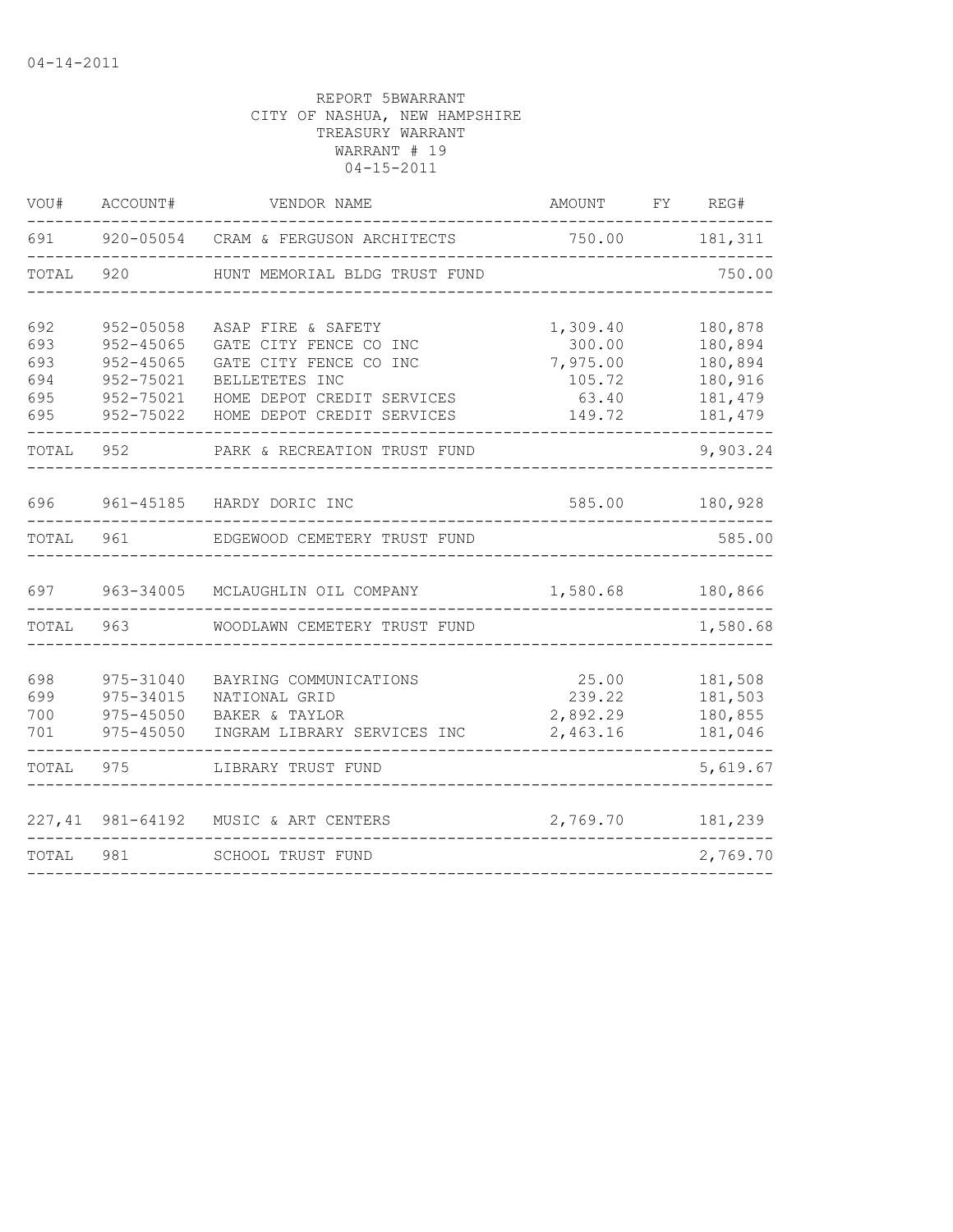|           | ACCOUNT# PAYROLL WEEK ENDING |  | AMOUNT |
|-----------|------------------------------|--|--------|
|           |                              |  |        |
| TOTAL 951 |                              |  |        |
|           |                              |  |        |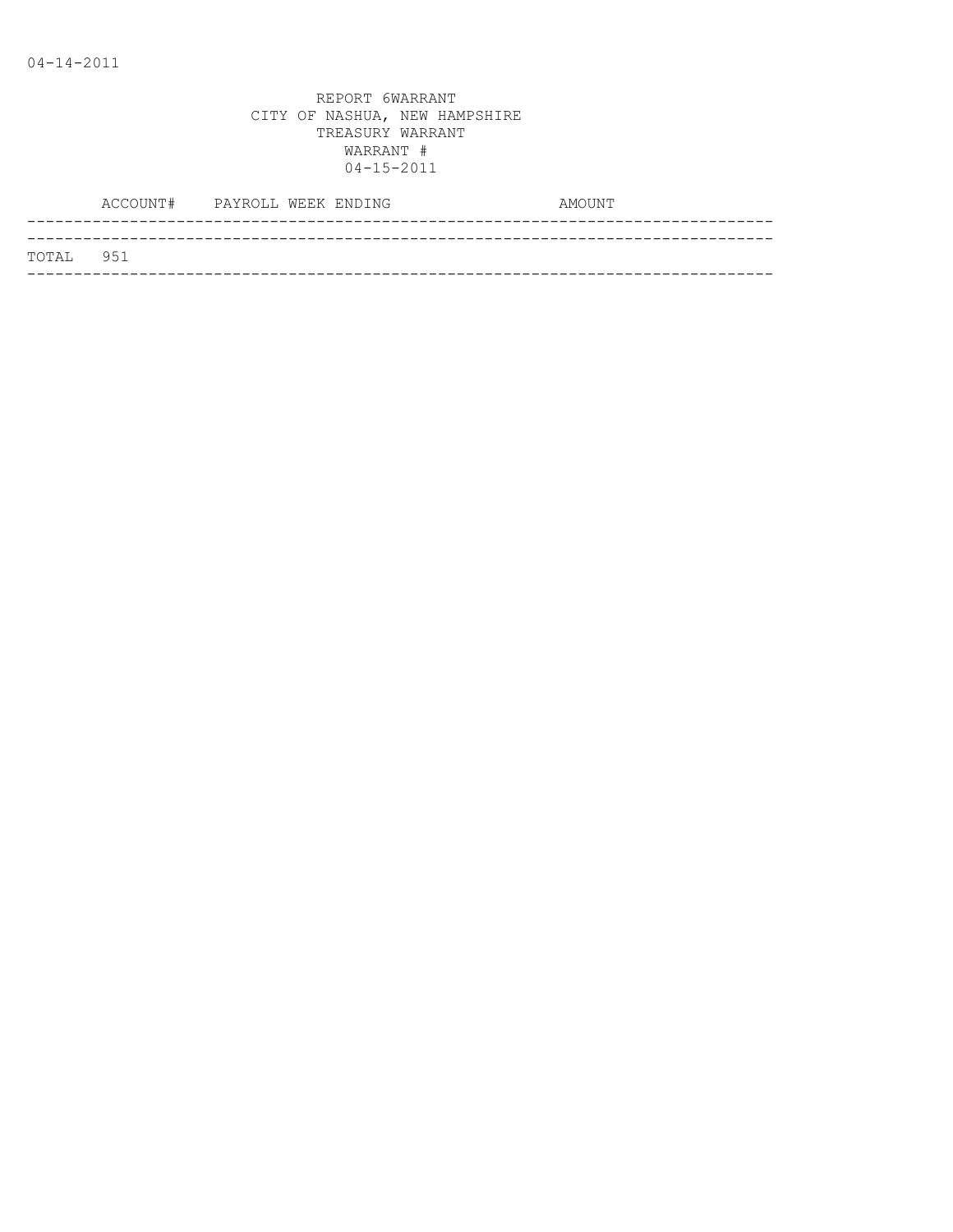# REPORT 7WARRANT CITY OF NASHUA, NEW HAMPSHIRE TREASURY WARRANT WARRANT # 19 04-15-2011 ACCOUNT# PAYROLL WEEK ENDING COUNT AMOUNT -------------------------------------------------------------------------------- 305-11125 02-APR-2011 305-11125 09-APR-2011 957.28 305-11239 02-APR-2011 1,075.15 305-11239 09-APR-2011 1,075.15 -------------------------------------------------------------------------------- TOTAL 305 SRF - CIVIC & COMM ACTIVITIES 4,447.77 -------------------------------------------------------------------------------- 308-11130 02-APR-2011 858.45 308-11130 09-APR-2011 858.43 308-11418 02-APR-2011 493.53 308-11418 09-APR-2011 493.53 308-11441 02-APR-2011 1,446.40 308-11441 09-APR-2011 1,446.40 308-11446 02-APR-2011 1,150.52 308-11446 09-APR-2011 1,150.52 308-11540 02-APR-2011 1,078.50 308-11540 09-APR-2011 1,078.50 308-11578 02-APR-2011 992.86 308-11578 09-APR-2011 992.87 308-11589 02-APR-2011 1,075.14 308-11589 09-APR-2011 1,075.14 308-11608 02-APR-2011 976.17 308-11608 09-APR-2011 976.17 308-83051 02-APR-2011 7,510.83 308-83051 09-APR-2011 4,362.91 308-83052 02-APR-2011 2,124.73 308-83052 09-APR-2011 3,189.97 308-83102 02-APR-2011 2,076.93 308-83102 09-APR-2011 2,076.93 -------------------------------------------------------------------------------- TOTAL 308 SRF – INSURANCE 37,485.43 -------------------------------------------------------------------------------- 3091-13004 02-APR-2011 596.50 3091-13004 09-APR-2011 1,595.38 -------------------------------------------------------------------------------- TOTAL 309 FY11 FRESH FRUIT & VEG GRANT 2,191.88 -------------------------------------------------------------------------------- 3097-11162 02-APR-2011 644.25 3097-11162 09-APR-2011 644.25 3097-11408 02-APR-2011 544.00 3097-11408 09-APR-2011 272.00 3097-12112 02-APR-2011 469.00 3097-12112 09-APR-2011 520.63 3097-12830 02-APR-2011 67.49 3097-12830 09-APR-2011 16.05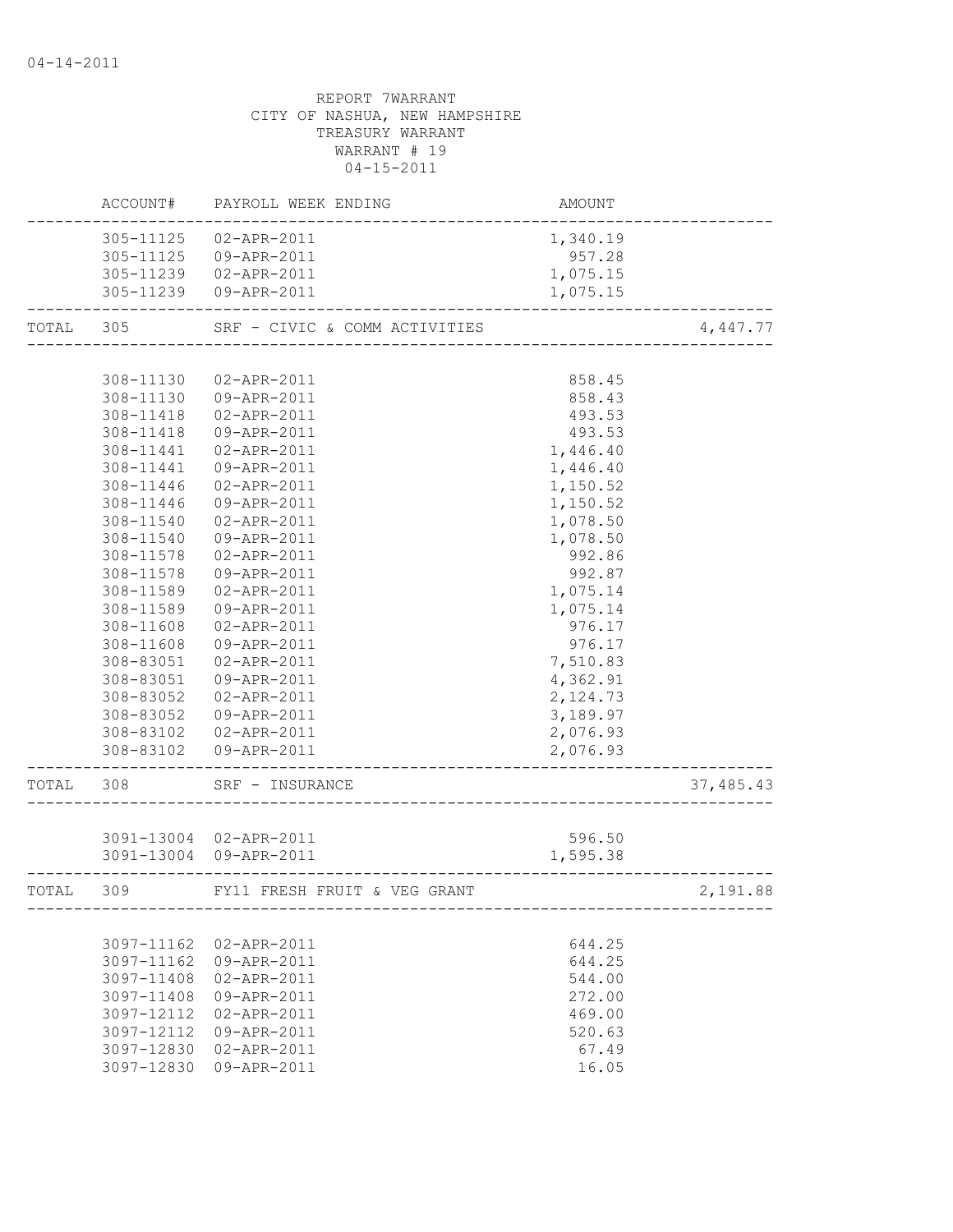| TOTAL | 312                      | ADULT ED/CONTINUING ED                | --------------------------------- | 1,100.00  |
|-------|--------------------------|---------------------------------------|-----------------------------------|-----------|
|       | 3122-12006               | 3122-12006 02-APR-2011<br>09-APR-2011 | 300.00<br>800.00                  |           |
| TOTAL | 312                      | SRF - FINANCIAL SERVICES              |                                   | 11,103.33 |
|       | 312-13004                | 09-APR-2011                           | 550.10                            |           |
|       | 312-13004                | 02-APR-2011                           | 902.29                            |           |
|       | 312-12116                | 09-APR-2011                           | 630.24                            |           |
|       | 312-12116                | 02-APR-2011                           | 630.24                            |           |
|       | 312-11547<br>312-11547   | 02-APR-2011<br>09-APR-2011            | 2,224.38<br>2,224.37              |           |
|       | 312-11191                | 09-APR-2011                           | 827.27                            |           |
|       | $312 - 11191$            | 02-APR-2011                           | 827.27                            |           |
|       | 312-11167                | 09-APR-2011                           | 290.45                            |           |
|       | 312-11167                | 02-APR-2011                           | 290.45                            |           |
|       | 312-11165                | 09-APR-2011                           | 756.03                            |           |
|       | 312-11165                | 02-APR-2011                           | 950.24                            |           |
| TOTAL | 311                      | DRIVER'S EDUCATION                    |                                   | 1,906.09  |
|       | 3117-13032               | 09-APR-2011                           | 27.03                             |           |
|       |                          | 3117-13032 02-APR-2011                | 54.06                             |           |
|       | 3117-12006               | 02-APR-2011<br>3117-12006 09-APR-2011 | 650.00<br>1,175.00                |           |
| TOTAL | 309                      | SRF - FOOD SERVICES                   |                                   | 86,096.31 |
|       | 3097-19545               | 09-APR-2011                           | 2,456.60                          |           |
|       | 3097-19545               | 02-APR-2011                           | 2,243.08                          |           |
|       | 3097-19544               | 09-APR-2011                           | 660.17                            |           |
|       | 3097-19540<br>3097-19544 | 09-APR-2011<br>02-APR-2011            | 24,658.80<br>527.25               |           |
|       | 3097-19540               | 02-APR-2011                           | 20, 253.77                        |           |
|       | 3097-19140               | 09-APR-2011                           | 8,909.26                          |           |
|       | 3097-19140               | 02-APR-2011                           | 7,134.74                          |           |
|       | 3097-19139               | 09-APR-2011                           | 13,063.77                         |           |
|       | 3097-19138               | 09-APR-2011                           | 3,011.20                          |           |
|       | ACCOUNT#                 | PAYROLL WEEK ENDING                   | AMOUNT                            |           |

3211-12006 09-APR-2011 512.50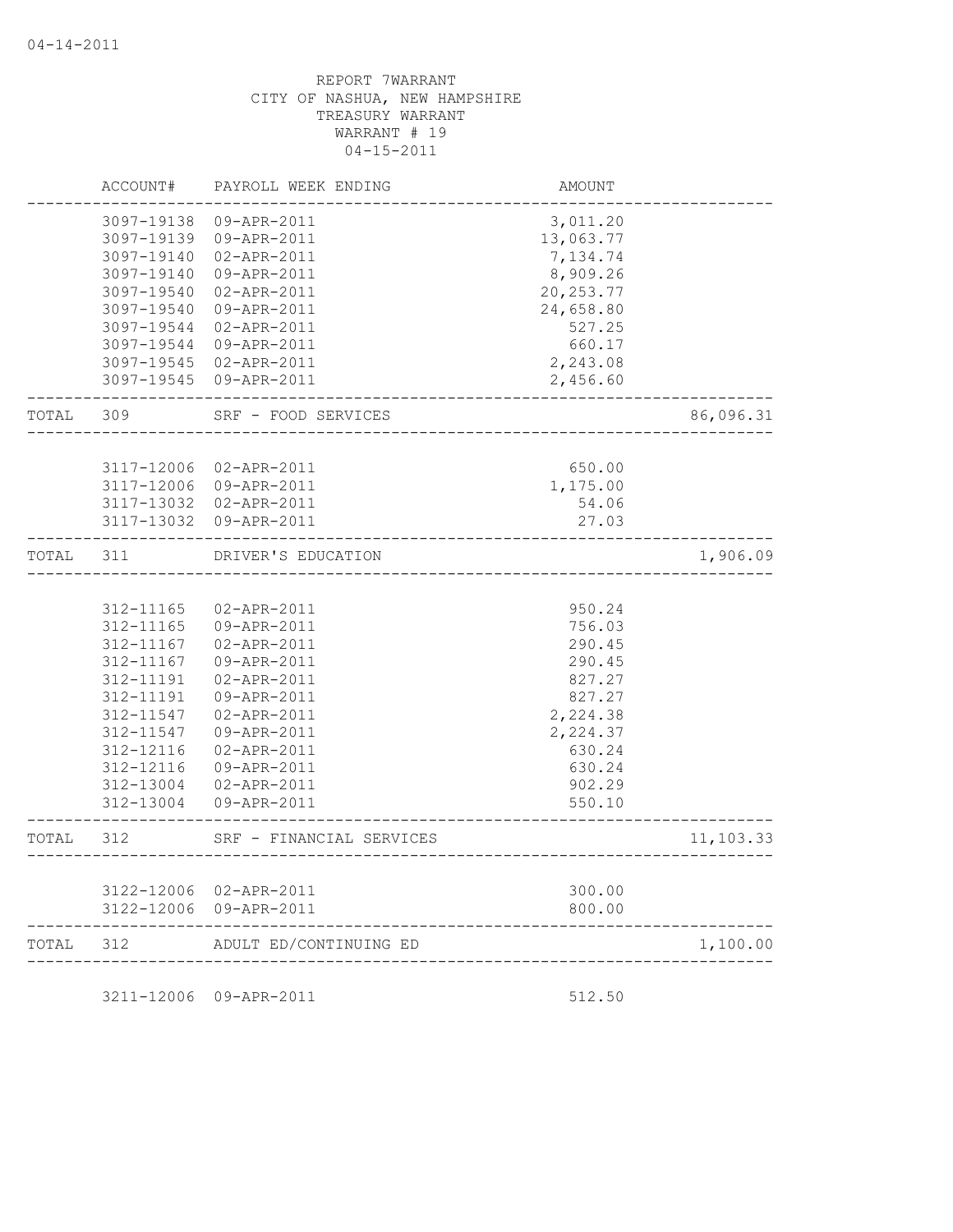|                                                                                                          | ACCOUNT# PAYROLL WEEK ENDING                                                                                                                                                                                                                                                  | AMOUNT                                                                                                                              |                             |
|----------------------------------------------------------------------------------------------------------|-------------------------------------------------------------------------------------------------------------------------------------------------------------------------------------------------------------------------------------------------------------------------------|-------------------------------------------------------------------------------------------------------------------------------------|-----------------------------|
|                                                                                                          | TOTAL 321 ADULT ED/COLLEGE TRANSITIONS                                                                                                                                                                                                                                        |                                                                                                                                     | 512.50                      |
|                                                                                                          | 3231-11870 09-APR-2011                                                                                                                                                                                                                                                        | 600.00                                                                                                                              |                             |
|                                                                                                          | TOTAL 323 ADULT ED/HS ALTERNATIVE ED                                                                                                                                                                                                                                          |                                                                                                                                     | 600.00                      |
|                                                                                                          | 3261-11860 09-APR-2011                                                                                                                                                                                                                                                        | 2,211.46                                                                                                                            |                             |
|                                                                                                          | TOTAL 326 NH ALTERNATE ASSESS COACH                                                                                                                                                                                                                                           |                                                                                                                                     | 2,211.46                    |
| 331-11561<br>331-11561<br>331-12115<br>----------------                                                  | 331-11250 02-APR-2011<br>331-11250 09-APR-2011<br>02-APR-2011<br>09-APR-2011<br>331-12115  02-APR-2011<br>09-APR-2011<br>331-13038  02-APR-2011<br>331-13038 09-APR-2011<br>331-13044  02-APR-2011<br>331-13044 09-APR-2011<br>331-18036 02-APR-2011<br>331-18036 09-APR-2011 | 717.44<br>717.44<br>1,173.90<br>1,173.90<br>590.21<br>590.21<br>283.48<br>1,029.37<br>4,004.03<br>3,608.26<br>11,995.06<br>8,464.16 |                             |
|                                                                                                          | TOTAL 331 SRF - POLICE DEPARTMENT                                                                                                                                                                                                                                             |                                                                                                                                     | 34, 347.46                  |
|                                                                                                          | 3351-12201 09-APR-2011<br>TOTAL 335 TITLE I RESTRUCTURING MT PLSNT                                                                                                                                                                                                            | 186.00                                                                                                                              | 186.00                      |
|                                                                                                          | 3361-13133 09-APR-2011                                                                                                                                                                                                                                                        | 350.00                                                                                                                              |                             |
|                                                                                                          | ______________________________________<br>TOTAL 336 TITLE I SINI DR CRISP                                                                                                                                                                                                     |                                                                                                                                     | _________________<br>350.00 |
| 341-01210<br>341-01210<br>341-11024<br>341-11024<br>341-11235<br>341-11235<br>$341 - 11484$<br>341-11484 | 02-APR-2011<br>09-APR-2011<br>02-APR-2011<br>09-APR-2011<br>02-APR-2011<br>09-APR-2011<br>02-APR-2011<br>09-APR-2011                                                                                                                                                          | 435.31<br>435.31<br>394.55<br>394.55<br>1,211.11<br>1,211.11<br>1,440.00<br>1,440.00                                                |                             |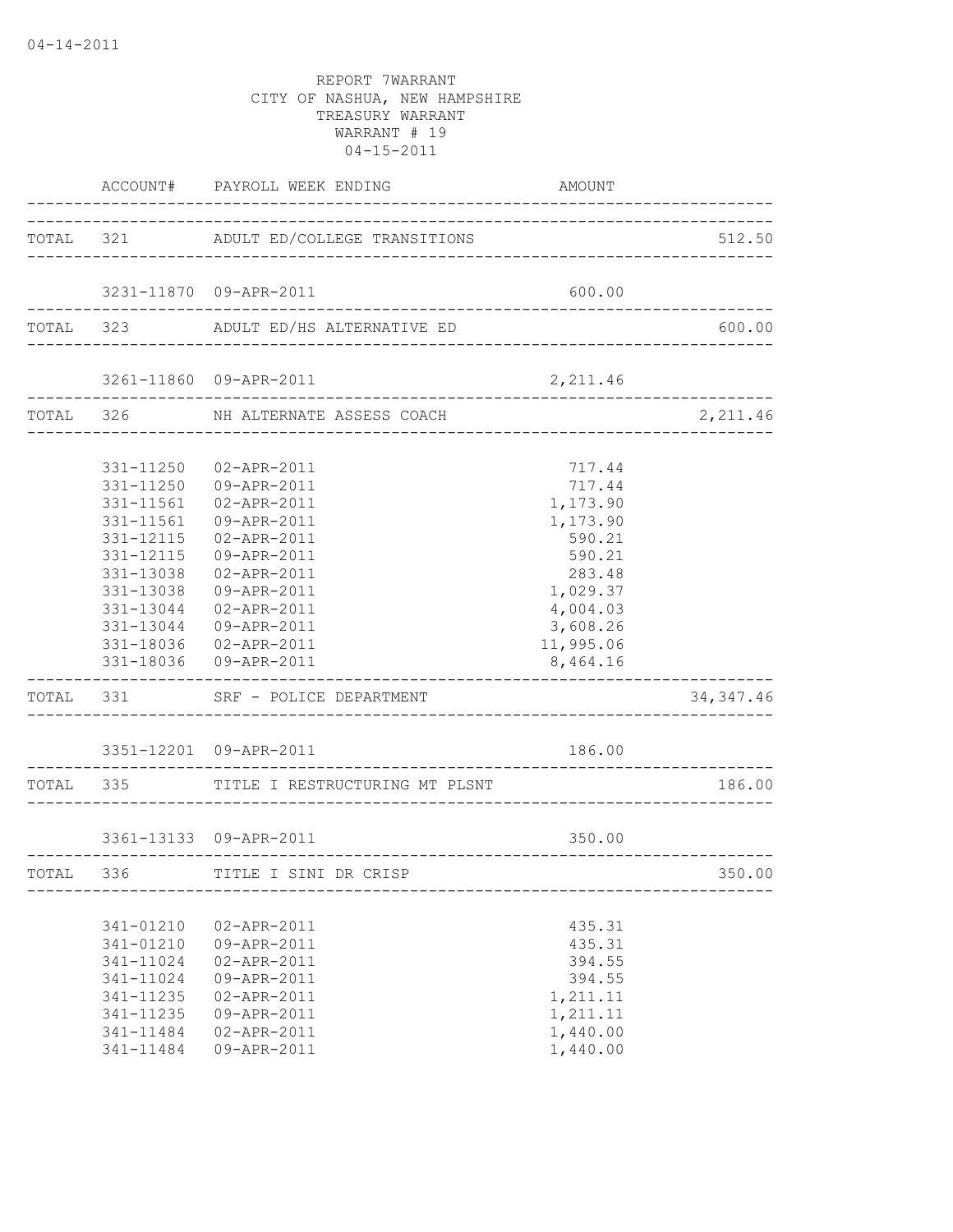|           | ACCOUNT#               | PAYROLL WEEK ENDING                               | AMOUNT                               |            |
|-----------|------------------------|---------------------------------------------------|--------------------------------------|------------|
|           | 341-11563              | $02 - APR - 2011$                                 | 1,014.26                             |            |
|           | 341-11563              | 09-APR-2011                                       | 1,014.26                             |            |
|           | 341-12037              | 02-APR-2011                                       | 176.62                               |            |
|           | 341-12037              | 09-APR-2011                                       | 176.62                               |            |
|           |                        | 341-12101  02-APR-2011                            | 199.52                               |            |
|           | 341-12101              | 09-APR-2011                                       | 199.52                               |            |
| TOTAL 341 |                        | SRF - COMMUNITY SERVICES<br>_____________________ |                                      | 9,742.74   |
|           |                        |                                                   |                                      |            |
|           | 342-11499              | 02-APR-2011                                       | 1,036.26                             |            |
|           | 342-11499              | 09-APR-2011<br>02-APR-2011                        | 1,036.26                             |            |
|           | 342-11584<br>342-11584 | 09-APR-2011                                       | 1,577.59<br>1,577.59                 |            |
|           | 342-12000              | 02-APR-2011                                       | 652.84                               |            |
|           | 342-12000              | 09-APR-2011                                       | 652.84                               |            |
|           | 342-12081              | 02-APR-2011                                       | 73.20                                |            |
|           |                        | 342-12081  09-APR-2011                            | 48.80                                |            |
| TOTAL 342 |                        | SRF - COMMUNITY HEALTH                            | ____________________________________ | 6,655.38   |
|           |                        |                                                   |                                      |            |
|           |                        | 3440-12078 02-APR-2011                            | 375.00                               |            |
|           |                        | 3440-12078 09-APR-2011                            | 6,750.00                             |            |
|           | TOTAL 344              | AFTER SCHOOL PROGRAM                              |                                      | 7,125.00   |
|           |                        |                                                   |                                      |            |
|           | 3451-11162             | 02-APR-2011                                       | 643.28                               |            |
|           | 3451-11162             | 09-APR-2011                                       | 709.50                               |            |
|           |                        | 3451-11860 09-APR-2011                            | 6,598.37                             |            |
|           |                        | 3451-12006 02-APR-2011<br>3451-12006 09-APR-2011  | 3,220.77<br>5,012.93                 |            |
| TOTAL 345 |                        | TITLE IV 21ST CENT ELEM                           |                                      | 16, 184.85 |
|           |                        |                                                   | ----------------------------------   |            |
|           |                        | 3461-11860 09-APR-2011                            | 4,210.86                             |            |
|           |                        | 3461-12006 02-APR-2011                            | 924.25                               |            |
|           |                        | 3461-12006 09-APR-2011                            | 5,649.25                             |            |
| TOTAL 346 |                        | 21 ST CENTURY AFTER SCH MIDDLE                    |                                      | 10,784.36  |
|           |                        |                                                   |                                      |            |
|           | 3468-11162             | 02-APR-2011                                       | 584.12                               |            |
|           | 3468-11162             | 09-APR-2011                                       | 609.89                               |            |
|           | 3468-11870             | 09-APR-2011                                       | 4,461.44                             |            |
|           | 3468-19230             | 02-APR-2011                                       | 1,200.00                             |            |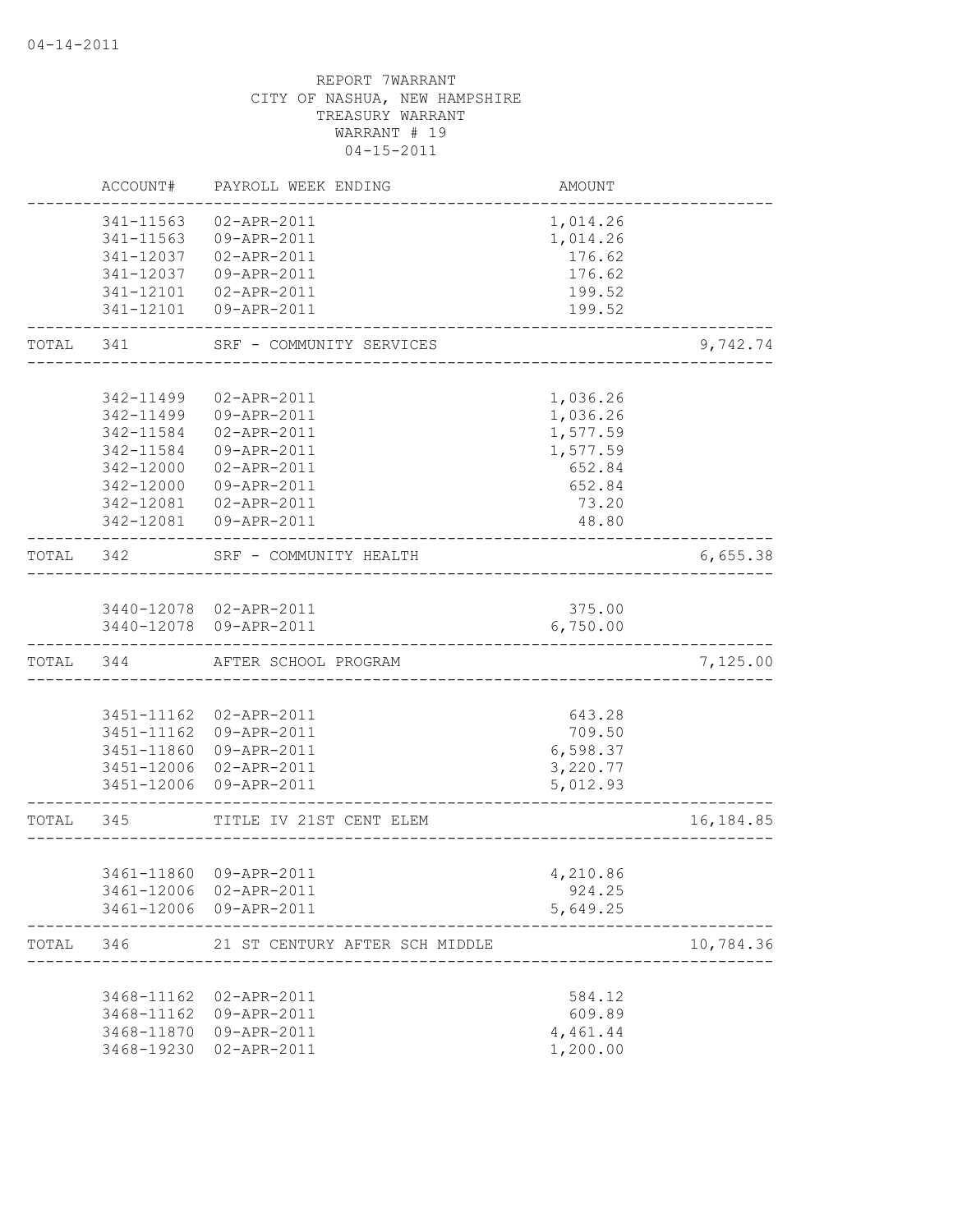|           | ACCOUNT#  | PAYROLL WEEK ENDING                                                        | AMOUNT                         |           |
|-----------|-----------|----------------------------------------------------------------------------|--------------------------------|-----------|
|           |           | 3468-19230 09-APR-2011                                                     | 2,962.50                       |           |
|           | TOTAL 346 | SMALLER LEARNING COMMUNITY                                                 |                                | 9,817.95  |
|           |           | 3500-13133 09-APR-2011                                                     | 730.00                         |           |
| TOTAL     | 350       | TITLE IIA HQT                                                              |                                | 730.00    |
|           |           | 3501-11726 09-APR-2011<br>3501-12201 02-APR-2011<br>3501-12201 09-APR-2011 | 27, 243.27<br>124.00<br>673.74 |           |
| TOTAL     | 350       | TITLE IIA QUALITY TEACHERS                                                 |                                | 28,041.01 |
|           | 351-13004 | 351-13004 02-APR-2011<br>09-APR-2011                                       | 1,158.26<br>440.37             |           |
| TOTAL     | 351       | SRF - PUBLIC WORKS<br>______________________                               |                                | 1,598.63  |
|           |           | 352-11562  02-APR-2011<br>352-11562 09-APR-2011                            | 420.52<br>420.52               |           |
| TOTAL     | 352       | SRF - PARKS AND RECREATION                                                 |                                | 841.04    |
|           |           | 3520-11802 02-APR-2011<br>3520-11802 09-APR-2011                           | 212.00<br>106.00               |           |
| TOTAL     | 352       | ARRA TITLE IID 21C CLASSROOMS                                              |                                | 318.00    |
|           |           | 3530-12006 02-APR-2011                                                     | $-75.00$                       |           |
| TOTAL 353 |           | ADULT BASIC ED DIPLOMA PROGRAM                                             |                                | $-75.00$  |
|           |           | 3531-12006 02-APR-2011<br>3531-12006 09-APR-2011                           | 750.00<br>2,975.00             |           |
|           |           | TOTAL 353 ADULT ED/HS DIPLOMA PROGRAM                                      |                                | 3,725.00  |
|           |           | 3601-11515 09-APR-2011<br>3601-11870 09-APR-2011                           | 4,158.00<br>1,500.00           |           |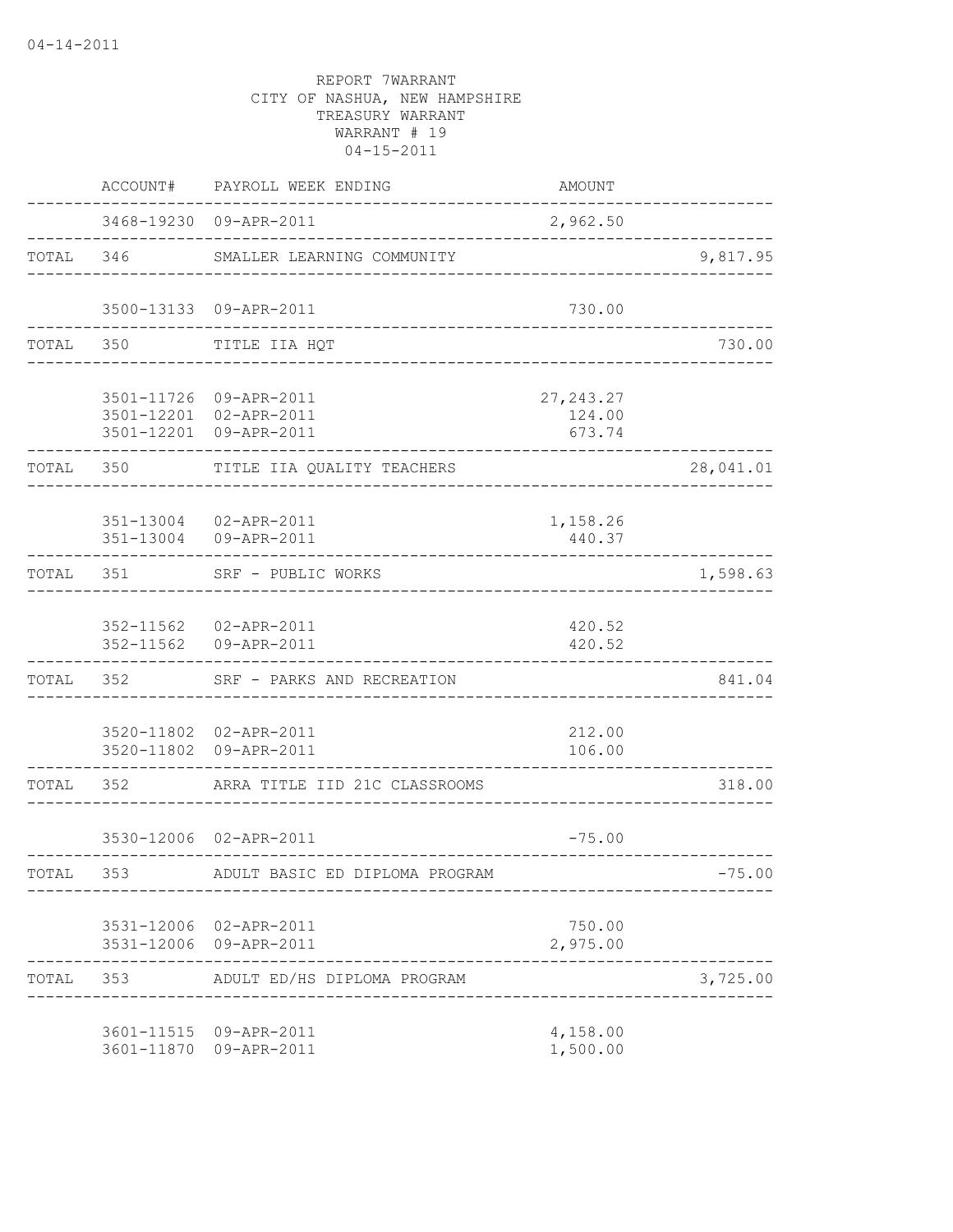|           |            | ACCOUNT# PAYROLL WEEK ENDING | AMOUNT               |           |
|-----------|------------|------------------------------|----------------------|-----------|
|           |            | 3601-13133 09-APR-2011       | 5,800.00             |           |
| TOTAL 360 |            | DROPOUT PREVENTION ADULT ED  |                      | 11,458.00 |
|           |            | 373-53075 02-APR-2011        | 92.15                |           |
|           |            | 373-53075 09-APR-2011        | 55.29                |           |
| TOTAL     | 373        | SRF - ECONOMIC DEVELOPMENT   |                      | 147.44    |
|           |            |                              |                      |           |
|           | 374-0705P  | 02-APR-2011                  | 1,727.37             |           |
|           |            | 374-0705P 09-APR-2011        | 1,727.37             |           |
|           | 374-07235  | 02-APR-2011                  | 505.21               |           |
|           | 374-07235  | 09-APR-2011                  | 505.21               |           |
|           | 374-0734P  | 02-APR-2011                  | 1,658.69             |           |
|           | 374-0734P  | 09-APR-2011                  | 1,658.69             |           |
|           | 374-0734R  | 02-APR-2011                  | 49.28                |           |
|           | 374-0734R  | 09-APR-2011                  | 49.28                |           |
|           | 374-07506  | 02-APR-2011                  | 147.43               |           |
| TOTAL     | 374        | SRF - URBAN PROGRAMS         | ____________________ | 8,028.53  |
|           |            |                              |                      |           |
|           |            | 3751-11726 09-APR-2011       | 5,627.76             |           |
|           |            | 3751-11870 02-APR-2011       | 600.00               |           |
|           |            | 3751-11870 09-APR-2011       | 750.00               |           |
|           |            | 3751-12111 02-APR-2011       | 1,541.04             |           |
|           | 3751-12111 | 09-APR-2011                  | 1,931.30             |           |
|           | 3751-12198 | 09-APR-2011                  | 16,243.80            |           |
|           | 3751-13133 | 02-APR-2011                  | 250.00               |           |
|           | 3751-13133 | 09-APR-2011                  | 3,325.00             |           |
|           | 3751-19000 | 02-APR-2011                  | 111.61               |           |
|           |            | 3751-19000 09-APR-2011       | 2,215.39             |           |
| TOTAL     | 375        | ARRA TITLE I                 |                      | 32,595.90 |
|           |            |                              |                      |           |
|           |            |                              |                      |           |
|           | 3761-11726 | 09-APR-2011                  | 10,248.24            |           |
|           | 3761-11802 | 09-APR-2011                  | 2,051.77             |           |
|           | 3761-11805 | 09-APR-2011                  | 2,214.35             |           |
|           | 3761-11870 | 09-APR-2011                  | 2,843.02             |           |
|           | 3761-12111 | 02-APR-2011                  | 4,829.29             |           |
|           | 3761-12111 | 09-APR-2011                  | 5,625.02             |           |
|           | 3761-12126 | 02-APR-2011                  | 406.78               |           |
|           | 3761-12126 | 09-APR-2011                  | 614.90               |           |
|           | 3761-12198 | 09-APR-2011                  | 51,864.69            |           |
|           | 3761-12201 | 02-APR-2011                  | 477.40               |           |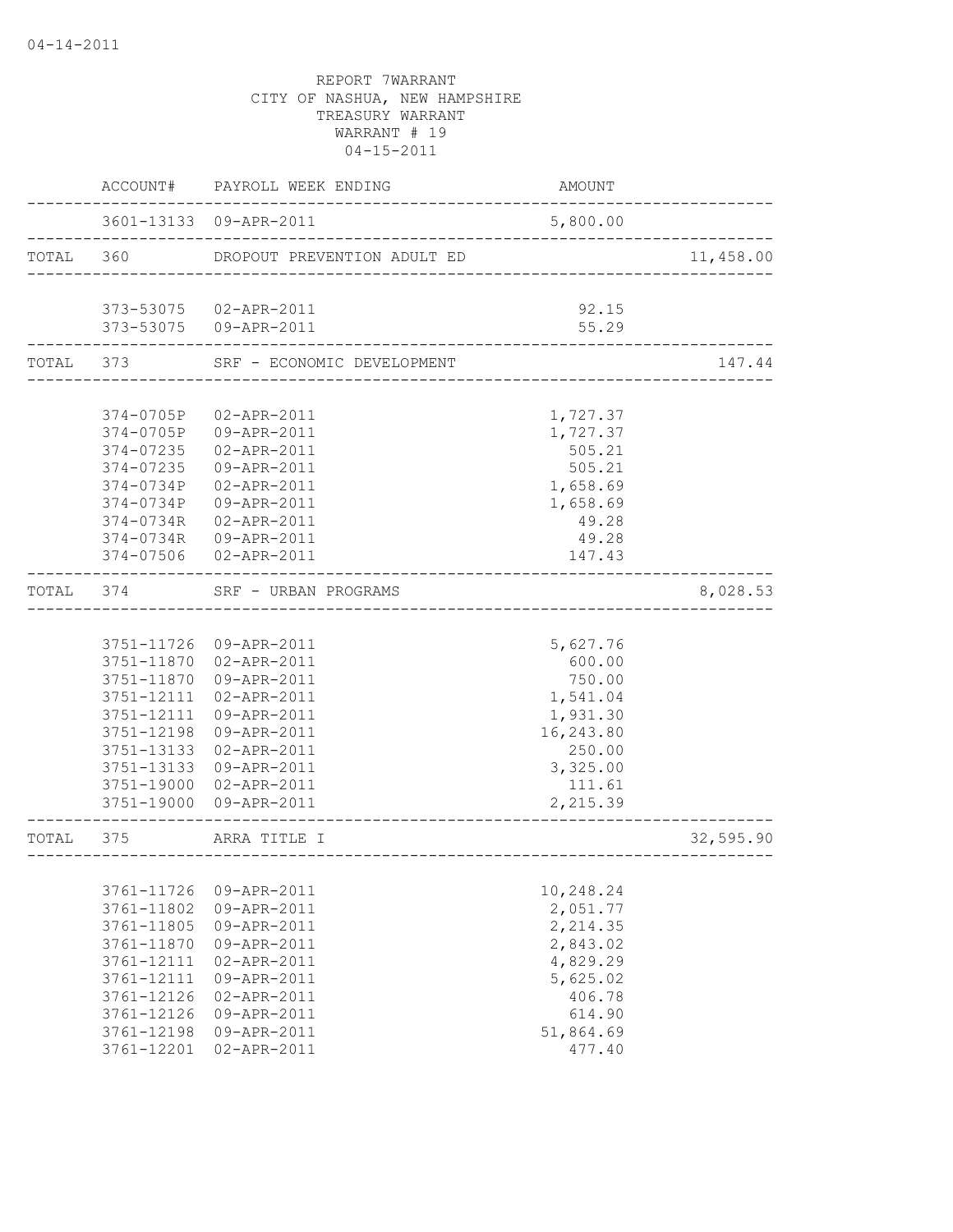|           |                                                                                                                                | ACCOUNT# PAYROLL WEEK ENDING                                                                                                                       | AMOUNT                                                                                                   |           |
|-----------|--------------------------------------------------------------------------------------------------------------------------------|----------------------------------------------------------------------------------------------------------------------------------------------------|----------------------------------------------------------------------------------------------------------|-----------|
|           |                                                                                                                                | 3761-12201 09-APR-2011<br>3761-13133 09-APR-2011<br>3761-13137 09-APR-2011<br>3761-19000 02-APR-2011<br>3761-19000 09-APR-2011                     | 1,155.08<br>2,087.50<br>91.40<br>3,271.94<br>4,539.34                                                    |           |
| TOTAL 376 |                                                                                                                                | TITLE IA                                                                                                                                           |                                                                                                          | 92,320.72 |
|           |                                                                                                                                |                                                                                                                                                    |                                                                                                          |           |
|           |                                                                                                                                | 3770-12006 02-APR-2011<br>3770-12006 09-APR-2011<br>3770-12078 09-APR-2011<br>3770-13133 09-APR-2011                                               | 864.38<br>1,580.00<br>50.00<br>225.00                                                                    |           |
| TOTAL 377 |                                                                                                                                | TITLE III ENHANCE ENG. LANGUAGE                                                                                                                    |                                                                                                          | 2,719.38  |
|           | 3771-11515                                                                                                                     | 3771-11515 02-APR-2011<br>09-APR-2011<br>3771-12006 09-APR-2011<br>3771-12078 02-APR-2011<br>3771-12078 09-APR-2011                                | 425.00<br>900.00<br>140.00<br>300.00<br>500.00                                                           |           |
| TOTAL     | 377                                                                                                                            | TITLE III ENHANCING ENG LANG                                                                                                                       |                                                                                                          | 2,265.00  |
|           |                                                                                                                                |                                                                                                                                                    |                                                                                                          |           |
|           | 378-01210<br>378-01210<br>378-09003<br>378-09003<br>378-11676<br>378-11676<br>378-11677<br>378-11677<br>378-11679              | 02-APR-2011<br>09-APR-2011<br>02-APR-2011<br>09-APR-2011<br>02-APR-2011<br>09-APR-2011<br>02-APR-2011<br>09-APR-2011<br>02-APR-2011                | 550.36<br>550.36<br>550.37<br>550.37<br>929.41<br>929.42<br>783.71<br>783.71<br>928.77                   |           |
|           | 378-11679<br>378-11680<br>378-11680<br>378-11683<br>378-11683<br>378-11688<br>378-11688<br>378-11751<br>378-11751<br>378-13004 | 09-APR-2011<br>02-APR-2011<br>09-APR-2011<br>02-APR-2011<br>09-APR-2011<br>02-APR-2011<br>09-APR-2011<br>02-APR-2011<br>09-APR-2011<br>02-APR-2011 | 928.77<br>833.90<br>833.90<br>1,684.46<br>1,684.46<br>620.55<br>620.56<br>1,933.60<br>1,377.50<br>232.71 |           |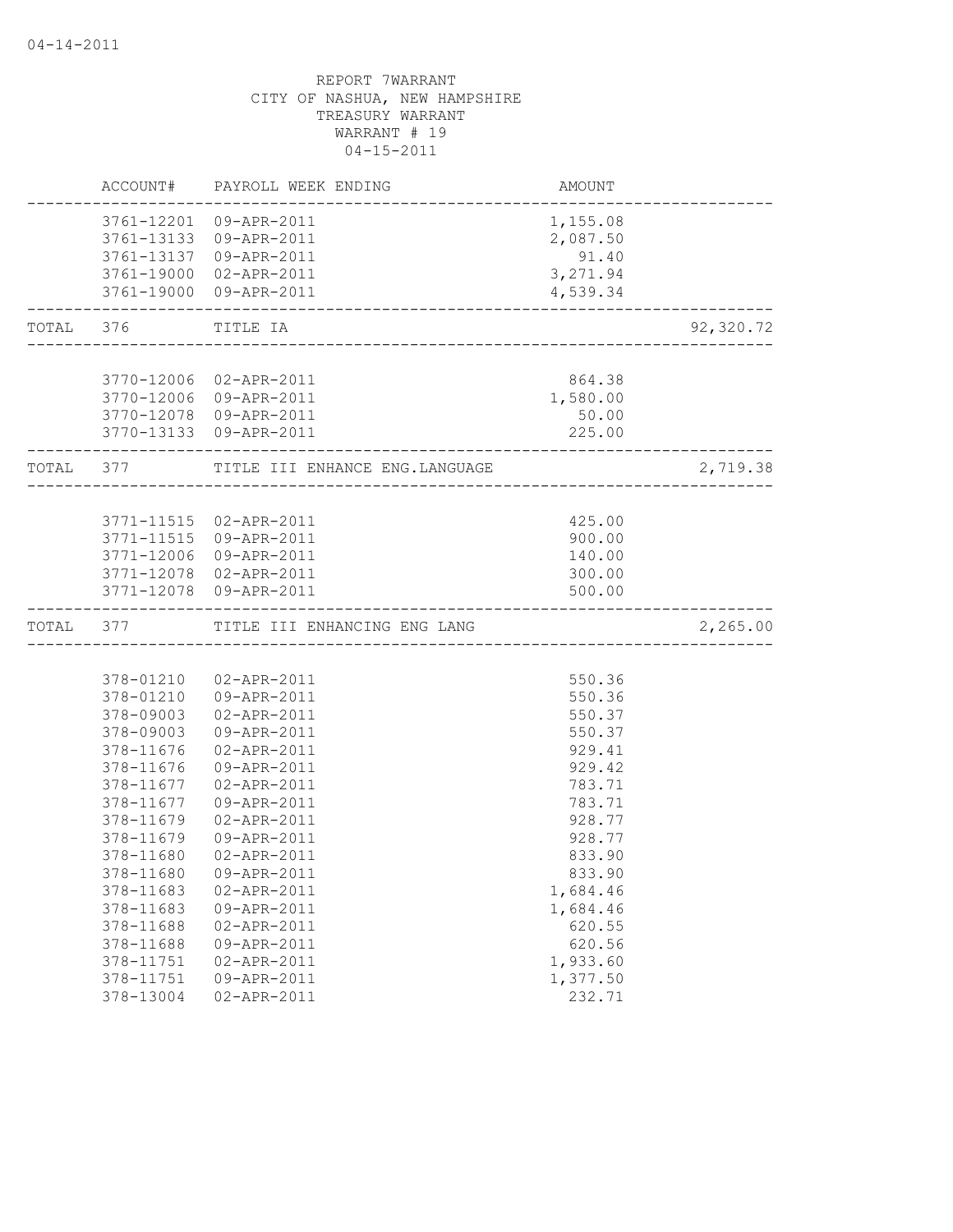|           | ACCOUNT#                                             | PAYROLL WEEK ENDING                                                                                                                                                                                          | AMOUNT                                                                                    |           |
|-----------|------------------------------------------------------|--------------------------------------------------------------------------------------------------------------------------------------------------------------------------------------------------------------|-------------------------------------------------------------------------------------------|-----------|
| TOTAL     | 378                                                  | TRANSPORTATION                                                                                                                                                                                               | -------------------------------------                                                     | 17,306.89 |
|           |                                                      | 3897-11726 09-APR-2011                                                                                                                                                                                       | 2,424.35                                                                                  |           |
| TOTAL     | 389                                                  | GEN VOCATIONAL ED                                                                                                                                                                                            |                                                                                           | 2,424.35  |
|           |                                                      | 3901-12111 02-APR-2011<br>3901-12111 09-APR-2011<br>3901-19000 09-APR-2011                                                                                                                                   | 355.60<br>428.63<br>1,600.62                                                              |           |
| TOTAL 390 |                                                      | PERKINS VOCATIONAL ED                                                                                                                                                                                        |                                                                                           | 2,384.85  |
|           |                                                      | 3937-19000 09-APR-2011                                                                                                                                                                                       | 841.70                                                                                    |           |
| TOTAL 393 |                                                      | DAY CARE<br>__________________________________                                                                                                                                                               |                                                                                           | 841.70    |
|           |                                                      | 3940-11579 09-APR-2011<br>3940-11726 09-APR-2011<br>3940-11803 09-APR-2011<br>3940-12111 02-APR-2011<br>3940-12111 09-APR-2011<br>3940-12198 09-APR-2011<br>3940-19000 02-APR-2011<br>3940-19000 09-APR-2011 | 914.75<br>19,571.82<br>1,318.15<br>12,610.98<br>15,682.44<br>1,603.90<br>529.08<br>529.08 |           |
| TOTAL     | 394                                                  | ARRA IDEA SPEC ED                                                                                                                                                                                            |                                                                                           | 52,760.20 |
|           | 3951-11726<br>3951-11803<br>3951-12201<br>3951-12201 | 09-APR-2011<br>09-APR-2011<br>02-APR-2011<br>09-APR-2011                                                                                                                                                     | 67,140.59<br>459.49<br>62.00<br>496.00                                                    |           |
| TOTAL     | 395                                                  | IDEA B SPECIAL EDUCATION                                                                                                                                                                                     |                                                                                           | 68,158.08 |
|           |                                                      | 3961-11726 09-APR-2011                                                                                                                                                                                       | 1,696.93                                                                                  |           |
| TOTAL     | 396                                                  | IDEA PRESCHOOL                                                                                                                                                                                               |                                                                                           | 1,696.93  |
|           |                                                      | 3977-12111 02-APR-2011<br>3977-12111 09-APR-2011                                                                                                                                                             | 929.17<br>1,180.00                                                                        |           |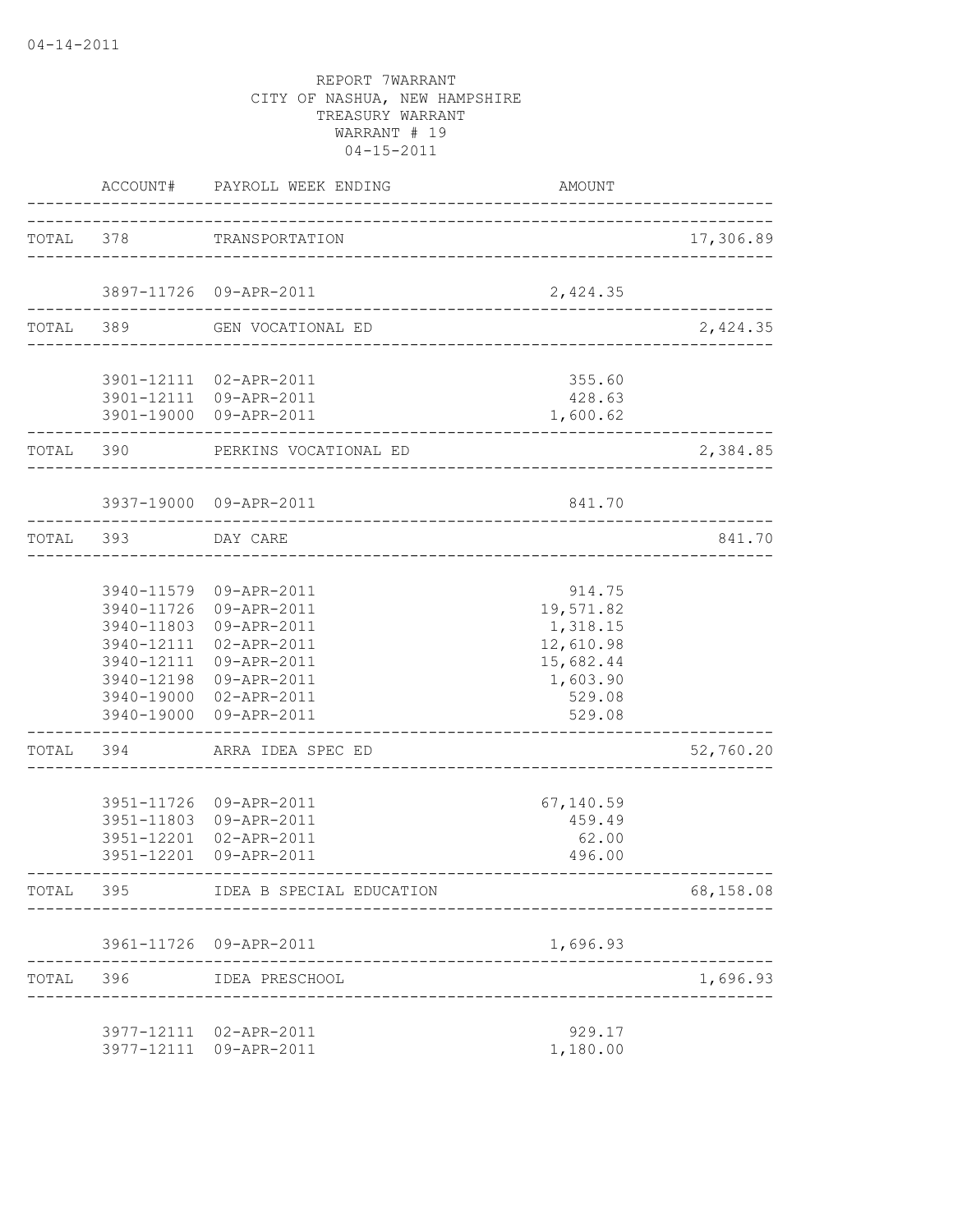|            | ACCOUNT# PAYROLL WEEK ENDING | AMOUNT |          |
|------------|------------------------------|--------|----------|
|            |                              |        |          |
| ТОТАТ. 397 | SPECIAL ED LOCAL             |        | 2,109.17 |
|            |                              |        |          |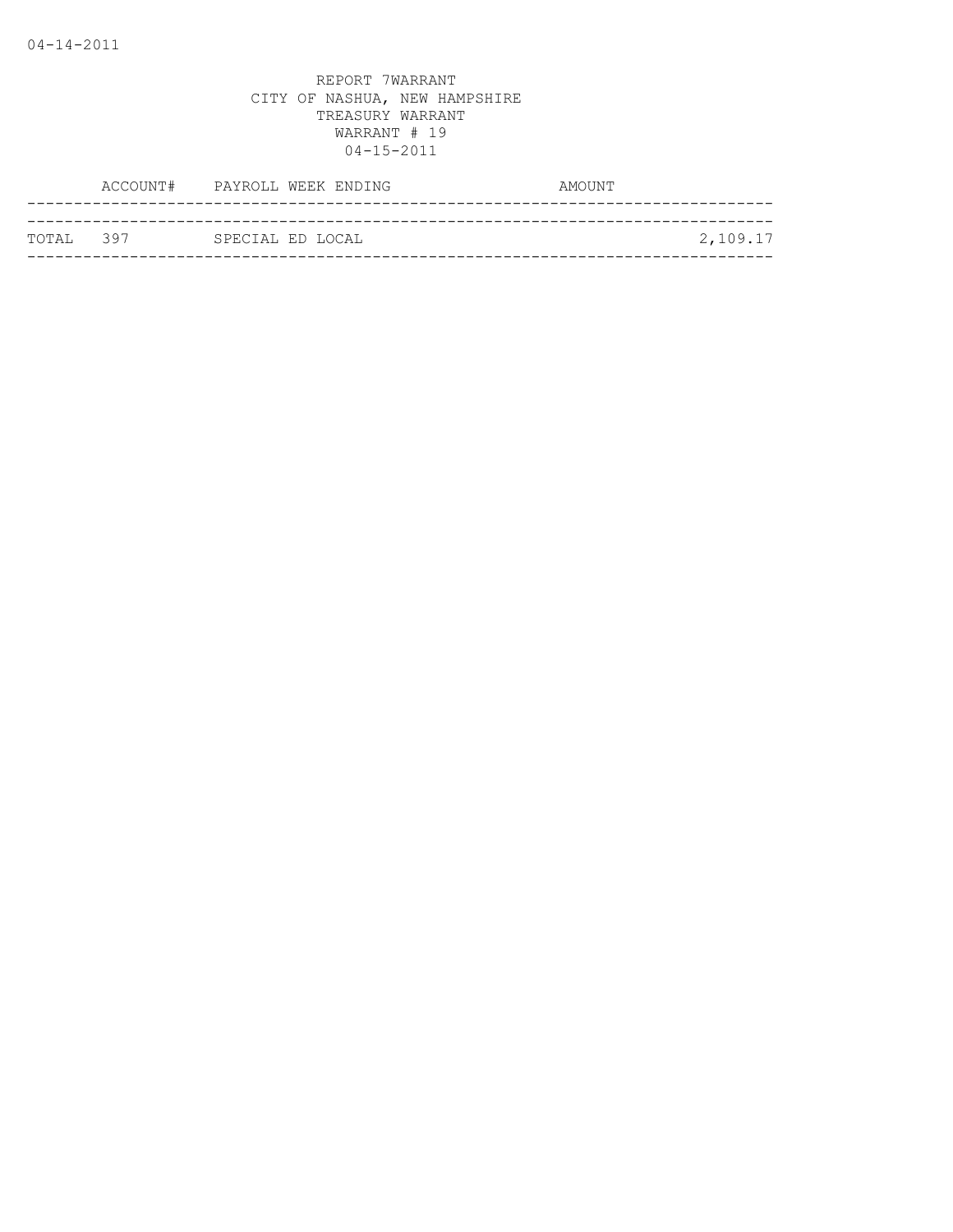|       | ACCOUNT#      | PAYROLL WEEK ENDING    | <b>AMOUNT</b> |           |
|-------|---------------|------------------------|---------------|-----------|
|       | 501-11033     | 02-APR-2011            | 827.74        |           |
|       | 501-11033     | 09-APR-2011            | 827.74        |           |
|       | 501-11463     | 02-APR-2011            | 736.55        |           |
|       | $501 - 11463$ | 09-APR-2011            | 736.55        |           |
|       | 501-11470     | 02-APR-2011            | 852.14        |           |
|       | 501-11470     | 09-APR-2011            | 852.14        |           |
|       | 501-11471     | 02-APR-2011            | 1,990.00      |           |
|       | 501-11471     | 09-APR-2011            | 1,990.00      |           |
|       | 501-11611     | 02-APR-2011            | 546.80        |           |
|       | 501-11611     | 09-APR-2011            | 546.80        |           |
| TOTAL | 501           | MAYOR'S OFFICE         |               | 9,906.46  |
|       |               |                        |               |           |
|       | 502-11113     | 02-APR-2011            | 1,618.05      |           |
|       | 502-11113     | 09-APR-2011            | 1,618.05      |           |
|       | 502-11195     | 02-APR-2011            | 2,059.24      |           |
|       | 502-11195     | 09-APR-2011            | 2,059.23      |           |
|       | 502-11219     | 02-APR-2011            | 1,873.48      |           |
|       | 502-11219     | 09-APR-2011            | 1,873.48      |           |
|       |               | 502-11518  02-APR-2011 | 1,767.52      |           |
|       | 502-11518     | 09-APR-2011            | 1,767.52      |           |
| TOTAL | 502           | LEGAL DEPARTMENT       |               | 14,636.57 |
|       |               |                        |               |           |
|       |               | 503-11071  02-APR-2011 | 1,286.72      |           |
|       |               | 503-11071  09-APR-2011 | 1,286.72      |           |
|       |               | 503-12092  02-APR-2011 | 519.85        |           |
|       |               | 503-12092  09-APR-2011 | 519.86        |           |
| TOTAL | 503           | BOARD OF ALDERMEN      |               | 3,613.15  |
|       |               |                        |               |           |
|       | 511-11247     | 02-APR-2011            | 666.94        |           |
|       | 511-11247     | 09-APR-2011            | 666.94        |           |
|       | 511-11248     | 02-APR-2011            | 1,401.24      |           |
|       | 511-11248     | 09-APR-2011            | 1,401.23      |           |
| TOTAL | 511           | CITI-STAT              |               | 4,136.35  |
|       |               |                        |               |           |
|       | 512-11005     | 02-APR-2011            | 1,169.81      |           |
|       | 512-11005     | 09-APR-2011            | 1,051.07      |           |
|       | 512-11050     | 02-APR-2011            | 742.06        |           |
|       | 512-11050     | 09-APR-2011            | 742.06        |           |
|       | 512-11064     | 02-APR-2011            | 1,012.48      |           |
|       | 512-11064     | 09-APR-2011            | 1,012.48      |           |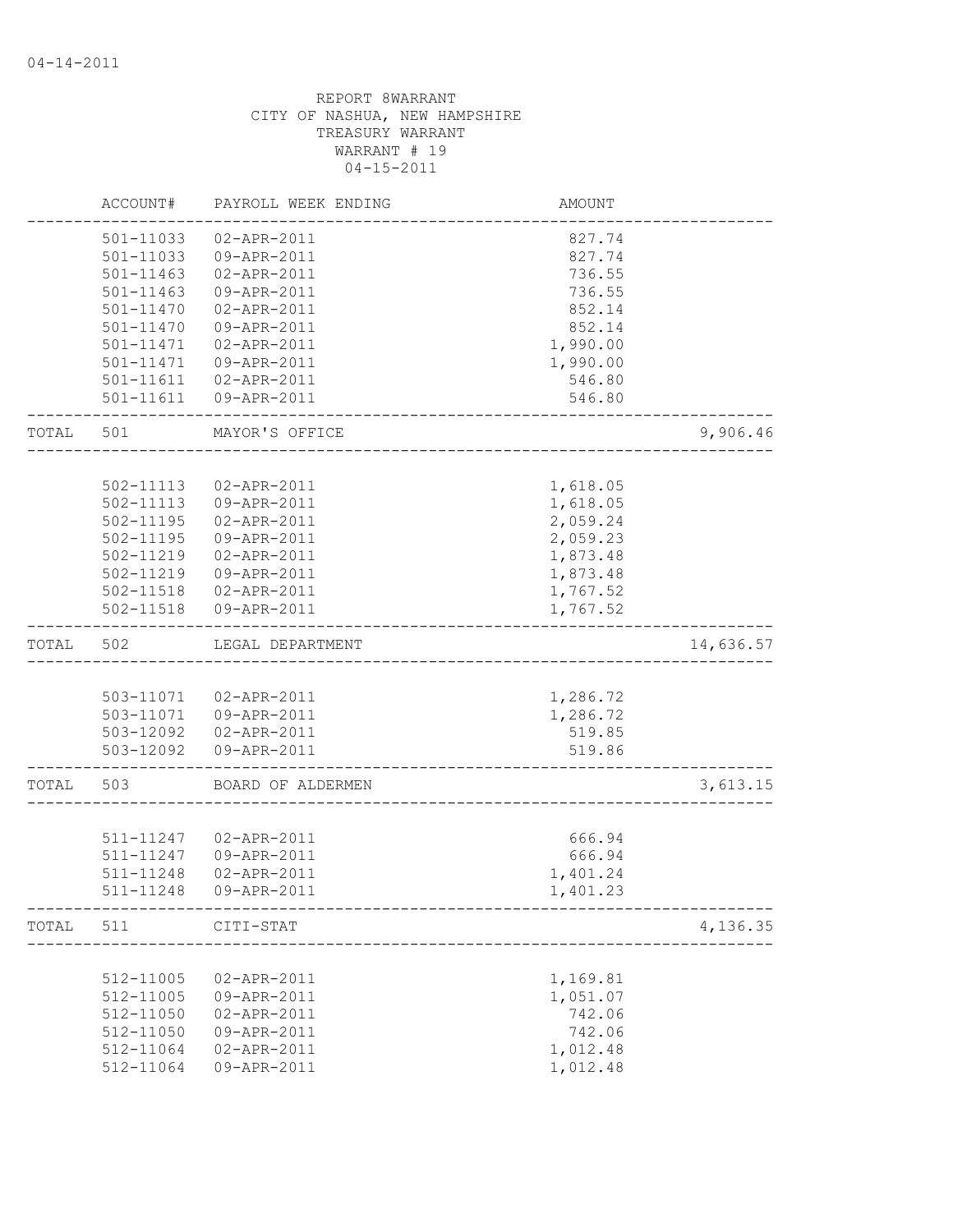|       | ACCOUNT#      | PAYROLL WEEK ENDING   | AMOUNT     |
|-------|---------------|-----------------------|------------|
|       |               | 512-11073 02-APR-2011 | 1,627.84   |
|       | 512-11073     | 09-APR-2011           | 1,627.85   |
|       | 512-11134     | 02-APR-2011           | 796.65     |
|       | 512-11134     | 09-APR-2011           | 796.65     |
|       | 512-11165     | 02-APR-2011           | 1,918.03   |
|       | 512-11165     | 09-APR-2011           | 1,918.03   |
|       | 512-11167     | 02-APR-2011           | 290.45     |
|       | 512-11167     | 09-APR-2011           | 290.45     |
|       | 512-11173     | 02-APR-2011           | 1,446.40   |
|       | 512-11173     | 09-APR-2011           | 1,446.40   |
|       | 512-11177     | 02-APR-2011           | 1,885.72   |
|       | 512-11177     | 09-APR-2011           | 1,885.72   |
|       | 512-11222     | 02-APR-2011           | 1,015.00   |
|       | 512-11222     | 09-APR-2011           | 1,015.00   |
|       | 512-11224     | 02-APR-2011           | 1,005.33   |
|       | 512-11224     | 09-APR-2011           | 1,005.33   |
|       | $512 - 11265$ | 02-APR-2011           | 883.76     |
|       | $512 - 11265$ | 09-APR-2011           | 883.76     |
|       | 512-11431     | 02-APR-2011           | 2,192.84   |
|       | 512-11431     | 09-APR-2011           | 2,192.84   |
|       | 512-11531     | 02-APR-2011           | 1,798.23   |
|       | 512-11531     | 09-APR-2011           | 1,798.23   |
|       | 512-11673     | 02-APR-2011           | 1,062.19   |
|       | 512-11673     | 09-APR-2011           | 1,062.18   |
|       | 512-11684     | 02-APR-2011           | 877.27     |
|       | 512-11684     | 09-APR-2011           | 877.26     |
|       | 512-11714     | 02-APR-2011           | 957.28     |
|       | 512-11714     | 09-APR-2011           | 957.28     |
|       | 512-11740     | 02-APR-2011           | 1,670.34   |
|       | 512-11740     | 09-APR-2011           | 1,670.35   |
|       | 512-12033     | 02-APR-2011           | 615.98     |
|       | 512-12033     | 09-APR-2011           | 615.98     |
|       | 512-12052     | 02-APR-2011           | 573.99     |
|       | 512-12052     | 09-APR-2011           | 577.40     |
|       | 512-12056     | 02-APR-2011           | 363.07     |
|       | 512-12056     | 09-APR-2011           | 370.33     |
|       | 512-12749     | 02-APR-2011           | 622.71     |
|       | 512-12749     | 09-APR-2011           | 622.72     |
|       |               | 512-13004 02-APR-2011 | 233.48     |
|       |               | 512-13004 09-APR-2011 | 213.95     |
| TOTAL | 512           | FINANCIAL SERVICES    | 49, 394.23 |
|       |               |                       |            |
|       | 513-11117     | 02-APR-2011           | 1,579.18   |
|       | 513-11117     | 09-APR-2011           | 1,579.18   |
|       | 513-11171     | 02-APR-2011           | 2,023.85   |
|       | 513-11171     | 09-APR-2011           | 2,023.85   |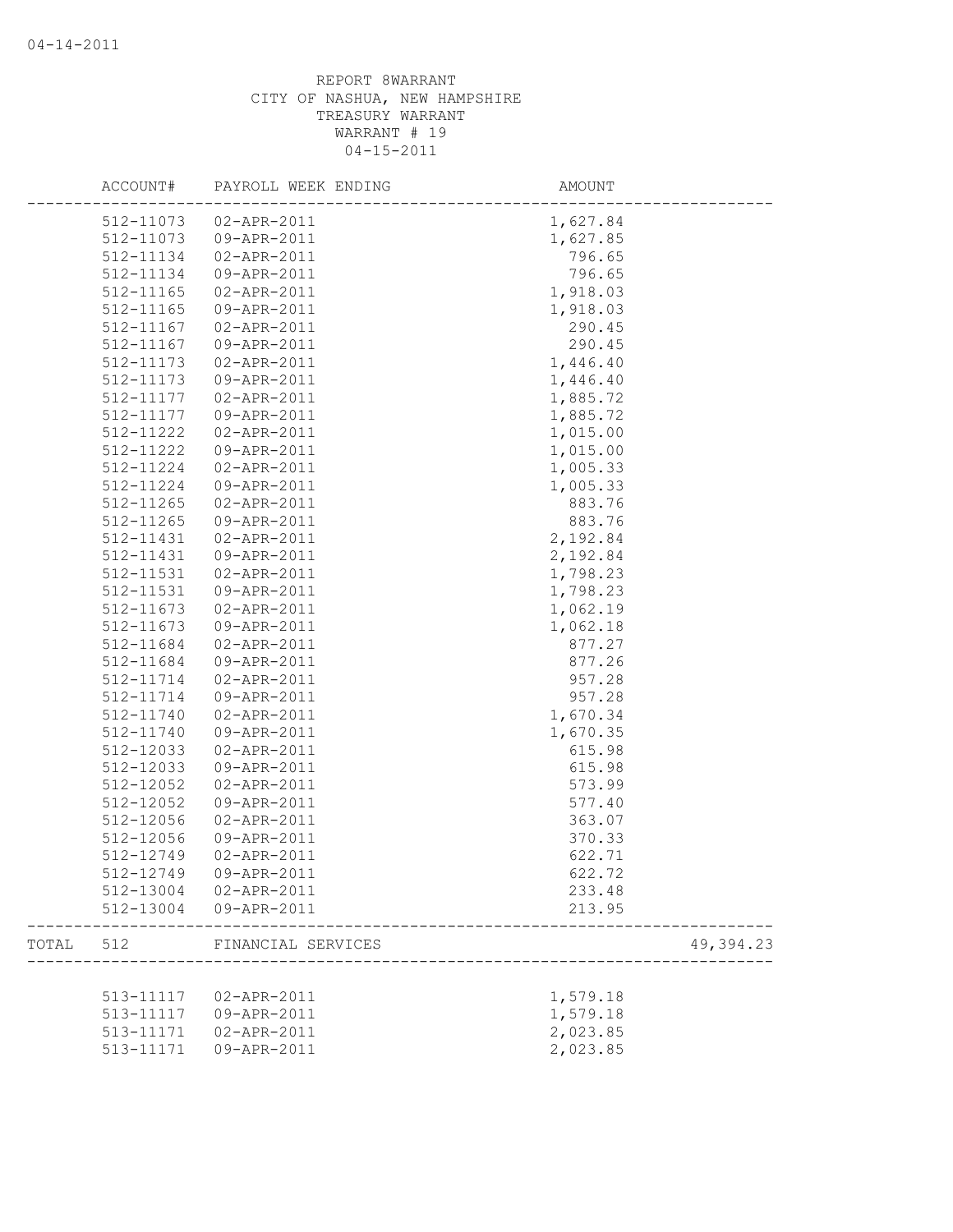|           | ACCOUNT#      | PAYROLL WEEK ENDING                            | AMOUNT   |           |
|-----------|---------------|------------------------------------------------|----------|-----------|
|           |               | 513-11213  02-APR-2011                         | 1,293.11 |           |
|           |               | 513-11213  09-APR-2011                         | 1,293.11 |           |
|           |               | 513-11223  02-APR-2011                         | 774.94   |           |
|           |               | 513-11223  09-APR-2011                         | 774.94   |           |
| TOTAL     | 513           | CITY CLERK'S OFFICE<br>_______________________ |          | 11,342.16 |
|           |               |                                                |          |           |
|           | 515-11031     | 02-APR-2011                                    | 34.84    |           |
|           |               | 515-11031  09-APR-2011                         | 52.26    |           |
|           | 515-11350     | 02-APR-2011                                    | 957.29   |           |
|           | 515-11350     | 09-APR-2011                                    | 957.28   |           |
|           | 515-11447     | 02-APR-2011                                    | 350.31   |           |
|           | 515-11447     | 09-APR-2011                                    | 350.31   |           |
|           | 515-12028     | 02-APR-2011                                    | 609.67   |           |
|           |               | 515-12028 09-APR-2011                          | 609.66   |           |
| TOTAL 515 |               | HUMAN RESOURCES<br>___________________________ |          | 3,921.62  |
|           |               |                                                |          |           |
|           | 516-11147     | 02-APR-2011                                    | 637.20   |           |
|           |               | 516-11147 09-APR-2011                          | 637.19   |           |
|           | 516-11148     | 02-APR-2011                                    | 985.60   |           |
|           | 516-11148     | 09-APR-2011                                    | 985.60   |           |
|           | 516-11459     | 02-APR-2011                                    | 1,286.72 |           |
|           |               | 516-11459 09-APR-2011                          | 1,286.72 |           |
|           |               | 516-11573 02-APR-2011                          | 939.11   |           |
|           |               | 516-11573  09-APR-2011                         | 939.11   |           |
| TOTAL     | 516           | PURCHASING DEPARTMENT                          |          | 7,697.25  |
|           |               |                                                |          |           |
|           | 517-11198     | 02-APR-2011                                    | 1,127.96 |           |
|           | 517-11198     | 09-APR-2011                                    | 1,127.96 |           |
|           | $517 - 11266$ | 02-APR-2011                                    | 641.15   |           |
|           | 517-11266     | 09-APR-2011                                    | 641.15   |           |
|           | 517-11420     | 02-APR-2011                                    | 744.15   |           |
|           | 517-11420     | 09-APR-2011                                    | 744.15   |           |
|           | 517-12063     | 02-APR-2011                                    | 296.86   |           |
|           |               | 517-12063 09-APR-2011                          | 296.86   |           |
| TOTAL     | 517           | BUILDING MAINT - CITY ADMIN                    |          | 5,620.24  |
|           |               |                                                |          |           |
|           | 519-11014     | 02-APR-2011                                    | 1,122.76 |           |
|           | 519-11014     | 09-APR-2011                                    | 1,122.77 |           |
|           | 519-11016     | 02-APR-2011                                    | 985.60   |           |
|           | 519-11016     | 09-APR-2011                                    | 985.60   |           |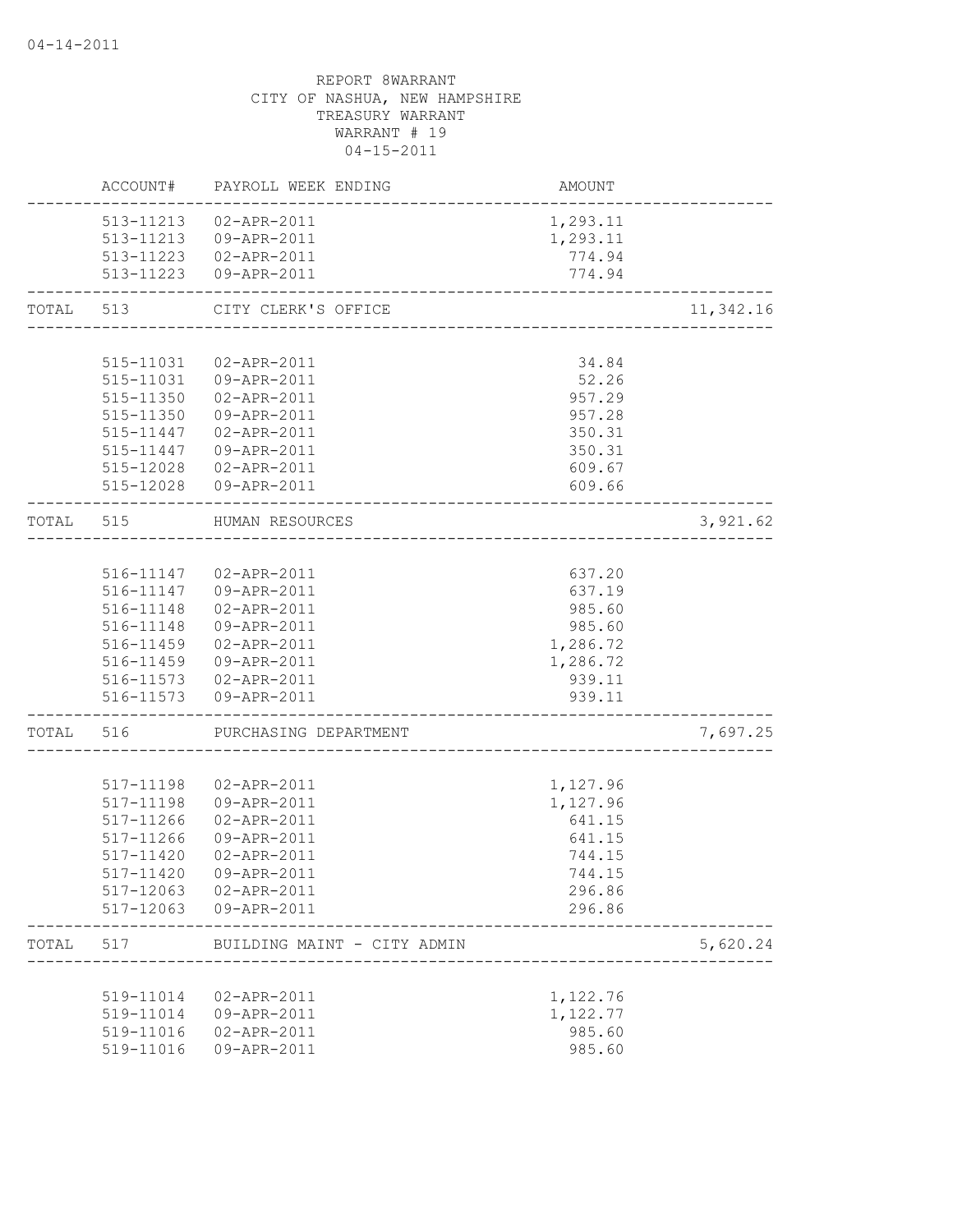|           |                        | ACCOUNT# PAYROLL WEEK ENDING | AMOUNT               |           |
|-----------|------------------------|------------------------------|----------------------|-----------|
|           | 519-11017              | 02-APR-2011                  | 824.00               |           |
|           | 519-11017              | 09-APR-2011                  | 824.00               |           |
|           | 519-11115              | 02-APR-2011                  | 1,986.69             |           |
|           | 519-11115              | 09-APR-2011                  | 1,986.69             |           |
|           | 519-11146              | 02-APR-2011                  | 858.43               |           |
|           | 519-11146              | 09-APR-2011                  | 858.42               |           |
|           | 519-11153              | 02-APR-2011                  | 620.55               |           |
|           | 519-11153              | 09-APR-2011                  | 620.55               |           |
|           | 519-11154              | 02-APR-2011                  | 652.11               |           |
|           | 519-11154              | 09-APR-2011                  | 652.12               |           |
|           | 519-11205              | 02-APR-2011                  | 815.21               |           |
|           | 519-11205              | 09-APR-2011                  | 815.21               |           |
|           |                        | 519-11241  02-APR-2011       | 1,367.59             |           |
|           |                        | 519-11241  09-APR-2011       | 1,367.59             |           |
| TOTAL 519 |                        | ASSESSORS                    |                      | 18,465.89 |
|           |                        |                              |                      |           |
|           |                        | 520-12077  02-APR-2011       | 337.40               |           |
|           |                        | 520-12077 09-APR-2011        | 337.40               |           |
| TOTAL     | 520                    | HUNT BUILDING                |                      | 674.80    |
|           |                        |                              |                      |           |
|           |                        | 522-11127 02-APR-2011        | 1,709.65             |           |
|           | 522-11127              | 09-APR-2011                  | 1,709.64             |           |
|           | 522-11128              | 02-APR-2011                  | 1,152.83             |           |
|           | 522-11128              | 09-APR-2011                  | 1,152.82             |           |
|           | 522-11286              | 02-APR-2011                  | 608.85               |           |
|           | 522-11286              | 09-APR-2011                  | 608.85               |           |
|           | 522-11356              | 02-APR-2011                  | 937.02               |           |
|           | 522-11356              | 09-APR-2011                  | 937.02               |           |
|           | 522-11429              | 02-APR-2011                  | 1,819.33             |           |
|           | 522-11429              | 09-APR-2011                  | 1,819.33             |           |
|           | 522-11496              | 02-APR-2011                  | 1,529.82             |           |
|           | 522-11496              | 09-APR-2011                  | 1,529.82             |           |
|           | 522-11641              | 02-APR-2011                  | 1,409.39             |           |
|           |                        |                              | 1,409.38             |           |
|           | 522-11652              | 02-APR-2011                  | 1,489.36             |           |
|           | $522 - 11652$          | 09-APR-2011                  | 1,489.36             |           |
|           | 522-11721              | 02-APR-2011                  | 1,556.12             |           |
|           | 522-11721              | 09-APR-2011                  | 1,556.12             |           |
|           | 522-11724              | 02-APR-2011                  | 1,370.98             |           |
|           | 522-11724              | 09-APR-2011                  | 1,370.98             |           |
|           | 522-11725              | 02-APR-2011                  | 998.12               |           |
|           | 522-11725              | 09-APR-2011                  | 998.12               |           |
|           | 522-11729<br>522-11729 | $02 - APR - 2011$            | 2,231.11<br>2,231.12 |           |
|           |                        | 09-APR-2011                  |                      |           |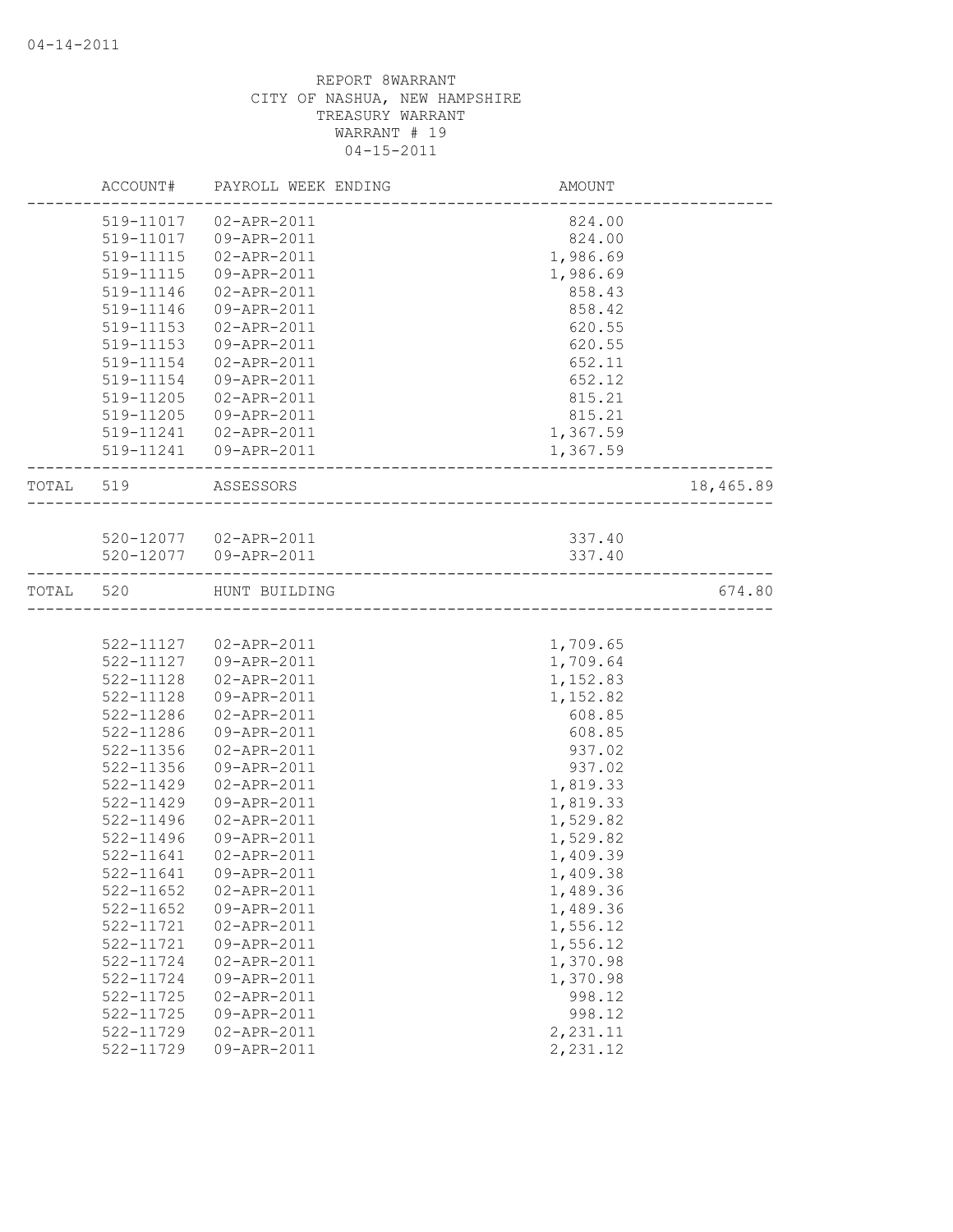|                   | ACCOUNT# PAYROLL WEEK ENDING | <b>AMOUNT</b> |            |
|-------------------|------------------------------|---------------|------------|
|                   | 522-13004 02-APR-2011        | 11.42         |            |
|                   | 522-13038  02-APR-2011       | $-382.91$     |            |
|                   |                              |               | 33, 253.65 |
|                   |                              |               |            |
|                   | 523-11332 02-APR-2011        | 1,006.33      |            |
| ----------------- | 523-11332  09-APR-2011       | 1,006.33      |            |
| TOTAL 523 GIS     |                              |               | 2,012.66   |
|                   |                              |               |            |
|                   | 531-11065 02-APR-2011        | 1,143.31      |            |
|                   | 531-11065 09-APR-2011        | 1,143.31      |            |
| 531-11085         | 02-APR-2011                  | 922.04        |            |
| 531-11085         | 09-APR-2011                  | 922.04        |            |
| 531-11114         | 02-APR-2011                  | 2,355.27      |            |
| 531-11114         | 09-APR-2011                  | 2,355.27      |            |
| 531-11129         | 02-APR-2011                  | 1,998.78      |            |
| 531-11129         | 09-APR-2011                  | 1,998.79      |            |
| 531-11164         | 02-APR-2011                  | 1,178.65      |            |
| 531-11164         | 09-APR-2011                  | 1,178.65      |            |
| 531-11166         | 02-APR-2011                  | 2,603.53      |            |
| 531-11166         | 09-APR-2011                  | 2,603.52      |            |
| 531-11170         | 02-APR-2011                  | 1,526.04      |            |
| 531-11170         | 09-APR-2011                  | 1,526.04      |            |
| 531-11201         | 02-APR-2011                  | 682.42        |            |
|                   | 531-11201  09-APR-2011       | 682.42        |            |
| 531-11203         | 02-APR-2011                  | 1,349.54      |            |
| 531-11203         | 09-APR-2011                  | 1,349.54      |            |
| 531-11226         | 02-APR-2011                  | 776.25        |            |
| 531-11226         | 09-APR-2011                  | 776.25        |            |
| 531-11242         | 02-APR-2011                  | 1,158.79      |            |
| 531-11242         | 09-APR-2011                  | 1,158.79      |            |
| 531-11245         | 02-APR-2011                  | 643.00        |            |
| 531-11245         | 09-APR-2011                  | 643.00        |            |
| 531-11257         | 02-APR-2011                  | 3,490.10      |            |
|                   | 531-11257 09-APR-2011        | 3,490.10      |            |
| 531-11287         | 02-APR-2011                  | 846.15        |            |
| 531-11287         | 09-APR-2011                  | 846.15        |            |
| 531-11398         | 02-APR-2011                  | 646.25        |            |
| 531-11398         | 09-APR-2011                  | 646.25        |            |
| 531-11477         | 02-APR-2011                  | 648.93        |            |
| 531-11477         | 09-APR-2011                  | 648.93        |            |
| 531-11487         | 02-APR-2011                  | 1,400.35      |            |
| 531-11487         | 09-APR-2011                  | 1,400.35      |            |
| 531-11495         | 02-APR-2011                  | 1,037.27      |            |
| 531-11495         | 09-APR-2011                  | 1,037.27      |            |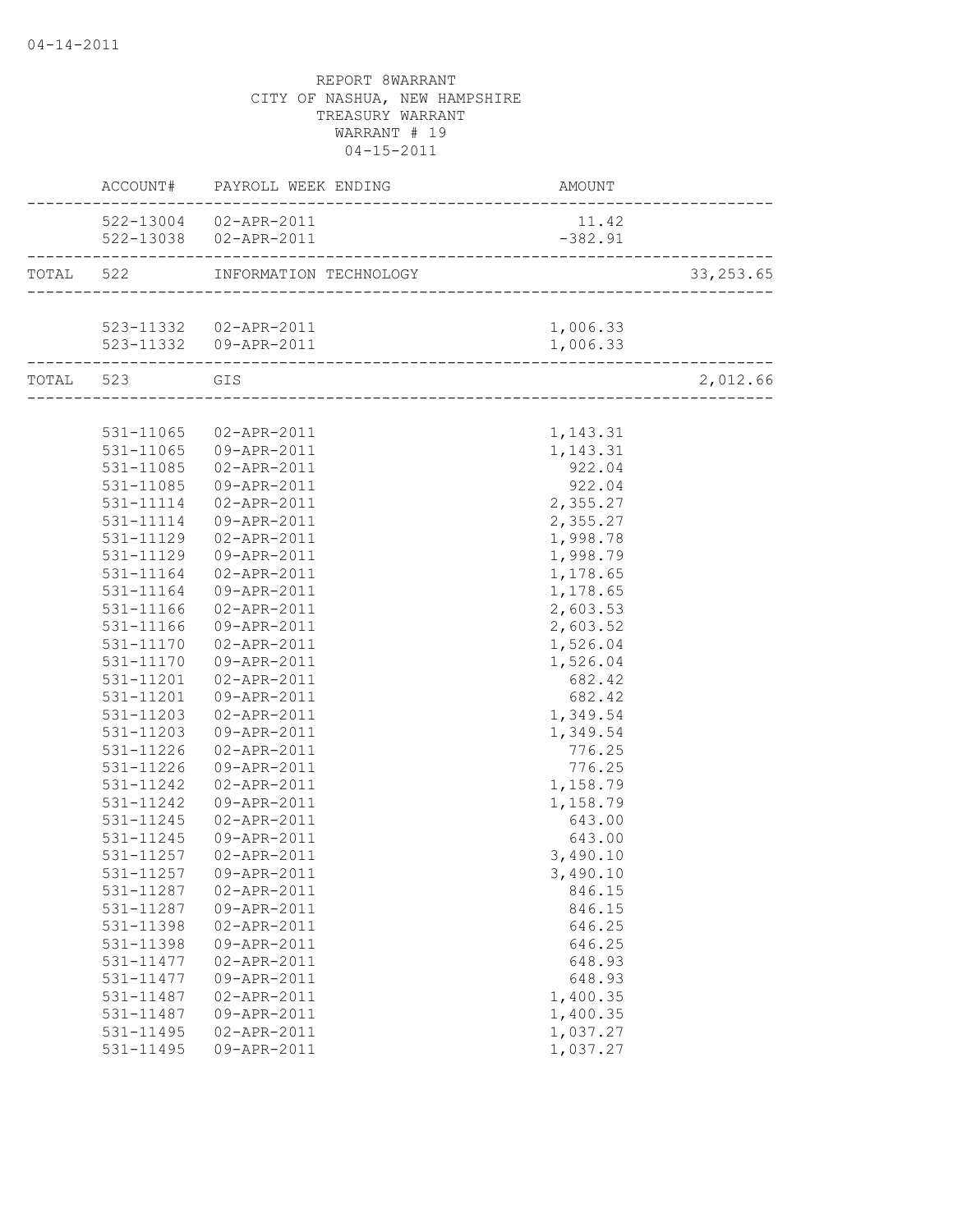| ACCOUNT#               | PAYROLL WEEK ENDING        | AMOUNT             |
|------------------------|----------------------------|--------------------|
| 531-11498              | $02 - APR - 2011$          | 878.18             |
| 531-11498              | 09-APR-2011                | 878.18             |
| 531-11516              | 02-APR-2011                | 884.57             |
| 531-11516              | 09-APR-2011                | 884.57             |
| 531-11534              | 02-APR-2011                | 1,496.61           |
| 531-11534              | 09-APR-2011                | 1,496.62           |
| 531-11535              | 02-APR-2011                | 13,380.91          |
| 531-11535              | 09-APR-2011                | 13,380.92          |
| 531-11537              | 02-APR-2011                | 14,485.32          |
| 531-11537              | 09-APR-2011                | 14,485.32          |
| 531-11538              | 02-APR-2011                | 922.04             |
| 531-11538              | 09-APR-2011                | 922.04             |
| 531-11539              | 02-APR-2011                | 1,579.19           |
| 531-11539              | 09-APR-2011                | 1,579.18           |
| 531-11544              | 02-APR-2011                | 4,268.62           |
| 531-11544              | 09-APR-2011                | 4,268.62           |
| 531-11549              | 02-APR-2011                | 8,244.08           |
| 531-11549              | 09-APR-2011                | 8,244.08           |
| 531-11550              | 02-APR-2011                | 1,914.70           |
| 531-11550              | 09-APR-2011                | 1,914.70           |
| 531-11552              | 02-APR-2011                | 10,362.00          |
| 531-11552              | 09-APR-2011                | 10,362.00          |
| 531-11555              | 02-APR-2011                | 40,775.00          |
| $531 - 11555$          | 09-APR-2011                | 40,775.00          |
| 531-11558              | 02-APR-2011                | 76,254.60          |
| 531-11558              | 09-APR-2011                | 77, 377.34         |
| 531-11561              | 02-APR-2011                | 12,263.71          |
| 531-11561              | 09-APR-2011                | 12, 142.79         |
| 531-11567              | 02-APR-2011                | 34, 187. 13        |
| 531-11567              | 09-APR-2011                | 34, 187. 12        |
| 531-11569              | 02-APR-2011                | 1,214.02           |
| 531-11569              | 09-APR-2011                | 1,214.02           |
| 531-11618              | 02-APR-2011                | 2,713.47           |
| 531-11618              | 09-APR-2011                | 2,713.47           |
| 531-11622              | 02-APR-2011                | 3,081.19           |
| 531-11622              | 09-APR-2011                | 3,081.19           |
| 531-11634              | 02-APR-2011                | 720.10             |
| 531-11634              | 09-APR-2011                | 720.10             |
| 531-11636              | 02-APR-2011                | 1,003.45           |
| 531-11636              | 09-APR-2011                | 1,003.45           |
| 531-11664              | 02-APR-2011                | 1,171.17           |
| 531-11664<br>531-11665 | 09-APR-2011<br>02-APR-2011 | 1,171.17<br>809.40 |
| 531-11665              | 09-APR-2011                | 809.40             |
| 531-11719              | 02-APR-2011                | 949.27             |
| 531-11719              | 09-APR-2011                | 949.27             |
| 531-11722              | 02-APR-2011                | 611.85             |
| 531-11722              | 09-APR-2011                | 611.85             |
|                        |                            |                    |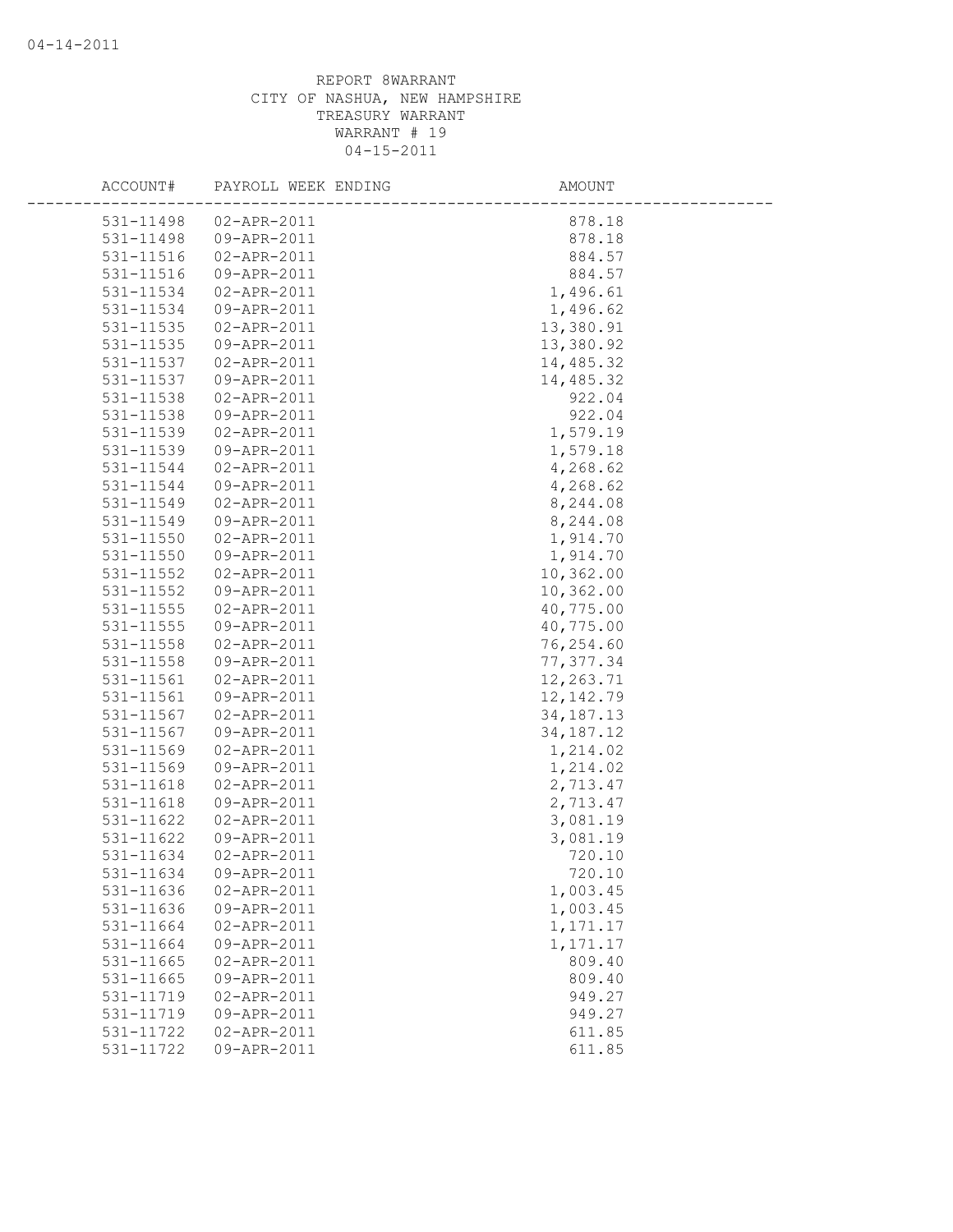|       |           | ACCOUNT# PAYROLL WEEK ENDING | AMOUNT   |            |
|-------|-----------|------------------------------|----------|------------|
|       |           | 531-11732 02-APR-2011        | 6,034.25 |            |
|       | 531-11732 | 09-APR-2011                  | 6,034.25 |            |
|       | 531-12020 | 02-APR-2011                  | 984.98   |            |
|       | 531-12020 | 09-APR-2011                  | 984.99   |            |
|       | 531-12042 | 02-APR-2011                  | 179.92   |            |
|       | 531-12042 | 09-APR-2011                  | 433.36   |            |
|       | 531-12066 | 02-APR-2011                  | 708.06   |            |
|       | 531-12066 | 09-APR-2011                  | 708.06   |            |
|       | 531-12068 | 02-APR-2011                  | 771.36   |            |
|       | 531-12068 | 09-APR-2011                  | 771.36   |            |
|       | 531-12071 | 02-APR-2011                  | 266.52   |            |
|       | 531-12071 | 09-APR-2011                  | 266.52   |            |
|       | 531-12119 | 02-APR-2011                  | 1,158.52 |            |
|       | 531-12119 | 09-APR-2011                  | 1,158.52 |            |
|       | 531-13004 | 02-APR-2011                  | 1,600.15 |            |
|       | 531-13004 | 09-APR-2011                  | 2,676.71 |            |
|       | 531-13038 | 02-APR-2011                  | 1,645.55 |            |
|       | 531-13038 | 09-APR-2011                  | 3,292.80 |            |
|       | 531-13040 | 02-APR-2011                  | 4,834.53 |            |
|       | 531-13040 | 09-APR-2011                  | 4,659.31 |            |
|       | 531-13044 | 02-APR-2011                  | 566.02   |            |
|       | 531-13044 | 09-APR-2011                  | 424.34   |            |
|       | 531-13047 | 02-APR-2011                  | 3,242.54 |            |
|       | 531-13047 | 09-APR-2011                  | 7,646.96 |            |
|       | 531-13048 | 02-APR-2011                  | 3,383.21 |            |
|       | 531-13048 | 09-APR-2011                  | 4,658.48 |            |
|       |           | 531-15002  02-APR-2011       | 426.86   |            |
|       |           | 531-17003 02-APR-2011        | 300.00   |            |
| TOTAL | 531       | POLICE DEPARTMENT            |          | 577,974.45 |
|       |           |                              |          |            |
|       | 532-11024 | 02-APR-2011                  | 2,120.47 |            |
|       | 532-11024 | 09-APR-2011                  | 2,120.49 |            |
|       | 532-11036 | 02-APR-2011                  | 1,929.25 |            |
|       | 532-11036 | 09-APR-2011                  | 1,929.25 |            |
|       | 532-11063 | 02-APR-2011                  | 1,390.79 |            |
|       | 532-11063 | 09-APR-2011                  | 1,390.79 |            |
|       | 532-11066 | 02-APR-2011                  | 1,363.38 |            |
|       | 532-11066 | 09-APR-2011                  | 1,363.40 |            |
|       | 532-11069 | 02-APR-2011                  | 2,781.73 |            |
|       | 532-11069 | 09-APR-2011                  | 2,781.73 |            |
|       | 532-11111 | 02-APR-2011                  | 2,229.62 |            |
|       | 532-11111 | 09-APR-2011                  | 2,229.62 |            |
|       | 532-11207 | 02-APR-2011                  | 6,838.59 |            |
|       | 532-11207 | 09-APR-2011                  | 6,838.59 |            |
|       | 532-11281 | 02-APR-2011                  | 1,005.80 |            |
|       | 532-11281 | 09-APR-2011                  | 1,005.80 |            |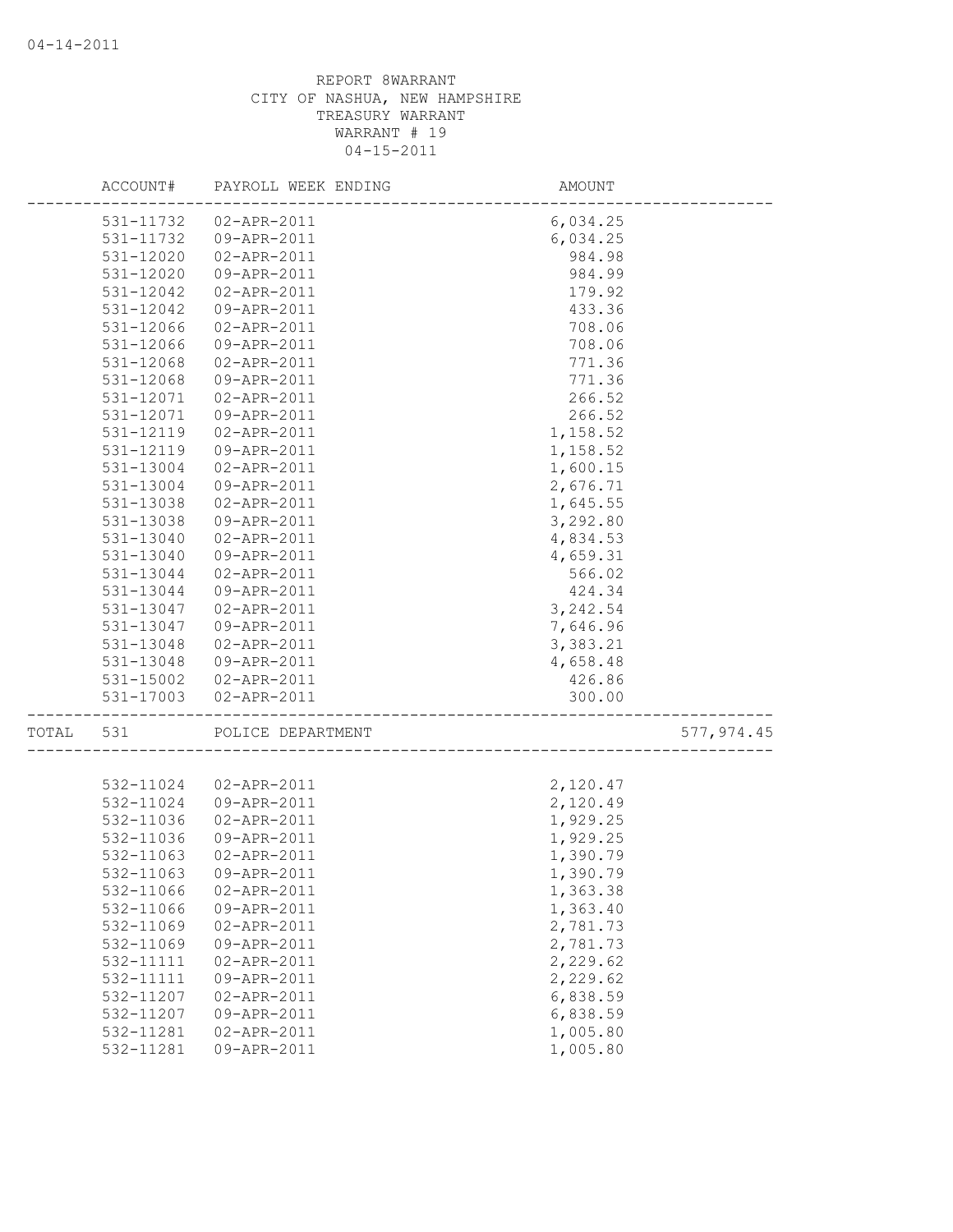|       | ACCOUNT#  | PAYROLL WEEK ENDING    | AMOUNT         |             |
|-------|-----------|------------------------|----------------|-------------|
|       | 532-11285 | 02-APR-2011            | 8,428.46       |             |
|       | 532-11285 | 09-APR-2011            | 8,428.46       |             |
|       | 532-11291 | 02-APR-2011            | 7,286.66       |             |
|       | 532-11291 | 09-APR-2011            | 6,976.22       |             |
|       | 532-11298 | 02-APR-2011            | 1,104.55       |             |
|       | 532-11298 | 09-APR-2011            | 1,395.22       |             |
|       | 532-11300 | 02-APR-2011            | 32,804.42      |             |
|       | 532-11300 | 09-APR-2011            | 36, 921.67     |             |
|       | 532-11303 | 02-APR-2011            | 1,233.08       |             |
|       | 532-11303 | 09-APR-2011            | 1,233.08       |             |
|       | 532-11305 | 02-APR-2011            | 4,907.81       |             |
|       | 532-11305 | 09-APR-2011            | 4,920.07       |             |
|       | 532-11309 | 02-APR-2011            | 108,253.08     |             |
|       | 532-11309 | 09-APR-2011            | 105,081.38     |             |
|       | 532-11660 | 02-APR-2011            | 1,566.75       |             |
|       | 532-11660 | 09-APR-2011            | 1,566.75       |             |
|       | 532-11663 | 02-APR-2011            | 1,535.86       |             |
|       | 532-11663 | 09-APR-2011            | 1,535.86       |             |
|       | 532-11666 | 02-APR-2011            | 1,535.86       |             |
|       | 532-11666 | 09-APR-2011            | 1,535.86       |             |
|       | 532-11668 | 02-APR-2011            | 1,551.21       |             |
|       | 532-11668 | 09-APR-2011            | 1,551.21       |             |
|       | 532-12070 | 02-APR-2011            | 20,908.47      |             |
|       | 532-12070 | 09-APR-2011            | 22,029.55      |             |
|       | 532-13003 | 02-APR-2011            | 475.98         |             |
|       | 532-13004 | 02-APR-2011            | 1,333.88       |             |
|       | 532-13004 | 09-APR-2011            | 65.33          |             |
|       | 532-13018 | 02-APR-2011            | 1,304.74       |             |
|       | 532-13018 | 09-APR-2011            | 2,294.18       |             |
|       | 532-13024 | 02-APR-2011            | 1,577.49       |             |
|       | 532-13024 | 09-APR-2011            | 272.30         |             |
|       | 532-13050 | 02-APR-2011            | 7,096.17       |             |
|       | 532-13050 | 09-APR-2011            | 7,650.18       |             |
|       | 532-19231 | 02-APR-2011            | 1,389.60       |             |
|       | 532-19231 | 09-APR-2011            | 1,376.05       |             |
|       | 532-19232 | 02-APR-2011            | 2,010.76       |             |
|       | 532-19232 | 09-APR-2011            | 1,997.66       |             |
|       | 532-19233 | 02-APR-2011            | 2,982.39       |             |
|       |           | 532-19233 09-APR-2011  | 2,973.56       |             |
|       |           | 532-19234 02-APR-2011  | 1,872.47       |             |
|       | 532-19234 | 09-APR-2011            | 1,859.37       |             |
| TOTAL | 532       | FIRE DEPARTMENT        |                | 462, 142.95 |
|       |           | 535-11980  02-APR-2011 |                |             |
|       |           |                        | 96.15<br>96.15 |             |
|       | 535-11980 | 09-APR-2011            |                |             |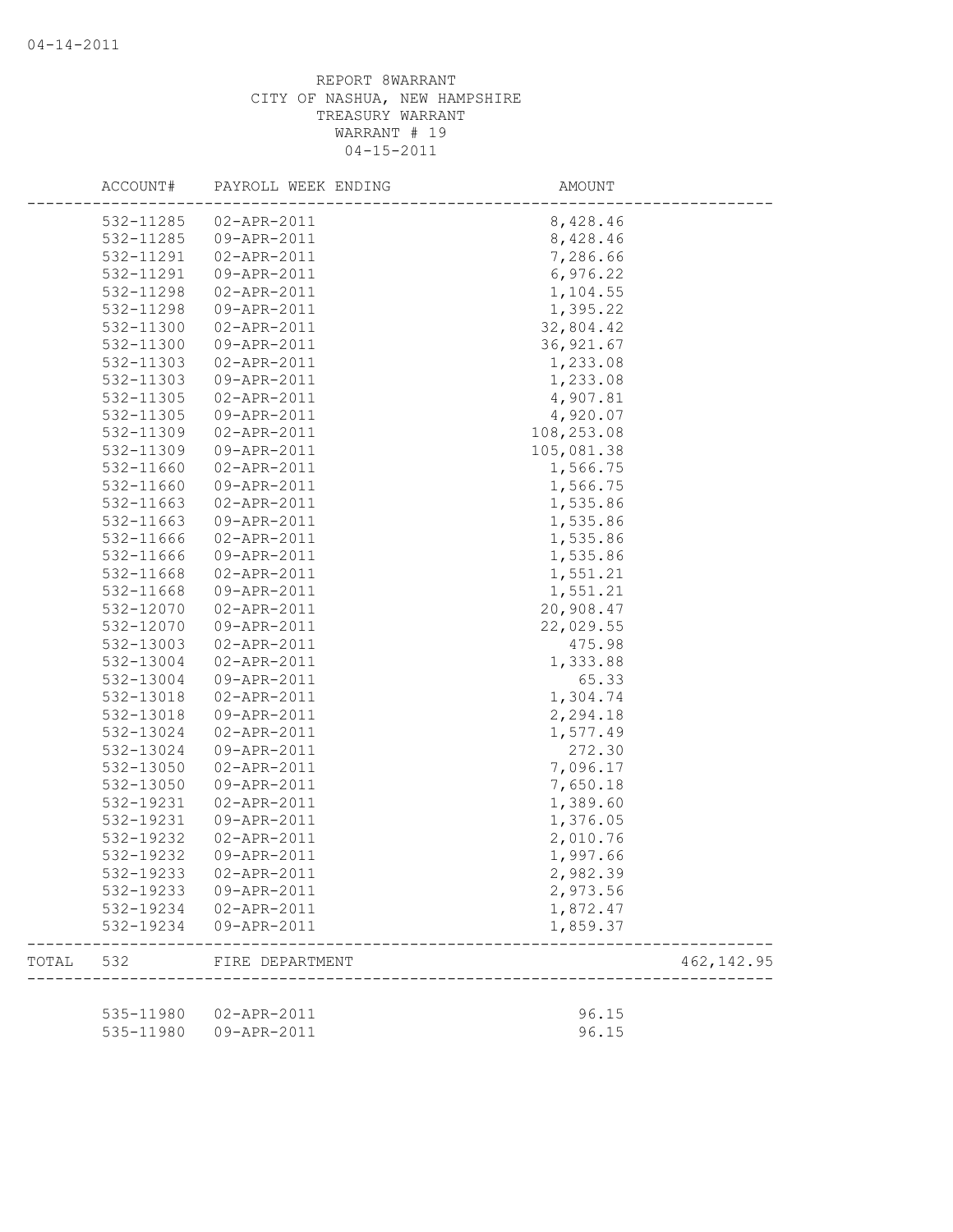|           |           | ACCOUNT# PAYROLL WEEK ENDING                     | AMOUNT               |           |
|-----------|-----------|--------------------------------------------------|----------------------|-----------|
| TOTAL 535 |           | EMERGENCY MANAGEMENT                             |                      | 192.30    |
|           |           |                                                  |                      |           |
|           |           | 536-11200 02-APR-2011                            | 1,449.60             |           |
|           |           |                                                  |                      |           |
|           |           | 536-11200 09-APR-2011                            | 1,449.60<br>1,230.12 |           |
|           |           | 536-12137  02-APR-2011<br>536-12137  09-APR-2011 | 1,230.12             |           |
|           |           |                                                  |                      |           |
|           |           | TOTAL 536 CITYWIDE COMMUNICATIONS                |                      | 5,359.44  |
|           |           |                                                  |                      |           |
|           | 541-11024 | 02-APR-2011                                      | 263.04               |           |
|           |           | 541-11024 09-APR-2011                            | 263.04               |           |
|           | 541-11104 | 02-APR-2011                                      | 1,044.25             |           |
|           | 541-11104 | 09-APR-2011                                      | 1,044.25             |           |
|           | 541-11240 | 02-APR-2011                                      | 1,503.02             |           |
|           |           | 541-11240 09-APR-2011                            | 1,503.02             |           |
|           |           | 541-11346 02-APR-2011                            | 435.30               |           |
|           |           | 541-11346 09-APR-2011                            | 435.30               |           |
| TOTAL 541 |           | COMMUNITY SERVICES DIVISION                      |                      | 6,491.22  |
|           |           |                                                  |                      |           |
|           |           | 542-11024 02-APR-2011                            | 657.59               |           |
|           |           | 542-11024 09-APR-2011                            | 657.59               |           |
|           |           | 542-11426  02-APR-2011                           | 1,404.69             |           |
|           | 542-11426 | 09-APR-2011                                      | 1,404.69             |           |
|           |           | 542-11484 02-APR-2011                            | 160.00               |           |
|           | 542-11484 | 09-APR-2011                                      | 160.00               |           |
|           | 542-11584 | 02-APR-2011                                      | 3,787.06             |           |
|           | 542-11584 | 09-APR-2011                                      | 3,787.06             |           |
|           | 542-12044 | 02-APR-2011                                      | 242.41               |           |
|           | 542-12044 | 09-APR-2011                                      | 303.00               |           |
|           | 542-12109 | 02-APR-2011                                      | 187.00               |           |
|           |           | 542-12109 09-APR-2011                            | 187.00               |           |
| TOTAL     | 542       | COMMUNITY HEALTH                                 |                      | 12,938.09 |
|           |           |                                                  |                      |           |
|           | 543-11380 | 02-APR-2011                                      | 988.21               |           |
|           | 543-11380 | 09-APR-2011                                      | 988.21               |           |
|           | 543-11438 | 02-APR-2011                                      | 1,324.88             |           |
|           | 543-11438 | 09-APR-2011                                      | 1,324.88             |           |
|           | 543-11602 | 02-APR-2011                                      | 909.84               |           |
|           | 543-11602 | 09-APR-2011                                      | 909.84               |           |
|           | 543-11604 | 02-APR-2011                                      | 1,573.64             |           |
|           | 543-11604 | 09-APR-2011                                      | 1,573.64             |           |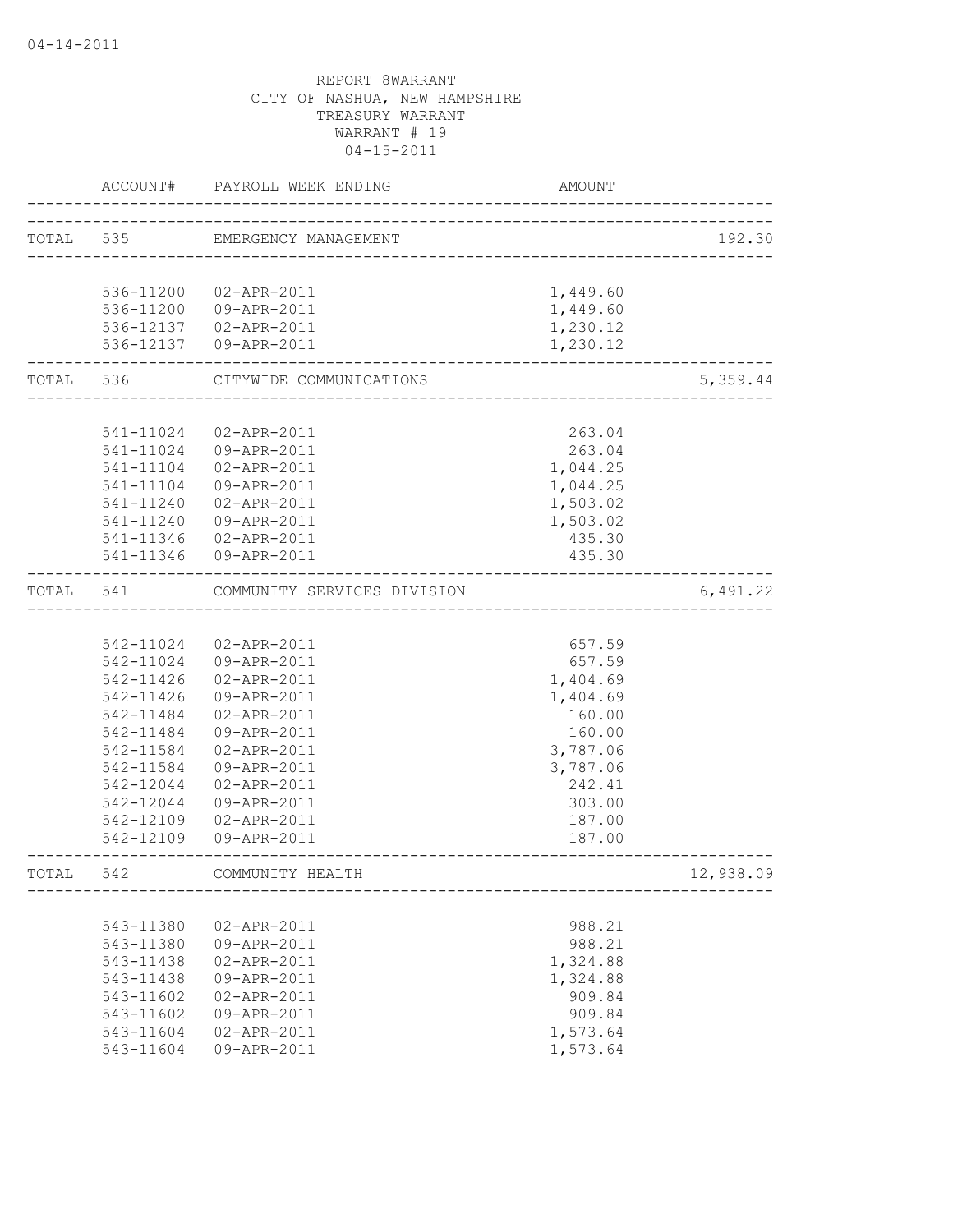|               | ACCOUNT# PAYROLL WEEK ENDING         | <b>AMOUNT</b> |           |
|---------------|--------------------------------------|---------------|-----------|
|               | 543-11605 02-APR-2011                | 985.14        |           |
|               |                                      |               |           |
|               | TOTAL 543 ENVIRONMENTAL HEALTH DEPT. |               | 11,563.42 |
|               |                                      |               |           |
| 544-11008     | 02-APR-2011                          | 766.46        |           |
|               | 544-11008 09-APR-2011                | 766.46        |           |
|               | 544-11099  02-APR-2011               | 2,161.17      |           |
| 544-11099     | 09-APR-2011                          | 2,161.17      |           |
|               | 544-11112  02-APR-2011               | 877.27        |           |
|               | 544-11112  09-APR-2011               | 877.27        |           |
|               | 544-11367 02-APR-2011                | 858.44        |           |
|               | 544-11367 09-APR-2011                | 858.44        |           |
|               | 544-11777  02-APR-2011               | 1,328.18      |           |
|               | 544-11777  09-APR-2011               | 1,328.18      |           |
|               | 544-12101  02-APR-2011               | 441.56        |           |
|               | 544-12101 09-APR-2011                | 441.56        |           |
|               | TOTAL 544 WELFARE ADMINISTRATION     |               | 12,866.16 |
|               |                                      |               |           |
|               | 551-11024 02-APR-2011                | 639.71        |           |
|               | 551-11024 09-APR-2011                | 639.71        |           |
| 551-11028     | 02-APR-2011                          | 557.83        |           |
| 551-11028     | 09-APR-2011                          | 557.82        |           |
| 551-11057     | 02-APR-2011                          | 920.70        |           |
| 551-11057     | 09-APR-2011                          | 920.69        |           |
| 551-11094     | 02-APR-2011                          | 313.78        |           |
| 551-11094     | 09-APR-2011                          | 313.79        |           |
| 551-11097     | 02-APR-2011                          | 1,101.99      |           |
| 551-11097     | 09-APR-2011                          | 1,101.98      |           |
| 551-11211     | 02-APR-2011                          | 632.11        |           |
| 551-11211     | 09-APR-2011                          | 632.11        |           |
| 551-11249     | 02-APR-2011                          | 1,320.01      |           |
| 551-11249     | 09-APR-2011                          | 1,320.01      |           |
| 551-11268     | 02-APR-2011                          | 650.13        |           |
|               | 551-11268 09-APR-2011                | 650.13        |           |
| 551-11273     | 02-APR-2011                          | 1,735.80      |           |
| $551 - 11273$ | 09-APR-2011                          | 1,735.81      |           |
| 551-11435     | 02-APR-2011                          | 936.74        |           |
| 551-11435     | 09-APR-2011                          | 936.74        |           |
| 551-11462     | 02-APR-2011                          | 1,059.21      |           |
| $551 - 11462$ | 09-APR-2011                          | 1,059.21      |           |
| 551-11620     | 02-APR-2011                          | 1,184.60      |           |
| 551-11620     | 09-APR-2011                          | 1,184.61      |           |
| 551-11638     | 02-APR-2011                          | 1,212.06      |           |
| 551-11638     | 09-APR-2011                          | 1,212.06      |           |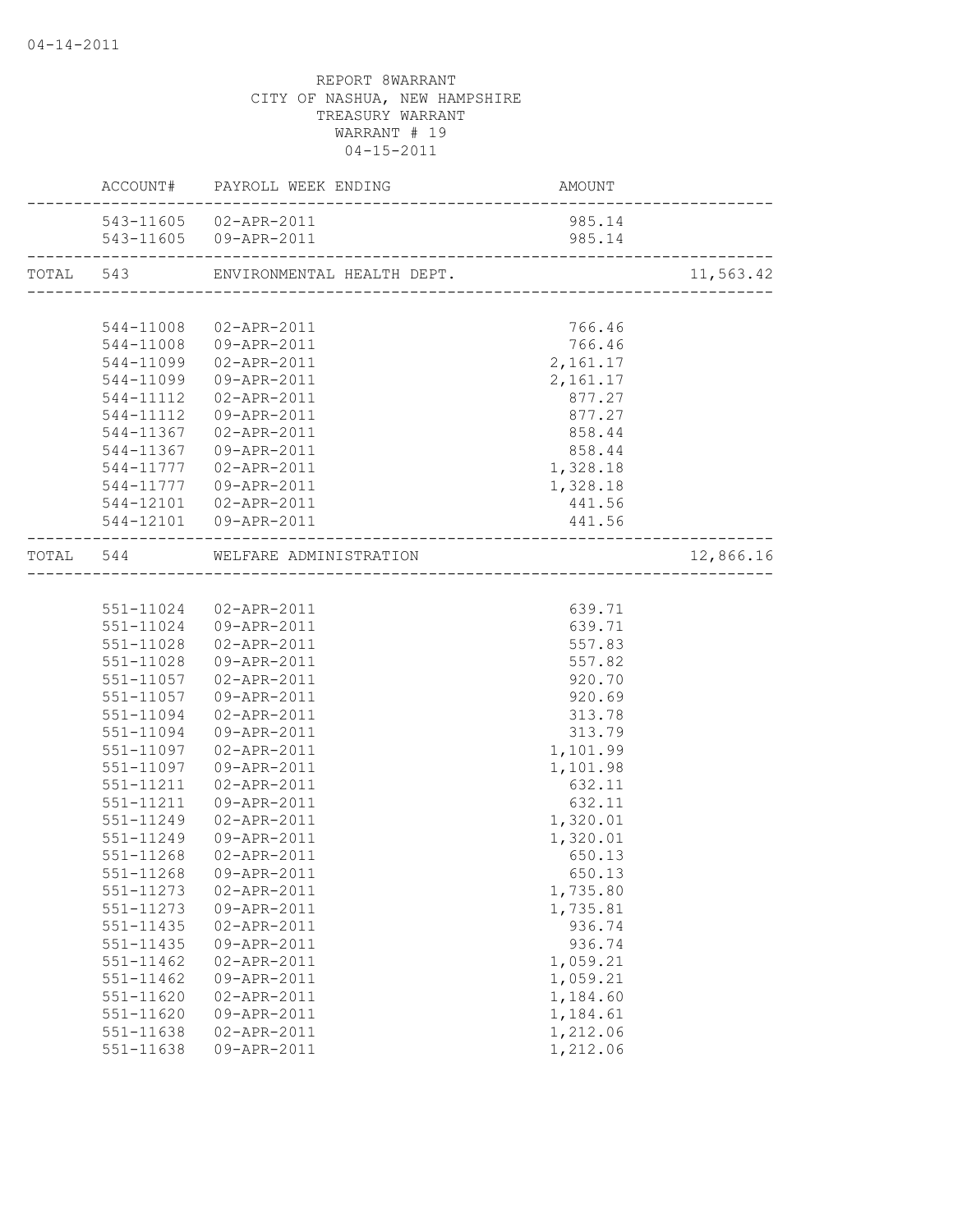|       | ACCOUNT#      | PAYROLL WEEK ENDING AND AN               | AMOUNT   |           |
|-------|---------------|------------------------------------------|----------|-----------|
|       |               | TOTAL 551 PUBLIC WORKS DIV & ENGINEERING |          | 24,529.34 |
|       |               |                                          |          |           |
|       | 552-11024     | 02-APR-2011                              | 706.27   |           |
|       | 552-11024     | 09-APR-2011                              | 706.27   |           |
|       | 552-11077     | 02-APR-2011                              | 1,331.47 |           |
|       | 552-11077     | 09-APR-2011                              | 1,331.47 |           |
|       | 552-11087     | 02-APR-2011                              | 882.00   |           |
|       | 552-11087     | 09-APR-2011                              | 882.00   |           |
|       | 552-11143     | 02-APR-2011                              | 878.00   |           |
|       | 552-11143     | 09-APR-2011                              | 878.00   |           |
|       | 552-11324     | 02-APR-2011                              | 4,236.84 |           |
|       | 552-11324     | 09-APR-2011                              | 4,236.84 |           |
|       | 552-11339     | 02-APR-2011                              | 3,022.88 |           |
|       | 552-11339     | 09-APR-2011                              | 2,992.81 |           |
|       | 552-11342     | 02-APR-2011                              | 790.80   |           |
|       | 552-11342     | 09-APR-2011                              | 790.80   |           |
|       | 552-11343     | 02-APR-2011                              | 1,776.80 |           |
|       | $552 - 11343$ | 09-APR-2011                              | 1,776.80 |           |
|       | 552-11407     | 02-APR-2011                              | 5,469.60 |           |
|       | 552-11407     | 09-APR-2011                              | 5,469.60 |           |
|       | 552-11492     | 02-APR-2011                              | 836.40   |           |
|       | 552-11492     | 09-APR-2011                              | 836.40   |           |
|       | 552-11562     | 02-APR-2011                              | 420.52   |           |
|       | 552-11562     | 09-APR-2011                              | 420.53   |           |
|       | 552-11580     | 02-APR-2011                              | 1,014.70 |           |
|       | 552-11580     | 09-APR-2011                              | 1,014.70 |           |
|       | 552-11672     | 02-APR-2011                              | 1,489.36 |           |
|       | 552-11672     | 09-APR-2011                              | 1,489.36 |           |
|       | 552-11750     | 02-APR-2011                              | 803.60   |           |
|       | 552-11750     | 09-APR-2011                              | 803.60   |           |
|       | 552-12156     | 09-APR-2011                              | 400.00   |           |
|       | 552-13004     | 02-APR-2011                              | 377.27   |           |
|       | 552-13004     | 09-APR-2011                              | 779.17   |           |
|       | 552-13067     | 02-APR-2011                              | 984.69   |           |
|       | 552-59050     | 09-APR-2011                              | 1,000.00 |           |
| TOTAL | 552           | PARKS AND RECREATION                     |          | 50,829.55 |
|       |               |                                          |          |           |
|       | 553-11024     | 02-APR-2011                              | 372.50   |           |
|       | 553-11024     | 09-APR-2011                              | 348.27   |           |
|       | 553-11078     | 02-APR-2011                              | 1,367.59 |           |
|       | 553-11078     | 09-APR-2011                              | 1,367.59 |           |
|       | 553-11098     | 02-APR-2011                              | 1,038.42 |           |
|       | 553-11098     | 09-APR-2011                              | 1,038.42 |           |
|       | 553-11169     | 02-APR-2011                              | 1,071.44 |           |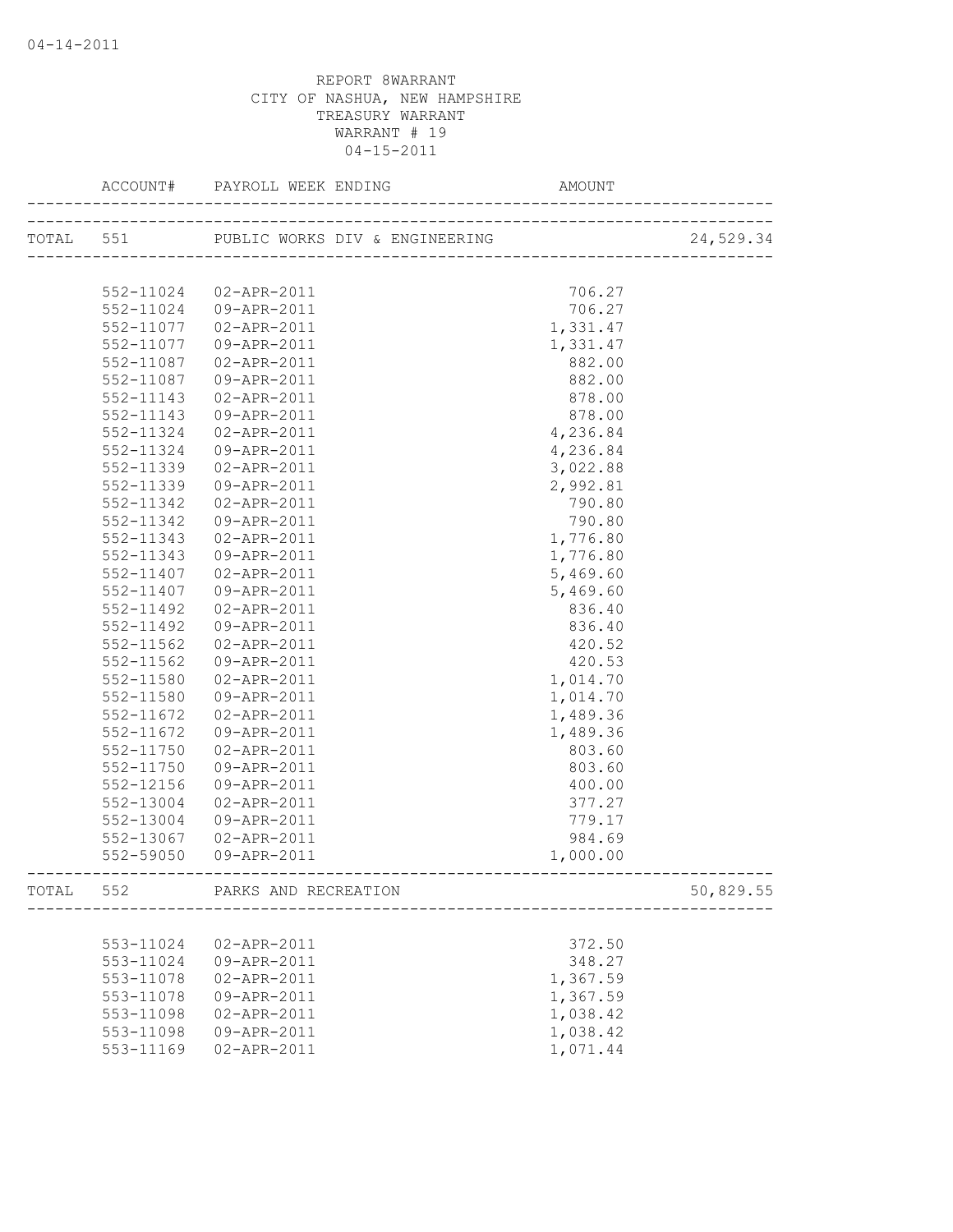|       | ACCOUNT#      | PAYROLL WEEK ENDING   | AMOUNT    |            |
|-------|---------------|-----------------------|-----------|------------|
|       | 553-11169     | 09-APR-2011           | 1,071.44  |            |
|       | 553-11192     | 02-APR-2011           | 991.88    |            |
|       | 553-11192     | 09-APR-2011           | 977.06    |            |
|       | 553-11279     | 02-APR-2011           | 6, 215.28 |            |
|       | 553-11279     | 09-APR-2011           | 6,296.65  |            |
|       | 553-11327     | 02-APR-2011           | 4,236.84  |            |
|       | 553-11327     | 09-APR-2011           | 3,601.31  |            |
|       | 553-11375     | 02-APR-2011           | 1,387.95  |            |
|       | 553-11375     | 09-APR-2011           | 2,076.03  |            |
|       | 553-11465     | 02-APR-2011           | 3,345.60  |            |
|       | 553-11465     | 09-APR-2011           | 3,345.60  |            |
|       | 553-11474     | 02-APR-2011           | 4,822.01  |            |
|       | 553-11474     | 09-APR-2011           | 3,856.80  |            |
|       | 553-11475     | 02-APR-2011           | 2,540.72  |            |
|       | 553-11475     | 09-APR-2011           | 2,540.73  |            |
|       | 553-11630     | 02-APR-2011           | 1,756.00  |            |
|       | 553-11630     | 09-APR-2011           | 1,756.00  |            |
|       | 553-11648     | 02-APR-2011           | 860.56    |            |
|       | 553-11648     | 09-APR-2011           | 860.56    |            |
|       | 553-11678     | 02-APR-2011           | 1,485.69  |            |
|       | 553-11678     | 09-APR-2011           | 1,485.69  |            |
|       | 553-11759     | 02-APR-2011           | 14,743.81 |            |
|       | 553-11759     | 09-APR-2011           | 14,512.01 |            |
|       | 553-11771     | 02-APR-2011           | 1,901.60  |            |
|       | 553-11771     | 09-APR-2011           | 1,901.61  |            |
|       | 553-13004     | 02-APR-2011           | 3,457.76  |            |
|       | 553-13004     | 09-APR-2011           | 6,992.36  |            |
|       | 553-13009     | 02-APR-2011           | 12,607.15 |            |
|       | 553-13901     | 02-APR-2011           | 10,809.07 |            |
|       | 553-13901     | 09-APR-2011           | 198.28    |            |
| TOTAL | 553           | STREET DEPARTMENT     |           | 129,238.28 |
|       |               |                       |           |            |
|       |               | 555-11024 02-APR-2011 | 372.50    |            |
|       | 555-11024     | 09-APR-2011           | 348.27    |            |
|       | 555-11058     | 02-APR-2011           | 1,014.70  |            |
|       | 555-11058     | 09-APR-2011           | 1,014.70  |            |
|       | 555-11461     | 02-APR-2011           | 1,533.61  |            |
|       | 555-11461     | 09-APR-2011           | 1,533.61  |            |
|       | $555 - 11505$ | 02-APR-2011           | 1,219.71  |            |
|       | 555-11505     | 09-APR-2011           | 1,219.71  |            |
|       | 555-11639     | 02-APR-2011           | 836.40    |            |
|       | 555-11639     | 09-APR-2011           | 836.40    |            |
|       | 555-11640     | 02-APR-2011           | 779.20    |            |
|       | 555-11640     | 09-APR-2011           | 790.64    |            |
|       | 555-11738     | 02-APR-2011           | 2,000.00  |            |
|       | 555-11738     | 09-APR-2011           | 2,000.00  |            |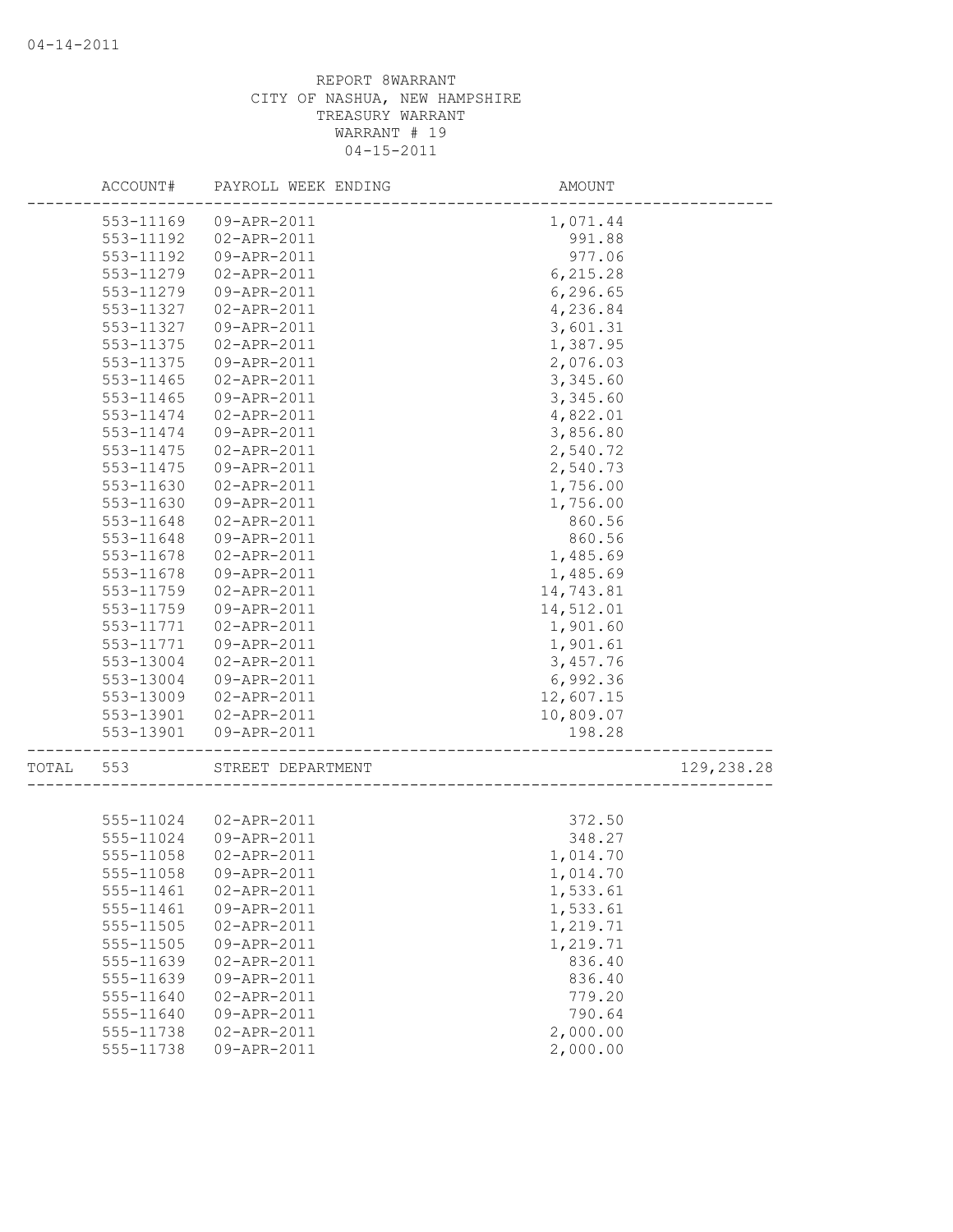|       | ACCOUNT#  | PAYROLL WEEK ENDING   | AMOUNT                           |            |
|-------|-----------|-----------------------|----------------------------------|------------|
|       | 555-11745 | 02-APR-2011           | 831.60                           |            |
|       | 555-11745 | 09-APR-2011           | 831.60                           |            |
|       | 555-11746 | 02-APR-2011           | 1,173.51                         |            |
|       | 555-11746 | 09-APR-2011           | 1,173.51                         |            |
|       | 555-13004 | 02-APR-2011           | 338.15                           |            |
|       |           | 555-13068 02-APR-2011 | 263.15                           |            |
|       | 555-13068 | 09-APR-2011           | 263.37                           |            |
| TOTAL | 555       | TRAFFIC DEPARTMENT    | <u> 2000 - 2000 - 2000 - 200</u> | 20, 374.34 |
|       |           |                       |                                  |            |
|       | 557-11024 | 02-APR-2011           | 639.71                           |            |
|       | 557-11024 | 09-APR-2011           | 639.71                           |            |
|       | 557-11161 | 02-APR-2011           | 1,268.16                         |            |
|       | 557-11161 | 09-APR-2011           | 1,268.16                         |            |
|       | 557-11751 | 02-APR-2011           | 101.77                           |            |
|       | 557-11751 | 09-APR-2011           | 72.50                            |            |
|       | 557-13009 | 02-APR-2011           | 59.44                            |            |
| TOTAL | 557       | PARKING LOTS          |                                  | 4,049.45   |
|       |           |                       |                                  |            |
|       |           | 561-11345 02-APR-2011 | 1,240.90                         |            |
|       | 561-11345 | 09-APR-2011           | 1,240.90                         |            |
|       | 561-11651 | 02-APR-2011           | 885.76                           |            |
|       | 561-11651 | 09-APR-2011           | 885.76                           |            |
|       | 561-11658 | 02-APR-2011           | 1,075.61                         |            |
|       | 561-11658 | 09-APR-2011           | 1,075.61                         |            |
|       | 561-12153 | 09-APR-2011           | 400.00                           |            |
|       | 561-13004 | 02-APR-2011           | 166.21                           |            |
|       |           | 561-13004 09-APR-2011 | 209.40                           |            |
| TOTAL | 561       | EDGEWOOD CEMETERY     |                                  | 7,180.15   |
|       |           |                       |                                  |            |
|       |           | 563-11345 02-APR-2011 | 1,193.50                         |            |
|       |           | 563-11345 09-APR-2011 | 1,193.50                         |            |
|       | 563-11651 | 02-APR-2011           | 788.59                           |            |
|       | 563-11651 | 09-APR-2011           | 788.60                           |            |
|       | 563-11657 | 02-APR-2011           | 985.56                           |            |
|       | 563-11657 | 09-APR-2011           | 985.56                           |            |
| TOTAL | 563       | WOODLAWN CEMETERY     |                                  | 5,935.31   |
|       |           |                       |                                  |            |
|       | 571-11024 | $02 - APR - 2011$     | 23,617.33                        |            |
|       | 571-11024 | 09-APR-2011           | 639.71                           |            |
|       | 571-11174 | 02-APR-2011           | $-22, 977.62$                    |            |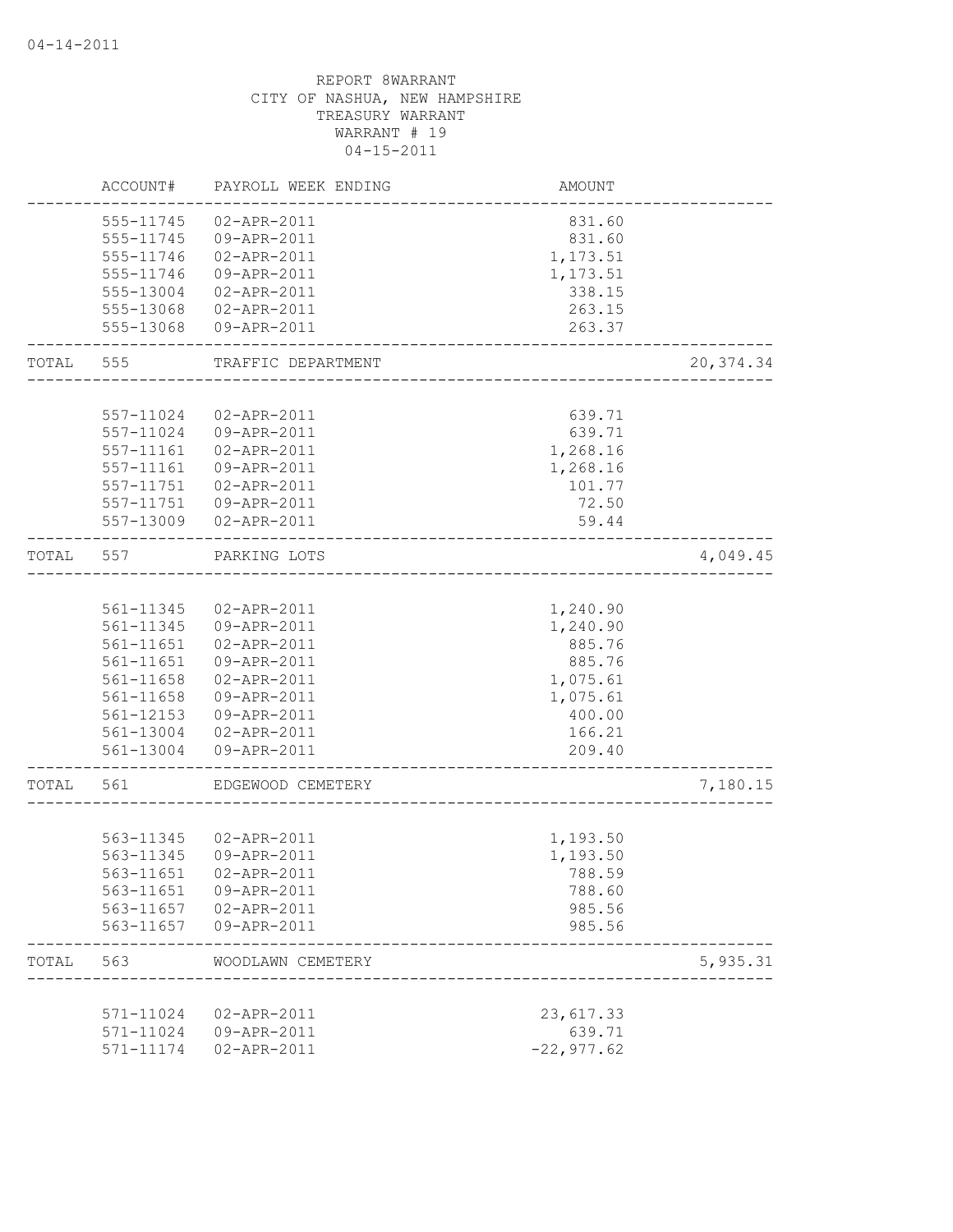|           |                   | ACCOUNT# PAYROLL WEEK ENDING   | AMOUNT   |            |
|-----------|-------------------|--------------------------------|----------|------------|
|           |                   | 571-11237  02-APR-2011         | 1,999.68 |            |
|           |                   | 571-11237   09-APR-2011        | 1,999.68 |            |
| TOTAL 571 |                   | COMMUNITY DEVELOPMENT          |          | 5,278.78   |
|           |                   |                                |          |            |
|           |                   | 572-11024 02-APR-2011          | 672.17   |            |
|           |                   | 572-11024 09-APR-2011          | 672.17   |            |
|           |                   | 572-11215  02-APR-2011         | 3,727.01 |            |
|           |                   | 572-11215  09-APR-2011         | 3,727.01 |            |
|           |                   | 572-11238  02-APR-2011         | 882.38   |            |
|           |                   | 572-11238 09-APR-2011          | 882.38   |            |
|           |                   | 572-11450  02-APR-2011         | 1,771.19 |            |
|           | 572-11450         | 09-APR-2011                    | 1,771.19 |            |
|           | 572-11522         | 02-APR-2011                    | 858.42   |            |
|           | 572-11522         | 09-APR-2011                    | 858.42   |            |
|           | 572-11525         | 02-APR-2011                    | 1,058.00 |            |
|           |                   | 572-11525   09-APR-2011        | 1,058.00 |            |
|           |                   | 572-58005 02-APR-2011          | 200.00   |            |
|           |                   | TOTAL 572 PLANNING DEPARTMENT  |          | 18, 138.34 |
|           |                   |                                |          |            |
|           |                   | 573-11444  02-APR-2011         | 1,666.17 |            |
|           |                   | 573-11444   09-APR-2011        | 1,666.16 |            |
|           |                   | 573-12029  02-APR-2011         | 368.59   |            |
|           | ----------------- | 573-12029 09-APR-2011          | 368.59   |            |
|           |                   | TOTAL 573 ECONOMIC DEVELOPMENT |          | 4,069.51   |
|           |                   |                                |          |            |
|           | 575-11032         | 02-APR-2011                    | 738.32   |            |
|           |                   | 575-11032  09-APR-2011         | 738.32   |            |
|           | 575-11042         | 02-APR-2011                    | 1,471.31 |            |
|           | 575-11042         | 09-APR-2011                    | 1,471.31 |            |
|           | 575-11189         | 02-APR-2011                    | 1,130.10 |            |
|           | 575-11189         | 09-APR-2011                    | 1,130.09 |            |
|           |                   | 575-11246  02-APR-2011         | 1,726.92 |            |
|           | 575-11246         | 09-APR-2011                    | 1,726.92 |            |
|           | 575-11365         | 02-APR-2011                    | 460.00   |            |
|           | 575-11365         | 09-APR-2011                    | 460.00   |            |
|           | 575-11387         | 02-APR-2011                    | 7,026.42 |            |
|           | 575-11387         | 09-APR-2011                    | 7,026.42 |            |
|           | 575-11393         | 02-APR-2011                    | 3,715.05 |            |
|           | 575-11393         | 09-APR-2011                    | 3,715.05 |            |
|           | 575-11400         | 02-APR-2011                    | 8,344.09 |            |
|           | 575-11400         | 09-APR-2011                    | 8,344.06 |            |
|           | 575-11401         | 02-APR-2011                    | 4,099.82 |            |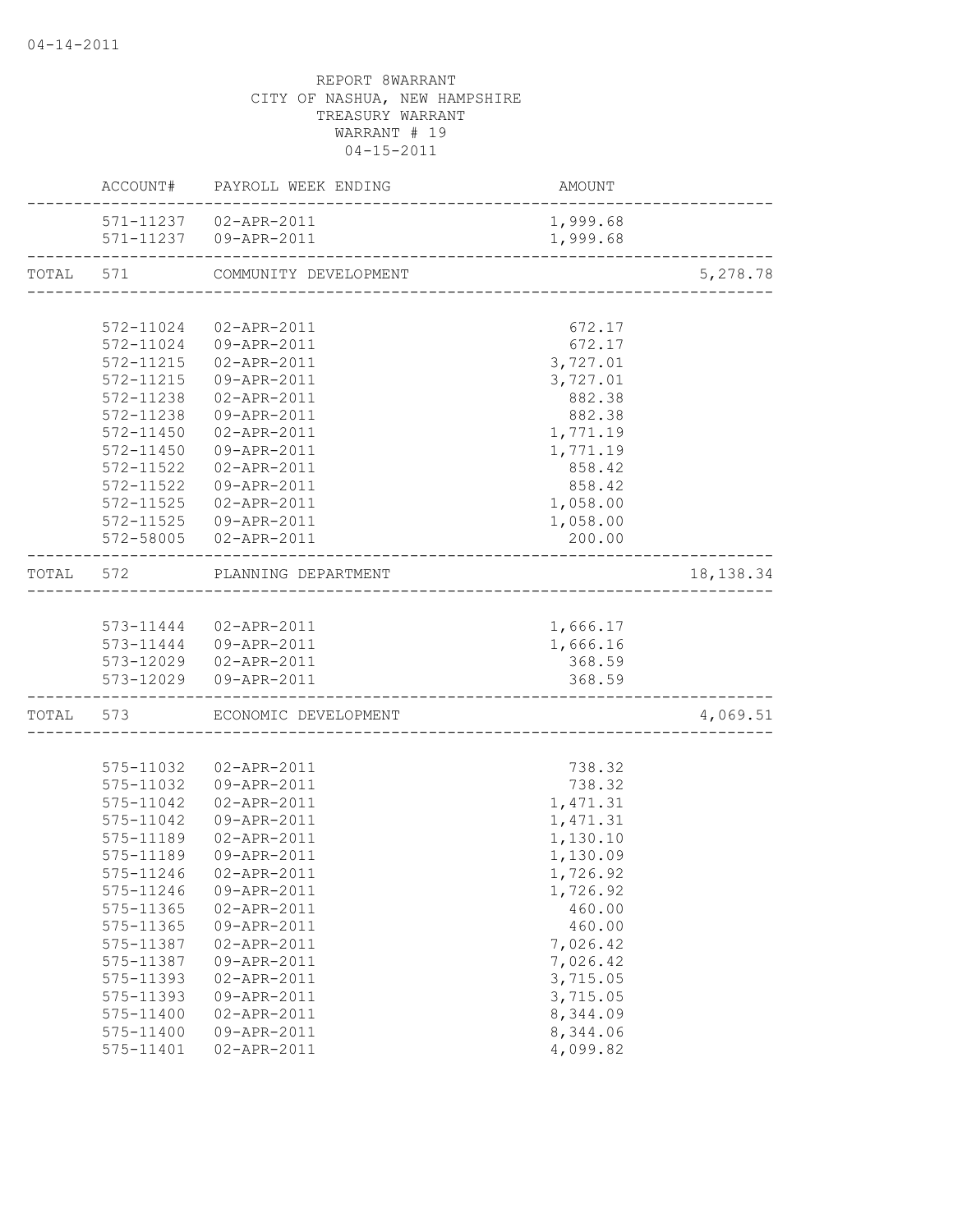|       | ACCOUNT#  | PAYROLL WEEK ENDING | AMOUNT               |           |
|-------|-----------|---------------------|----------------------|-----------|
|       | 575-11401 | 09-APR-2011         | 4,099.81             |           |
|       | 575-11403 | 02-APR-2011         | 786.82               |           |
|       | 575-11403 | 09-APR-2011         | 786.81               |           |
|       | 575-11404 | 02-APR-2011         | 799.50               |           |
|       | 575-11404 | 09-APR-2011         | 799.50               |           |
|       | 575-11627 | 02-APR-2011         | 563.06               |           |
|       | 575-11627 | 09-APR-2011         | 563.06               |           |
|       | 575-12073 | 02-APR-2011         | 391.85               |           |
|       | 575-12073 | 09-APR-2011         | 391.85               |           |
|       | 575-12090 | 02-APR-2011         | 1,168.74             |           |
|       | 575-12090 | 09-APR-2011         | 1,168.74             |           |
|       | 575-12114 | 02-APR-2011         | 1,527.08             |           |
|       | 575-12114 | 09-APR-2011         | 1,527.88             |           |
|       | 575-13004 | 02-APR-2011         | 127.55               |           |
|       | 575-13035 | 02-APR-2011         | 987.75               |           |
|       | 575-13035 | 09-APR-2011         | 1,071.05             |           |
|       | 575-59100 | 02-APR-2011         | 100.00               |           |
| TOTAL | 575       | PUBLIC LIBRARIES    |                      | 70,185.25 |
|       |           |                     |                      |           |
|       | 576-11059 | 02-APR-2011         | 1,328.18             |           |
|       | 576-11059 | 09-APR-2011         | 1,328.18             |           |
|       | 576-11221 | 02-APR-2011         | 1,092.14             |           |
|       | 576-11221 | 09-APR-2011         | 1,092.14             |           |
|       | 576-11315 | 02-APR-2011         | 762.16               |           |
|       | 576-11315 | 09-APR-2011         | 762.16               |           |
|       | 576-11361 | 02-APR-2011         | 4,102.83             |           |
|       | 576-11361 | 09-APR-2011         | 4,102.83             |           |
|       | 576-11362 | 02-APR-2011         | 1, 114.74            |           |
|       | 576-11362 | 09-APR-2011         | 1, 114.73            |           |
|       | 576-12045 | 02-APR-2011         | 296.25               |           |
|       | 576-12045 | 09-APR-2011         | 300.26               |           |
|       | 576-12149 | 02-APR-2011         | 399.20               |           |
|       | 576-12149 | 09-APR-2011         | 399.20               |           |
| TOTAL | 576       | BUILDING DEPARTMENT | ---------------      | 18,195.00 |
|       | 577-11067 | 02-APR-2011         |                      |           |
|       | 577-11067 | 09-APR-2011         | 1,216.69<br>1,216.69 |           |
|       | 577-11183 | 02-APR-2011         | 1,894.23             |           |
|       | 577-11183 | 09-APR-2011         | 1,894.23             |           |
| TOTAL | 577       | CODE ENFORCEMENT    |                      | 6,221.84  |
|       |           |                     |                      |           |
|       | 581-11012 | 09-APR-2011         | 3,766.23             |           |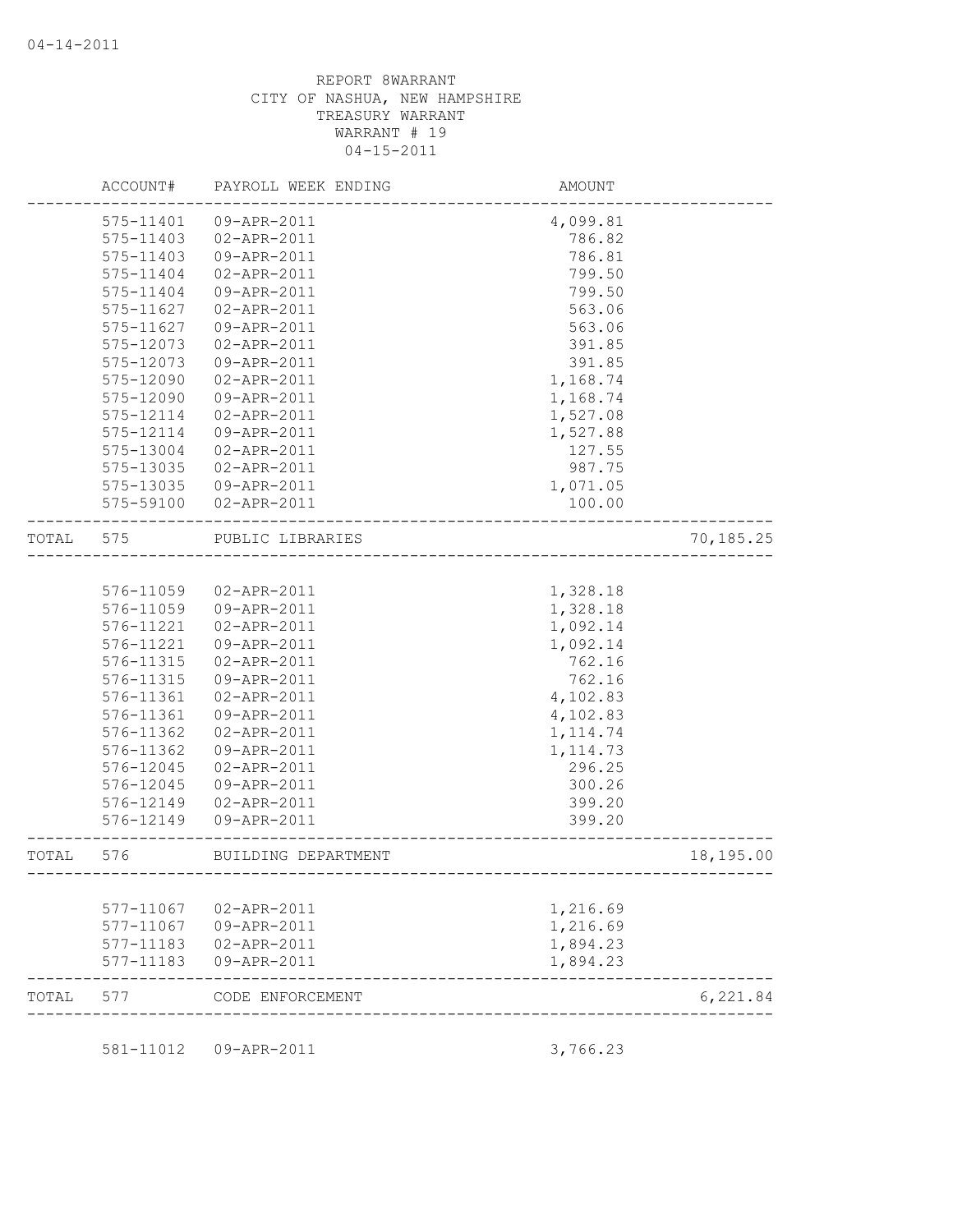| ACCOUNT#               | PAYROLL WEEK ENDING        | AMOUNT               |
|------------------------|----------------------------|----------------------|
| 581-11076              | 09-APR-2011                | 3,884.61             |
| 581-11081              | 09-APR-2011                | 2,550.00             |
| 581-11162              | 02-APR-2011                | 52, 321.49           |
| 581-11162              | 09-APR-2011                | 55,557.00            |
| 581-11204              | 02-APR-2011                | 12,781.00            |
| 581-11204              | 09-APR-2011                | 14,237.00            |
| 581-11347              | 09-APR-2011                | 2,462.73             |
| 581-11348              | 09-APR-2011                | 89,826.66            |
| 581-11366              | 02-APR-2011                | 54,592.07            |
| 581-11366              | 09-APR-2011                | 53,828.75            |
| 581-11396              | 09-APR-2011                | 40,592.13            |
| 581-11402              | 02-APR-2011                | 2,630.75             |
| 581-11402              | 09-APR-2011                | 3,201.80             |
| 581-11408              | 02-APR-2011                | 18, 422.41           |
| 581-11408              | 09-APR-2011                | 18, 422.41           |
| 581-11486              | 09-APR-2011                | 44, 211.31           |
| 581-11515              | 09-APR-2011                | 1,669.66             |
| 581-11570              | 09-APR-2011                | 61, 164. 15          |
| 581-11572              | 09-APR-2011                | 57,847.07            |
| 581-11579              | 09-APR-2011                | 39,460.22            |
| 581-11628              | 02-APR-2011                | 2,372.80             |
| 581-11628              | 09-APR-2011                | 3,540.56             |
| 581-11675              | 09-APR-2011                | 5, 192.31            |
| 581-11709              | 09-APR-2011                | 5,781.40             |
| 581-11711              | 09-APR-2011                | 2,705.80             |
| 581-11726              | 09-APR-2011                | 1,695,728.72         |
| 581-11800              | 09-APR-2011                | 38,949.54            |
| 581-11801              | 02-APR-2011                | 274.50               |
| 581-11801              | 09-APR-2011                | 13,224.81            |
| 581-11802              | 09-APR-2011                | 13,010.00            |
| 581-11803              | 02-APR-2011                | 581.75               |
| 581-11803              | 09-APR-2011                | 16,229.05            |
| 581-11805              | 09-APR-2011                | 45,531.49            |
| 581-11812              | 09-APR-2011                | 2,683.93             |
| 581-11830              | 09-APR-2011                | 4,069.47             |
| 581-11850              | 02-APR-2011                | 1,495.27             |
| 581-11850              | 09-APR-2011                | 1,903.06             |
| 581-11860              | 09-APR-2011                | 4,231.12             |
| 581-11870              | 09-APR-2011<br>09-APR-2011 | 3,153.85             |
| 581-12021<br>581-12060 | 02-APR-2011                | 1,438.82<br>2,641.65 |
| 581-12060              | 09-APR-2011                | 2,828.46             |
| 581-12078              | 02-APR-2011                | 1,837.50             |
| 581-12078              | 09-APR-2011                | 3,800.00             |
| 581-12081              | 09-APR-2011                | 2,449.06             |
| 581-12084              | 02-APR-2011                | 1,537.50             |
| 581-12084              | 09-APR-2011                | 2,762.50             |
| 581-12111              | 02-APR-2011                | 117,289.43           |
|                        |                            |                      |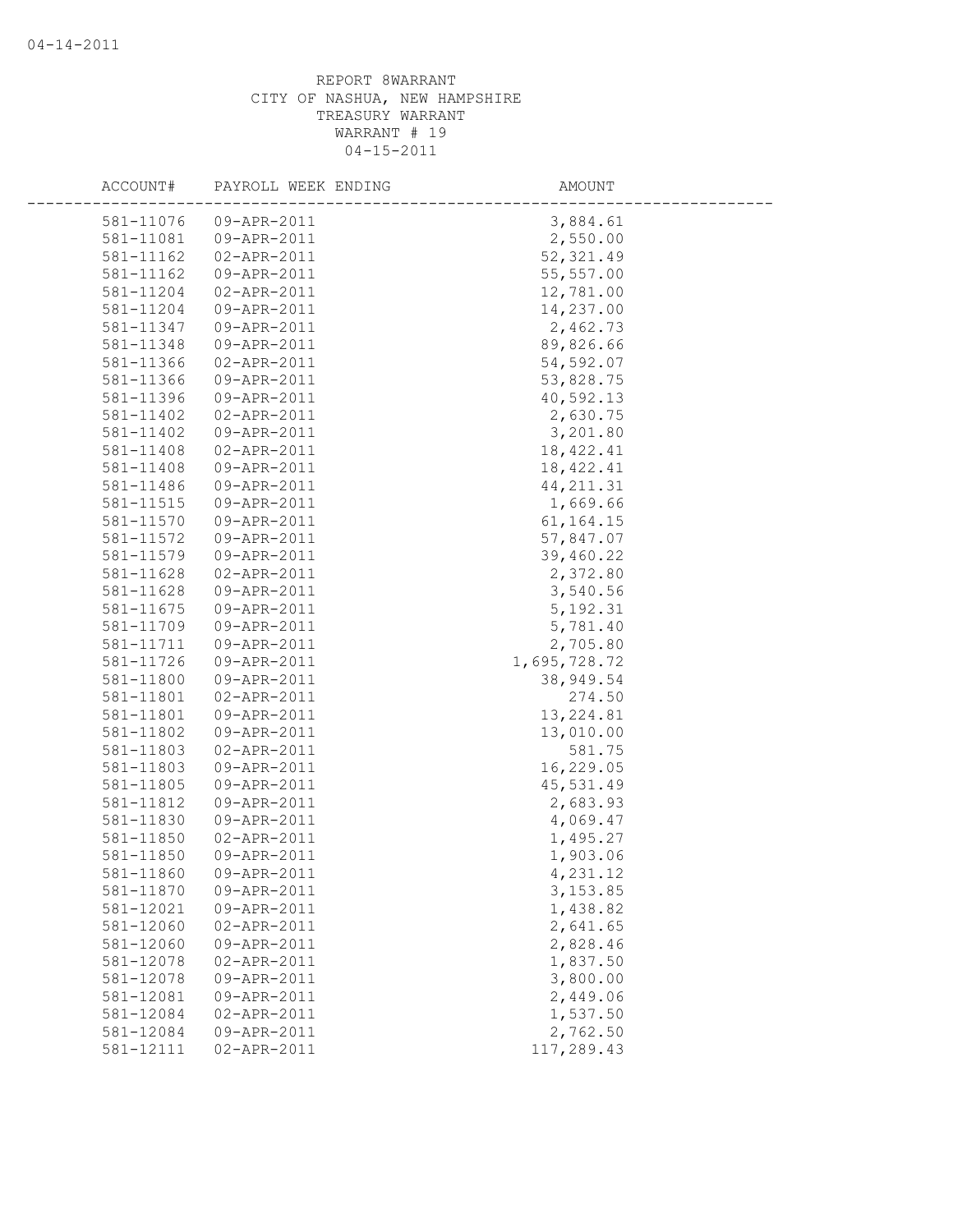|       | ACCOUNT#  | PAYROLL WEEK ENDING | AMOUNT     |              |
|-------|-----------|---------------------|------------|--------------|
|       | 581-12111 | 09-APR-2011         | 142,747.44 |              |
|       | 581-12112 | 02-APR-2011         | 4,921.02   |              |
|       | 581-12112 | 09-APR-2011         | 6,779.14   |              |
|       | 581-12126 | 02-APR-2011         | 3,853.64   |              |
|       | 581-12126 | 09-APR-2011         | 4,401.31   |              |
|       | 581-12135 | 02-APR-2011         | 4,598.27   |              |
|       | 581-12135 | 09-APR-2011         | 5,640.03   |              |
|       | 581-12136 | 02-APR-2011         | 950.27     |              |
|       | 581-12136 | 09-APR-2011         | 962.52     |              |
|       | 581-12141 | 02-APR-2011         | 100.00     |              |
|       | 581-12141 | 09-APR-2011         | 609.48     |              |
|       | 581-12153 | 02-APR-2011         | 70.00      |              |
|       | 581-12153 | 09-APR-2011         | 30.00      |              |
|       | 581-12198 | 09-APR-2011         | 30,298.14  |              |
|       | 581-12201 | 02-APR-2011         | 23, 911.39 |              |
|       | 581-12201 | 09-APR-2011         | 29,288.36  |              |
|       | 581-13004 | 02-APR-2011         | 19.76      |              |
|       | 581-13004 | 09-APR-2011         | 625.00     |              |
|       | 581-13021 | 02-APR-2011         | 308.30     |              |
|       | 581-13021 | 09-APR-2011         | 936.20     |              |
|       | 581-13032 | 02-APR-2011         | 344.77     |              |
|       | 581-13032 | 09-APR-2011         | 156.17     |              |
|       | 581-13120 | 02-APR-2011         | 3,410.27   |              |
|       | 581-13120 | 09-APR-2011         | 4,957.74   |              |
|       | 581-13133 | 09-APR-2011         | 950.00     |              |
|       | 581-13137 | 02-APR-2011         | 86.52      |              |
|       | 581-13137 | 09-APR-2011         | 160.00     |              |
|       | 581-19000 | 09-APR-2011         | 7,835.79   |              |
|       | 581-19230 | 02-APR-2011         | 250.00     |              |
| TOTAL | 581       | SCHOOL DEPARTMENT   |            | 2,909,875.33 |
|       |           |                     |            |              |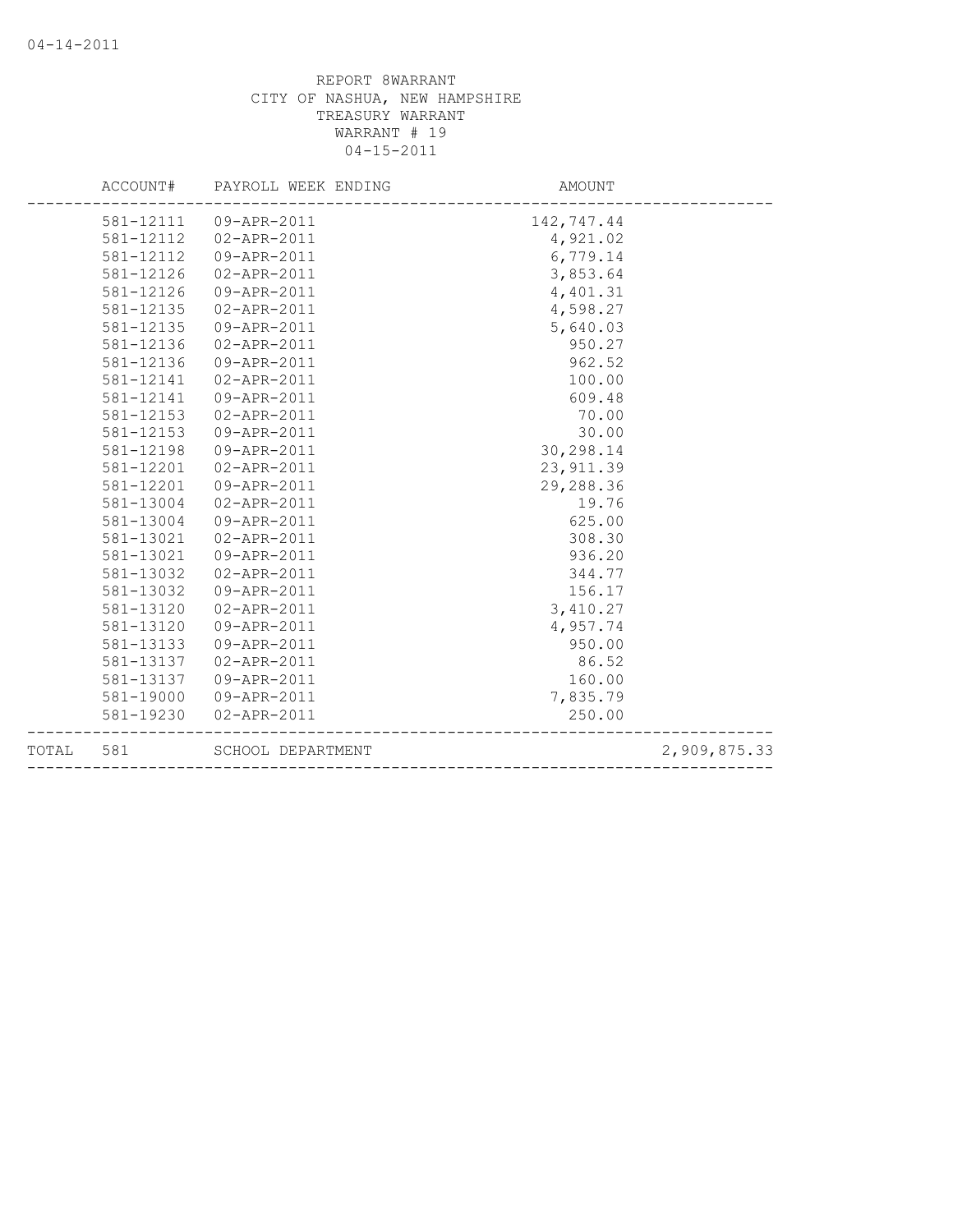| ACCOUNT#      | PAYROLL WEEK ENDING                  | AMOUNT               |
|---------------|--------------------------------------|----------------------|
| 753-11468     | 02-APR-2011<br>753-11468 09-APR-2011 | 1,618.06<br>1,618.06 |
| 753<br>TOTAI, | CPF-STREET DEPT                      | 3,236.12             |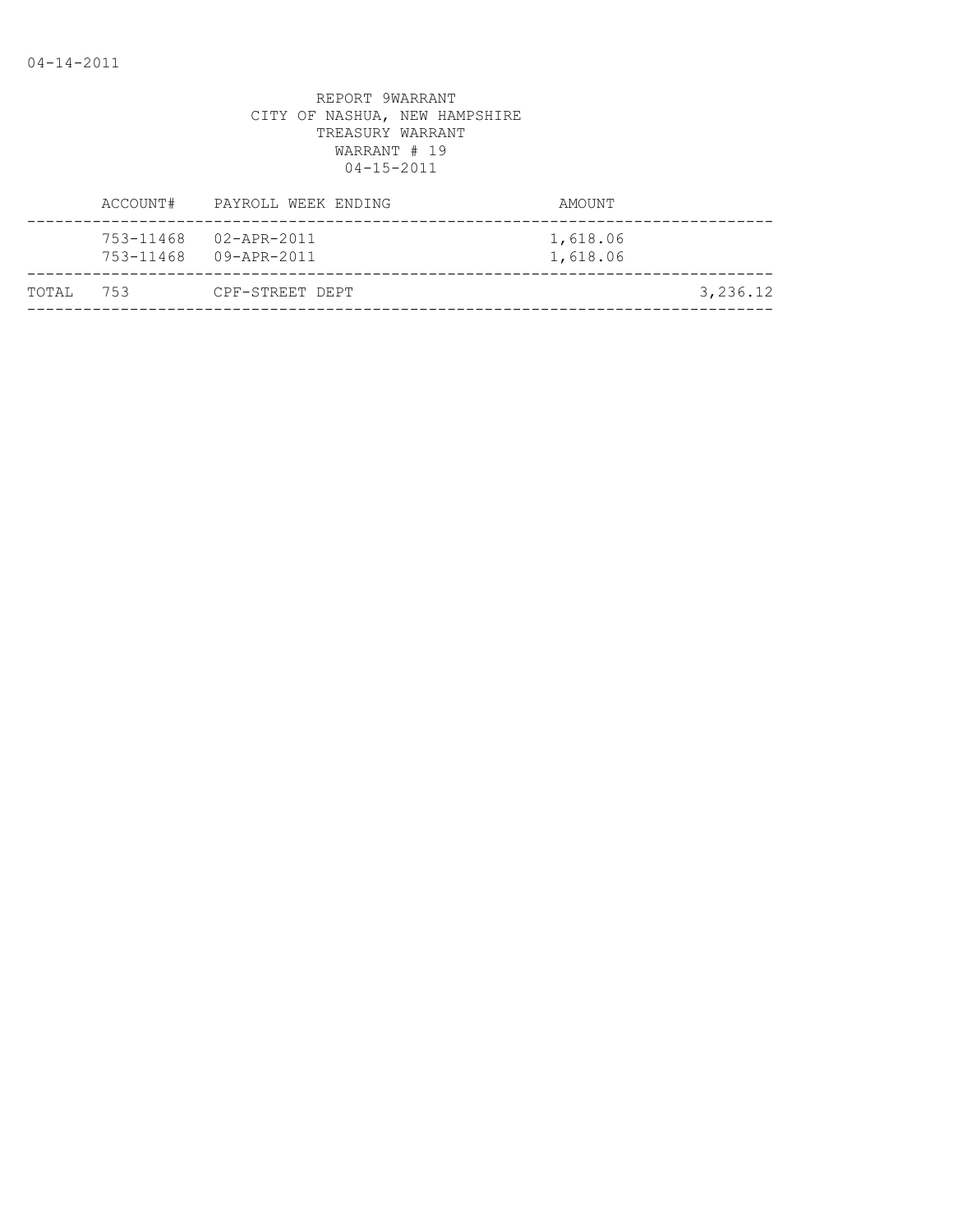| ACCOUNT#  | PAYROLL WEEK ENDING | AMOUNT    |  |
|-----------|---------------------|-----------|--|
| 801-11008 | 02-APR-2011         | 608.42    |  |
| 801-11008 | 09-APR-2011         | 608.42    |  |
| 801-11024 | 02-APR-2011         | 639.71    |  |
| 801-11024 | 09-APR-2011         | 639.71    |  |
| 801-11028 | 02-APR-2011         | 61.98     |  |
| 801-11028 | 09-APR-2011         | 61.98     |  |
| 801-11064 | 02-APR-2011         | 144.64    |  |
| 801-11064 | 09-APR-2011         | 144.64    |  |
| 801-11094 | 02-APR-2011         | 104.59    |  |
| 801-11094 | 09-APR-2011         | 104.60    |  |
| 801-11190 | 02-APR-2011         | 421.45    |  |
| 801-11190 | 09-APR-2011         | 421.45    |  |
| 801-11193 | 02-APR-2011         | 1,025.45  |  |
| 801-11193 | 09-APR-2011         | 1,025.44  |  |
| 801-11211 | 02-APR-2011         | 70.24     |  |
| 801-11211 | 09-APR-2011         | 70.23     |  |
| 801-11222 | 02-APR-2011         | 217.50    |  |
| 801-11222 | 09-APR-2011         | 217.50    |  |
| 801-11249 | $02 - APR - 2011$   | 188.57    |  |
| 801-11249 | 09-APR-2011         | 188.57    |  |
| 801-11268 | 02-APR-2011         | 139.32    |  |
| 801-11268 | 09-APR-2011         | 139.32    |  |
| 801-11271 | 02-APR-2011         | 1,184.60  |  |
| 801-11271 | 09-APR-2011         | 1,184.60  |  |
| 801-11276 | 02-APR-2011         | 4,498.40  |  |
| 801-11276 | 09-APR-2011         | 4,498.40  |  |
| 801-11431 | 02-APR-2011         | 193.49    |  |
| 801-11431 | 09-APR-2011         | 193.49    |  |
| 801-11435 | 02-APR-2011         | 281.02    |  |
| 801-11435 | 09-APR-2011         | 281.02    |  |
| 801-11595 | 02-APR-2011         | 4,994.24  |  |
| 801-11595 | 02-APR-2011         | 4,154.00  |  |
| 801-11595 | 09-APR-2011         | 4,994.24  |  |
| 801-11595 | 09-APR-2011         | 4,154.00  |  |
| 801-11596 | 02-APR-2011         | 3,512.00  |  |
| 801-11596 | 09-APR-2011         | 3,512.00  |  |
| 801-11598 | 02-APR-2011         | 870.00    |  |
| 801-11598 | 09-APR-2011         | 870.00    |  |
| 801-11599 | 02-APR-2011         | 1, 114.71 |  |
| 801-11599 | 02-APR-2011         | 1, 114.71 |  |
| 801-11599 | 09-APR-2011         | 1, 114.71 |  |
| 801-11599 | 09-APR-2011         | 1, 114.71 |  |
| 801-11606 | 02-APR-2011         | 725.29    |  |
| 801-11606 | 09-APR-2011         | 725.29    |  |
| 801-11647 | 02-APR-2011         | 1,485.69  |  |
| 801-11647 | 09-APR-2011         | 1,485.69  |  |
| 801-12594 | 02-APR-2011         | 416.00    |  |
| 801-12594 | 09-APR-2011         | 2,704.00  |  |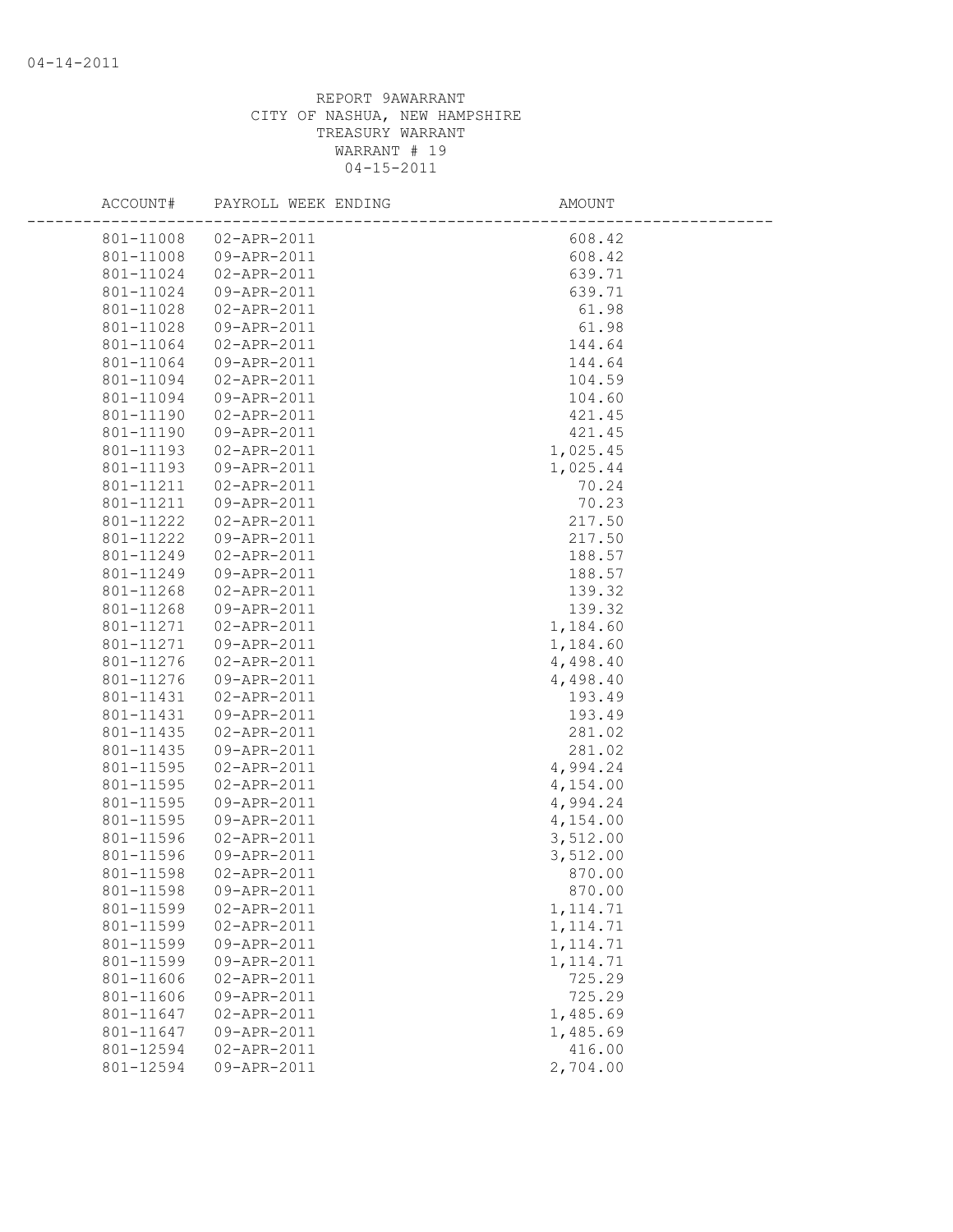|           |                        | ACCOUNT# PAYROLL WEEK ENDING | AMOUNT<br>------------------------         |            |
|-----------|------------------------|------------------------------|--------------------------------------------|------------|
|           |                        | 801-13004 02-APR-2011        | 1,172.86                                   |            |
|           |                        | 801-13004 02-APR-2011        | 382.31                                     |            |
|           |                        | 801-13004 02-APR-2011        | 256.56                                     |            |
|           | 801-13004              | 09-APR-2011                  | 886.15                                     |            |
|           |                        | 801-13004 09-APR-2011        | 564.97                                     |            |
|           |                        | 801-13004 09-APR-2011        | 290.92                                     |            |
| TOTAL 801 |                        | SOLID WASTE DISPOSAL         | SAL<br> ---------------------------------- | 62, 173.80 |
|           |                        |                              |                                            |            |
|           | 802-11024              | 02-APR-2011                  | 155.94                                     |            |
|           |                        | 802-11024  02-APR-2011       | 623.77                                     |            |
|           | 802-11024              | 09-APR-2011                  | 155.94                                     |            |
|           | 802-11024              | 09-APR-2011                  | 623.77                                     |            |
|           | 802-11028              | 02-APR-2011                  | 421.47                                     |            |
|           | 802-11028              | 02-APR-2011                  | 198.34                                     |            |
|           | 802-11028              | 09-APR-2011                  | 421.47                                     |            |
|           | 802-11028              | 09-APR-2011                  | 198.34                                     |            |
|           | 802-11064              | $02 - APR - 2011$            | 144.64                                     |            |
|           | 802-11064              | 02-APR-2011                  | 144.64                                     |            |
|           | 802-11064              | 09-APR-2011                  | 144.64                                     |            |
|           | 802-11064              | 09-APR-2011                  | 144.64                                     |            |
|           | 802-11091              | 02-APR-2011                  | 1,139.75                                   |            |
|           | 802-11091              | 09-APR-2011                  | 1,139.75                                   |            |
|           | 802-11092              | 02-APR-2011                  | 822.72                                     |            |
|           | 802-11092              | 09-APR-2011                  | 816.80                                     |            |
|           | 802-11094              | 02-APR-2011                  | 313.79                                     |            |
|           | 802-11094              | 02-APR-2011                  | 313.78                                     |            |
|           | 802-11094              | 09-APR-2011                  | 313.77                                     |            |
|           | 802-11094              | 09-APR-2011                  | 313.79                                     |            |
|           | 802-11096              | 02-APR-2011                  | 959.79                                     |            |
|           | 802-11096              | 09-APR-2011                  | 959.79                                     |            |
|           | 802-11102              | 02-APR-2011                  | 987.91                                     |            |
|           | 802-11102              | 09-APR-2011                  | 929.19                                     |            |
|           | 802-11105              | 02-APR-2011                  | 1,037.27                                   |            |
|           | 802-11105              | 09-APR-2011                  | 1,111.46                                   |            |
|           | 802-11124              | 02-APR-2011                  | 760.65                                     |            |
|           | 802-11124              | 09-APR-2011                  | 760.65                                     |            |
|           | 802-11155<br>802-11155 | 02-APR-2011                  | 1,050.42                                   |            |
|           |                        | 09-APR-2011                  | 1,050.42<br>175.60                         |            |
|           | 802-11157<br>802-11157 | 02-APR-2011<br>02-APR-2011   | 2,458.40                                   |            |
|           | 802-11157              |                              | 2,719.20                                   |            |
|           | 802-11158              | 09-APR-2011                  |                                            |            |
|           | 802-11158              | 02-APR-2011<br>02-APR-2011   | 188.48<br>1,696.32                         |            |
|           | 802-11158              | 09-APR-2011                  | 1,924.81                                   |            |
|           | 802-11190              | 02-APR-2011                  | 421.44                                     |            |
|           | 802-11190              | 09-APR-2011                  | 421.44                                     |            |
|           |                        |                              |                                            |            |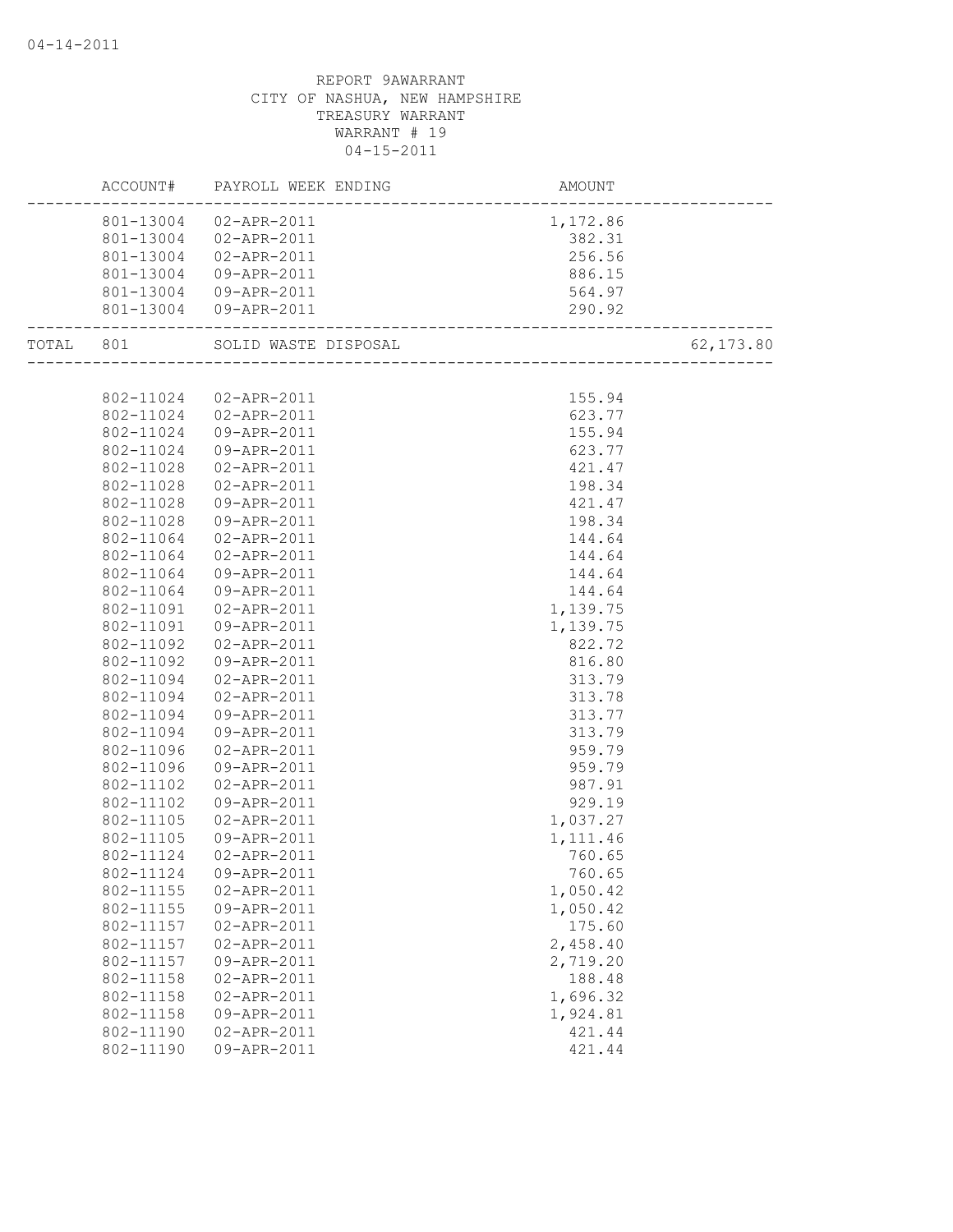| ACCOUNT#  | PAYROLL WEEK ENDING | AMOUNT    |
|-----------|---------------------|-----------|
| 802-11211 | 02-APR-2011         | 280.94    |
| 802-11211 | 02-APR-2011         | 421.41    |
| 802-11211 | 09-APR-2011         | 280.94    |
| 802-11211 | 09-APR-2011         | 421.41    |
| 802-11222 | 02-APR-2011         | 217.50    |
| 802-11222 | 09-APR-2011         | 217.50    |
| 802-11249 | 02-APR-2011         | 188.57    |
| 802-11249 | 02-APR-2011         | 188.57    |
| 802-11249 | 09-APR-2011         | 188.57    |
| 802-11249 | 09-APR-2011         | 188.57    |
| 802-11260 | 02-APR-2011         | 2,008.00  |
| 802-11260 | 09-APR-2011         | 2,008.00  |
| 802-11268 | 02-APR-2011         | 46.44     |
| 802-11268 | 02-APR-2011         | 92.88     |
| 802-11268 | 09-APR-2011         | 46.44     |
| 802-11268 | 09-APR-2011         | 92.88     |
| 802-11270 | 02-APR-2011         | 1, 114.73 |
| 802-11270 | 09-APR-2011         | 1, 114.73 |
| 802-11330 | 02-APR-2011         | 1, 114.71 |
| 802-11330 | 09-APR-2011         | 1, 114.71 |
| 802-11333 | 02-APR-2011         | 1,092.86  |
| 802-11333 | 09-APR-2011         | 1,092.86  |
| 802-11431 | 02-APR-2011         | 193.49    |
| 802-11431 | 09-APR-2011         | 193.49    |
| 802-11435 | 02-APR-2011         | 468.37    |
| 802-11435 | 02-APR-2011         | 187.35    |
| 802-11435 | 09-APR-2011         | 468.37    |
| 802-11435 | 09-APR-2011         | 187.35    |
| 802-11480 | 02-APR-2011         | 193.44    |
| 802-11480 | 02-APR-2011         | 2,708.16  |
| 802-11480 | 09-APR-2011         | 2,901.60  |
| 802-11513 | 02-APR-2011         | 4,169.07  |
| 802-11513 | 09-APR-2011         | 4,188.26  |
| 802-11514 | 02-APR-2011         | 4,007.60  |
| 802-11514 | 09-APR-2011         | 4,017.75  |
| 802-11681 | 02-APR-2011         | 324.42    |
| 802-11681 | 02-APR-2011         | 1,297.69  |
| 802-11681 | 09-APR-2011         | 324.42    |
| 802-11681 | 09-APR-2011         | 1,297.69  |
| 802-11693 | 02-APR-2011         | 1,230.75  |
| 802-11693 | 09-APR-2011         | 1,230.75  |
| 802-11764 | 02-APR-2011         | 1,219.71  |
| 802-11764 | 09-APR-2011         | 1,219.71  |
| 802-12154 | 09-APR-2011         | 480.00    |
| 802-13004 | 02-APR-2011         | 1,527.09  |
| 802-13004 | 02-APR-2011         | 3,654.24  |
| 802-13004 | 09-APR-2011         | 1,344.55  |
| 802-13004 | 09-APR-2011         | 2,965.36  |